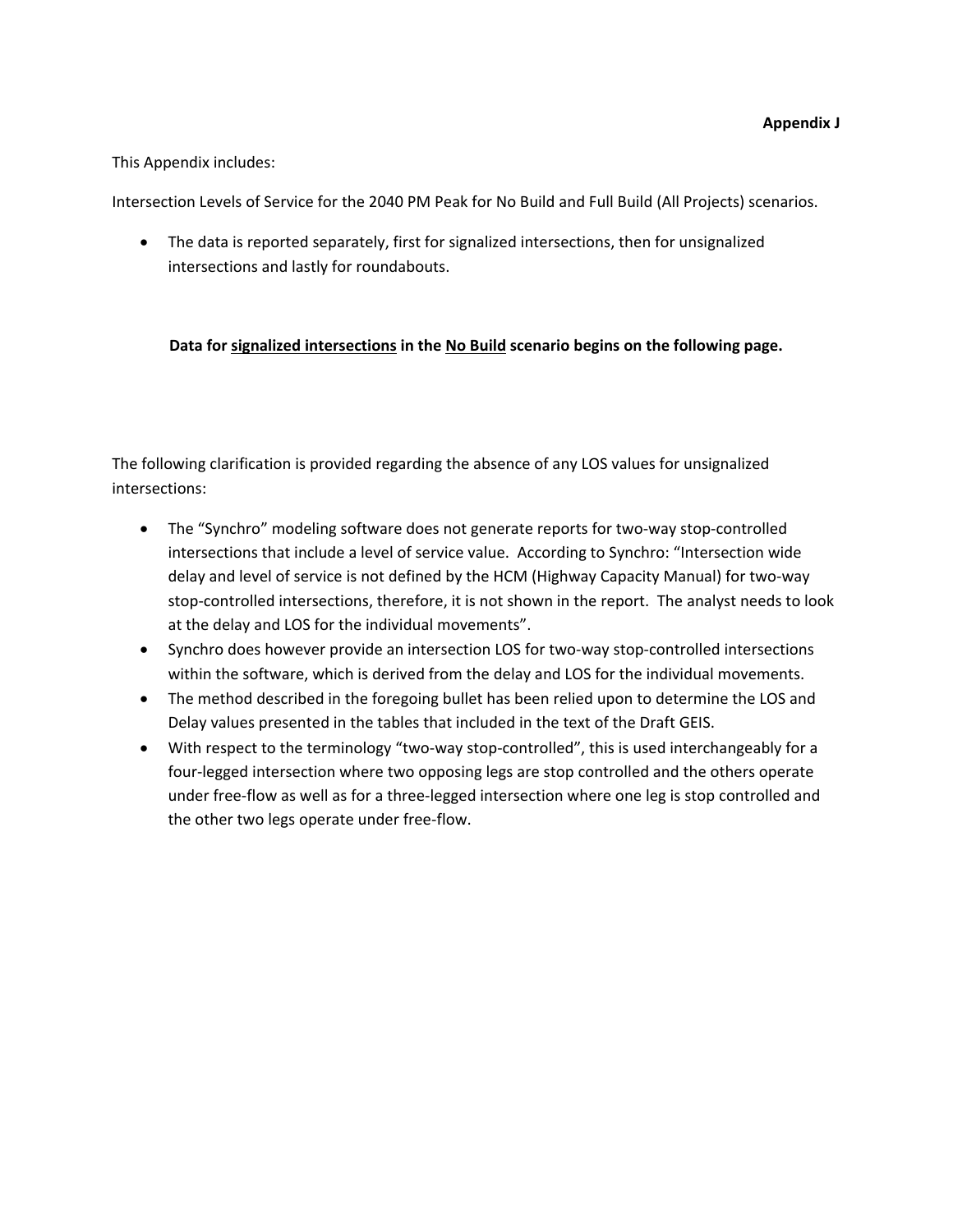|                         | و                |                  |                  |                  |                  |                  |
|-------------------------|------------------|------------------|------------------|------------------|------------------|------------------|
| Lane Group              | EBL              | <b>EBT</b>       | <b>WBT</b>       | <b>WBR</b>       | <b>SBL</b>       | <b>SBR</b>       |
| Lane Configurations     |                  | ↟↟               | 11               |                  | ካካ               | ۴                |
| Traffic Volume (vph)    | $\boldsymbol{0}$ | 497              | 579              | $\theta$         | 891              | 72               |
| Future Volume (vph)     | $\boldsymbol{0}$ | 497              | 579              | $\mathbf 0$      | 891              | 72               |
| Ideal Flow (vphpl)      | 1900             | 1900             | 1900             | 1900             | 1900             | 1900             |
| Lane Util. Factor       | 1.00             | 0.95             | 0.95             | 1.00             | 0.97             | 1.00             |
| Frt                     |                  |                  |                  |                  |                  | 0.850            |
| <b>Flt Protected</b>    |                  |                  |                  |                  | 0.950            |                  |
| Satd. Flow (prot)       | $\boldsymbol{0}$ | 3539             | 3539             | $\theta$         | 3433             | 1583             |
| <b>Flt Permitted</b>    |                  |                  |                  |                  | 0.950            |                  |
| Satd. Flow (perm)       | $\boldsymbol{0}$ | 3539             | 3539             | $\theta$         | 3433             | 1583             |
| Right Turn on Red       |                  |                  |                  | Yes              |                  | Yes              |
| Satd. Flow (RTOR)       |                  |                  |                  |                  |                  | 78               |
| Link Speed (mph)        |                  | 45               | 45               |                  | 45               |                  |
| Link Distance (ft)      |                  | 1813             | 468              |                  | 1544             |                  |
| Travel Time (s)         |                  | 27.5             | 7.1              |                  | 23.4             |                  |
| Peak Hour Factor        | 0.93             | 0.93             | 0.92             | 0.92             | 0.92             | 0.92             |
|                         |                  |                  | 629              |                  | 968              |                  |
| Adj. Flow (vph)         | 0                | 534              |                  | 0                |                  | 78               |
| Shared Lane Traffic (%) |                  |                  |                  |                  |                  |                  |
| Lane Group Flow (vph)   | $\boldsymbol{0}$ | 534              | 629              | $\boldsymbol{0}$ | 968              | 78               |
| <b>Turn Type</b>        |                  | <b>NA</b>        | <b>NA</b>        |                  | Prot             | Perm             |
| <b>Protected Phases</b> |                  | 2                | 6                |                  | 4                |                  |
| <b>Permitted Phases</b> |                  |                  |                  |                  |                  | $\boldsymbol{6}$ |
| Total Split (s)         |                  | 50.0             | 50.0             |                  | 40.0             | 50.0             |
| Total Lost Time (s)     |                  | 5.5              | 5.5              |                  | 5.0              | 5.5              |
| Act Effct Green (s)     |                  | 44.5             | 44.5             |                  | 35.0             | 44.5             |
| Actuated g/C Ratio      |                  | 0.49             | 0.49             |                  | 0.39             | 0.49             |
| v/c Ratio               |                  | 0.31             | 0.36             |                  | 0.73             | 0.09             |
| <b>Control Delay</b>    |                  | 14.1             | 15.3             |                  | 27.3             | 3.3              |
| Queue Delay             |                  | 0.0              | 0.0              |                  | 0.0              | 0.0              |
| <b>Total Delay</b>      |                  | 14.1             | 15.3             |                  | 27.3             | 3.3              |
| <b>LOS</b>              |                  | B                | B                |                  | $\mathsf C$      | A                |
| Approach Delay          |                  | 14.1             | 15.3             |                  | 25.5             |                  |
| Approach LOS            |                  | B                | B                |                  | С                |                  |
| Stops (vph)             |                  | 280              | 395              |                  | 733              | 9                |
| Fuel Used(gal)          |                  | 11               | 8                |                  | 23               | $\mathbf{1}$     |
| CO Emissions (g/hr)     |                  | 752              | 593              |                  | 1607             | 62               |
| NOx Emissions (g/hr)    |                  | 146              | 115              |                  | 313              | 12               |
| VOC Emissions (g/hr)    |                  | 174              | 137              |                  | 372              | 14               |
| Dilemma Vehicles (#)    |                  | 28               | 29               |                  | $\boldsymbol{0}$ | 0                |
| Queue Length 50th (ft)  |                  | 90               | 122              |                  | 236              | $\boldsymbol{0}$ |
| Queue Length 95th (ft)  |                  | 125              | m137             |                  | 308              | 22               |
| Internal Link Dist (ft) |                  | 1733             | 388              |                  | 1464             |                  |
| Turn Bay Length (ft)    |                  |                  |                  |                  |                  |                  |
| Base Capacity (vph)     |                  | 1749             | 1749             |                  | 1335             | 822              |
| Starvation Cap Reductn  |                  | $\mathbf 0$      | 0                |                  | $\boldsymbol{0}$ | $\boldsymbol{0}$ |
| Spillback Cap Reductn   |                  | $\boldsymbol{0}$ | $\overline{0}$   |                  | $\boldsymbol{0}$ | $\boldsymbol{0}$ |
|                         |                  |                  |                  |                  |                  |                  |
| Storage Cap Reductn     |                  | 0                | $\boldsymbol{0}$ |                  | $\boldsymbol{0}$ | $\boldsymbol{0}$ |
| Reduced v/c Ratio       |                  | 0.31             | 0.36             |                  | 0.73             | 0.09             |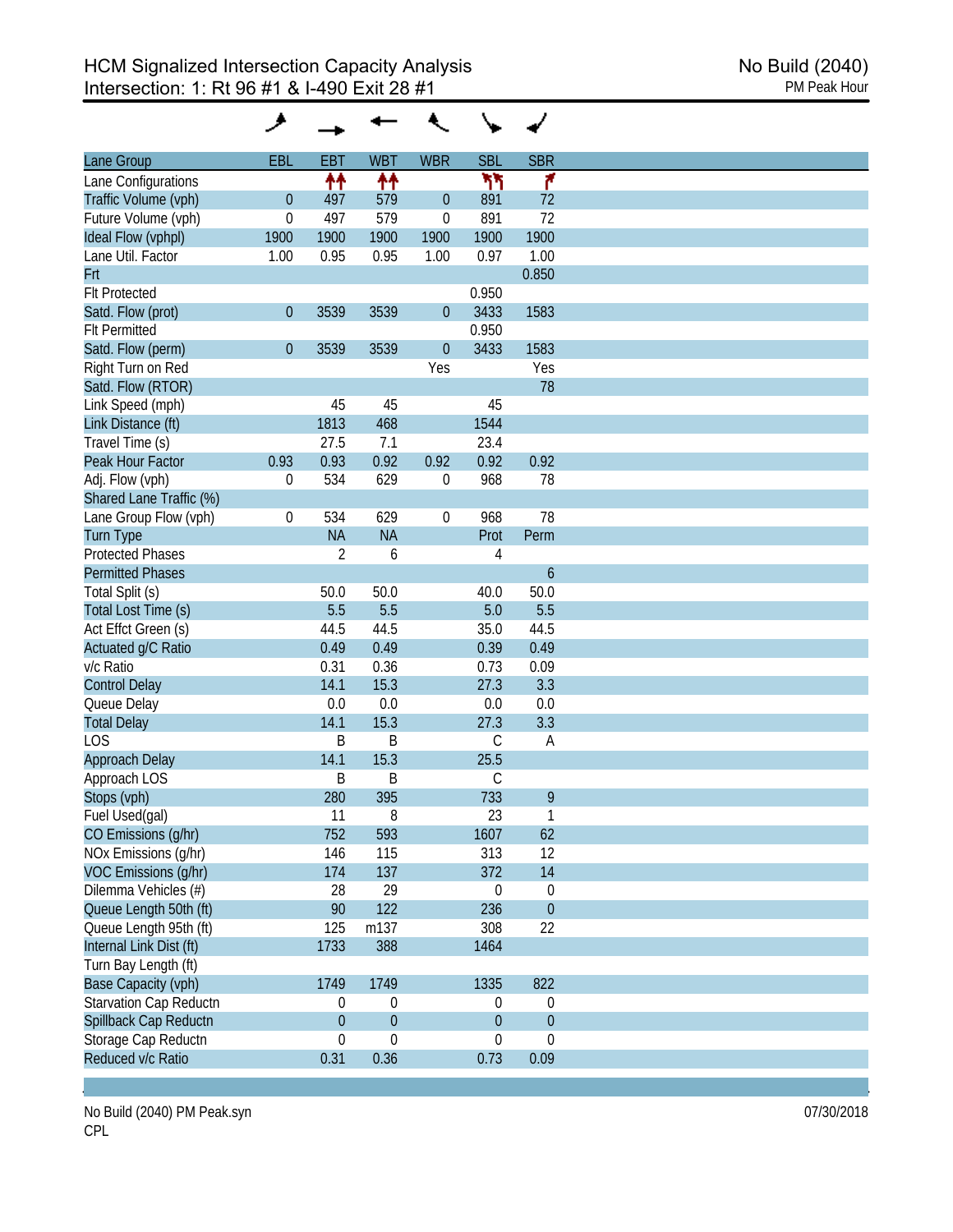## Intersection Summary

| Other<br>Area Type:                                        |                        |
|------------------------------------------------------------|------------------------|
| Cycle Length: 90                                           |                        |
| <b>Actuated Cycle Length: 90</b>                           |                        |
| Offset: 0 (0%), Referenced to phase 2:EBT, Start of Yellow |                        |
| Control Type: Actuated-Coordinated                         |                        |
| Maximum v/c Ratio: 0.73                                    |                        |
| Intersection Signal Delay: 19.8                            | Intersection LOS: B    |
| Intersection Capacity Utilization 102.4%                   | ICU Level of Service G |
| Analysis Period (min) 15                                   |                        |

m Volume for 95th percentile queue is metered by upstream signal.

#### Splits and Phases: 1: Rt 96 #1 & I-490 Exit 28 #1

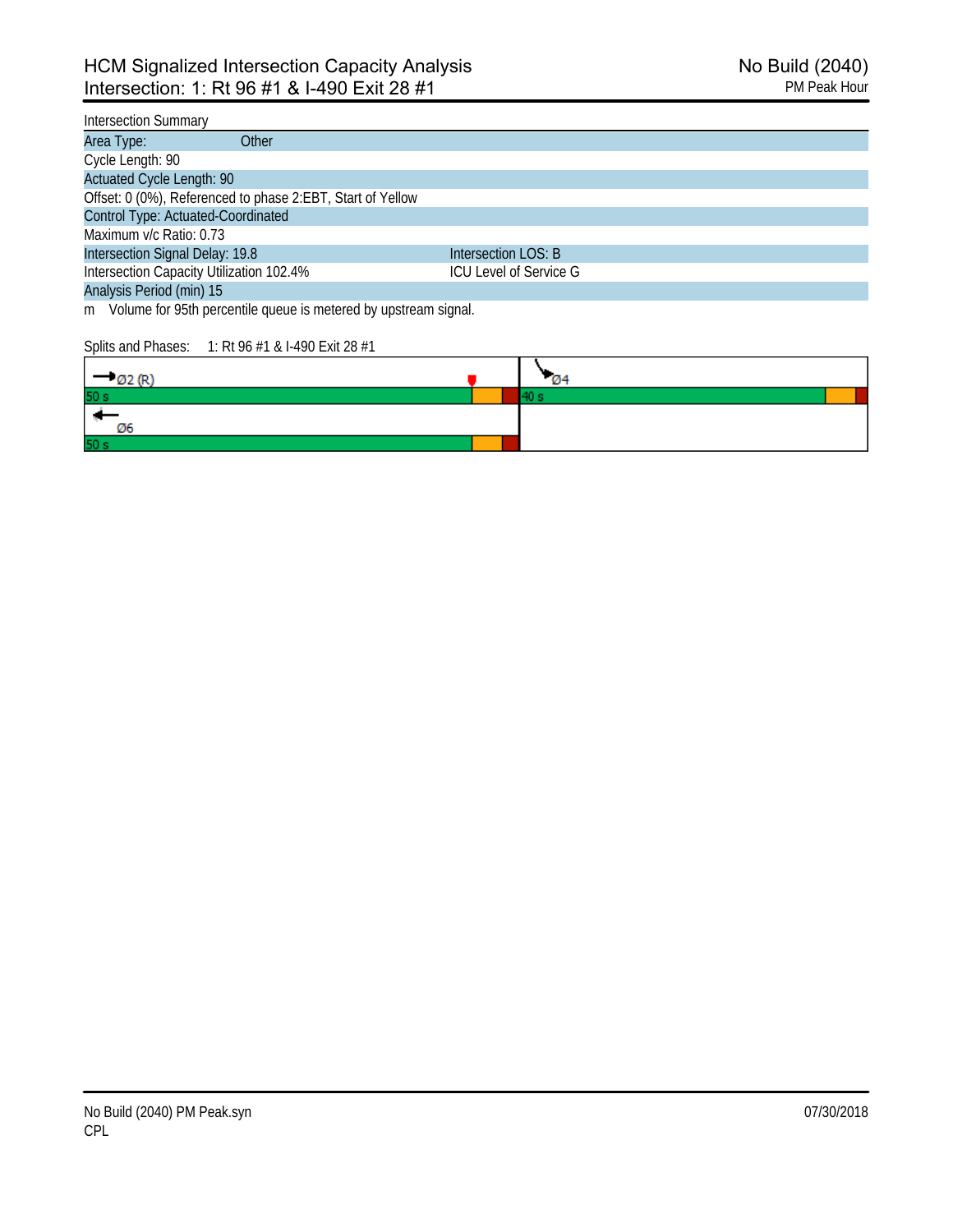HCM Signalized Intersection Capacity Analysis<br>Intersection: 3: Willowbrook Office Pk/Woodcliff Dr & Rt 96 #1 Intersection: 3: Willowbrook Office Pk/Woodcliff Dr & Rt 96 #1

|                          | ↗                |                  |                  |                  |                  |                  |                  |                  |                  |                  |                  |                |
|--------------------------|------------------|------------------|------------------|------------------|------------------|------------------|------------------|------------------|------------------|------------------|------------------|----------------|
| Lane Group               | EBL              | <b>EBT</b>       | <b>EBR</b>       | <b>WBL</b>       | <b>WBT</b>       | <b>WBR</b>       | <b>NBL</b>       | <b>NBT</b>       | <b>NBR</b>       | <b>SBL</b>       | <b>SBT</b>       | <b>SBR</b>     |
| Lane Configurations      | ۲                | 怍                |                  | ۲                | ↟↟               | ۴                | ۲                | Ъ                |                  | ۲                | ħ                |                |
| Traffic Volume (vph)     | 182              | 1188             | 18               | 13               | 882              | 33               | 276              | 16               | 172              | 167              | $\overline{7}$   | 510            |
| Future Volume (vph)      | 182              | 1188             | 18               | 13               | 882              | 33               | 276              | 16               | 172              | 167              | 7                | 510            |
| Ideal Flow (vphpl)       | 1900             | 1900             | 1900             | 1900             | 1900             | 1900             | 1900             | 1900             | 1900             | 1900             | 1900             | 1900           |
| Storage Length (ft)      | 500              |                  | $\boldsymbol{0}$ | 500              |                  | 75               | 175              |                  | 0                | 125              |                  | 0              |
| <b>Storage Lanes</b>     | $\mathbf{1}$     |                  | $\overline{0}$   | $\overline{1}$   |                  | $\overline{1}$   | $\mathbf{1}$     |                  | $\boldsymbol{0}$ | $\mathbf{1}$     |                  | $\overline{0}$ |
| Taper Length (ft)        | 25               |                  |                  | 25               |                  |                  | 25               |                  |                  | 25               |                  |                |
| Lane Util. Factor        | 1.00             | 0.95             | 0.95             | 1.00             | 0.95             | 1.00             | 1.00             | 1.00             | 1.00             | 1.00             | 1.00             | 1.00           |
| Frt                      |                  | 0.998            |                  |                  |                  | 0.850            |                  | 0.862            |                  |                  | 0.852            |                |
| <b>Flt Protected</b>     | 0.950            |                  |                  | 0.950            |                  |                  | 0.950            |                  |                  | 0.950            |                  |                |
| Satd. Flow (prot)        | 1770             | 3532             | $\mathbf 0$      | 1770             | 3539             | 1583             | 1770             | 1606             | 0                | 1770             | 1587             | 0              |
| <b>Flt Permitted</b>     | 0.173            |                  |                  | 0.150            |                  |                  | 0.160            |                  |                  | 0.527            |                  |                |
| Satd. Flow (perm)        | 322              | 3532             | $\theta$         | 279              | 3539             | 1583             | 298              | 1606             | 0                | 982              | 1587             | $\theta$       |
| <b>Right Turn on Red</b> |                  |                  | Yes              |                  |                  | Yes              |                  |                  | Yes              |                  |                  | Yes            |
| Satd. Flow (RTOR)        |                  | 2                |                  |                  |                  | 85               |                  | 191              |                  |                  | 214              |                |
| Link Speed (mph)         |                  | 45               |                  |                  | 45               |                  |                  | 25               |                  |                  | 25               |                |
| Link Distance (ft)       |                  | 1164             |                  |                  | 2246             |                  |                  | 565              |                  |                  | 661              |                |
| Travel Time (s)          |                  | 17.6             |                  |                  | 34.0             |                  |                  | 15.4             |                  |                  | 18.0             |                |
| Peak Hour Factor         | 0.93             | 0.93             | 0.93             | 0.92             | 0.92             | 0.92             | 0.87             | 0.87             | 0.87             | 0.92             | 0.92             | 0.92           |
| Adj. Flow (vph)          | 196              | 1277             | 19               | 14               | 959              | 36               | 317              | 18               | 198              | 182              | 8                | 554            |
| Shared Lane Traffic (%)  |                  |                  |                  |                  |                  |                  |                  |                  |                  |                  |                  |                |
| Lane Group Flow (vph)    | 196              | 1296             | $\overline{0}$   | 14               | 959              | 36               | 317              | 216              | $\overline{0}$   | 182              | 562              | $\mathbf{0}$   |
| Turn Type                | pm+pt            | ΝA               |                  | pm+pt            | <b>NA</b>        | Perm             | Perm             | <b>NA</b>        |                  | Perm             | <b>NA</b>        |                |
| <b>Protected Phases</b>  | 5                | $\overline{2}$   |                  | 1                | $\overline{6}$   |                  |                  | $\overline{4}$   |                  |                  | 8                |                |
| <b>Permitted Phases</b>  | $\overline{2}$   |                  |                  | 6                |                  | 6                | 4                |                  |                  | 8                |                  |                |
| Total Split (s)          | 16.0             | 48.0             |                  | 12.0             | 44.0             | 44.0             | 30.0             | 30.0             |                  | 30.0             | 30.0             |                |
| Total Lost Time (s)      | 5.0              | 5.5              |                  | 5.0              | 5.5              | 5.5              | 5.0              | 5.0              |                  | 5.0              | 5.0              |                |
| Act Effct Green (s)      | 54.9             | 52.2             |                  | 46.5             | 40.0             | 40.0             | 25.0             | 25.0             |                  | 25.0             | 25.0             |                |
| Actuated g/C Ratio       | 0.61             | 0.58             |                  | 0.52             | 0.44             | 0.44             | 0.28             | 0.28             |                  | 0.28             | 0.28             |                |
| v/c Ratio                | 0.56             | 0.63             |                  | 0.06             | 0.61             | 0.05             | 3.87             | 0.37             |                  | 0.67             | 0.94             |                |
| Control Delay            | 10.8             | 9.9              |                  | 13.9             | 24.4             | 5.6              | 1332.3           | 7.5              |                  | 42.8             | 46.8             |                |
| Queue Delay              | 0.0              | 0.0              |                  | 0.0              | 0.0              | 0.0              | 0.0              | 0.0              |                  | 0.0              | 0.0              |                |
| <b>Total Delay</b>       | 10.8             | 9.9              |                  | 13.9             | 24.4             | 5.6              | 1332.3           | 7.5              |                  | 42.8             | 46.8             |                |
| <b>LOS</b>               | B                | $\overline{A}$   |                  | B                | $\mathsf C$      | $\overline{A}$   | F                | $\mathsf{A}$     |                  | D                | D                |                |
| Approach Delay           |                  | 10.0             |                  |                  | 23.6             |                  |                  | 795.4            |                  |                  | 45.8             |                |
| Approach LOS             |                  | $\mathsf{A}$     |                  |                  | $\mathsf{C}$     |                  |                  | F                |                  |                  | D                |                |
| Stops (vph)              | 76               | 948              |                  | 9                | 493              | 5                | 252              | 34               |                  | 145              | 294              |                |
| Fuel Used(gal)           | $\overline{3}$   | 23               |                  | $\boldsymbol{0}$ | 23               | $\mathbf{1}$     | 77               | $\mathbf{1}$     |                  | $\overline{3}$   | 9                |                |
| CO Emissions (g/hr)      | 190              | 1630             |                  | 24               | 1634             | 41               | 5393             | 92               |                  | 206              | 627              |                |
| NOx Emissions (g/hr)     | 37               | 317              |                  | 5                | 318              | 8                | 1049             | 18               |                  | 40               | 122              |                |
| VOC Emissions (q/hr)     | 44               | 378              |                  | 5                | 379              | 9                | 1250             | 21               |                  | 48               | 145              |                |
| Dilemma Vehicles (#)     | $\theta$         | 24               |                  | $\boldsymbol{0}$ | 120              | $\pmb{0}$        | $\theta$         | $\theta$         |                  | $\boldsymbol{0}$ | $\boldsymbol{0}$ |                |
| Queue Length 50th (ft)   | 13               | 213              |                  | 4                | 168              | 0                | $-292$           | 10               |                  | 92               | 207              |                |
| Queue Length 95th (ft)   | m26              | 366              |                  | m10              | 268              | m <sub>7</sub>   | #439             | 58               |                  | #184             | #421             |                |
| Internal Link Dist (ft)  |                  | 1084             |                  |                  | 2166             |                  |                  | 485              |                  |                  | 581              |                |
| Turn Bay Length (ft)     | 500              |                  |                  | 500              |                  | 75               | 175              |                  |                  | 125              |                  |                |
| Base Capacity (vph)      | 373              | 2050             |                  | 263              | 1571             | 750              | 82               | 584              |                  | 272              | 595              |                |
| Starvation Cap Reductn   | $\boldsymbol{0}$ | $\boldsymbol{0}$ |                  | $\boldsymbol{0}$ | $\mathbf 0$      | $\pmb{0}$        | $\boldsymbol{0}$ | $\boldsymbol{0}$ |                  | $\mathbf 0$      | 0                |                |
| Spillback Cap Reductn    | 0                | $\boldsymbol{0}$ |                  | $\boldsymbol{0}$ | $\boldsymbol{0}$ | $\boldsymbol{0}$ | $\boldsymbol{0}$ | $\boldsymbol{0}$ |                  | $\boldsymbol{0}$ | $\boldsymbol{0}$ |                |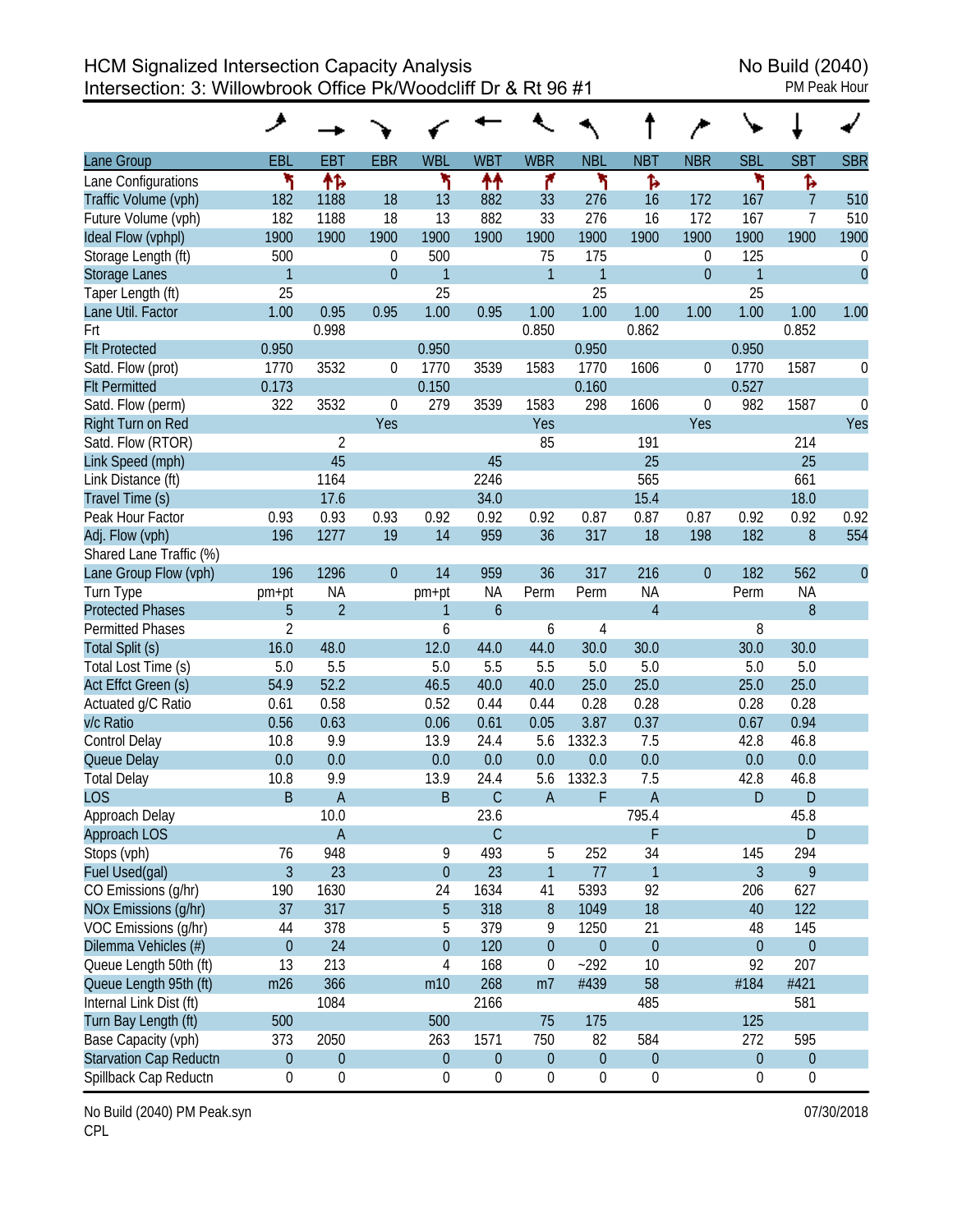| ane Group                                                            | EBL                                              | EBT      | EBR | <b>WBL</b> | WBT                 | <b>WBR</b>                    | <b>NBL</b>     | <b>NBT</b> | <b>NBR</b> | <b>SBL</b> | <b>SBT</b> | <b>SBR</b> |
|----------------------------------------------------------------------|--------------------------------------------------|----------|-----|------------|---------------------|-------------------------------|----------------|------------|------------|------------|------------|------------|
| Storage Cap Reductn                                                  | 0                                                | $\Omega$ |     | $\Omega$   | $\theta$            | $\Omega$                      | $\overline{0}$ | $\Omega$   |            | $\theta$   | $\Omega$   |            |
| Reduced v/c Ratio                                                    | 0.53                                             | 0.63     |     | 0.05       | 0.61                | 0.05                          | 3.87           | 0.37       |            | 0.67       | 0.94       |            |
| <b>Intersection Summary</b>                                          |                                                  |          |     |            |                     |                               |                |            |            |            |            |            |
| Area Type:                                                           | Other                                            |          |     |            |                     |                               |                |            |            |            |            |            |
| Cycle Length: 90                                                     |                                                  |          |     |            |                     |                               |                |            |            |            |            |            |
| Actuated Cycle Length: 90                                            |                                                  |          |     |            |                     |                               |                |            |            |            |            |            |
| Offset: 0 (0%), Referenced to phase 2:EBTL, Start of Yellow          |                                                  |          |     |            |                     |                               |                |            |            |            |            |            |
| Control Type: Actuated-Coordinated                                   |                                                  |          |     |            |                     |                               |                |            |            |            |            |            |
| Maximum v/c Ratio: 3.87                                              |                                                  |          |     |            |                     |                               |                |            |            |            |            |            |
| Intersection Signal Delay: 131.5                                     |                                                  |          |     |            | Intersection LOS: F |                               |                |            |            |            |            |            |
| Intersection Capacity Utilization 102.7%                             |                                                  |          |     |            |                     | <b>ICU Level of Service G</b> |                |            |            |            |            |            |
| Analysis Period (min) 15                                             |                                                  |          |     |            |                     |                               |                |            |            |            |            |            |
| Volume exceeds capacity, queue is theoretically infinite.            |                                                  |          |     |            |                     |                               |                |            |            |            |            |            |
| Queue shown is maximum after two cycles.                             |                                                  |          |     |            |                     |                               |                |            |            |            |            |            |
| 95th percentile volume exceeds capacity, queue may be longer.<br>#   |                                                  |          |     |            |                     |                               |                |            |            |            |            |            |
| Queue shown is maximum after two cycles.                             |                                                  |          |     |            |                     |                               |                |            |            |            |            |            |
| Volume for 95th percentile queue is metered by upstream signal.<br>m |                                                  |          |     |            |                     |                               |                |            |            |            |            |            |
|                                                                      |                                                  |          |     |            |                     |                               |                |            |            |            |            |            |
| Splits and Phases:                                                   | 3: Willowbrook Office Pk/Woodcliff Dr & Rt 96 #1 |          |     |            |                     |                               |                |            |            |            |            |            |
| Ø1                                                                   | 122 (R)                                          |          |     |            |                     |                               |                |            |            |            |            |            |
| 48 s                                                                 |                                                  |          |     |            |                     |                               |                | 30 s       |            |            |            |            |

| Ø1     | Ø2 (F | Ø4 |
|--------|-------|----|
| ÷<br>ᅭ |       |    |
| ◚      | Ø6    | Ø8 |
| œ      |       |    |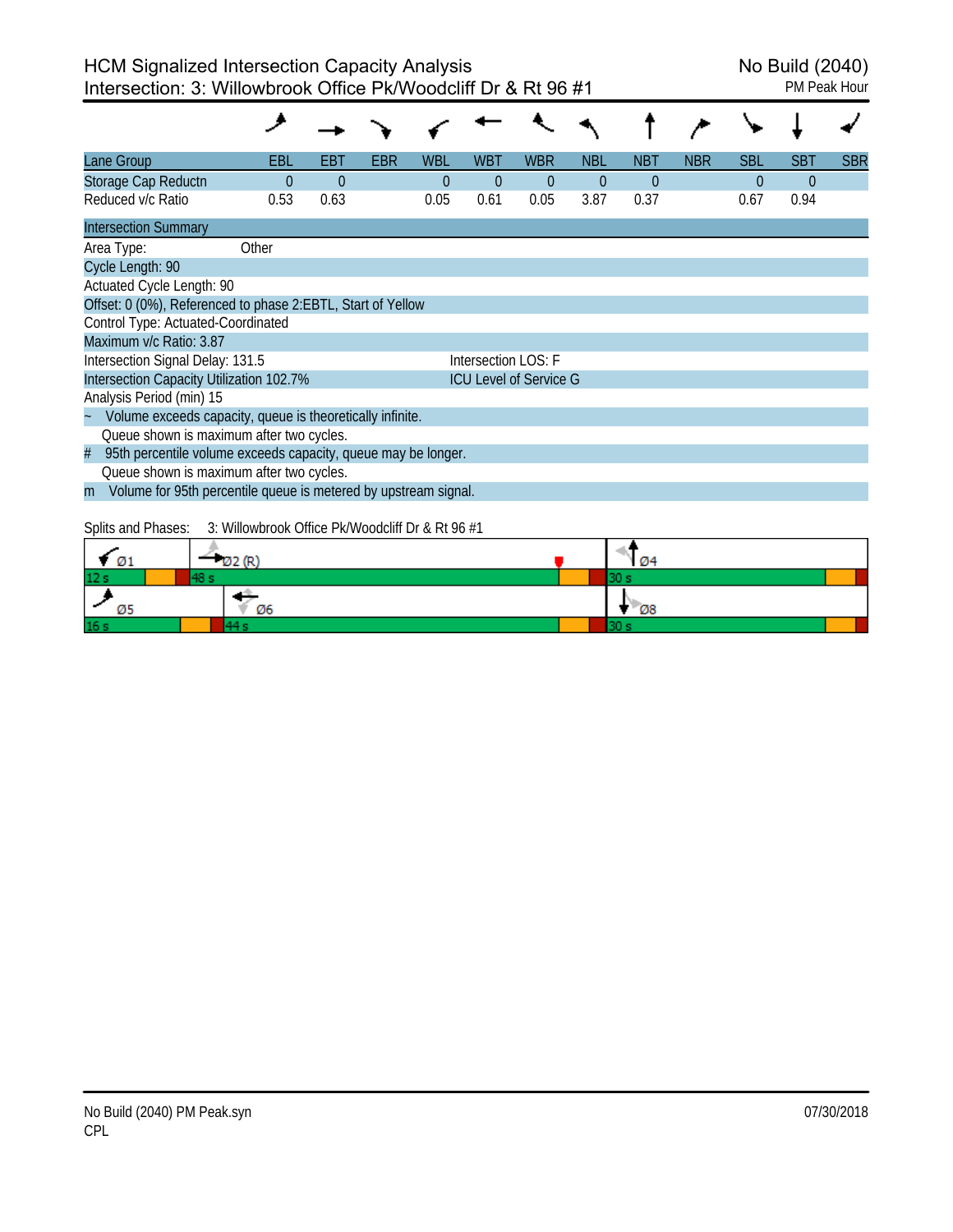| Lane Group                                  | <b>EBL</b>       | <b>EBT</b>       | <b>WBT</b>       | <b>WBR</b>       | <b>SBL</b>       | <b>SBR</b>       |
|---------------------------------------------|------------------|------------------|------------------|------------------|------------------|------------------|
|                                             | ۲                |                  |                  | ۴                | ۳Υ               |                  |
| Lane Configurations<br>Traffic Volume (vph) | 161              | 11<br>1365       | ተተ<br>875        | 440              | 430              | 52               |
|                                             | 161              | 1365             | 875              | 440              | 430              | 52               |
| Future Volume (vph)                         | 1900             | 1900             | 1900             | 1900             | 1900             | 1900             |
| Ideal Flow (vphpl)                          |                  |                  |                  |                  |                  |                  |
| Storage Length (ft)                         | 450              |                  |                  | 400              | 250              | 0                |
| <b>Storage Lanes</b>                        | $\mathbf{1}$     |                  |                  | $\overline{1}$   | $\mathbf{1}$     | $\theta$         |
| Taper Length (ft)                           | 25               |                  |                  |                  | 25               |                  |
| Lane Util. Factor                           | 1.00             | 0.95             | 0.95             | 1.00             | 0.97             | 0.95             |
| Frt                                         |                  |                  |                  | 0.850            | 0.984            |                  |
| <b>Flt Protected</b>                        | 0.950            |                  |                  |                  | 0.957            |                  |
| Satd. Flow (prot)                           | 1770             | 3539             | 3539             | 1583             | 3403             | $\boldsymbol{0}$ |
| <b>Flt Permitted</b>                        | 0.213            |                  |                  |                  | 0.957            |                  |
| Satd. Flow (perm)                           | 397              | 3539             | 3539             | 1583             | 3403             | $\boldsymbol{0}$ |
| Right Turn on Red                           |                  |                  |                  | Yes              |                  | Yes              |
| Satd. Flow (RTOR)                           |                  |                  |                  | 473              | 14               |                  |
| Link Speed (mph)                            |                  | 45               | 45               |                  | 45               |                  |
| Link Distance (ft)                          |                  | 2246             | 1487             |                  | 1337             |                  |
| Travel Time (s)                             |                  | 34.0             | 22.5             |                  | 20.3             |                  |
| Peak Hour Factor                            |                  | 0.93             | 0.93             | 0.93             | 0.87             | 0.87             |
|                                             | 0.93             |                  |                  |                  |                  |                  |
| Adj. Flow (vph)                             | 173              | 1468             | 941              | 473              | 494              | 60               |
| Shared Lane Traffic (%)                     |                  |                  |                  |                  |                  |                  |
| Lane Group Flow (vph)                       | 173              | 1468             | 941              | 473              | 554              | $\overline{0}$   |
| Turn Type                                   | pm+pt            | <b>NA</b>        | <b>NA</b>        | $pm+ov$          | Prot             |                  |
| <b>Protected Phases</b>                     | 5                | $\overline{2}$   | $\mathfrak b$    | $\overline{4}$   | $\overline{4}$   |                  |
| <b>Permitted Phases</b>                     | $\overline{2}$   |                  |                  | 6                |                  |                  |
| Total Split (s)                             | 20.0             | 65.0             | 45.0             | 25.0             | 25.0             |                  |
| Total Lost Time (s)                         | 5.0              | 5.5              | 5.5              | 5.0              | 5.0              |                  |
| Act Effct Green (s)                         | 61.5             | 61.0             | 47.3             | 71.3             | 18.5             |                  |
| Actuated g/C Ratio                          | 0.68             | 0.68             | 0.53             | 0.79             | 0.21             |                  |
| v/c Ratio                                   | 0.43             | 0.61             | 0.51             | 0.35             | 0.78             |                  |
| Control Delay                               | 10.9             | 10.8             | 15.7             | 1.0              | 41.1             |                  |
|                                             | 0.0              | 0.0              | 0.0              | 0.0              | 0.0              |                  |
| Queue Delay                                 |                  |                  |                  |                  |                  |                  |
| <b>Total Delay</b>                          | 10.9             | 10.8             | 15.7             | 1.0              | 41.1             |                  |
| <b>LOS</b>                                  | B                | B                | B                | $\overline{A}$   | D                |                  |
| Approach Delay                              |                  | 10.8             | 10.8             |                  | 41.1             |                  |
| Approach LOS                                |                  | $\mathsf B$      | $\mathsf B$      |                  | $\mathsf D$      |                  |
| Stops (vph)                                 | 68               | 623              | 548              | 11               | 431              |                  |
| Fuel Used(gal)                              | $\overline{4}$   | 31               | 18               | $\overline{4}$   | 14               |                  |
| CO Emissions (g/hr)                         | 248              | 2143             | 1262             | 313              | 949              |                  |
| NOx Emissions (g/hr)                        | 48               | 417              | 245              | 61               | 185              |                  |
| VOC Emissions (g/hr)                        | 57               | 497              | 292              | 72               | 220              |                  |
| Dilemma Vehicles (#)                        | $\theta$         | 120              | 49               | $\boldsymbol{0}$ | $\boldsymbol{0}$ |                  |
| Queue Length 50th (ft)                      | 31               | 161              | 179              | $\boldsymbol{0}$ | 147              |                  |
| Queue Length 95th (ft)                      |                  | 422              | 247              | 18               | 195              |                  |
|                                             | m110             |                  |                  |                  |                  |                  |
| Internal Link Dist (ft)                     |                  | 2166             | 1407             |                  | 1257             |                  |
| Turn Bay Length (ft)                        | 450              |                  |                  | 400              | 250              |                  |
| Base Capacity (vph)                         | 499              | 2396             | 1858             | 1370             | 767              |                  |
| <b>Starvation Cap Reductn</b>               | $\pmb{0}$        | $\boldsymbol{0}$ | $\boldsymbol{0}$ | $\boldsymbol{0}$ | $\boldsymbol{0}$ |                  |
| Spillback Cap Reductn                       | $\boldsymbol{0}$ | $\boldsymbol{0}$ | $\boldsymbol{0}$ | $\boldsymbol{0}$ | $\boldsymbol{0}$ |                  |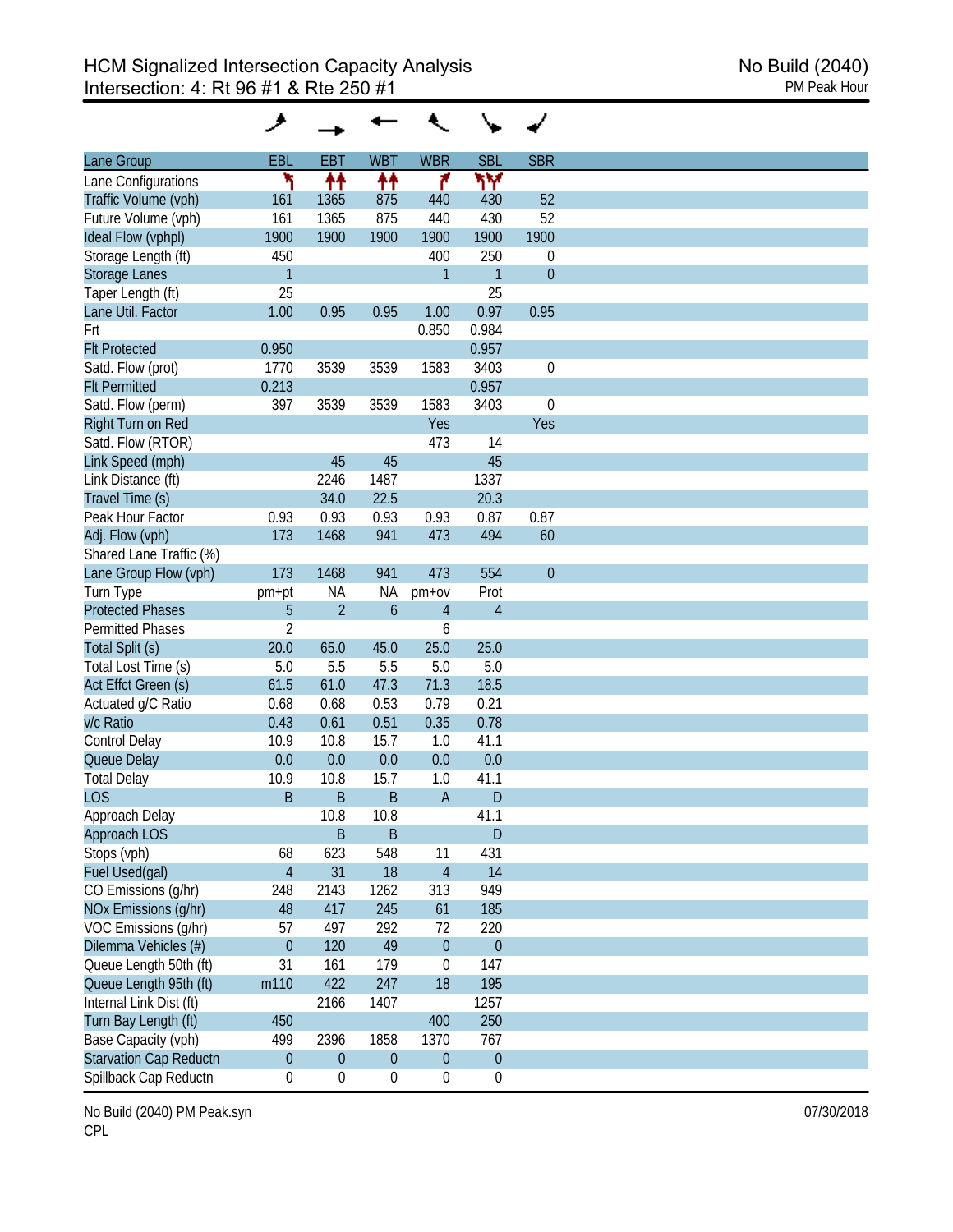| Lane Group                                                        | EBL      | EBT      | <b>WBT</b>     | <b>WBR</b>     | <b>SBL</b>          | <b>SBR</b>                    |  |
|-------------------------------------------------------------------|----------|----------|----------------|----------------|---------------------|-------------------------------|--|
| Storage Cap Reductn                                               | $\Omega$ | $\Omega$ | $\overline{0}$ | $\overline{0}$ | $\theta$            |                               |  |
| Reduced v/c Ratio                                                 | 0.35     | 0.61     | 0.51           | 0.35           | 0.72                |                               |  |
| <b>Intersection Summary</b>                                       |          |          |                |                |                     |                               |  |
| Area Type:                                                        | Other    |          |                |                |                     |                               |  |
| Cycle Length: 90                                                  |          |          |                |                |                     |                               |  |
| Actuated Cycle Length: 90                                         |          |          |                |                |                     |                               |  |
| Offset: 0 (0%), Referenced to phase 2:EBTL, Start of Yellow       |          |          |                |                |                     |                               |  |
| Control Type: Actuated-Coordinated                                |          |          |                |                |                     |                               |  |
| Maximum v/c Ratio: 0.78                                           |          |          |                |                |                     |                               |  |
| Intersection Signal Delay: 15.4                                   |          |          |                |                | Intersection LOS: B |                               |  |
| Intersection Capacity Utilization 60.4%                           |          |          |                |                |                     | <b>ICU Level of Service B</b> |  |
| Analysis Period (min) 15                                          |          |          |                |                |                     |                               |  |
| m Volume for 95th percentile queue is metered by upstream signal. |          |          |                |                |                     |                               |  |
|                                                                   |          |          |                |                |                     |                               |  |

## Splits and Phases: 4: Rt 96 #1 & Rte 250 #1

| 65 s            |    |  |  |
|-----------------|----|--|--|
|                 | Ø6 |  |  |
| 20 <sub>s</sub> |    |  |  |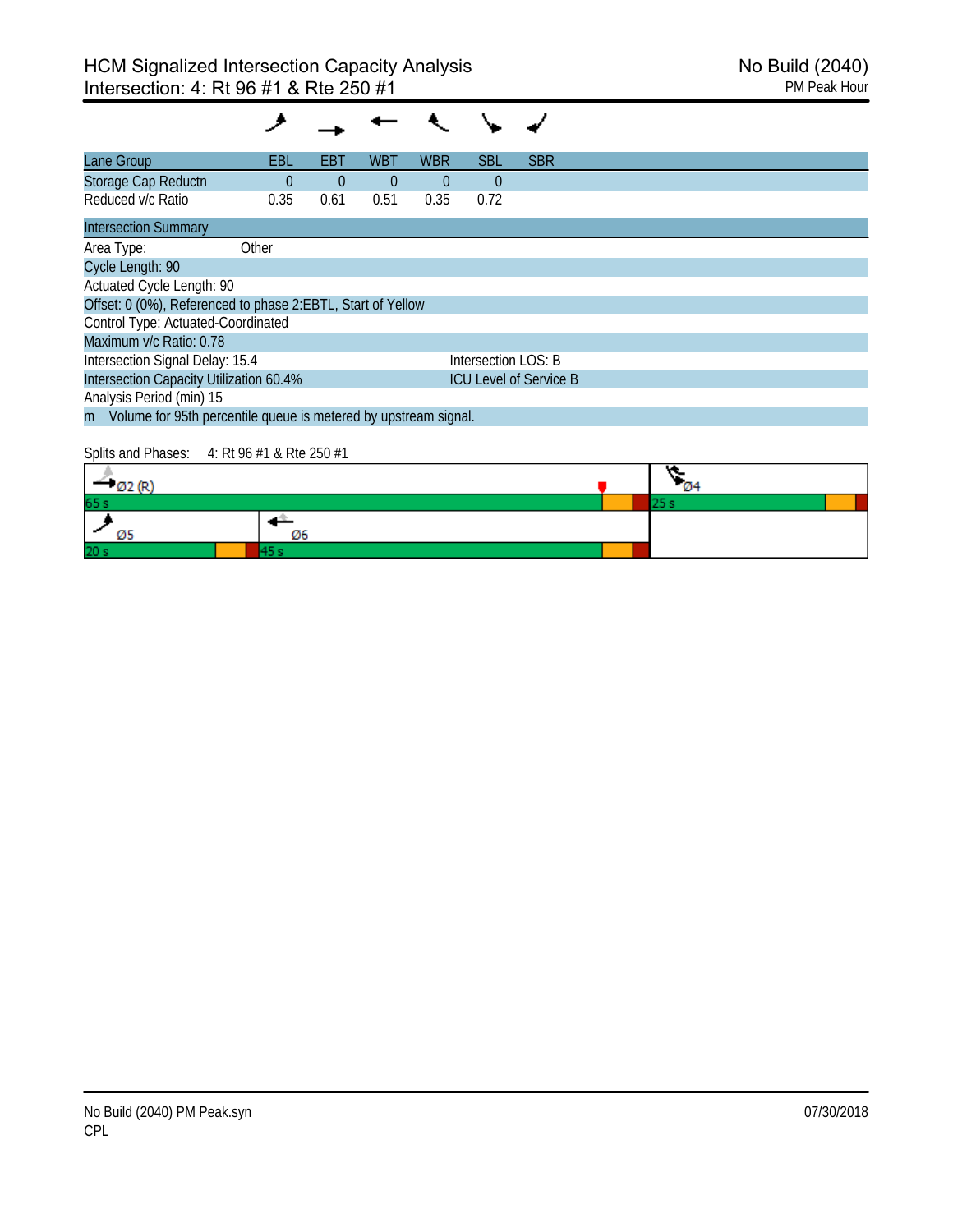| Lane Group                                 | <b>EBT</b>    | <b>EBR</b>       | <b>WBL</b>       | <b>WBT</b>       | <b>NBL</b>       | <b>NBR</b>       |
|--------------------------------------------|---------------|------------------|------------------|------------------|------------------|------------------|
|                                            |               | ۴                | ۲                |                  |                  |                  |
| Lane Configurations                        | ₩             |                  |                  | ↟↟               | ۳Υ               |                  |
| Traffic Volume (vph)                       | 1402          | 615              | 142              | 988              | 489              | 168              |
| Future Volume (vph)                        | 1402          | 615              | 142              | 988              | 489              | 168              |
| Ideal Flow (vphpl)                         | 1900          | 1900             | 1900             | 1900             | 1900             | 1900             |
| Storage Length (ft)                        |               | 400              | 245              |                  | $\boldsymbol{0}$ | $\mathbf 0$      |
| <b>Storage Lanes</b>                       |               | $\mathbf{1}$     | $\mathbf{1}$     |                  | $\overline{2}$   | $\boldsymbol{0}$ |
| Taper Length (ft)                          |               |                  | 25               |                  | 25               |                  |
| Lane Util. Factor                          | 0.95          | 1.00             | 1.00             | 0.95             | 0.97             | 0.95             |
| Frt                                        |               | 0.850            |                  |                  | 0.962            |                  |
| <b>Flt Protected</b>                       |               |                  | 0.950            |                  | 0.964            |                  |
| Satd. Flow (prot)                          | 3539          | 1583             | 1770             | 3539             | 3351             | $\boldsymbol{0}$ |
| <b>Flt Permitted</b>                       |               |                  | 0.104            |                  | 0.964            |                  |
| Satd. Flow (perm)                          | 3539          | 1583             | 194              | 3539             | 3351             | $\mathbf 0$      |
| Right Turn on Red                          |               | Yes              |                  |                  |                  | Yes              |
| Satd. Flow (RTOR)                          |               | 225              |                  |                  | 43               |                  |
| Link Speed (mph)                           | 45            |                  |                  | 45               | 25               |                  |
| Link Distance (ft)                         | 1487          |                  |                  | 1542             | 484              |                  |
| Travel Time (s)                            | 22.5          |                  |                  | 23.4             | 13.2             |                  |
| Peak Hour Factor                           | 0.95          | 0.95             | 0.93             | 0.93             | 0.92             | 0.92             |
|                                            | 1476          | 647              | 153              | 1062             | 532              | 183              |
| Adj. Flow (vph)<br>Shared Lane Traffic (%) |               |                  |                  |                  |                  |                  |
|                                            |               |                  |                  |                  |                  |                  |
| Lane Group Flow (vph)                      | 1476          | 647              | 153              | 1062             | 715              | $\theta$         |
| Turn Type                                  | <b>NA</b>     | $pm+ov$          | pm+pt            | <b>NA</b>        | Prot             |                  |
| <b>Protected Phases</b>                    | $\mathfrak b$ | $\overline{4}$   | 5                | $\overline{2}$   | $\overline{4}$   |                  |
| <b>Permitted Phases</b>                    |               | 6                | $\overline{2}$   |                  |                  |                  |
| Total Split (s)                            | 70.0          | 21.0             | 9.0              | 79.0             | 21.0             |                  |
| Total Lost Time (s)                        | 4.0           | 4.0              | 4.0              | 4.0              | 4.0              |                  |
| Act Effct Green (s)                        | 60.2          | 81.4             | 69.3             | 69.3             | 17.1             |                  |
| Actuated g/C Ratio                         | 0.64          | 0.86             | 0.73             | 0.73             | 0.18             |                  |
| v/c Ratio                                  | 0.65          | 0.46             | 0.68             | 0.41             | 1.11             |                  |
| Control Delay                              | 12.1          | 2.0              | 22.3             | 5.2              | 106.8            |                  |
| Queue Delay                                | 0.0           | 0.0              | 0.0              | 0.0              | 0.0              |                  |
| <b>Total Delay</b>                         | 12.1          | 2.0              | 22.3             | 5.2              | 106.8            |                  |
| <b>LOS</b>                                 | B             | A                | $\mathsf C$      | $\overline{A}$   | F                |                  |
| Approach Delay                             | 9.0           |                  |                  | 7.4              | 106.8            |                  |
|                                            |               |                  |                  |                  | F                |                  |
| Approach LOS                               | $\mathsf A$   |                  |                  | $\overline{A}$   |                  |                  |
| Stops (vph)                                | 797           | 67               | 40               | 328              | 500              |                  |
| Fuel Used(gal)                             | 27            | $\overline{7}$   | $\mathfrak{Z}$   | 15               | 19               |                  |
| CO Emissions (g/hr)                        | 1880          | 491              | 179              | 1050             | 1324             |                  |
| NOx Emissions (g/hr)                       | 366           | 95               | 35               | 204              | 258              |                  |
| VOC Emissions (q/hr)                       | 436           | 114              | 42               | 243              | 307              |                  |
| Dilemma Vehicles (#)                       | 74            | $\boldsymbol{0}$ | $\boldsymbol{0}$ | 52               | $\boldsymbol{0}$ |                  |
| Queue Length 50th (ft)                     | 260           | 28               | 22               | 105              | $-272$           |                  |
| Queue Length 95th (ft)                     | 323           | 45               | #53              | 133              | #388             |                  |
| Internal Link Dist (ft)                    | 1407          |                  |                  | 1462             | 404              |                  |
| Turn Bay Length (ft)                       |               | 400              | 245              |                  |                  |                  |
| Base Capacity (vph)                        | 2490          | 1394             | 226              | 2830             | 642              |                  |
| <b>Starvation Cap Reductn</b>              | $\pmb{0}$     | $\boldsymbol{0}$ | $\boldsymbol{0}$ | $\boldsymbol{0}$ | $\boldsymbol{0}$ |                  |
| Spillback Cap Reductn                      |               |                  |                  |                  |                  |                  |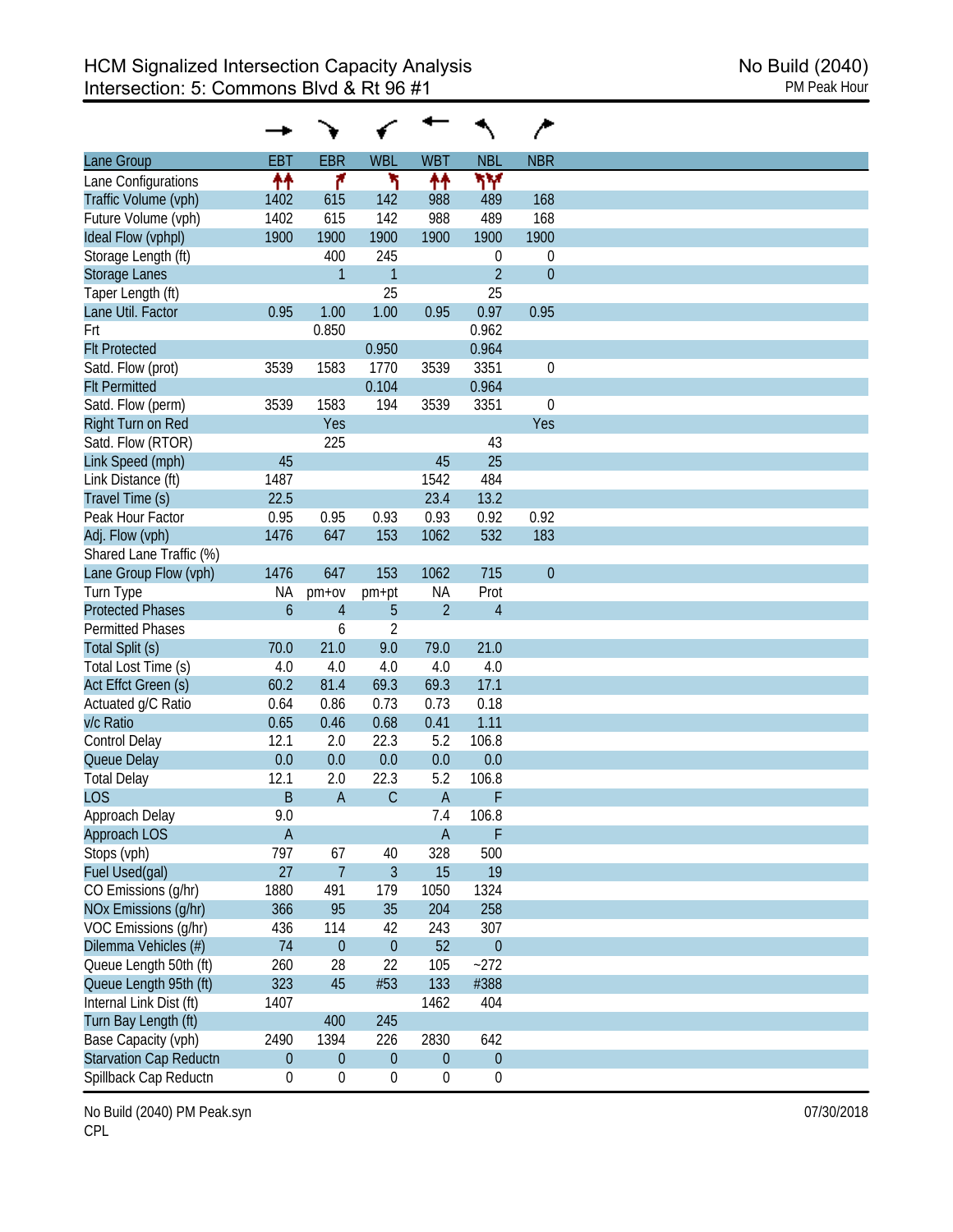| Lane Group                                                          | EBT      | EBR      | WBL      | WBT      | NBL                 | <b>NBR</b>                    |  |
|---------------------------------------------------------------------|----------|----------|----------|----------|---------------------|-------------------------------|--|
| Storage Cap Reductn                                                 | $\Omega$ | $\theta$ | $\theta$ | $\Omega$ | $\Omega$            |                               |  |
| Reduced v/c Ratio                                                   | 0.59     | 0.46     | 0.68     | 0.38     | 1.11                |                               |  |
| <b>Intersection Summary</b>                                         |          |          |          |          |                     |                               |  |
| Area Type:                                                          | Other    |          |          |          |                     |                               |  |
| Cycle Length: 100                                                   |          |          |          |          |                     |                               |  |
| Actuated Cycle Length: 94.5                                         |          |          |          |          |                     |                               |  |
| Control Type: Actuated-Uncoordinated                                |          |          |          |          |                     |                               |  |
| Maximum v/c Ratio: 1.11                                             |          |          |          |          |                     |                               |  |
| Intersection Signal Delay: 25.8                                     |          |          |          |          | Intersection LOS: C |                               |  |
| Intersection Capacity Utilization 75.9%                             |          |          |          |          |                     | <b>ICU Level of Service D</b> |  |
| Analysis Period (min) 15                                            |          |          |          |          |                     |                               |  |
| Volume exceeds capacity, queue is theoretically infinite.<br>$\sim$ |          |          |          |          |                     |                               |  |
| Queue shown is maximum after two cycles.                            |          |          |          |          |                     |                               |  |
| 95th percentile volume exceeds capacity, queue may be longer.<br>#  |          |          |          |          |                     |                               |  |
| Queue shown is maximum after two cycles.                            |          |          |          |          |                     |                               |  |

# Splits and Phases: 5: Commons Blvd & Rt 96 #1

| Ø2                      | $\rightarrow 04$ |  |
|-------------------------|------------------|--|
| 79 s                    |                  |  |
| $\blacksquare$<br>$-06$ |                  |  |
| 9s                      |                  |  |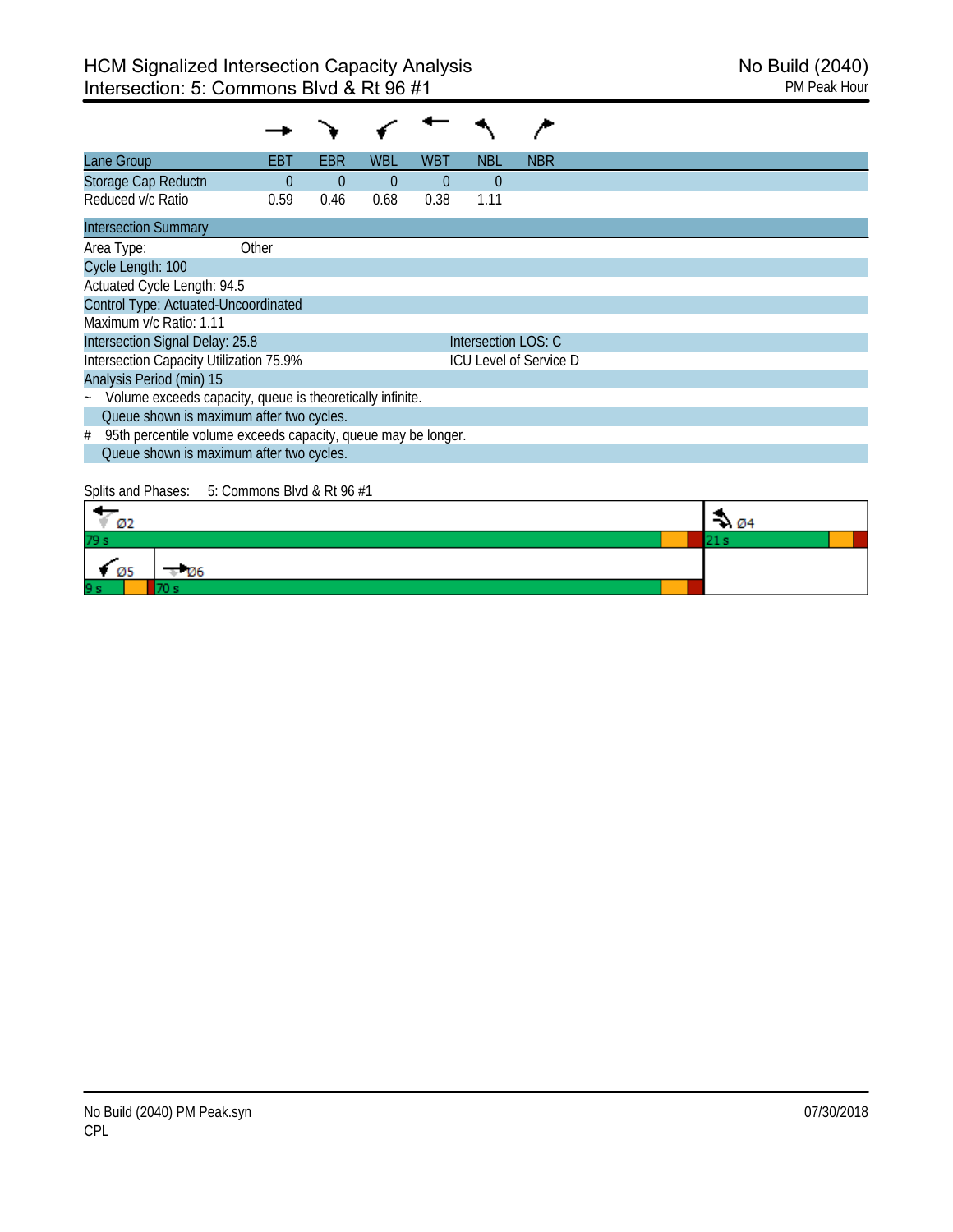HCM Signalized Intersection Capacity Analysis<br>Intersection: 6: Rt 96 #1 & Mall Ent (N)/Turk Hill Road #1 Intersection: 6: Rt 96 #1 & Mall Ent (N)/Turk Hill Road #1

| Lane Group              | EBL              | <b>EBT</b>       | <b>EBR</b>       | <b>WBL</b>       | <b>WBT</b>     | <b>WBR</b>       | <b>NBL</b>       | <b>NBT</b>       | <b>NBR</b>       | <b>SBL</b>       | <b>SBT</b>    | <b>SBR</b>     |
|-------------------------|------------------|------------------|------------------|------------------|----------------|------------------|------------------|------------------|------------------|------------------|---------------|----------------|
| Lane Configurations     | ۲                | ची               | ۴                | ካካ               | ↟              | ۴                | ۲                | ↟↟               | ۴                | ኻ                | ↟↟            | ۴              |
| Traffic Volume (vph)    | 170              | 120              | 84               | 392              | 100            | 166              | 53               | 794              | 542              | 238              | 1088          | 243            |
| Future Volume (vph)     | 170              | 120              | 84               | 392              | 100            | 166              | 53               | 794              | 542              | 238              | 1088          | 243            |
| Ideal Flow (vphpl)      | 1900             | 1900             | 1900             | 1900             | 1900           | 1900             | 1900             | 1900             | 1900             | 1900             | 1900          | 1900           |
| Lane Width (ft)         | 11               | 11               | 11               | 12               | 12             | 12               | 11               | 11               | 11               | 11               | 11            | 11             |
| Storage Length (ft)     | $\mathbf{0}$     |                  | $\overline{0}$   | $\theta$         |                | 200              | 100              |                  | 175              | 350              |               | 200            |
| Storage Lanes           | 1                |                  | 1                | $\overline{2}$   |                | 1                | $\mathbf{1}$     |                  | 1                | 1                |               | 1              |
| Taper Length (ft)       | 25               |                  |                  | 25               |                |                  | 25               |                  |                  | 25               |               |                |
| Lane Util. Factor       | 0.95             | 0.95             | 1.00             | 0.97             | 1.00           | 1.00             | 1.00             | 0.95             | 1.00             | 1.00             | 0.95          | 1.00           |
| Frt                     |                  |                  | 0.850            |                  |                | 0.850            |                  |                  | 0.850            |                  |               | 0.850          |
| <b>Flt Protected</b>    | 0.950            | 0.994            |                  | 0.950            |                |                  | 0.950            |                  |                  | 0.950            |               |                |
| Satd. Flow (prot)       | 1625             | 1700             | 1531             | 3433             | 1863           | 1583             | 1711             | 3421             | 1531             | 1711             | 3421          | 1531           |
| <b>Flt Permitted</b>    | 0.950            | 0.994            |                  | 0.950            |                |                  | 0.204            |                  |                  | 0.130            |               |                |
| Satd. Flow (perm)       | 1625             | 1700             | 1531             | 3433             | 1863           | 1583             | 367              | 3421             | 1531             | 234              | 3421          | 1531           |
| Right Turn on Red       |                  |                  | Yes              |                  |                | Yes              |                  |                  | Yes              |                  |               | Yes            |
| Satd. Flow (RTOR)       |                  |                  | 164              |                  |                | 198              |                  |                  | 380              |                  |               | 264            |
| Link Speed (mph)        |                  | 30               |                  |                  | 35             |                  |                  | 45               |                  |                  | 45            |                |
| Link Distance (ft)      |                  | 497              |                  |                  | 533            |                  |                  | 1383             |                  |                  | 1542          |                |
| Travel Time (s)         |                  | 11.3             |                  |                  | 10.4           |                  |                  | 21.0             |                  |                  | 23.4          |                |
| Peak Hour Factor        | 0.88             | 0.88             | 0.88             | 0.84             | 0.84           | 0.84             | 0.92             | 0.92             | 0.92             | 0.92             | 0.92          | 0.92           |
| Adj. Flow (vph)         | 193              | 136              | 95               | 467              | 119            | 198              | 58               | 863              | 589              | 259              | 1183          | 264            |
| Shared Lane Traffic (%) | 10%              |                  |                  |                  |                |                  |                  |                  |                  |                  |               |                |
| Lane Group Flow (vph)   | 174              | 155              | 95               | 467              | 119            | 198              | 58               | 863              | 589              | 259              | 1183          | 264            |
| <b>Turn Type</b>        | Split            | <b>NA</b>        | Perm             | Split            | <b>NA</b>      | Perm             | Perm             | <b>NA</b>        | $pm+ov$          | pm+pt            | <b>NA</b>     | Perm           |
| <b>Protected Phases</b> | 4                | $\overline{4}$   |                  | 8                | 8              |                  |                  | $\overline{2}$   | 8                | 1                | 6             |                |
| <b>Permitted Phases</b> |                  |                  | $\overline{4}$   |                  |                | $\, 8$           | $\overline{2}$   |                  | $\overline{2}$   | $\boldsymbol{6}$ | $\mathfrak b$ | $\overline{6}$ |
| Total Split (s)         | 26.0             | 26.0             | 26.0             | 18.0             | 18.0           | 18.0             | 30.0             | 30.0             | 18.0             | 16.0             | 46.0          | 46.0           |
| Total Lost Time (s)     | 5.5              | 5.5              | 5.5              | 5.5              | 5.5            | 5.5              | 5.5              | 5.5              | 5.5              | 5.5              | 5.5           | 5.5            |
| Act Effct Green (s)     | 15.0             | 15.0             | 15.0             | 16.9             | 16.9           | 16.9             | 25.2             | 25.2             | 42.1             | 41.6             | 41.6          | 41.6           |
| Actuated g/C Ratio      | 0.17             | 0.17             | 0.17             | 0.19             | 0.19           | 0.19             | 0.28             | 0.28             | 0.47             | 0.46             | 0.46          | 0.46           |
| v/c Ratio               | 0.64             | 0.55             | 0.24             | 0.73             | 0.34           | 0.43             | 0.57             | 0.90             | 0.64             | 0.91             | 0.75          | 0.31           |
| <b>Control Delay</b>    | 45.3             | 40.8             | 2.0              | 43.4             | 36.2           | 8.7              | 53.5             | 45.6             | 7.4              | 56.1             | 23.9          | 3.1            |
| Queue Delay             | 0.0              | 0.0              | 0.0              | 0.0              | 0.0            | 0.0              | 0.0              | 0.0              | 0.0              | 0.0              | 0.0           | 0.0            |
| <b>Total Delay</b>      | 45.3             | 40.8             | 2.0              | 43.4             | 36.2           | 8.7              | 53.5             | 45.6             | 7.4              | 56.1             | 23.9          | 3.1            |
| <b>LOS</b>              | D                | D                | $\mathsf A$      | D                | D              | A                | $\mathsf D$      | D                | $\mathsf A$      | E                | $\mathsf C$   | A              |
| Approach Delay          |                  | 34.0             |                  |                  | 33.6           |                  |                  | 31.0             |                  |                  | 25.6          |                |
| Approach LOS            |                  | $\mathsf C$      |                  |                  | $\mathsf C$    |                  |                  | $\mathsf C$      |                  |                  | $\mathsf C$   |                |
| Stops (vph)             | 137              | 120              | $\overline{2}$   | 331              | 87             | 25               | 46               | 698              | 164              | 139              | 866           | 20             |
| Fuel Used(gal)          | $\sqrt{3}$       | $\overline{2}$   | $\mathbf 0$      | 7                | $\overline{2}$ | $\mathbf{1}$     | $\overline{2}$   | 23               | 8                | 7                | 27            | 3              |
| CO Emissions (g/hr)     | 193              | 162              | 26               | 522              | 124            | 78               | 114              | 1620             | 540              | 477              | 1884          | 198            |
| NOx Emissions (g/hr)    | 38               | 32               | 5                | 102              | 24             | 15               | 22               | 315              | 105              | 93               | 367           | 39             |
| VOC Emissions (g/hr)    | 45               | 38               | $\boldsymbol{6}$ | 121              | 29             | 18               | 26               | 376              | 125              | 111              | 437           | 46             |
| Dilemma Vehicles (#)    | $\boldsymbol{0}$ | 0                | 0                | $\boldsymbol{0}$ | 6              | $\boldsymbol{0}$ | $\boldsymbol{0}$ | 42               | $\boldsymbol{0}$ | $\boldsymbol{0}$ | 60            | $\mathbf 0$    |
| Queue Length 50th (ft)  | 98               | 86               | $\mathbf 0$      | 127              | 58             | $\boldsymbol{0}$ | 29               | 251              | 33               | 99               | 287           | $\overline{0}$ |
| Queue Length 95th (ft)  | 152              | 136              | 4                | #210             | 108            | 48               | #87              | #368             | 101              | #246             | 371           | 42             |
| Internal Link Dist (ft) |                  | 417              |                  |                  | 453            |                  |                  | 1303             |                  |                  | 1462          |                |
| Turn Bay Length (ft)    |                  |                  |                  |                  |                | 200              | 100              |                  | 175              | 350              |               | 200            |
| Base Capacity (vph)     | 370              | 387              | 475              | 643              | 348            | 457              | 102              | 958              | 918              | 286              | 1582          | 850            |
| Starvation Cap Reductn  | $\boldsymbol{0}$ | $\boldsymbol{0}$ | $\boldsymbol{0}$ | $\boldsymbol{0}$ | 0              | $\boldsymbol{0}$ | $\boldsymbol{0}$ | $\boldsymbol{0}$ | 0                | $\boldsymbol{0}$ | $\pmb{0}$     | $\overline{0}$ |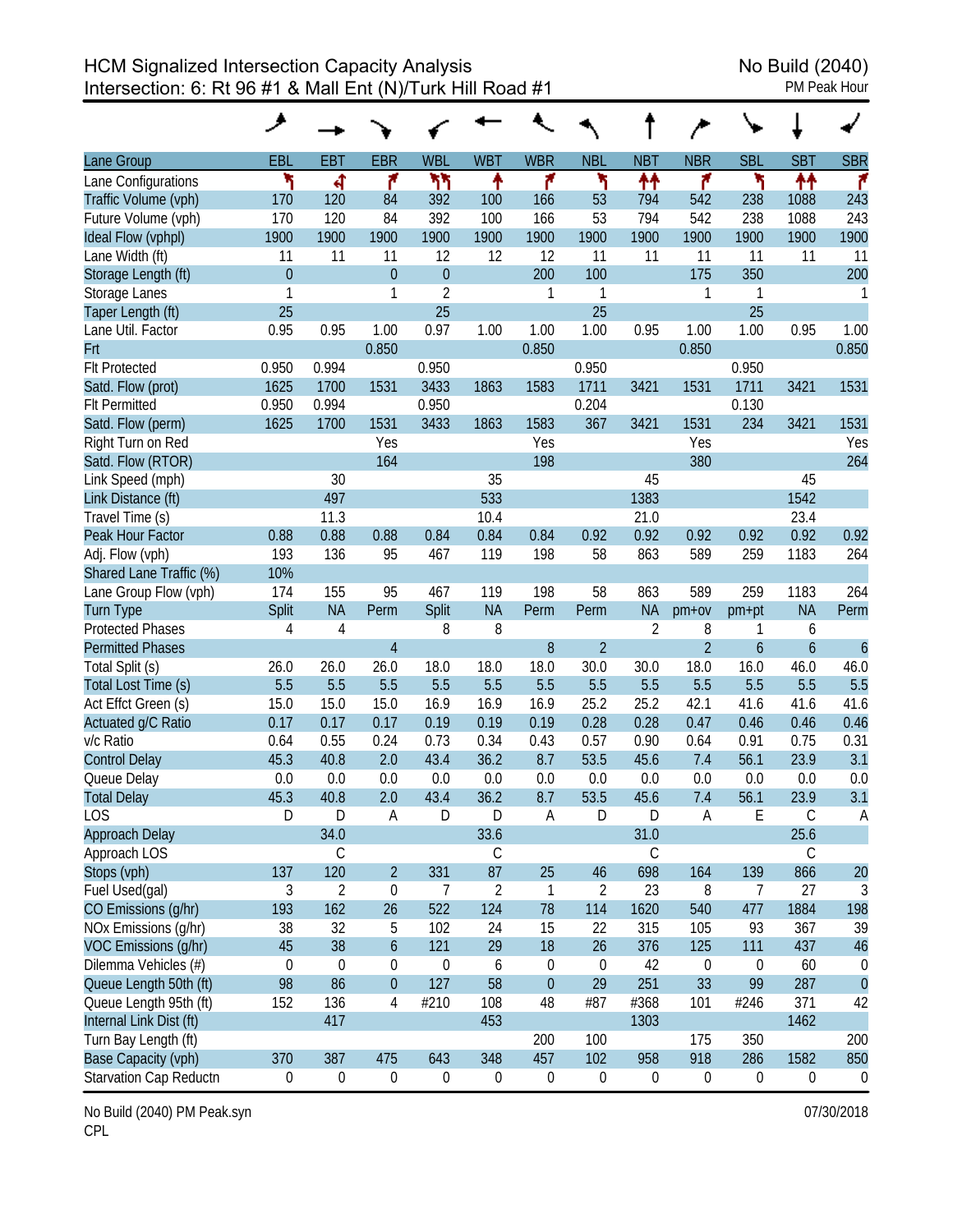| Lane Group                                                            | EBL   | EBT      | EBR      | <b>WBL</b> | WBT                 | <b>WBR</b>                    | <b>NBL</b>  | NBT      | <b>NBR</b> | <b>SBL</b>     | <b>SBT</b> | <b>SBR</b> |
|-----------------------------------------------------------------------|-------|----------|----------|------------|---------------------|-------------------------------|-------------|----------|------------|----------------|------------|------------|
| Spillback Cap Reductn                                                 | 0     | $\Omega$ | $\Omega$ | $\Omega$   | $\Omega$            | $\Omega$                      | $\Omega$    | $\Omega$ | $\Omega$   | $\Omega$       | 0          | $\Omega$   |
| Storage Cap Reductn                                                   |       | $\Omega$ | 0        | 0          | $\theta$            | $\mathbf 0$                   | $\mathbf 0$ | $\theta$ | $\Omega$   | $\overline{0}$ | 0          | 0          |
| Reduced v/c Ratio                                                     | 0.47  | 0.40     | 0.20     | 0.73       | 0.34                | 0.43                          | 0.57        | 0.90     | 0.64       | 0.91           | 0.75       | 0.31       |
| <b>Intersection Summary</b>                                           |       |          |          |            |                     |                               |             |          |            |                |            |            |
| Area Type:                                                            | Other |          |          |            |                     |                               |             |          |            |                |            |            |
| Cycle Length: 90                                                      |       |          |          |            |                     |                               |             |          |            |                |            |            |
| <b>Actuated Cycle Length: 90</b>                                      |       |          |          |            |                     |                               |             |          |            |                |            |            |
| Offset: 0 (0%), Referenced to phase 2:NBTL and 6:SBTL, Start of Green |       |          |          |            |                     |                               |             |          |            |                |            |            |
| Control Type: Actuated-Coordinated                                    |       |          |          |            |                     |                               |             |          |            |                |            |            |
| Maximum v/c Ratio: 0.91                                               |       |          |          |            |                     |                               |             |          |            |                |            |            |
| Intersection Signal Delay: 29.7                                       |       |          |          |            | Intersection LOS: C |                               |             |          |            |                |            |            |
| Intersection Capacity Utilization 75.0%                               |       |          |          |            |                     | <b>ICU Level of Service D</b> |             |          |            |                |            |            |
| Analysis Period (min) 15                                              |       |          |          |            |                     |                               |             |          |            |                |            |            |
| 95th percentile volume exceeds capacity, queue may be longer.<br>#    |       |          |          |            |                     |                               |             |          |            |                |            |            |
| Queue shown is maximum after two cycles.                              |       |          |          |            |                     |                               |             |          |            |                |            |            |
|                                                                       |       |          |          |            |                     |                               |             |          |            |                |            |            |

Splits and Phases: 6: Rt 96 #1 & Mall Ent (N)/Turk Hill Road #1

|                 | ומ/ רגל |  | Юö |
|-----------------|---------|--|----|
| 16 <sub>s</sub> |         |  |    |
| 06 (R           |         |  |    |
| 46 s            |         |  |    |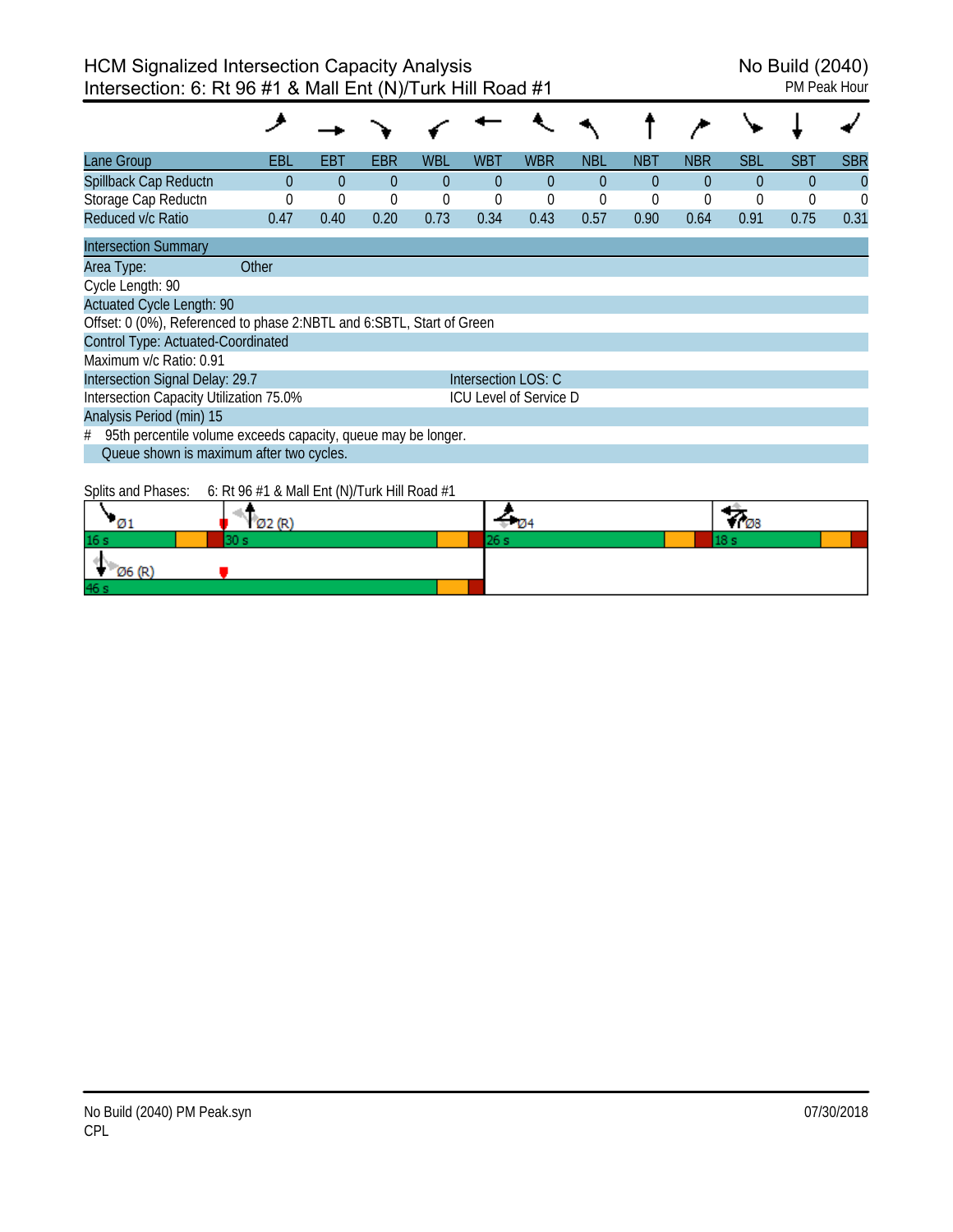HCM Signalized Intersection Capacity Analysis<br>Intersection: 7: Cobblestone Drive/Square Drive & Turk Hill Road #1 Intersection: 7: Cobblestone Drive/Square Drive & Turk Hill Road #1

|                         | ↗                |                  |                  |                  |                  |                  |                  |                  |                  |                  |                  |                  |
|-------------------------|------------------|------------------|------------------|------------------|------------------|------------------|------------------|------------------|------------------|------------------|------------------|------------------|
| Lane Group              | EBL              | <b>EBT</b>       | <b>EBR</b>       | <b>WBL</b>       | <b>WBT</b>       | <b>WBR</b>       | <b>NBL</b>       | <b>NBT</b>       | <b>NBR</b>       | <b>SBL</b>       | <b>SBT</b>       | <b>SBR</b>       |
| Lane Configurations     | ٦                | ↟                | ۴                | ۲                | ተኈ               |                  | ۲                | Ъ                |                  | ۲                | Ъ                |                  |
| Traffic Volume (vph)    | 241              | 431              | 228              | 97               | 262              | 35               | 144              | 25               | 90               | 57               | 33               | 252              |
| Future Volume (vph)     | 241              | 431              | 228              | 97               | 262              | 35               | 144              | 25               | 90               | 57               | 33               | 252              |
| Ideal Flow (vphpl)      | 1900             | 1900             | 1900             | 1900             | 1900             | 1900             | 1900             | 1900             | 1900             | 1900             | 1900             | 1900             |
| Storage Length (ft)     | 225              |                  | 225              | 100              |                  | 275              | 75               |                  | 0                | 50               |                  | $\boldsymbol{0}$ |
| Storage Lanes           | $\mathbf{1}$     |                  | $\mathbf{1}$     | 1                |                  | $\mathbf{1}$     | 1                |                  | $\theta$         | 1                |                  | $\overline{0}$   |
| Taper Length (ft)       | 25               |                  |                  | 25               |                  |                  | 25               |                  |                  | 25               |                  |                  |
| Lane Util. Factor       | 1.00             | 1.00             | 1.00             | 1.00             | 0.95             | 0.95             | 1.00             | 1.00             | 1.00             | 1.00             | 1.00             | 1.00             |
| Frt                     |                  |                  | 0.850            |                  | 0.982            |                  |                  | 0.883            |                  |                  | 0.867            |                  |
| <b>Flt Protected</b>    | 0.950            |                  |                  | 0.950            |                  |                  | 0.950            |                  |                  | 0.950            |                  |                  |
| Satd. Flow (prot)       | 1770             | 1863             | 1583             | 1770             | 3476             | 0                | 1770             | 1645             | 0                | 1770             | 1615             | 0                |
| <b>Flt Permitted</b>    | 0.449            |                  |                  | 0.398            |                  |                  | 0.425            |                  |                  | 0.673            |                  |                  |
| Satd. Flow (perm)       | 836              | 1863             | 1583             | 741              | 3476             | 0                | 792              | 1645             | 0                | 1254             | 1615             | $\theta$         |
| Right Turn on Red       |                  |                  | Yes              |                  |                  | Yes              |                  |                  | Yes              |                  |                  | Yes              |
| Satd. Flow (RTOR)       |                  |                  | 245              |                  | 23               |                  |                  | 103              |                  |                  | 290              |                  |
| Link Speed (mph)        |                  | 35               |                  |                  | 35               |                  |                  | 25               |                  |                  | 25               |                  |
| Link Distance (ft)      |                  | 533              |                  |                  | 819              |                  |                  | 470              |                  |                  | 441              |                  |
| Travel Time (s)         |                  | 10.4             |                  |                  | 16.0             |                  |                  | 12.8             |                  |                  | 12.0             |                  |
| Peak Hour Factor        | 0.93             | 0.93             | 0.93             | 0.93             | 0.93             | 0.93             | 0.87             | 0.87             | 0.87             | 0.87             | 0.87             | 0.87             |
| Adj. Flow (vph)         | 259              | 463              | 245              | 104              | 282              | 38               | 166              | 29               | 103              | 66               | 38               | 290              |
| Shared Lane Traffic (%) |                  |                  |                  |                  |                  |                  |                  |                  |                  |                  |                  |                  |
| Lane Group Flow (vph)   | 259              | 463              | 245              | 104              | 320              | $\boldsymbol{0}$ | 166              | 132              | $\boldsymbol{0}$ | 66               | 328              | $\overline{0}$   |
| Turn Type               | pm+pt            | NA               | Perm             | pm+pt            | <b>NA</b>        |                  | Perm             | <b>NA</b>        |                  | Perm             | <b>NA</b>        |                  |
| <b>Protected Phases</b> | 7                | $\overline{4}$   |                  | 3                | 8                |                  |                  | $\overline{2}$   |                  |                  | 6                |                  |
| <b>Permitted Phases</b> | 4                |                  | 4                | 8                |                  |                  | 2                |                  |                  | 6                |                  |                  |
| Total Split (s)         | 15.0             | 63.0             | 63.0             | 10.0             | 58.0             |                  | 27.0             | 27.0             |                  | 27.0             | 27.0             |                  |
| Total Lost Time (s)     | 4.0              | 4.0              | 4.0              | 4.0              | 4.0              |                  | 4.0              | 4.0              |                  | 4.0              | 4.0              |                  |
| Act Effct Green (s)     | 34.1             | 26.3             | 26.3             | 25.0             | 19.0             |                  | 23.2             | 23.2             |                  | 23.2             | 23.2             |                  |
| Actuated g/C Ratio      | 0.52             | 0.40             | 0.40             | 0.38             | 0.29             |                  | 0.35             | 0.35             |                  | 0.35             | 0.35             |                  |
| v/c Ratio               | 0.44             | 0.62             | 0.31             | 0.28             | 0.31             |                  | 0.59             | 0.20             |                  | 0.15             | 0.43             |                  |
| <b>Control Delay</b>    | 10.8             | 20.2             | 3.1              | 10.0             | 16.8             |                  | 31.1             | 7.2              |                  | 18.1             | 5.9              |                  |
| Queue Delay             | 0.0              | 0.0              | 0.0              | 0.0              | 0.0              |                  | 0.0              | 0.0              |                  | 0.0              | 0.0              |                  |
| <b>Total Delay</b>      | 10.8             | 20.2             | 3.1              | 10.0             | 16.8             |                  | 31.1             | 7.2              |                  | 18.1             | 5.9              |                  |
| <b>LOS</b>              | B                | C                | $\overline{A}$   | B                | B                |                  | С                | A                |                  | B                | A                |                  |
| Approach Delay          |                  | 13.4             |                  |                  | 15.2             |                  |                  | 20.5             |                  |                  | 7.9              |                  |
| Approach LOS            |                  | B                |                  |                  | B                |                  |                  | $\mathsf C$      |                  |                  | $\mathsf A$      |                  |
| Stops (vph)             | 117              | 322              | 21               | 50               | 192              |                  | 110              | 29               |                  | 39               | 47               |                  |
| Fuel Used(gal)          | $\overline{2}$   | $\boldsymbol{6}$ | $\mathbf{1}$     | 1                | $\overline{4}$   |                  | $\overline{2}$   | 1                |                  | 1                | $\overline{2}$   |                  |
| CO Emissions (g/hr)     | 164              | 409              | 82               | 80               | 296              |                  | 134              | 52               |                  | 40               | 111              |                  |
| NOx Emissions (g/hr)    | 32               | 80               | 16               | 16               | 57               |                  | 26               | 10               |                  | 8                | 22               |                  |
| VOC Emissions (g/hr)    | 38               | 95               | 19               | 19               | 68               |                  | 31               | 12               |                  | 9                | 26               |                  |
| Dilemma Vehicles (#)    | $\boldsymbol{0}$ | 32               | $\theta$         | $\theta$         | 22               |                  | $\boldsymbol{0}$ | $\boldsymbol{0}$ |                  | $\boldsymbol{0}$ | $\pmb{0}$        |                  |
| Queue Length 50th (ft)  | 53               | 150              | $\boldsymbol{0}$ | 19               | 47               |                  | 53               | 7                |                  | 18               | 10               |                  |
| Queue Length 95th (ft)  | 89               | 235              | 36               | 39               | 75               |                  | #150             | 44               |                  | 50               | 64               |                  |
| Internal Link Dist (ft) |                  | 453              |                  |                  | 739              |                  |                  | 390              |                  |                  | 361              |                  |
| Turn Bay Length (ft)    | 225              |                  | 225              | 100              |                  |                  | 75               |                  |                  | 50               |                  |                  |
| Base Capacity (vph)     | 594              | 1675             | 1448             | 378              | 2904             |                  | 281              | 650              |                  | 445              | 761              |                  |
| Starvation Cap Reductn  | $\boldsymbol{0}$ | $\boldsymbol{0}$ | $\boldsymbol{0}$ | $\pmb{0}$        | $\boldsymbol{0}$ |                  | $\boldsymbol{0}$ | $\boldsymbol{0}$ |                  | $\boldsymbol{0}$ | $\boldsymbol{0}$ |                  |
| Spillback Cap Reductn   | $\boldsymbol{0}$ | $\boldsymbol{0}$ | $\boldsymbol{0}$ | $\boldsymbol{0}$ | $\boldsymbol{0}$ |                  | $\boldsymbol{0}$ | $\boldsymbol{0}$ |                  | 0                | $\boldsymbol{0}$ |                  |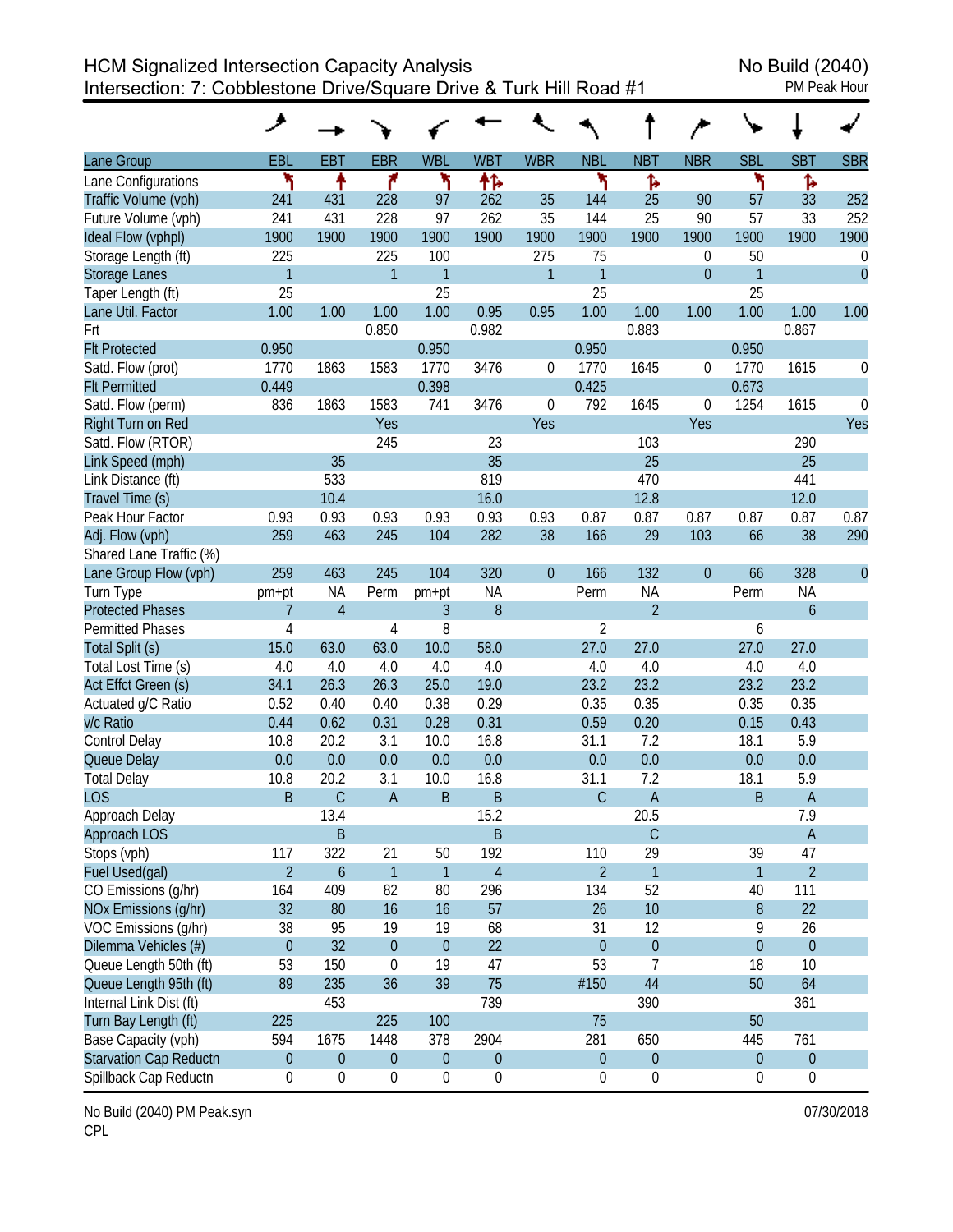| Lane Group                                                      | EBL      | EBT      | EBR            | <b>WBL</b> | <b>WBT</b>          | <b>WBR</b>                    | <b>NBL</b> | <b>NBT</b> | <b>NBR</b> | <b>SBL</b> | <b>SBT</b> | <b>SBR</b> |
|-----------------------------------------------------------------|----------|----------|----------------|------------|---------------------|-------------------------------|------------|------------|------------|------------|------------|------------|
| Storage Cap Reductn                                             | $\Omega$ | $\Omega$ | $\overline{0}$ | $\theta$   | $\overline{0}$      |                               | $\theta$   | 0          |            | $\Omega$   | $\theta$   |            |
| Reduced v/c Ratio                                               | 0.44     | 0.28     | 0.17           | 0.28       | 0.11                |                               | 0.59       | 0.20       |            | 0.15       | 0.43       |            |
| <b>Intersection Summary</b>                                     |          |          |                |            |                     |                               |            |            |            |            |            |            |
| Area Type:                                                      | Other    |          |                |            |                     |                               |            |            |            |            |            |            |
| Cycle Length: 100                                               |          |          |                |            |                     |                               |            |            |            |            |            |            |
| Actuated Cycle Length: 65.4                                     |          |          |                |            |                     |                               |            |            |            |            |            |            |
| Control Type: Actuated-Uncoordinated                            |          |          |                |            |                     |                               |            |            |            |            |            |            |
| Maximum v/c Ratio: 0.62                                         |          |          |                |            |                     |                               |            |            |            |            |            |            |
| Intersection Signal Delay: 13.7                                 |          |          |                |            | Intersection LOS: B |                               |            |            |            |            |            |            |
| Intersection Capacity Utilization 66.7%                         |          |          |                |            |                     | <b>ICU Level of Service C</b> |            |            |            |            |            |            |
| Analysis Period (min) 15                                        |          |          |                |            |                     |                               |            |            |            |            |            |            |
| # 95th percentile volume exceeds capacity, queue may be longer. |          |          |                |            |                     |                               |            |            |            |            |            |            |
| Queue shown is maximum after two cycles.                        |          |          |                |            |                     |                               |            |            |            |            |            |            |

Splits and Phases: 7: Cobblestone Drive/Square Drive & Turk Hill Road #1

|     | ØЗ |    |  |
|-----|----|----|--|
| 27s |    |    |  |
| Ø6  |    | Ø8 |  |
| 27s |    |    |  |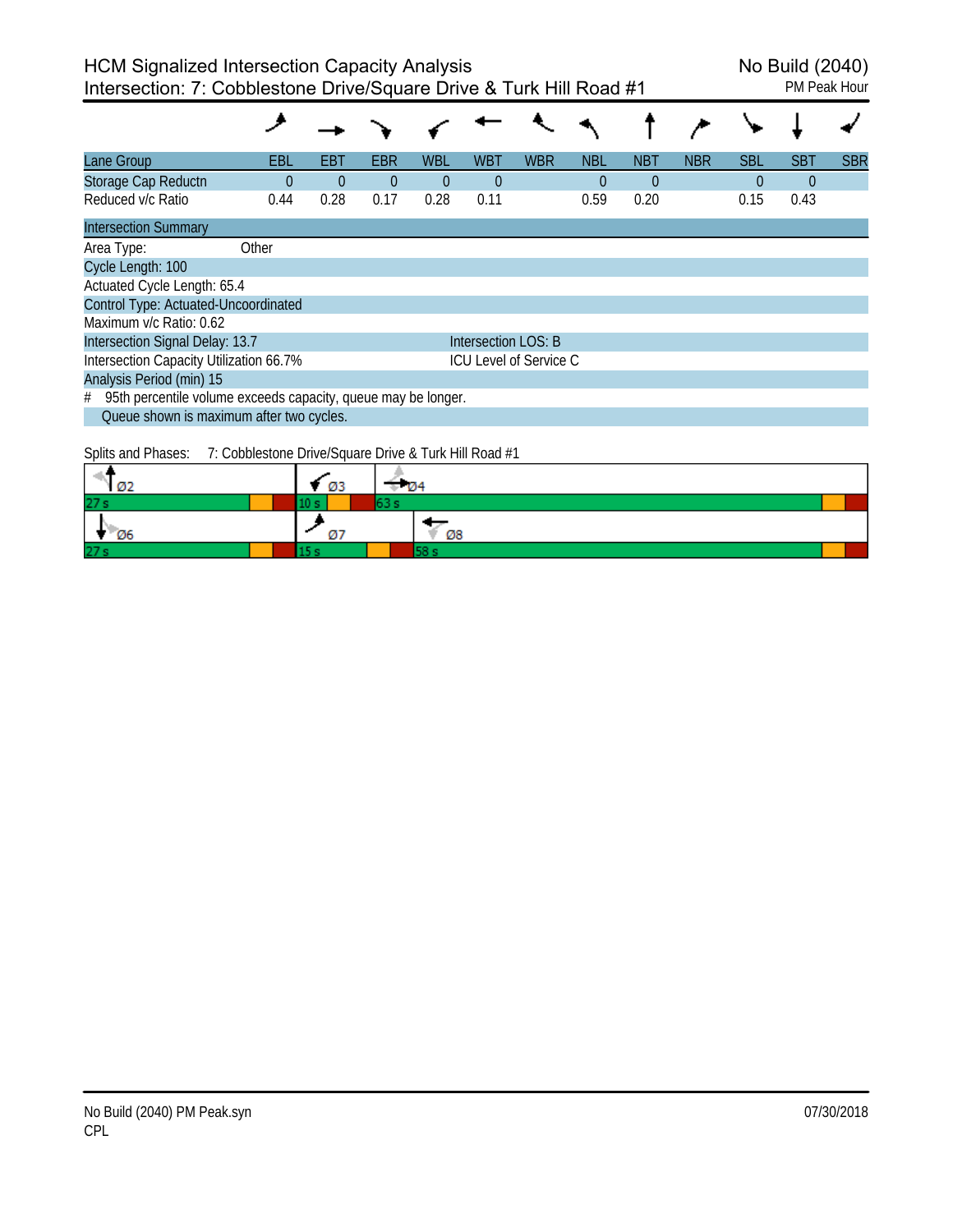|                               | عر               |                  |                  |                  |                  |                  |                  |                  |                  |                  |                  |                  |
|-------------------------------|------------------|------------------|------------------|------------------|------------------|------------------|------------------|------------------|------------------|------------------|------------------|------------------|
| Lane Group                    | <b>EBL</b>       | <b>EBT</b>       | <b>EBR</b>       | <b>WBL</b>       | <b>WBT</b>       | <b>WBR</b>       | <b>NBL</b>       | <b>NBT</b>       | <b>NBR</b>       | <b>SBL</b>       | <b>SBT</b>       | <b>SBR</b>       |
| Lane Configurations           | ۲                | Ъ                |                  | ۲                | ↟                | ۴                | ۲                | ↟↟               | ۴                | ۲                | ↟↟               | ۴                |
| Traffic Volume (vph)          | 92               | 15               | 57               | 272              | 29               | 234              | 39               | 1063             | 223              | 73               | 1433             | 66               |
| Future Volume (vph)           | 92               | 15               | 57               | 272              | 29               | 234              | 39               | 1063             | 223              | 73               | 1433             | 66               |
| Ideal Flow (vphpl)            | 1900             | 1900             | 1900             | 1900             | 1900             | 1900             | 1900             | 1900             | 1900             | 1900             | 1900             | 1900             |
| Storage Length (ft)           | 165              |                  | $\boldsymbol{0}$ | 100              |                  | 100              | 200              |                  | 175              | 400              |                  | 450              |
| <b>Storage Lanes</b>          | $\mathbf{1}$     |                  | $\overline{0}$   | $\mathbf{1}$     |                  | $\overline{0}$   | $\mathbf{1}$     |                  | $\mathbf{1}$     | 1                |                  | $\overline{1}$   |
| Taper Length (ft)             | 25               |                  |                  | 25               |                  |                  | 25               |                  |                  | 25               |                  |                  |
| Lane Util. Factor             | 1.00             | 1.00             | 1.00             | 1.00             | 1.00             | 1.00             | 1.00             | 0.95             | 1.00             | 1.00             | 0.95             | 1.00             |
| Frt                           |                  | 0.881            |                  |                  |                  | 0.850            |                  |                  | 0.850            |                  |                  | 0.850            |
| <b>Flt Protected</b>          | 0.950            |                  |                  | 0.950            |                  |                  | 0.950            |                  |                  | 0.950            |                  |                  |
| Satd. Flow (prot)             | 1770             | 1641             | 0                | 1770             | 1863             | 1583             | 1770             | 3539             | 1583             | 1770             | 3539             | 1583             |
| <b>Flt Permitted</b>          | 0.736            |                  |                  | 0.706            |                  |                  | 0.117            |                  |                  | 0.135            |                  |                  |
| Satd. Flow (perm)             | 1371             | 1641             | $\overline{0}$   | 1315             | 1863             | 1583             | 218              | 3539             | 1583             | 251              | 3539             | 1583             |
| Right Turn on Red             |                  |                  | Yes              |                  |                  | Yes              |                  |                  | Yes              |                  |                  | Yes              |
| Satd. Flow (RTOR)             |                  | 62               |                  |                  |                  | 254              |                  |                  | 242              |                  |                  | 95               |
| Link Speed (mph)              |                  | 25               |                  |                  | 20               |                  |                  | 45               |                  |                  | 45               |                  |
| Link Distance (ft)            |                  | 570              |                  |                  | 251              |                  |                  | 991              |                  |                  | 1383             |                  |
| Travel Time (s)               |                  | 15.5             |                  |                  | 8.6              |                  |                  | 15.0             |                  |                  | 21.0             |                  |
| Peak Hour Factor              | 0.92             | 0.92             | 0.92             | 0.92             | 0.92             | 0.92             | 0.92             | 0.92             | 0.92             | 0.92             | 0.92             | 0.92             |
| Adj. Flow (vph)               | 100              | 16               | 62               | 296              | 32               | 254              | 42               | 1155             | 242              | 79               | 1558             | 72               |
| Shared Lane Traffic (%)       |                  |                  |                  |                  |                  |                  |                  |                  |                  |                  |                  |                  |
| Lane Group Flow (vph)         | 100              | 78               | $\theta$         | 296              | 32               | 254              | 42               | 1155             | 242              | 79               | 1558             | 72               |
| Turn Type                     | Perm             | <b>NA</b>        |                  | Perm             | <b>NA</b>        | Perm             | pm+pt            | <b>NA</b>        | Perm             | pm+pt            | <b>NA</b>        | Perm             |
| <b>Protected Phases</b>       |                  | $\overline{4}$   |                  |                  | 8                |                  | 5                | $\overline{2}$   |                  | 1                | $\mathfrak b$    |                  |
| <b>Permitted Phases</b>       | 4                |                  |                  | 8                |                  | 8                | $\overline{2}$   |                  | 2                | 6                |                  | 6                |
| Total Split (s)               | 25.0             | 25.0             |                  | 25.0             | 25.0             | 25.0             | 15.0             | 40.0             | 40.0             | 15.0             | 40.0             | 40.0             |
| Total Lost Time (s)           | 5.0              | 5.0              |                  | 5.0              | 5.0              | 5.0              | 5.0              | 5.0              | 5.0              | 5.0              | 5.0              | 5.0              |
| Act Effct Green (s)           | 18.8             | 18.8             |                  | 18.8             | 18.8             | 18.8             | 37.9             | 33.3             | 33.3             | 39.1             | 35.7             | 35.7             |
| Actuated g/C Ratio            | 0.27             | 0.27             |                  | 0.27             | 0.27             | 0.27             | 0.54             | 0.47             | 0.47             | 0.55             | 0.50             | 0.50             |
| v/c Ratio                     | 0.28             | 0.16             |                  | 0.85             | 0.06             | 0.42             | 0.17             | 0.69             | 0.28             | 0.29             | 0.87             | 0.09             |
| <b>Control Delay</b>          | 24.3             | 9.6              |                  | 50.2             | 21.4             | 5.7              | 7.9              | 18.4             | 2.8              | 9.4              | 24.6             | 2.1              |
| Queue Delay                   | 0.0              | 0.0              |                  | 0.0              | 0.0              | 0.0              | 0.0              | 0.0              | 0.0              | 0.0              | 0.0              | 0.0              |
| <b>Total Delay</b>            | 24.3             | 9.6              |                  | 50.2             | 21.4             | 5.7              | 7.9              | 18.4             | 2.8              | 9.4              | 24.6             | 2.1              |
| <b>LOS</b>                    | $\mathsf{C}$     | $\overline{A}$   |                  | D                | $\overline{C}$   | $\mathsf{A}$     | $\overline{A}$   | B                | $\overline{A}$   | $\sf A$          | C                | $\overline{A}$   |
| Approach Delay                |                  | 17.9             |                  |                  | 29.2             |                  |                  | 15.5             |                  |                  | 22.9             |                  |
| <b>Approach LOS</b>           |                  | B                |                  |                  | $\mathsf C$      |                  |                  | B                |                  |                  | $\mathsf C$      |                  |
| Stops (vph)                   | 68               | 21               |                  | 224              | 23               | 30               | 17               | 793              | 20               | 30               | 1109             | 6                |
| Fuel Used(gal)                | $\mathbf{1}$     | $\mathbf{1}$     |                  | 5                | $\theta$         | $\overline{2}$   | $\mathbf{1}$     | 21               | $\overline{2}$   | 1                | 34               | $\overline{1}$   |
| CO Emissions (g/hr)           | 81               | 40               |                  | 329              | 23               | 107              | 37               | 1446             | 126              | 82               | 2364             | 49               |
| NOx Emissions (g/hr)          | 16               | $\boldsymbol{8}$ |                  | 64               | $\overline{4}$   | 21               | $\overline{7}$   | 281              | 25               | 16               | 460              | 9                |
| VOC Emissions (g/hr)          | 19               | 9                |                  | 76               | 5                | 25               | 9                | 335              | 29               | 19               | 548              | 11               |
| Dilemma Vehicles (#)          | $\boldsymbol{0}$ | $\mathbf 0$      |                  | $\theta$         | $\overline{0}$   | $\boldsymbol{0}$ | $\boldsymbol{0}$ | 63               | $\theta$         | $\boldsymbol{0}$ | 89               | $\theta$         |
| Queue Length 50th (ft)        | 38               | 6                |                  | 133              | 11               | $\boldsymbol{0}$ | 7                | 219              | 0                | 14               | 356              | 0                |
| Queue Length 95th (ft)        | 78               | 36               |                  | #270             | 32               | 52               | 18               | 293              | 36               | 30               | #521             | 14               |
| Internal Link Dist (ft)       |                  | 490              |                  |                  | 171              |                  |                  | 911              |                  |                  | 1303             |                  |
| Turn Bay Length (ft)          | 165              |                  |                  | 100              |                  | 100              | 200              |                  | 175              | 400              |                  | 450              |
| Base Capacity (vph)           | 391              | 513              |                  | 375              | 532              | 633              | 348              | 1769             | 912              | 363              | 1787             | 846              |
| <b>Starvation Cap Reductn</b> | $\boldsymbol{0}$ | $\boldsymbol{0}$ |                  | $\boldsymbol{0}$ | $\boldsymbol{0}$ | $\boldsymbol{0}$ | $\boldsymbol{0}$ | $\boldsymbol{0}$ | $\boldsymbol{0}$ | $\boldsymbol{0}$ | $\boldsymbol{0}$ | $\theta$         |
| Spillback Cap Reductn         | 0                | $\boldsymbol{0}$ |                  | $\boldsymbol{0}$ | $\boldsymbol{0}$ | 0                | $\boldsymbol{0}$ | $\boldsymbol{0}$ | $\boldsymbol{0}$ | $\boldsymbol{0}$ | $\boldsymbol{0}$ | $\boldsymbol{0}$ |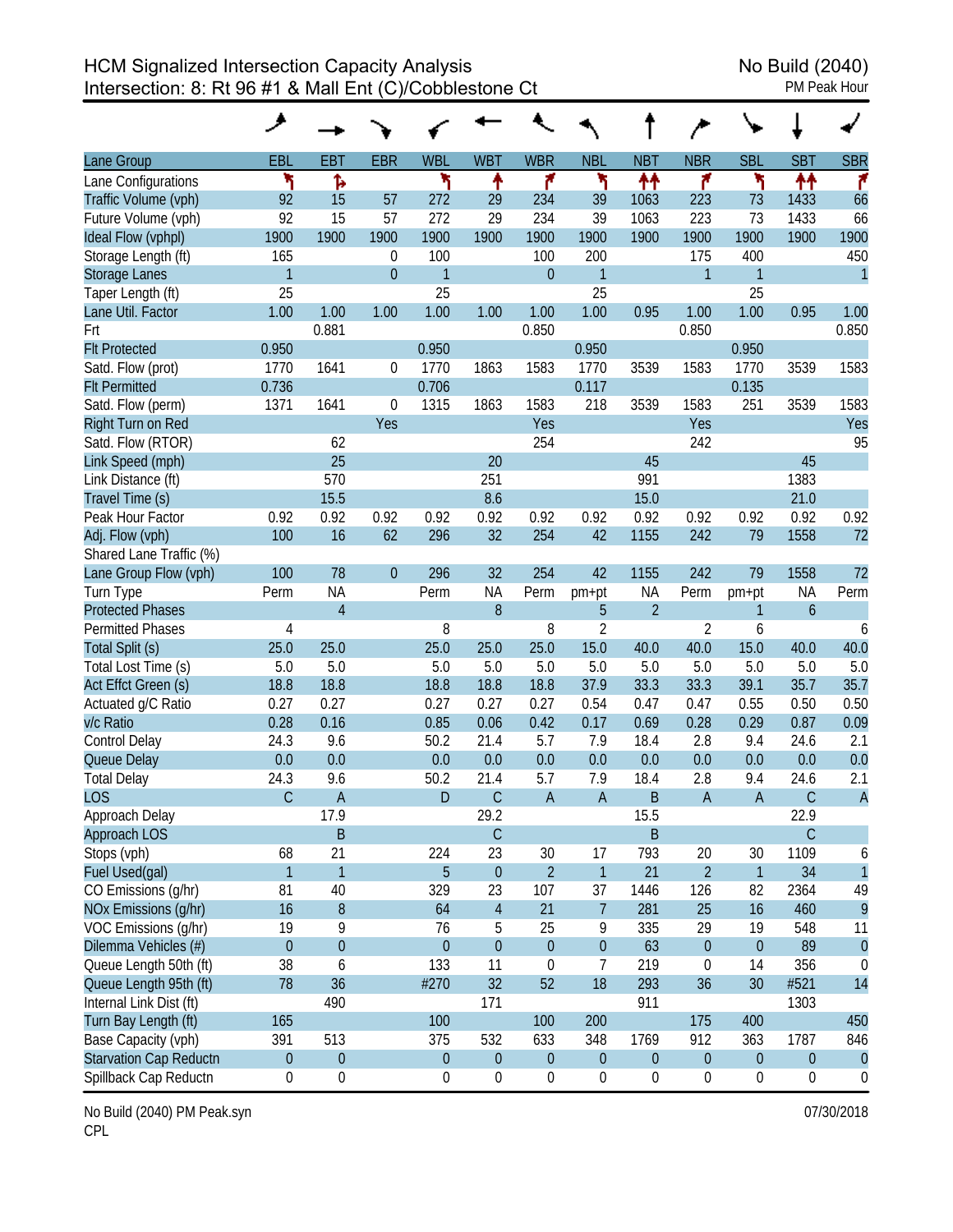| Lane Group                                                         | EBL      | EBT      | <b>EBR</b> | <b>WBL</b> | <b>WBT</b>          | <b>WBR</b>                    | <b>NBL</b> | <b>NBT</b> | <b>NBR</b> | <b>SBL</b> | <b>SBT</b> | <b>SBR</b> |
|--------------------------------------------------------------------|----------|----------|------------|------------|---------------------|-------------------------------|------------|------------|------------|------------|------------|------------|
| Storage Cap Reductn                                                | $\Omega$ | $\theta$ |            | $\Omega$   | $\theta$            | $\theta$                      | $\theta$   | $\Omega$   | $\Omega$   | $\Omega$   | $\Omega$   | $\theta$   |
| Reduced v/c Ratio                                                  | 0.26     | 0.15     |            | 0.79       | 0.06                | 0.40                          | 0.12       | 0.65       | 0.27       | 0.22       | 0.87       | 0.09       |
| <b>Intersection Summary</b>                                        |          |          |            |            |                     |                               |            |            |            |            |            |            |
| Area Type:                                                         | Other    |          |            |            |                     |                               |            |            |            |            |            |            |
| Cycle Length: 80                                                   |          |          |            |            |                     |                               |            |            |            |            |            |            |
| Actuated Cycle Length: 70.7                                        |          |          |            |            |                     |                               |            |            |            |            |            |            |
| Control Type: Actuated-Uncoordinated                               |          |          |            |            |                     |                               |            |            |            |            |            |            |
| Maximum v/c Ratio: 0.87                                            |          |          |            |            |                     |                               |            |            |            |            |            |            |
| Intersection Signal Delay: 20.9                                    |          |          |            |            | Intersection LOS: C |                               |            |            |            |            |            |            |
| Intersection Capacity Utilization 78.8%                            |          |          |            |            |                     | <b>ICU Level of Service D</b> |            |            |            |            |            |            |
| Analysis Period (min) 15                                           |          |          |            |            |                     |                               |            |            |            |            |            |            |
| 95th percentile volume exceeds capacity, queue may be longer.<br># |          |          |            |            |                     |                               |            |            |            |            |            |            |
| Queue shown is maximum after two cycles.                           |          |          |            |            |                     |                               |            |            |            |            |            |            |

Splits and Phases: 8: Rt 96 #1 & Mall Ent (C)/Cobblestone Ct

|           | <b>Ø2</b> | - 124 |
|-----------|-----------|-------|
| 15 s      |           | د ت   |
| ×<br>- Ø5 | Ø6        | Ø8    |
| 15s       |           |       |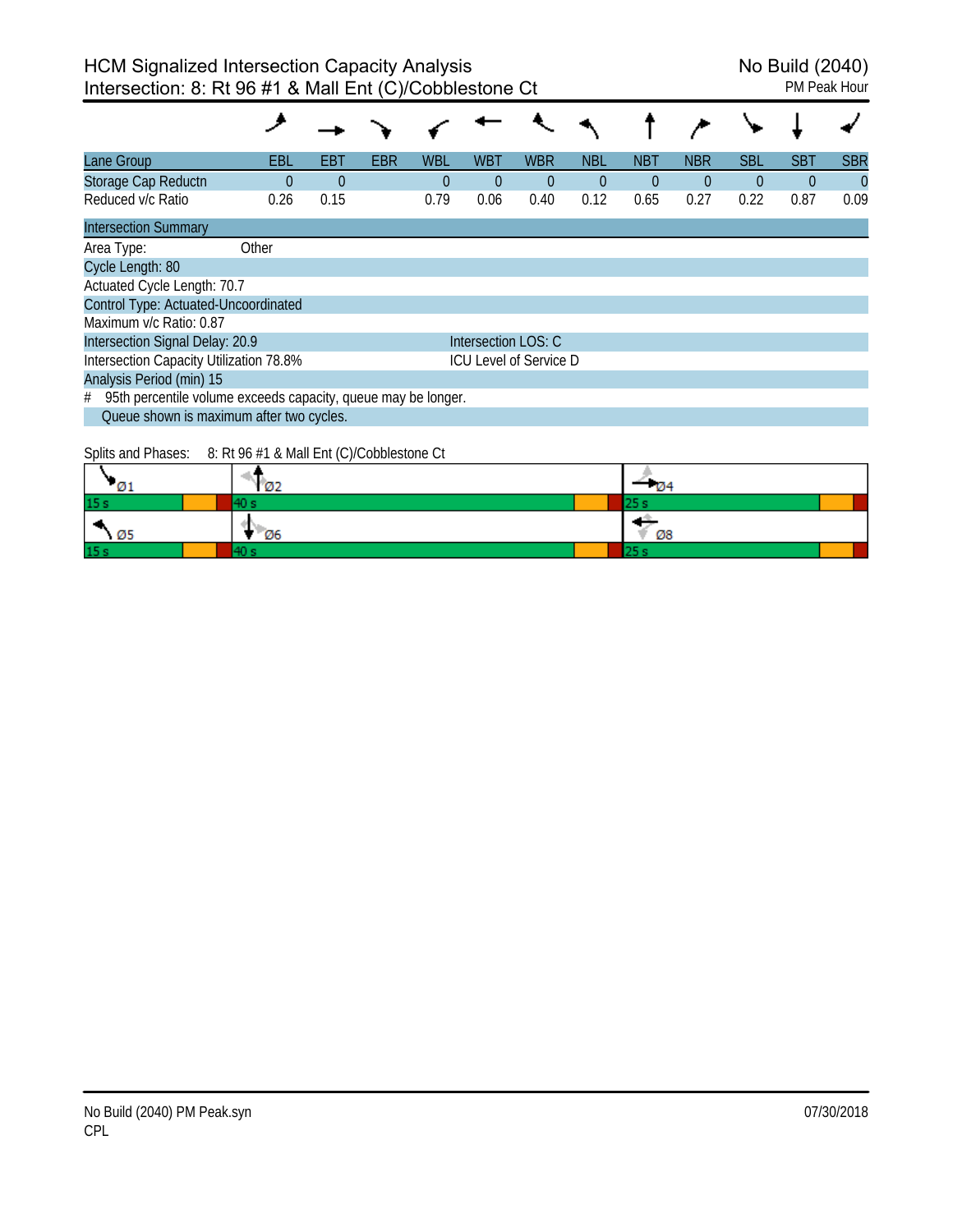|                         | حر             |                |                |                |                  |                |                  |                |                  |                  |                  |                |
|-------------------------|----------------|----------------|----------------|----------------|------------------|----------------|------------------|----------------|------------------|------------------|------------------|----------------|
| Lane Group              | <b>EBL</b>     | <b>EBT</b>     | <b>EBR</b>     | <b>WBL</b>     | <b>WBT</b>       | <b>WBR</b>     | <b>NBL</b>       | <b>NBT</b>     | <b>NBR</b>       | <b>SBL</b>       | <b>SBT</b>       | <b>SBR</b>     |
| Lane Configurations     | ۲              | ↟              | ۴              | ۲              | ↟                | ۴              | ۲                | ተተ             | ۴                | ۲                | ↟↟               | ۴              |
| Traffic Volume (vph)    | 81             | 132            | 231            | 115            | 105              | 192            | 299              | 1035           | 240              | 400              | 1268             | 92             |
| Future Volume (vph)     | 81             | 132            | 231            | 115            | 105              | 192            | 299              | 1035           | 240              | 400              | 1268             | 92             |
| Ideal Flow (vphpl)      | 1900           | 1900           | 1900           | 1900           | 1900             | 1900           | 1900             | 1900           | 1900             | 1900             | 1900             | 1900           |
| Lane Width (ft)         | 11             | 11             | 11             | 12             | 12               | 12             | 11               | 11             | 11               | 11               | 11               | 11             |
| Storage Length (ft)     | 145            |                | $\overline{0}$ | 125            |                  | 200            | 650              |                | 150              | 600              |                  | 350            |
| Storage Lanes           | 1              |                | 1              | $\mathbf{1}$   |                  | 1              | 1                |                | 1                | 1                |                  | 1              |
| Taper Length (ft)       | 25             |                |                | 25             |                  |                | 25               |                |                  | 25               |                  |                |
| Lane Util. Factor       | 1.00           | 1.00           | 1.00           | 1.00           | 1.00             | 1.00           | 1.00             | 0.95           | 1.00             | 1.00             | 0.95             | 1.00           |
| Frt                     |                |                | 0.850          |                |                  | 0.850          |                  |                | 0.850            |                  |                  | 0.850          |
| <b>Flt Protected</b>    | 0.950          |                |                | 0.950          |                  |                | 0.950            |                |                  | 0.950            |                  |                |
| Satd. Flow (prot)       | 1745           | 1837           | 1531           | 1787           | 1900             | 1599           | 1728             | 3421           | 1531             | 1728             | 3388             | 1531           |
| <b>Flt Permitted</b>    | 0.617          |                |                | 0.555          |                  |                | 0.950            |                |                  | 0.950            |                  |                |
| Satd. Flow (perm)       | 1133           | 1837           | 1531           | 1044           | 1900             | 1599           | 1728             | 3421           | 1531             | 1728             | 3388             | 1531           |
| Right Turn on Red       |                |                | Yes            |                |                  | Yes            |                  |                | Yes              |                  |                  | Yes            |
| Satd. Flow (RTOR)       |                |                | 36             |                |                  | 51             |                  |                | 231              |                  |                  | 101            |
| Link Speed (mph)        |                | 25             |                |                | 40               |                |                  | 45             |                  |                  | 45               |                |
| Link Distance (ft)      |                | 920            |                |                | 889              |                |                  | 1270           |                  |                  | 991              |                |
| Travel Time (s)         |                | 25.1           |                |                | 15.2             |                |                  | 19.2           |                  |                  | 15.0             |                |
| Peak Hour Factor        | 0.88           | 0.88           | 0.88           | 0.84           | 0.84             | 0.84           | 0.97             | 0.97           | 0.97             | 0.91             | 0.91             | 0.91           |
| Heavy Vehicles (%)      | 0%             | 0%             | 2%             | 1%             | 0%               | 1%             | 1%               | 2%             | 2%               | 1%               | 3%               | 2%             |
| Adj. Flow (vph)         | 92             | 150            | 263            | 137            | 125              | 229            | 308              | 1067           | 247              | 440              | 1393             | 101            |
| Shared Lane Traffic (%) |                |                |                |                |                  |                |                  |                |                  |                  |                  |                |
| Lane Group Flow (vph)   | 92             | 150            | 263            | 137            | 125              | 229            | 308              | 1067           | 247              | 440              | 1393             | 101            |
| Turn Type               | Perm           | NA             | $pm+ov$        | Perm           | <b>NA</b>        | $pm+ov$        | Prot             | <b>NA</b>      | Perm             | Prot             | <b>NA</b>        | Perm           |
| <b>Protected Phases</b> |                | $\overline{4}$ | 5              |                | 8                | 1              | 5                | $\overline{2}$ |                  | 1                | $\boldsymbol{6}$ |                |
| <b>Permitted Phases</b> | 4              |                | 4              | 8              |                  | 8              |                  |                | $\overline{2}$   |                  |                  | 6              |
| Total Split (s)         | 23.0           | 23.0           | 17.0           | 23.0           | 23.0             | 21.0           | 17.0             | 46.0           | 46.0             | 21.0             | 50.0             | 50.0           |
| Total Lost Time (s)     | 4.0            | 4.0            | 4.0            | 4.0            | 4.0              | 4.0            | 4.0              | 4.0            | 4.0              | 4.0              | 4.0              | 4.0            |
| Act Effct Green (s)     | 16.6           | 16.6           | 36.0           | 16.6           | 16.6             | 40.0           | 15.4             | 42.0           | 42.0             | 19.4             | 46.0             | 46.0           |
| Actuated g/C Ratio      | 0.18           | 0.18           | 0.40           | 0.18           | 0.18             | 0.44           | 0.17             | 0.47           | 0.47             | 0.22             | 0.51             | 0.51           |
| v/c Ratio               | 0.44           | 0.45           | 0.41           | 0.71           | 0.36             | 0.31           | 1.04             | 0.67           | 0.30             | 1.18             | 0.80             | 0.12           |
| Control Delay           | 38.8           | 36.3           | 19.0           | 55.1           | 34.3             | 13.7           | 80.2             | 35.0           | 15.3             | 140.2            | 22.8             | 2.8            |
| Queue Delay             | 0.0            | 0.0            | 0.0            | 0.0            | 0.0              | 0.0            | 0.0              | 0.0            | 0.0              | 0.0              | 0.0              | 0.0            |
| Total Delay             | 38.8           | 36.3           | 19.0           | 55.1           | 34.3             | 13.7           | 80.2             | 35.0           | 15.3             | 140.2            | 22.8             | 2.8            |
| <b>LOS</b>              | D              | $\mathsf{D}$   | $\mathsf B$    | E              | $\mathsf C$      | $\sf B$        | F                | $\mathsf C$    | $\mathsf B$      | F                | C                | $\overline{A}$ |
| Approach Delay          |                | 27.8           |                |                | 30.5             |                |                  | 40.6           |                  |                  | 48.5             |                |
| Approach LOS            |                | $\mathsf C$    |                |                | $\mathsf C$      |                |                  | $\mathsf{D}$   |                  |                  | D                |                |
| Stops (vph)             | 69             | 113            | 140            | 103            | 88               | 93             | 230              | 918            | 145              | 298              | 1012             | 10             |
| Fuel Used(gal)          | $\overline{2}$ | $\overline{2}$ | 3              | $\mathfrak{Z}$ | $\overline{2}$   | $\mathfrak{Z}$ | 12               | 33             | $\boldsymbol{6}$ | 18               | 27               | $\mathbf{1}$   |
| CO Emissions (g/hr)     | 108            | 171            | 227            | 209            | 156              | 182            | 836              | 2332           | 414              | 1237             | 1862             | 54             |
| NOx Emissions (g/hr)    | 21             | 33             | 44             | 41             | 30               | 35             | 163              | 454            | 81               | 241              | 362              | 10             |
| VOC Emissions (g/hr)    | 25             | 40             | 53             | 49             | 36               | 42             | 194              | 540            | 96               | 287              | 432              | 12             |
| Dilemma Vehicles (#)    | $\theta$       | $\mathbf{0}$   | $\theta$       | $\theta$       | $\boldsymbol{6}$ | $\pmb{0}$      | $\boldsymbol{0}$ | 66             | $\boldsymbol{0}$ | $\boldsymbol{0}$ | 70               | $\theta$       |
| Queue Length 50th (ft)  | 46             | 74             | 90             | 72             | 61               | 61             | $-222$           | 336            | 75               | $-325$           | 328              | 0              |
| Queue Length 95th (ft)  | 90             | 127            | 151            | 124            | 102              | 102            | m#288            | m373           | m105             | #513             | 423              | 24             |
| Internal Link Dist (ft) |                | 840            |                |                | 809              |                |                  | 1190           |                  |                  | 911              |                |
| Turn Bay Length (ft)    | 145            |                |                | 125            |                  | 200            | 650              |                | 150              | 600              |                  | 350            |
| Base Capacity (vph)     | 239            | 387            | 634            | 220            | 401              | 739            | 296              | 1596           | 837              | 373              | 1731             | 831            |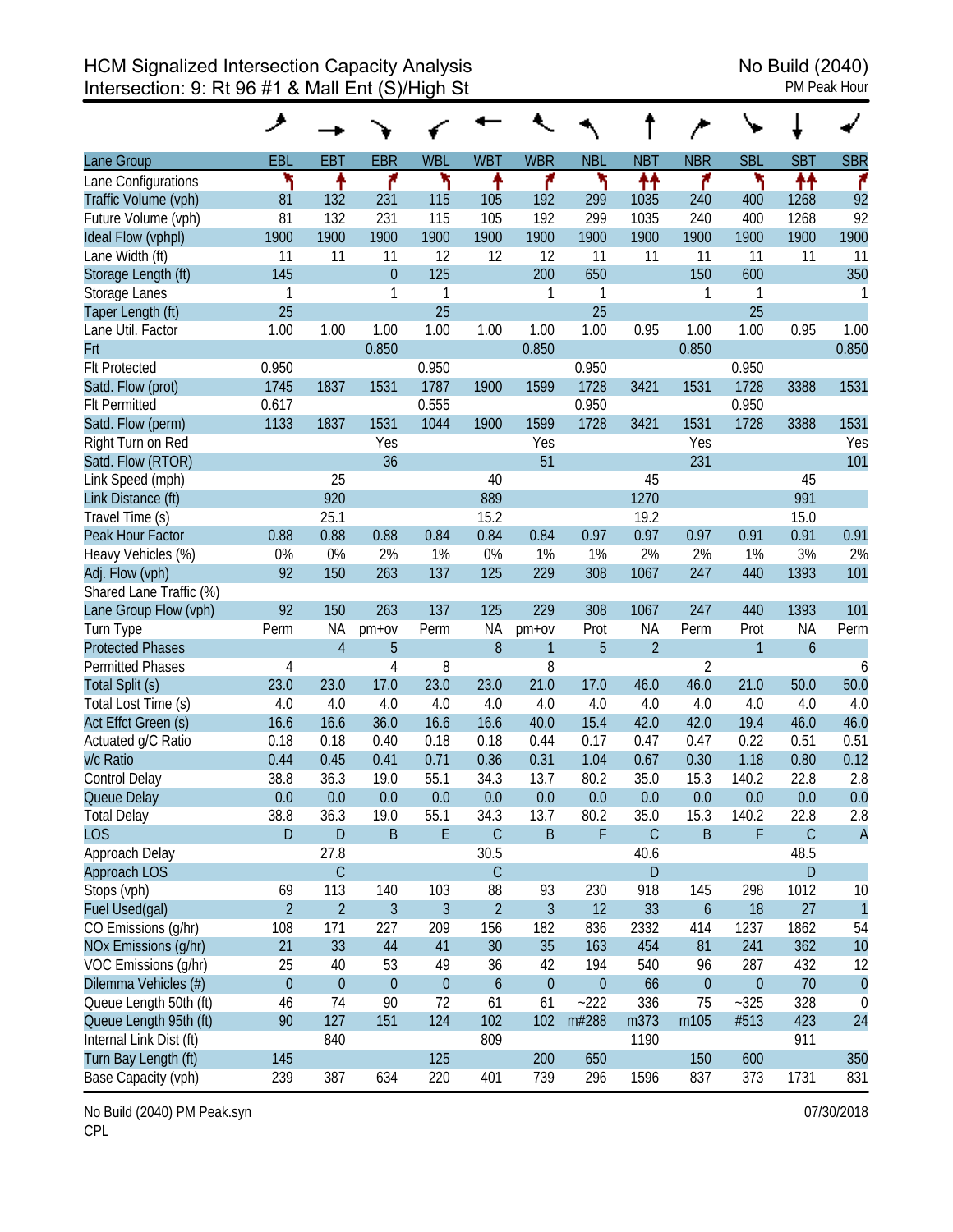| Lane Group                                                            | EBL      | EBT         | EBR            | <b>WBL</b> | WBT                 | <b>WBR</b>                    | <b>NBL</b>     | <b>NBT</b> | <b>NBR</b> | <b>SBL</b> | <b>SBT</b> | <b>SBR</b> |
|-----------------------------------------------------------------------|----------|-------------|----------------|------------|---------------------|-------------------------------|----------------|------------|------------|------------|------------|------------|
| <b>Starvation Cap Reductn</b>                                         | $\Omega$ | $\Omega$    | $\theta$       | $\Omega$   | $\Omega$            | $\theta$                      | $\theta$       | $\Omega$   | $\Omega$   | $\Omega$   | 0          | $\theta$   |
| Spillback Cap Reductn                                                 |          | $\mathbf 0$ | $\overline{0}$ | 0          | $\theta$            | $\theta$                      | 0              | $\theta$   | $\theta$   | 0          | 0          | 0          |
| Storage Cap Reductn                                                   | $\theta$ | $\theta$    | $\theta$       | $\theta$   | $\overline{0}$      | $\overline{0}$                | $\overline{0}$ | $\theta$   | $\theta$   | $\theta$   | $\Omega$   | $\Omega$   |
| Reduced v/c Ratio                                                     | 0.38     | 0.39        | 0.41           | 0.62       | 0.31                | 0.31                          | 1.04           | 0.67       | 0.30       | 1.18       | 0.80       | 0.12       |
| <b>Intersection Summary</b>                                           |          |             |                |            |                     |                               |                |            |            |            |            |            |
| Area Type:                                                            | Other    |             |                |            |                     |                               |                |            |            |            |            |            |
| Cycle Length: 90                                                      |          |             |                |            |                     |                               |                |            |            |            |            |            |
| Actuated Cycle Length: 90                                             |          |             |                |            |                     |                               |                |            |            |            |            |            |
| Offset: 86 (96%), Referenced to phase 2:NBT and 6:SBT, Start of Green |          |             |                |            |                     |                               |                |            |            |            |            |            |
| Control Type: Actuated-Coordinated                                    |          |             |                |            |                     |                               |                |            |            |            |            |            |
| Maximum v/c Ratio: 1.18                                               |          |             |                |            |                     |                               |                |            |            |            |            |            |
| Intersection Signal Delay: 41.4                                       |          |             |                |            | Intersection LOS: D |                               |                |            |            |            |            |            |
| Intersection Capacity Utilization 78.3%                               |          |             |                |            |                     | <b>ICU Level of Service D</b> |                |            |            |            |            |            |
| Analysis Period (min) 15                                              |          |             |                |            |                     |                               |                |            |            |            |            |            |
| Volume exceeds capacity, queue is theoretically infinite.             |          |             |                |            |                     |                               |                |            |            |            |            |            |
| Queue shown is maximum after two cycles.                              |          |             |                |            |                     |                               |                |            |            |            |            |            |
| 95th percentile volume exceeds capacity, queue may be longer.<br>#    |          |             |                |            |                     |                               |                |            |            |            |            |            |
| Queue shown is maximum after two cycles.                              |          |             |                |            |                     |                               |                |            |            |            |            |            |
| Volume for 95th percentile queue is metered by upstream signal.<br>m  |          |             |                |            |                     |                               |                |            |            |            |            |            |

## Splits and Phases: 9: Rt 96 #1 & Mall Ent (S)/High St

| $\sqrt{01}$                 |       | $1$ Ø2 (R) | $\overline{v}$ Ø4 |  |
|-----------------------------|-------|------------|-------------------|--|
| 21s                         |       |            | ه سه              |  |
| $\rightarrow \varnothing$ 5 | 06(R) |            | Ø8                |  |
| 17 <sub>s</sub>             |       |            | . .               |  |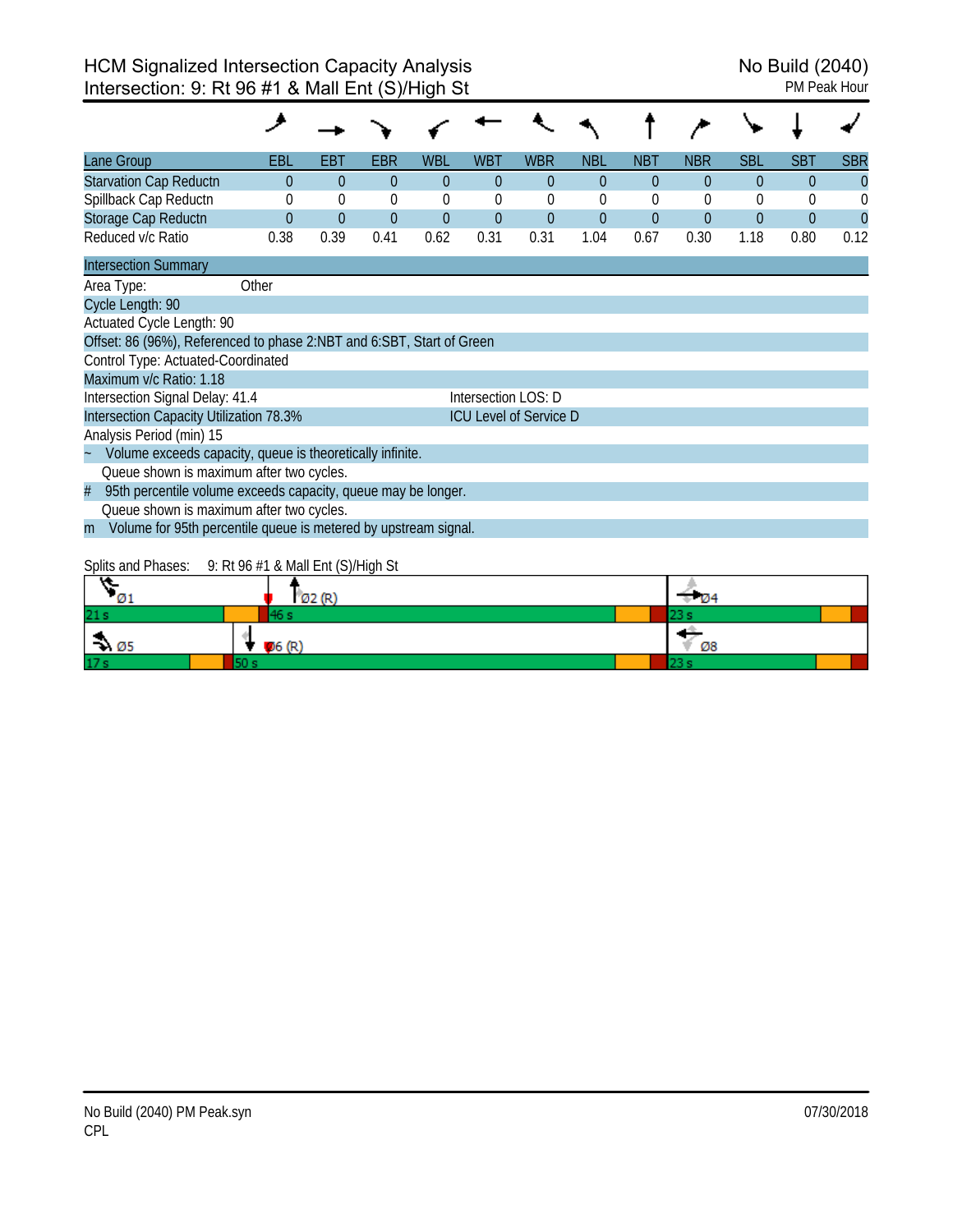HCM Signalized Intersection Capacity Analysis<br>Intersection: 10: Rt 96 #1 & Hampton Inn/Commerce Dr<br>PM Peak Hour Intersection: 10: Rt 96 #1 & Hampton Inn/Commerce Dr

|                         | ۶                |                  |                  |                  |                  |                  |                  |                  |                  |                  |                  |                  |
|-------------------------|------------------|------------------|------------------|------------------|------------------|------------------|------------------|------------------|------------------|------------------|------------------|------------------|
| Lane Group              | <b>EBL</b>       | <b>EBT</b>       | <b>EBR</b>       | <b>WBL</b>       | <b>WBT</b>       | <b>WBR</b>       | <b>NBL</b>       | <b>NBT</b>       | <b>NBR</b>       | <b>SBL</b>       | <b>SBT</b>       | <b>SBR</b>       |
| Lane Configurations     | ۲                | Ъ                |                  | ۲                | 4                | ۴                | ۲                | ↟↟               | ۴                | ካካ               | ቶኈ               |                  |
| Traffic Volume (vph)    | 62               | 14               | 111              | 299              | 25               | 295              | 44               | 1291             | 265              | 348              | 1259             | 93               |
| Future Volume (vph)     | 62               | 14               | 111              | 299              | 25               | 295              | 44               | 1291             | 265              | 348              | 1259             | 93               |
| Ideal Flow (vphpl)      | 1900             | 1900             | 1900             | 1900             | 1900             | 1900             | 1900             | 1900             | 1900             | 1900             | 1900             | 1900             |
| Storage Length (ft)     | 80               |                  | $\boldsymbol{0}$ | 120              |                  | $\boldsymbol{0}$ | 240              |                  | 400              | 425              |                  | $\boldsymbol{0}$ |
| <b>Storage Lanes</b>    | $\mathbf{1}$     |                  | $\overline{0}$   | $\mathbf{1}$     |                  | $\overline{1}$   | $\mathbf{1}$     |                  | $\mathbf{1}$     | $\overline{2}$   |                  | $\overline{0}$   |
| Taper Length (ft)       | 25               |                  |                  | 25               |                  |                  | 25               |                  |                  | 25               |                  |                  |
| Lane Util. Factor       | 1.00             | 1.00             | 1.00             | 0.95             | 0.95             | 1.00             | 1.00             | 0.95             | 1.00             | 0.97             | 0.95             | 0.95             |
| Frt                     |                  | 0.867            |                  |                  |                  | 0.850            |                  |                  | 0.850            |                  | 0.990            |                  |
| <b>Flt Protected</b>    | 0.950            |                  |                  | 0.950            | 0.960            |                  | 0.950            |                  |                  | 0.950            |                  |                  |
| Satd. Flow (prot)       | 1805             | 1647             | $\boldsymbol{0}$ | 1698             | 1718             | 1599             | 1805             | 3574             | 1615             | 3467             | 3509             | 0                |
| <b>Flt Permitted</b>    | 0.950            |                  |                  | 0.950            | 0.960            |                  | 0.113            |                  |                  | 0.950            |                  |                  |
| Satd. Flow (perm)       | 1805             | 1647             | $\boldsymbol{0}$ | 1698             | 1718             | 1599             | 215              | 3574             | 1615             | 3467             | 3509             | $\mathbf 0$      |
| Right Turn on Red       |                  |                  | Yes              |                  |                  | Yes              |                  |                  | Yes              |                  |                  | Yes              |
| Satd. Flow (RTOR)       |                  | 119              |                  |                  |                  | 219              |                  |                  | 270              |                  | 8                |                  |
| Link Speed (mph)        |                  | 25               |                  |                  | 25               |                  |                  | 45               |                  |                  | 45               |                  |
| Link Distance (ft)      |                  | 394              |                  |                  | 713              |                  |                  | 521              |                  |                  | 899              |                  |
| Travel Time (s)         |                  | 10.7             |                  |                  | 19.4             |                  |                  | 7.9              |                  |                  | 13.6             |                  |
| Peak Hour Factor        | 0.93             | 0.93             | 0.93             | 0.97             | 0.97             | 0.97             | 0.98             | 0.98             | 0.98             | 0.94             | 0.94             | 0.94             |
| Heavy Vehicles (%)      | $0\%$            | 0%               | 0%               | 1%               | 0%               | 1%               | 0%               | 1%               | 0%               | 1%               | 2%               | 0%               |
| Adj. Flow (vph)         | 67               | 15               | 119              | 308              | 26               | 304              | 45               | 1317             | 270              | 370              | 1339             | 99               |
| Shared Lane Traffic (%) |                  |                  |                  | 44%              |                  |                  |                  |                  |                  |                  |                  |                  |
| Lane Group Flow (vph)   | 67               | 134              | $\boldsymbol{0}$ | 172              | 162              | 304              | 45               | 1317             | 270              | 370              | 1438             | $\mathbf 0$      |
| <b>Turn Type</b>        | Split            | <b>NA</b>        |                  | Split            | <b>NA</b>        | $pm+ov$          | pm+pt            | <b>NA</b>        | $pm+ov$          | Prot             | <b>NA</b>        |                  |
| <b>Protected Phases</b> | $\overline{4}$   | $\overline{4}$   |                  | 8                | 8                | 1                | 5                | $\overline{2}$   | 8                | 1                | 6                |                  |
| <b>Permitted Phases</b> |                  |                  |                  |                  |                  | $8\,$            | $\overline{2}$   |                  | $\overline{2}$   |                  |                  |                  |
| Total Split (s)         | 18.0             | 18.0             |                  | 25.0             | 25.0             | 17.0             | 17.0             | 30.0             | 25.0             | 17.0             | 30.0             |                  |
| Total Lost Time (s)     | 4.0              | 4.0              |                  | 4.0              | 4.0              | 4.0              | 4.0              | 4.0              | 4.0              | 4.0              | 4.0              |                  |
| Act Effct Green (s)     | 8.8              | 8.8              |                  | 15.4             | 15.4             | 33.4             | 42.5             | 35.8             | 51.2             | 14.0             | 47.1             |                  |
| Actuated g/C Ratio      | 0.10             | 0.10             |                  | 0.17             | 0.17             | 0.37             | 0.47             | 0.40             | 0.57             | 0.16             | 0.52             |                  |
| v/c Ratio               | 0.38             | 0.50             |                  | 0.59             | 0.55             | 0.42             | 0.21             | 0.93             | 0.26             | 0.69             | 0.78             |                  |
| <b>Control Delay</b>    | 43.5             | 16.2             |                  | 41.8             | 40.2             | 7.1              | 11.3             | 36.8             | 1.0              | 39.2             | 27.0             |                  |
| Queue Delay             | 0.0              | 0.0              |                  | 0.0              | 0.0              | 0.0              | 0.0              | 0.0              | 0.0              | 0.0              | 0.6              |                  |
| <b>Total Delay</b>      | 43.5             | 16.2             |                  | 41.8             | 40.2             | 7.1              | 11.3             | 36.8             | 1.0              | 39.2             | 27.6             |                  |
| LOS                     | D                | B                |                  | D                | D                | A                | B                | D                | A                | D                | $\mathsf C$      |                  |
| Approach Delay          |                  | 25.3             |                  |                  | 24.9             |                  |                  | 30.2             |                  |                  | 29.9             |                  |
| Approach LOS            |                  | $\mathsf C$      |                  |                  | $\mathsf C$      |                  |                  | $\mathsf C$      |                  |                  | $\mathsf C$      |                  |
| Stops (vph)             | 56               | 31               |                  | 149              | 138              | 62               | 22               | 987              | 16               | 332              | 848              |                  |
| Fuel Used(gal)          | $\mathbf{1}$     | $\mathbf{1}$     |                  | $\mathfrak{Z}$   | 3                | $\overline{2}$   | $\mathbf{1}$     | 26               | $\mathbf{1}$     | 12               | 37               |                  |
| CO Emissions (g/hr)     | 68               | 66               |                  | 210              | 193              | 172              | 37               | 1839             | 81               | 825              | 2587             |                  |
| NOx Emissions (g/hr)    | 13               | 13               |                  | 41               | 38               | 33               | $\overline{7}$   | 358              | 16               | 161              | 503              |                  |
| VOC Emissions (g/hr)    | 16               | 15               |                  | 49               | 45               | 40               | 8                | 426              | 19               | 191              | 600              |                  |
| Dilemma Vehicles (#)    | $\mathbf 0$      | $\boldsymbol{0}$ |                  | $\boldsymbol{0}$ | $\mathbf 0$      | $\boldsymbol{0}$ | $\mathbf 0$      | $\overline{7}$   | $\boldsymbol{0}$ | $\boldsymbol{0}$ | 134              |                  |
| Queue Length 50th (ft)  | 36               | $\, 8$           |                  | 95               | 89               | 31               | $\boldsymbol{8}$ | 427              | $\overline{2}$   | 107              | 300              |                  |
| Queue Length 95th (ft)  | 74               | 59               |                  | 149              | 141              | 79               | m18              | m#621            | m10              | m151             | #641             |                  |
| Internal Link Dist (ft) |                  | 314              |                  |                  | 633              |                  |                  | 441              |                  |                  | 819              |                  |
| Turn Bay Length (ft)    | 80               |                  |                  | 120              |                  |                  | 240              |                  | 400              | 425              |                  |                  |
| Base Capacity (vph)     | 280              | 356              |                  | 401              | 405              | 736              | 346              | 1421             | 1122             | 553              | 1839             |                  |
| Starvation Cap Reductn  | $\boldsymbol{0}$ | $\boldsymbol{0}$ |                  | $\boldsymbol{0}$ | $\boldsymbol{0}$ | $\boldsymbol{0}$ | $\boldsymbol{0}$ | $\boldsymbol{0}$ | $\boldsymbol{0}$ | $\boldsymbol{0}$ | $\boldsymbol{0}$ |                  |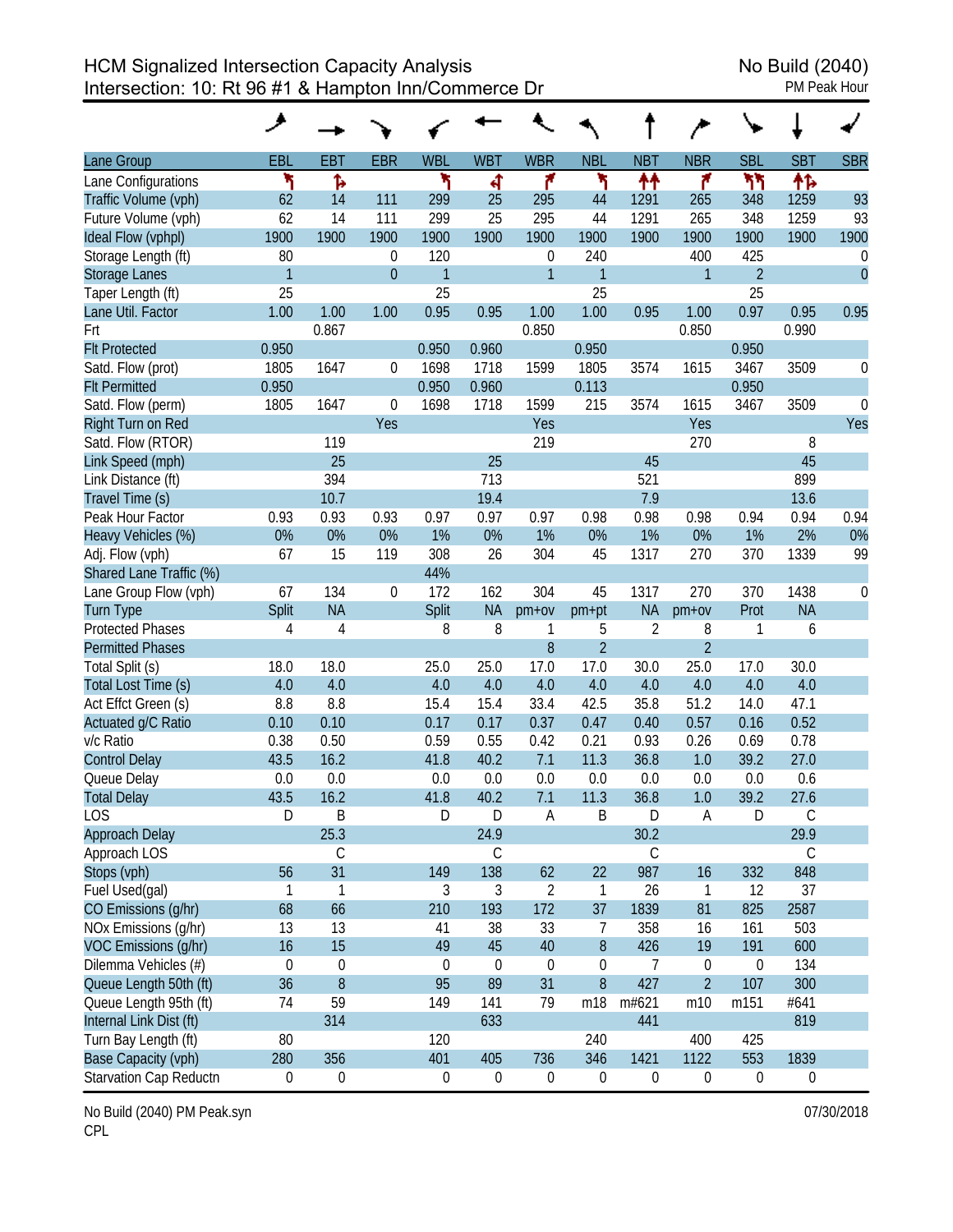| Lane Group                                                           | EBL      | EBT         | EBR | WBL  | WBT                           | <b>WBR</b>  | <b>NBL</b> | NBT            | <b>NBR</b> | <b>SBL</b> | SBT  | <b>SBR</b> |
|----------------------------------------------------------------------|----------|-------------|-----|------|-------------------------------|-------------|------------|----------------|------------|------------|------|------------|
| Spillback Cap Reductn                                                | $\Omega$ | 3           |     | 0    | $\Omega$                      | $\Omega$    | $\theta$   | $\Omega$       | $\theta$   | $\Omega$   | 128  |            |
| Storage Cap Reductn                                                  |          | $\mathbf 0$ |     | 0    | 0                             | $\mathbf 0$ |            | $\overline{0}$ | 0          | 0          | 0    |            |
| Reduced v/c Ratio                                                    | 0.24     | 0.38        |     | 0.43 | 0.40                          | 0.41        | 0.13       | 0.93           | 0.24       | 0.67       | 0.84 |            |
| <b>Intersection Summary</b>                                          |          |             |     |      |                               |             |            |                |            |            |      |            |
| Area Type:                                                           | Other    |             |     |      |                               |             |            |                |            |            |      |            |
| Cycle Length: 90                                                     |          |             |     |      |                               |             |            |                |            |            |      |            |
| <b>Actuated Cycle Length: 90</b>                                     |          |             |     |      |                               |             |            |                |            |            |      |            |
| Offset: 40 (44%), Referenced to phase 2:NBTL, Start of Yellow        |          |             |     |      |                               |             |            |                |            |            |      |            |
| Control Type: Actuated-Coordinated                                   |          |             |     |      |                               |             |            |                |            |            |      |            |
| Maximum y/c Ratio: 0.93                                              |          |             |     |      |                               |             |            |                |            |            |      |            |
| Intersection Signal Delay: 29.1                                      |          |             |     |      | Intersection LOS: C           |             |            |                |            |            |      |            |
| Intersection Capacity Utilization 75.5%                              |          |             |     |      | <b>ICU Level of Service D</b> |             |            |                |            |            |      |            |
| Analysis Period (min) 15                                             |          |             |     |      |                               |             |            |                |            |            |      |            |
| 95th percentile volume exceeds capacity, queue may be longer.<br>#   |          |             |     |      |                               |             |            |                |            |            |      |            |
| Queue shown is maximum after two cycles.                             |          |             |     |      |                               |             |            |                |            |            |      |            |
| Volume for 95th percentile queue is metered by upstream signal.<br>m |          |             |     |      |                               |             |            |                |            |            |      |            |

Splits and Phases: 10: Rt 96 #1 & Hampton Inn/Commerce Dr

| .               | . . |  | ΨO |  |
|-----------------|-----|--|----|--|
| 17:             |     |  |    |  |
|                 | Ø6  |  |    |  |
| 17 <sub>3</sub> |     |  |    |  |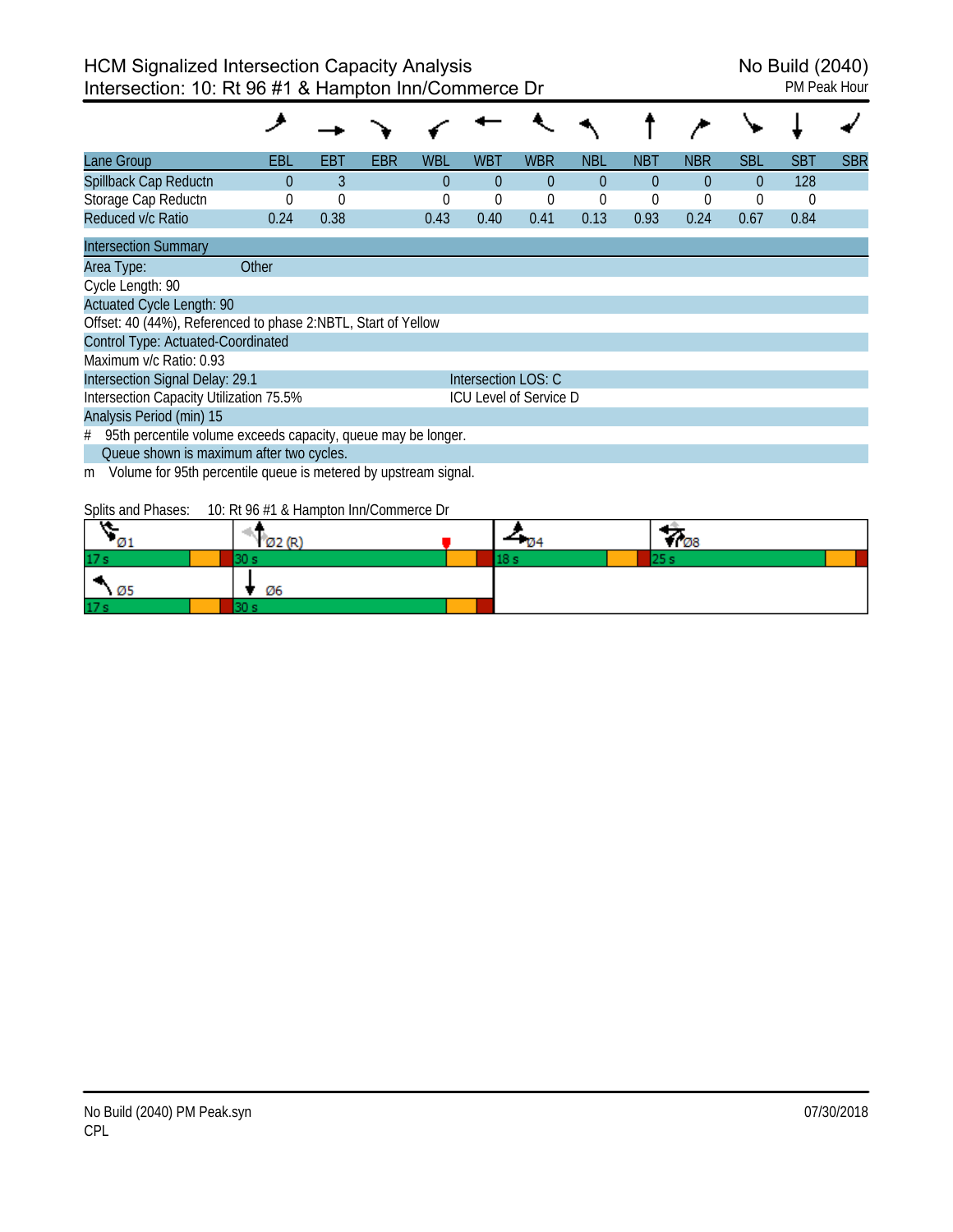HCM Signalized Intersection Capacity Analysis No Build (2040) Intersection: 11: Rt 96 #1 & I-490 WB On Ramp/I-490 WB Off Ramp PM Peak Hour

|                         | ۶                |                  |                  |                  |                  |                  |                |                  |                  |                  |             |                |
|-------------------------|------------------|------------------|------------------|------------------|------------------|------------------|----------------|------------------|------------------|------------------|-------------|----------------|
| Lane Group              | <b>EBL</b>       | <b>EBT</b>       | <b>EBR</b>       | <b>WBL</b>       | <b>WBT</b>       | <b>WBR</b>       | <b>NBL</b>     | <b>NBT</b>       | <b>NBR</b>       | <b>SBL</b>       | <b>SBT</b>  | <b>SBR</b>     |
| Lane Configurations     |                  |                  |                  | ۳                |                  | ۴                |                | ↟↟               |                  |                  | 忭           | ۴              |
| Traffic Volume (vph)    | $\mathbf 0$      | $\mathbf{0}$     | $\overline{0}$   | 184              | $\theta$         | 502              | $\theta$       | 1036             | $\overline{0}$   | $\overline{0}$   | 1556        | 179            |
| Future Volume (vph)     | $\boldsymbol{0}$ | $\mathbf 0$      | $\mathbf 0$      | 184              | $\mathbf 0$      | 502              | 0              | 1036             | 0                | $\boldsymbol{0}$ | 1556        | 179            |
| Ideal Flow (vphpl)      | 1900             | 1900             | 1900             | 1900             | 1900             | 1900             | 1900           | 1900             | 1900             | 1900             | 1900        | 1900           |
| Storage Length (ft)     | 0                |                  | $\boldsymbol{0}$ | 120              |                  | 0                | 0              |                  | 0                | 0                |             | 400            |
| <b>Storage Lanes</b>    | $\overline{0}$   |                  | $\overline{0}$   | $\mathbf{1}$     |                  | $\overline{1}$   | $\overline{0}$ |                  | $\overline{0}$   | $\overline{0}$   |             | $\overline{1}$ |
| Taper Length (ft)       | 25               |                  |                  | 25               |                  |                  | 25             |                  |                  | 25               |             |                |
| Lane Util. Factor       | 1.00             | 1.00             | 1.00             | 1.00             | 1.00             | 1.00             | 1.00           | 0.95             | 1.00             | 1.00             | 0.95        | 1.00           |
| Frt                     |                  |                  |                  |                  |                  | 0.850            |                |                  |                  |                  |             | 0.850          |
| <b>Flt Protected</b>    |                  |                  |                  | 0.950            |                  |                  |                |                  |                  |                  |             |                |
| Satd. Flow (prot)       | $\boldsymbol{0}$ | $\mathbf 0$      | 0                | 1752             | $\boldsymbol{0}$ | 1599             | $\mathbf 0$    | 3574             | $\boldsymbol{0}$ | 0                | 3539        | 1599           |
| <b>Flt Permitted</b>    |                  |                  |                  | 0.950            |                  |                  |                |                  |                  |                  |             |                |
| Satd. Flow (perm)       | $\boldsymbol{0}$ | $\mathbf 0$      | 0                | 1752             | $\boldsymbol{0}$ | 1599             | 0              | 3574             | $\boldsymbol{0}$ | $\boldsymbol{0}$ | 3539        | 1599           |
| Right Turn on Red       |                  |                  | Yes              |                  |                  | Yes              |                |                  | Yes              |                  |             | Yes            |
| Satd. Flow (RTOR)       |                  |                  |                  |                  |                  | 84               |                |                  |                  |                  |             | 149            |
| Link Speed (mph)        |                  | 25               |                  |                  | 40               |                  |                | 45               |                  |                  | 45          |                |
| Link Distance (ft)      |                  | 1143             |                  |                  | 359              |                  |                | 583              |                  |                  | 521         |                |
| Travel Time (s)         |                  | 31.2             |                  |                  | 6.1              |                  |                | 8.8              |                  |                  | 7.9         |                |
| Peak Hour Factor        | 0.92             | 0.92             | 0.92             | 0.85             | 0.85             | 0.85             | 0.95           | 0.95             | 0.95             | 0.91             | 0.91        | 0.91           |
| Heavy Vehicles (%)      | 0%               | 0%               | 0%               | 3%               | 0%               | 1%               | 0%             | 1%               | 0%               | 0%               | 2%          | 1%             |
| Adj. Flow (vph)         | 0                | $\boldsymbol{0}$ | 0                | 216              | $\boldsymbol{0}$ | 591              | 0              | 1091             | 0                | 0                | 1710        | 197            |
| Shared Lane Traffic (%) |                  |                  |                  |                  |                  |                  |                |                  |                  |                  |             |                |
| Lane Group Flow (vph)   | $\boldsymbol{0}$ | $\mathbf 0$      | $\boldsymbol{0}$ | 216              | $\mathbf 0$      | 591              | $\mathbf 0$    | 1091             | $\mathbf 0$      | $\boldsymbol{0}$ | 1710        | 197            |
| <b>Turn Type</b>        |                  |                  |                  | Prot             |                  | Perm             |                | <b>NA</b>        |                  |                  | <b>NA</b>   | Free           |
| <b>Protected Phases</b> |                  |                  |                  | 8                |                  |                  |                | 2                |                  |                  | 6           |                |
| <b>Permitted Phases</b> |                  |                  |                  |                  |                  | 8                |                |                  |                  |                  |             | Free           |
| Total Split (s)         |                  |                  |                  | 35.0             |                  | 35.0             |                | 55.0             |                  |                  | 55.0        |                |
| Total Lost Time (s)     |                  |                  |                  | 4.0              |                  | 4.0              |                | 4.0              |                  |                  | 4.0         |                |
| Act Effct Green (s)     |                  |                  |                  | 31.0             |                  | 31.0             |                | 51.0             |                  |                  | 51.0        | 90.0           |
| Actuated g/C Ratio      |                  |                  |                  | 0.34             |                  | 0.34             |                | 0.57             |                  |                  | 0.57        | 1.00           |
| v/c Ratio               |                  |                  |                  | 0.36             |                  | 0.98             |                | 0.54             |                  |                  | 0.85        | 0.12           |
| <b>Control Delay</b>    |                  |                  |                  | 24.2             |                  | 58.2             |                | 10.8             |                  |                  | 15.9        | 0.1            |
| Queue Delay             |                  |                  |                  | 0.0              |                  | 0.0              |                | 0.0              |                  |                  | 8.2         | 0.0            |
| <b>Total Delay</b>      |                  |                  |                  | 24.2             |                  | 58.2             |                | 10.8             |                  |                  | 24.0        | 0.1            |
| <b>LOS</b>              |                  |                  |                  | $\mathsf C$      |                  | $\mathsf E$      |                | B                |                  |                  | $\mathsf C$ | A              |
| Approach Delay          |                  |                  |                  |                  | 49.1             |                  |                | 10.8             |                  |                  | 21.6        |                |
| Approach LOS            |                  |                  |                  |                  | D                |                  |                | B                |                  |                  | $\mathsf C$ |                |
| Stops (vph)             |                  |                  |                  | 135              |                  | 377              |                | 606              |                  |                  | 1114        | $\overline{0}$ |
| Fuel Used(gal)          |                  |                  |                  | 3                |                  | 11               |                | 14               |                  |                  | 24          | 1              |
| CO Emissions (g/hr)     |                  |                  |                  | 187              |                  | 760              |                | 960              |                  |                  | 1688        | 43             |
| NOx Emissions (g/hr)    |                  |                  |                  | 36               |                  | 148              |                | 187              |                  |                  | 328         | 8              |
| VOC Emissions (g/hr)    |                  |                  |                  | 43               |                  | 176              |                | 222              |                  |                  | 391         | 10             |
| Dilemma Vehicles (#)    |                  |                  |                  | $\boldsymbol{0}$ |                  | 0                |                | 92               |                  |                  | 21          | 0              |
| Queue Length 50th (ft)  |                  |                  |                  | 91               |                  | 290              |                | 205              |                  |                  | 398         | $\overline{0}$ |
| Queue Length 95th (ft)  |                  |                  |                  | 141              |                  | #464             |                | m165             |                  |                  | 144         | m <sub>0</sub> |
| Internal Link Dist (ft) |                  | 1063             |                  |                  | 279              |                  |                | 503              |                  |                  | 441         |                |
| Turn Bay Length (ft)    |                  |                  |                  | 120              |                  |                  |                |                  |                  |                  |             | 400            |
| Base Capacity (vph)     |                  |                  |                  | 603              |                  | 605              |                | 2025             |                  |                  | 2005        | 1599           |
| Starvation Cap Reductn  |                  |                  |                  | $\boldsymbol{0}$ |                  | $\boldsymbol{0}$ |                | $\boldsymbol{0}$ |                  |                  | 277         | $\overline{0}$ |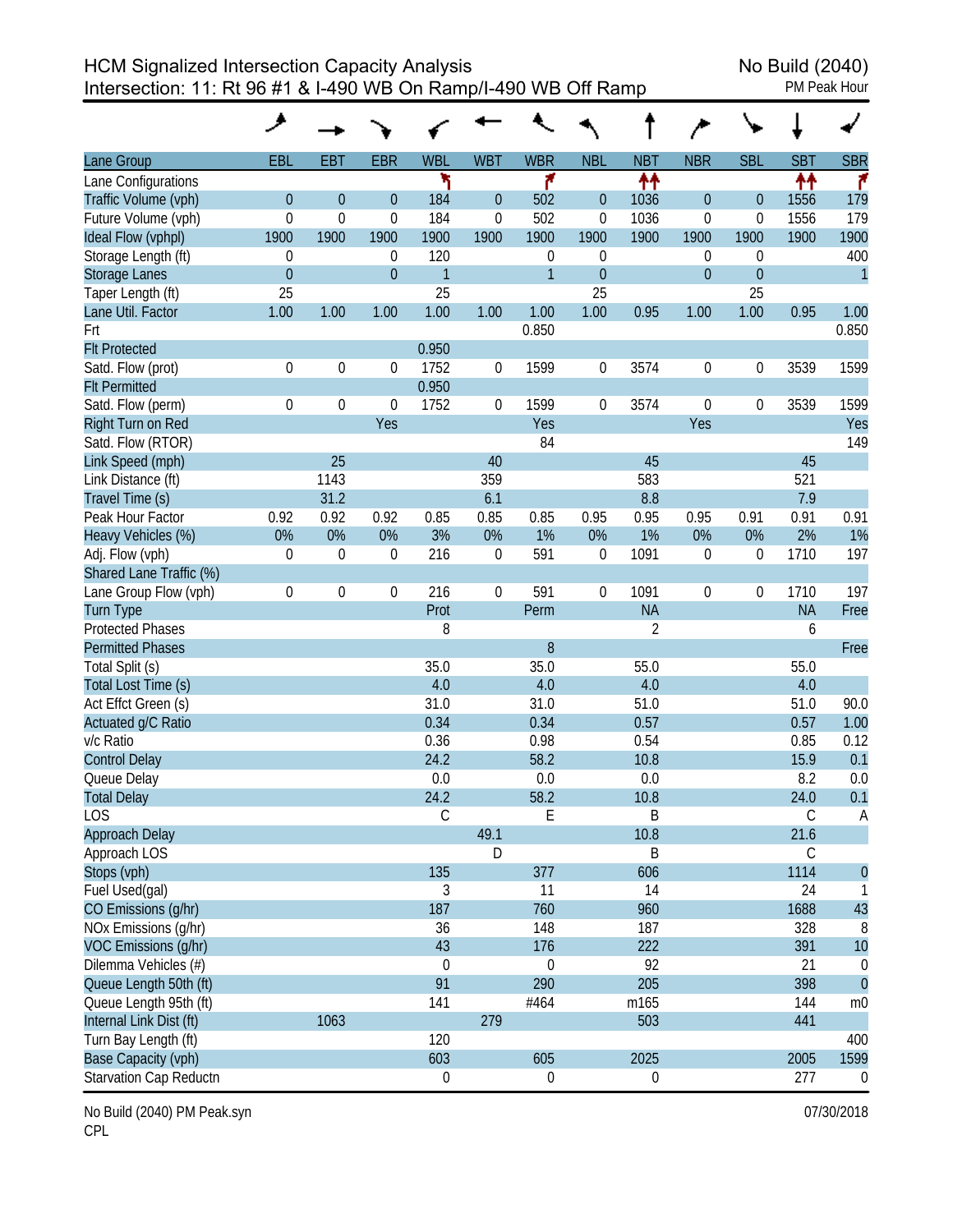| Lane Group                                                           | EBL   | EBT | EBR | WBL         | <b>WBT</b>          | <b>WBR</b>                    | <b>NBL</b> | <b>NBT</b> | <b>NBR</b> | <b>SBL</b> | SBT      | <b>SBR</b>     |
|----------------------------------------------------------------------|-------|-----|-----|-------------|---------------------|-------------------------------|------------|------------|------------|------------|----------|----------------|
| Spillback Cap Reductn                                                |       |     |     | $\theta$    |                     | $\Omega$                      |            | $\theta$   |            |            | $\Omega$ | $\overline{0}$ |
| Storage Cap Reductn                                                  |       |     |     | $\mathbf 0$ |                     | $\Omega$                      |            | $\Omega$   |            |            |          | $\Omega$       |
| Reduced v/c Ratio                                                    |       |     |     | 0.36        |                     | 0.98                          |            | 0.54       |            |            | 0.99     | 0.12           |
| <b>Intersection Summary</b>                                          |       |     |     |             |                     |                               |            |            |            |            |          |                |
| Area Type:                                                           | Other |     |     |             |                     |                               |            |            |            |            |          |                |
| Cycle Length: 90                                                     |       |     |     |             |                     |                               |            |            |            |            |          |                |
| <b>Actuated Cycle Length: 90</b>                                     |       |     |     |             |                     |                               |            |            |            |            |          |                |
| Offset: 55 (61%), Referenced to phase 2:NBT, Start of Yellow         |       |     |     |             |                     |                               |            |            |            |            |          |                |
| Control Type: Actuated-Coordinated                                   |       |     |     |             |                     |                               |            |            |            |            |          |                |
| Maximum v/c Ratio: 0.98                                              |       |     |     |             |                     |                               |            |            |            |            |          |                |
| Intersection Signal Delay: 24.3                                      |       |     |     |             | Intersection LOS: C |                               |            |            |            |            |          |                |
| Intersection Capacity Utilization 66.4%                              |       |     |     |             |                     | <b>ICU Level of Service C</b> |            |            |            |            |          |                |
| Analysis Period (min) 15                                             |       |     |     |             |                     |                               |            |            |            |            |          |                |
| 95th percentile volume exceeds capacity, queue may be longer.<br>#   |       |     |     |             |                     |                               |            |            |            |            |          |                |
| Queue shown is maximum after two cycles.                             |       |     |     |             |                     |                               |            |            |            |            |          |                |
| Volume for 95th percentile queue is metered by upstream signal.<br>m |       |     |     |             |                     |                               |            |            |            |            |          |                |

Splits and Phases: 11: Rt 96 #1 & I-490 WB On Ramp/I-490 WB Off Ramp

| a Arti |    |  |
|--------|----|--|
| 55.    |    |  |
| Ø6     | Ø8 |  |
| 55s    |    |  |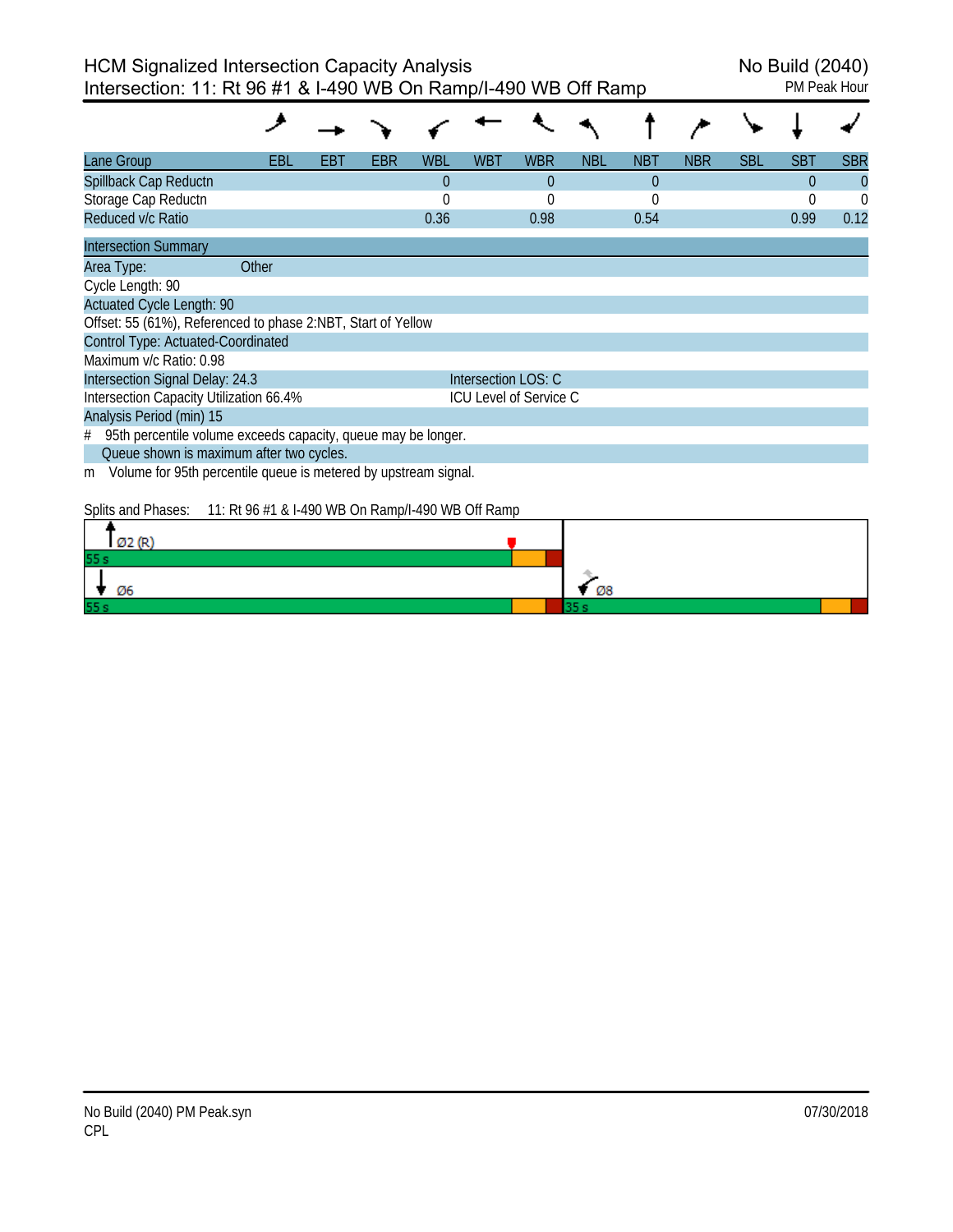HCM Signalized Intersection Capacity Analysis<br>Intersection: 15: Rt 96 #1 & Main Street Fishers #1/Rowley Road #1 Intersection: 15: Rt 96 #1 & Main Street Fishers #1/Rowley Road #1

|                               |                  |                  |                  |                  |                  |                  |                  |                  |                  | ⊌                |                  |                |
|-------------------------------|------------------|------------------|------------------|------------------|------------------|------------------|------------------|------------------|------------------|------------------|------------------|----------------|
| Lane Group                    | EBL              | <b>EBT</b>       | <b>EBR</b>       | <b>WBL</b>       | <b>WBT</b>       | <b>WBR</b>       | <b>NBL</b>       | <b>NBT</b>       | <b>NBR</b>       | <b>SBU</b>       | <b>SBL</b>       | <b>SBT</b>     |
| Lane Configurations           | ۲                | 4                | ۴                | ۲                | Ъ                |                  | ۲                | 怍                |                  |                  | à                | ↟↟             |
| Traffic Volume (vph)          | 976              | 86               | 110              | 25               | 82               | 152              | 97               | 1025             | 37               | 39               | 188              | 1333           |
| Future Volume (vph)           | 976              | 86               | 110              | 25               | 82               | 152              | 97               | 1025             | 37               | 39               | 188              | 1333           |
| Ideal Flow (vphpl)            | 1900             | 1900             | 1900             | 1900             | 1900             | 1900             | 1900             | 1900             | 1900             | 1900             | 1900             | 1900           |
| Storage Length (ft)           | 450              |                  | 450              | 75               |                  | $\mathbf 0$      | 430              |                  | $\boldsymbol{0}$ |                  | 400              |                |
| <b>Storage Lanes</b>          | $\mathbf{1}$     |                  | $\mathbf{1}$     | $\mathbf{1}$     |                  | $\boldsymbol{0}$ | $\overline{1}$   |                  | $\boldsymbol{0}$ |                  | 1                |                |
| Taper Length (ft)             | 25               |                  |                  | 25               |                  |                  | 25               |                  |                  |                  | 25               |                |
| Lane Util. Factor             | 0.95             | 0.95             | 1.00             | 1.00             | 1.00             | 1.00             | 1.00             | 0.95             | 0.95             | 0.95             | 1.00             | 0.95           |
| Frt                           |                  |                  | 0.850            |                  | 0.902            |                  |                  | 0.995            |                  |                  |                  |                |
| <b>Flt Protected</b>          | 0.950            | 0.960            |                  | 0.950            |                  |                  | 0.950            |                  |                  |                  | 0.950            |                |
| Satd. Flow (prot)             | 1698             | 1718             | 1615             | 1805             | 1680             | 0                | 1805             | 3524             | 0                | 0                | 1790             | 3574           |
| <b>Flt Permitted</b>          | 0.950            | 0.960            |                  | 0.950            |                  |                  | 0.950            |                  |                  |                  | 0.950            |                |
| Satd. Flow (perm)             | 1698             | 1718             | 1615             | 1805             | 1680             | $\boldsymbol{0}$ | 1805             | 3524             | 0                | $\boldsymbol{0}$ | 1790             | 3574           |
| Right Turn on Red             |                  |                  | Yes              |                  |                  | Yes              |                  |                  | Yes              |                  |                  |                |
| Satd. Flow (RTOR)             |                  |                  | 117              |                  | 85               |                  |                  | $\overline{4}$   |                  |                  |                  |                |
| Link Speed (mph)              |                  | 45               |                  |                  | 45               |                  |                  | 50               |                  |                  |                  | 50             |
| Link Distance (ft)            |                  | 1243             |                  |                  | 922              |                  |                  | 1348             |                  |                  |                  | 1581           |
| Travel Time (s)               |                  | 18.8             |                  |                  | 14.0             |                  |                  | 18.4             |                  |                  |                  | 21.6           |
| Peak Hour Factor              | 0.94             | 0.94             | 0.94             | 0.81             | 0.81             | 0.81             | 0.91             | 0.91             | 0.91             | 0.90             | 0.90             | 0.90           |
| Heavy Vehicles (%)            | 1%               | 0%               | 0%               | 0%               | 2%               | 2%               | 0%               | 2%               | 0%               | 0%               | 1%               | 1%             |
| Adj. Flow (vph)               | 1038             | 91               | 117              | 31               | 101              | 188              | 107              | 1126             | 41               | 43               | 209              | 1481           |
| Shared Lane Traffic (%)       | 47%              |                  |                  |                  |                  |                  |                  |                  |                  |                  |                  |                |
| Lane Group Flow (vph)         | 550              | 579              | 117              | 31               | 289              | $\boldsymbol{0}$ | 107              | 1167             | 0                | $\boldsymbol{0}$ | 252              | 1481           |
| <b>Turn Type</b>              | Split            | <b>NA</b>        | $pm+ov$          | Split            | <b>NA</b>        |                  | Prot             | <b>NA</b>        |                  | Prot             | Prot             | <b>NA</b>      |
| <b>Protected Phases</b>       | 8                | 8                | 5                | $\sqrt{4}$       | 4                |                  | 5                | $\overline{2}$   |                  | 1                | 1                | 6              |
| <b>Permitted Phases</b>       |                  |                  | 8                |                  |                  |                  |                  |                  |                  |                  |                  |                |
| Total Split (s)               | 30.0             | 30.0             | 15.0             | 15.0             | 15.0             |                  | 15.0             | 30.0             |                  | 15.0             | 15.0             | 30.0           |
| Total Lost Time (s)           | 4.0              | 4.0              | 4.0              | 4.0              | 4.0              |                  | 4.0              | 4.0              |                  |                  | 4.0              | 4.0            |
| Act Effct Green (s)           | 26.0             | 26.0             | 39.1             | 11.0             | 11.0             |                  | 9.1              | 26.0             |                  |                  | 11.0             | 27.9           |
| Actuated g/C Ratio            | 0.29             | 0.29             | 0.43             | 0.12             | 0.12             |                  | 0.10             | 0.29             |                  |                  | 0.12             | 0.31           |
| v/c Ratio                     | 1.12             | 1.17             | 0.15             | 0.14             | 1.04             |                  | 0.59             | 1.14             |                  |                  | 1.16             | 1.34           |
| <b>Control Delay</b>          | 110.8            | 126.8            | 3.4              | 37.1             | 93.2             |                  | 51.7             | 108.0            |                  |                  | 147.7            | 181.9          |
| Queue Delay                   | 0.0              | 0.0              | 0.0              | 0.0              | 0.0              |                  | 0.0              | 0.0              |                  |                  | 0.0              | 0.0            |
| <b>Total Delay</b>            | 110.8            | 126.8            | 3.4              | 37.1             | 93.2             |                  | 51.7             | 108.0            |                  |                  | 147.7            | 181.9          |
| LOS                           | F                | F                | A                | D                | F                |                  | D                | F                |                  |                  | F                | F              |
| Approach Delay                |                  | 108.1            |                  |                  | 87.7             |                  |                  | 103.2            |                  |                  |                  | 124.5          |
| Approach LOS                  |                  | F                |                  |                  | F                |                  |                  | F                |                  |                  |                  | F              |
| Stops (vph)                   | 428              | 446              | 13               | 23               | 134              |                  | 91               | 895              |                  |                  | 177              | 1019           |
| Fuel Used(gal)                | 21               | 24               | $\mathbf{1}$     | $\mathbf{1}$     | 8                |                  | $\mathfrak{Z}$   | 46               |                  |                  | 12               | 78             |
| CO Emissions (g/hr)           | 1479             | 1676             | 79               | 44               | 525              |                  | 227              | 3227             |                  |                  | 826              | 5479           |
| NOx Emissions (q/hr)          | 288              | 326              | 15               | 8                | 102              |                  | 44               | 628              |                  |                  | 161              | 1066           |
| VOC Emissions (g/hr)          | 343              | 388              | 18               | 10               | 122              |                  | 53               | 748              |                  |                  | 191              | 1270           |
| Dilemma Vehicles (#)          | $\mathbf 0$      | 25               | $\boldsymbol{0}$ | $\boldsymbol{0}$ | 11               |                  | $\boldsymbol{0}$ | 50               |                  |                  | $\pmb{0}$        | 51             |
| Queue Length 50th (ft)        | $-383$           | $-415$           | $\theta$         | 16               | $-132$           |                  | 59               | $-414$           |                  |                  | $-169$           | $-594$         |
| Queue Length 95th (ft)        | #590             | #626             | 28               | 38               | #239             |                  | 110              | #544             |                  |                  | m#279            | #743           |
| Internal Link Dist (ft)       |                  | 1163             |                  |                  | 842              |                  |                  | 1268             |                  |                  |                  | 1501           |
| Turn Bay Length (ft)          | 450              |                  | 450              | 75               |                  |                  | 430              |                  |                  |                  | 400              |                |
| Base Capacity (vph)           | 490              | 496              | 799              | 220              | 279              |                  | 220              | 1020             |                  |                  | 218              | 1109           |
| <b>Starvation Cap Reductn</b> | $\boldsymbol{0}$ | $\boldsymbol{0}$ | $\boldsymbol{0}$ | $\boldsymbol{0}$ | $\boldsymbol{0}$ |                  | $\boldsymbol{0}$ | $\boldsymbol{0}$ |                  |                  | $\boldsymbol{0}$ | $\overline{0}$ |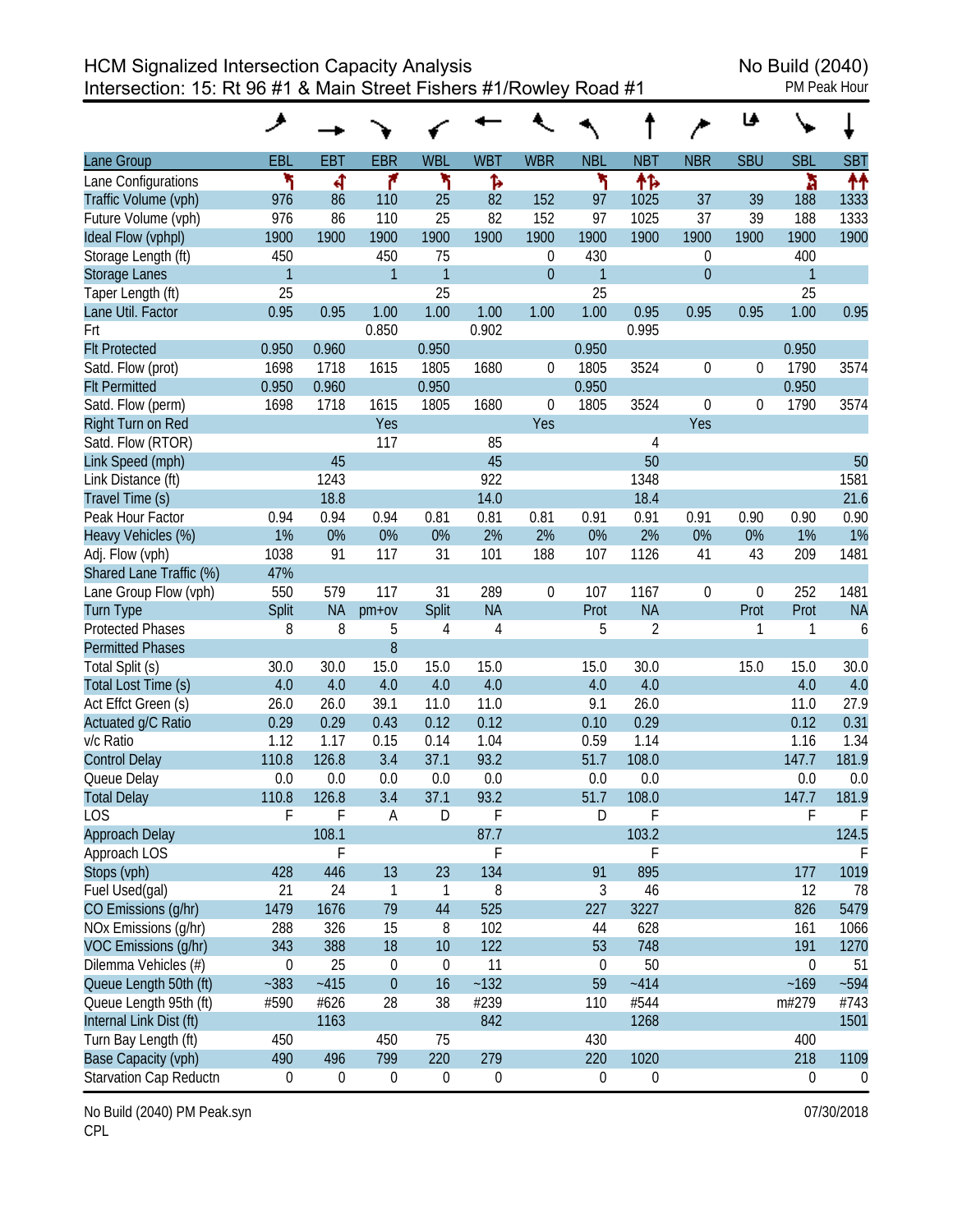✔

| Lane Group              | <b>SBR</b>       |
|-------------------------|------------------|
| Lare Configurations     | ۴                |
| Traffic Volume (vph)    | 717              |
| Future Volume (vph)     | 717              |
| Ideal Flow (vphpl)      | 1900             |
| Storage Length (ft)     | 425              |
| <b>Storage Lanes</b>    | $\mathbf{1}$     |
| Taper Length (ft)       |                  |
| Lane Util. Factor       | 1.00             |
| Frt                     | 0.850            |
| <b>Flt Protected</b>    |                  |
| Satd. Flow (prot)       | 1583             |
| <b>Flt Permitted</b>    |                  |
| Satd. Flow (perm)       | 1583             |
| Right Turn on Red       | Yes              |
| Satd. Flow (RTOR)       | 362              |
| Link Speed (mph)        |                  |
|                         |                  |
| Link Distance (ft)      |                  |
| Travel Time (s)         |                  |
| Peak Hour Factor        | 0.90             |
| Heavy Vehicles (%)      | 2%               |
| Adj. Flow (vph)         | 797              |
| Shared Lane Traffic (%) |                  |
| Lane Group Flow (vph)   | 797              |
| Turn Type               | $pm+ov$          |
| <b>Protected Phases</b> | 8                |
| <b>Permitted Phases</b> | 6                |
| Total Split (s)         | 30.0             |
| Total Lost Time (s)     | 4.0              |
| Act Effct Green (s)     | 53.9             |
| Actuated g/C Ratio      | 0.60             |
| v/c Ratio               | 0.73             |
| <b>Control Delay</b>    | 10.3             |
| Queue Delay             | $0.0\,$          |
| <b>Total Delay</b>      | 10.3             |
| <b>LOS</b>              | Β                |
| Approach Delay          |                  |
| Approach LOS            |                  |
| Stops (vph)             | 445              |
| Fuel Used(gal)          | 16               |
| CO Emissions (g/hr)     | 1086             |
|                         | 211              |
| NOx Emissions (g/hr)    |                  |
| VOC Emissions (g/hr)    | 252              |
| Dilemma Vehicles (#)    | $\boldsymbol{0}$ |
| Queue Length 50th (ft)  | 140              |
| Queue Length 95th (ft)  | m254             |
| Internal Link Dist (ft) |                  |
| Turn Bay Length (ft)    | 425              |
| Base Capacity (vph)     | 1093             |
| Starvation Cap Reductn  | $\boldsymbol{0}$ |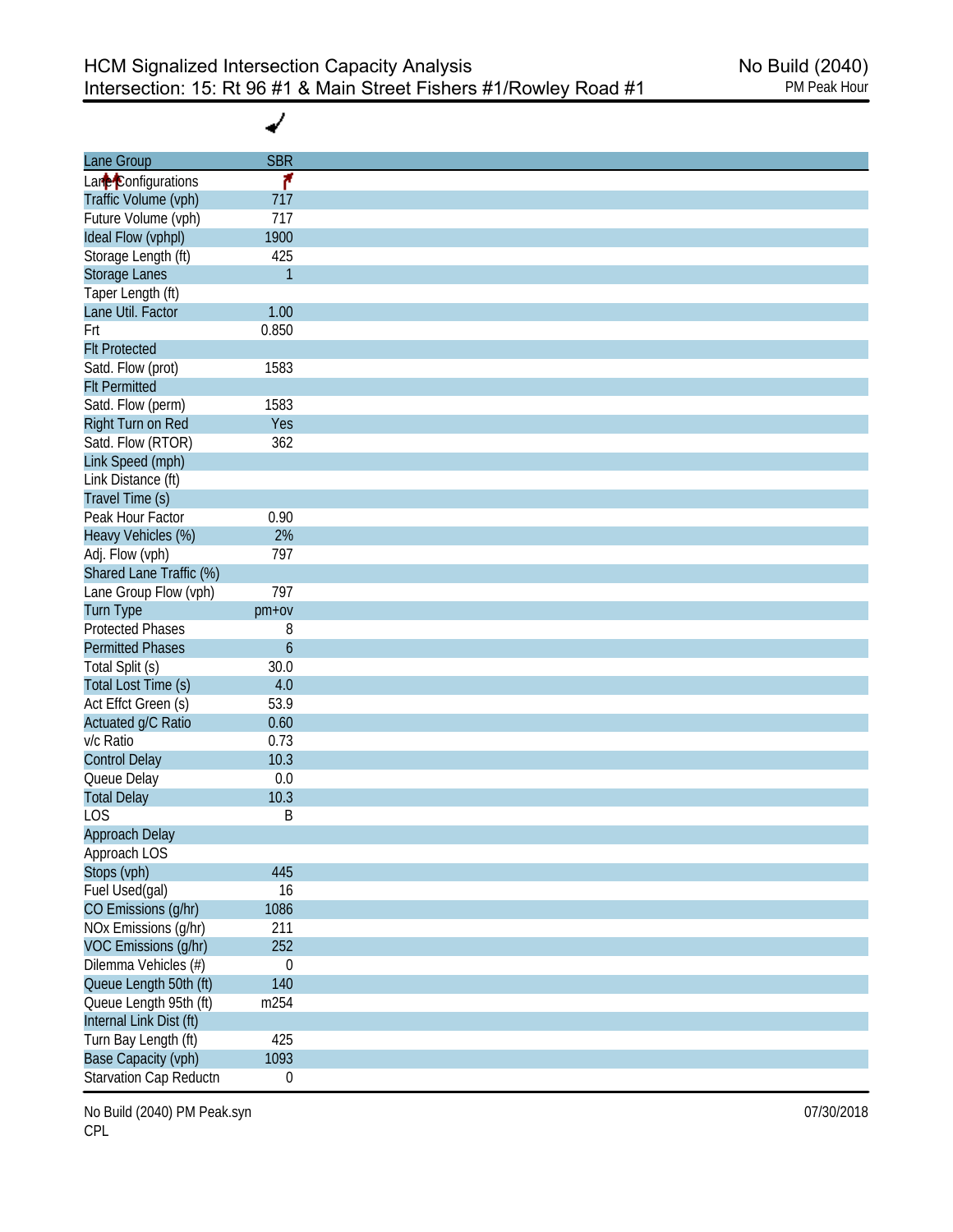| Lane Group                                                           | EBL                                                                                | EBT      | EBR      | WBL      | <b>WBT</b>          | <b>WBR</b>             | <b>NBL</b> | <b>NBT</b> | <b>NBR</b> | <b>SBU</b> | <b>SBL</b> | <b>SBT</b> |
|----------------------------------------------------------------------|------------------------------------------------------------------------------------|----------|----------|----------|---------------------|------------------------|------------|------------|------------|------------|------------|------------|
| Spillback Cap Reductn                                                | $\Omega$                                                                           | $\Omega$ | $\Omega$ | $\Omega$ | $\theta$            |                        | $\theta$   | $\theta$   |            |            | 0          | $\Omega$   |
| Storage Cap Reductn                                                  | 0                                                                                  | $\theta$ | $\theta$ | 0        | 0                   |                        | 0          | $\theta$   |            |            | 0          | 0          |
| Reduced v/c Ratio                                                    | 1.12                                                                               | 1.17     | 0.15     | 0.14     | 1.04                |                        | 0.49       | 1.14       |            |            | 1.16       | 1.34       |
| <b>Intersection Summary</b>                                          |                                                                                    |          |          |          |                     |                        |            |            |            |            |            |            |
| Area Type:                                                           | Other                                                                              |          |          |          |                     |                        |            |            |            |            |            |            |
| Cycle Length: 90                                                     |                                                                                    |          |          |          |                     |                        |            |            |            |            |            |            |
| <b>Actuated Cycle Length: 90</b>                                     |                                                                                    |          |          |          |                     |                        |            |            |            |            |            |            |
| Offset: 10 (11%), Referenced to phase 2:NBT, Start of Yellow         |                                                                                    |          |          |          |                     |                        |            |            |            |            |            |            |
| Control Type: Actuated-Coordinated                                   |                                                                                    |          |          |          |                     |                        |            |            |            |            |            |            |
| Maximum v/c Ratio: 1.34                                              |                                                                                    |          |          |          |                     |                        |            |            |            |            |            |            |
| Intersection Signal Delay: 113.5                                     |                                                                                    |          |          |          | Intersection LOS: F |                        |            |            |            |            |            |            |
| Intersection Capacity Utilization 98.5%                              |                                                                                    |          |          |          |                     | ICU Level of Service F |            |            |            |            |            |            |
| Analysis Period (min) 15                                             |                                                                                    |          |          |          |                     |                        |            |            |            |            |            |            |
| Volume exceeds capacity, queue is theoretically infinite.            |                                                                                    |          |          |          |                     |                        |            |            |            |            |            |            |
| Queue shown is maximum after two cycles.                             |                                                                                    |          |          |          |                     |                        |            |            |            |            |            |            |
| 95th percentile volume exceeds capacity, queue may be longer.<br>#   |                                                                                    |          |          |          |                     |                        |            |            |            |            |            |            |
| Queue shown is maximum after two cycles.                             |                                                                                    |          |          |          |                     |                        |            |            |            |            |            |            |
| Volume for 95th percentile queue is metered by upstream signal.<br>m |                                                                                    |          |          |          |                     |                        |            |            |            |            |            |            |
| Callie and Dhasse                                                    | $1\Gamma$ DLOI $\beta$ 1.0 Meta Chasel Etchical $\beta$ 1.0 color Decal $\beta$ 1. |          |          |          |                     |                        |            |            |            |            |            |            |

Splits and Phases: 15: Rt 96 #1 & Main Street Fishers #1/Rowley Road #1

| м<br>- 01        | Ø2(R) | - 04 | الد<br>ும |
|------------------|-------|------|-----------|
| 15 <sub>s</sub>  |       |      | 20        |
| $\rightarrow$ 05 | Ø6    |      |           |
| 15 <sub>s</sub>  |       |      |           |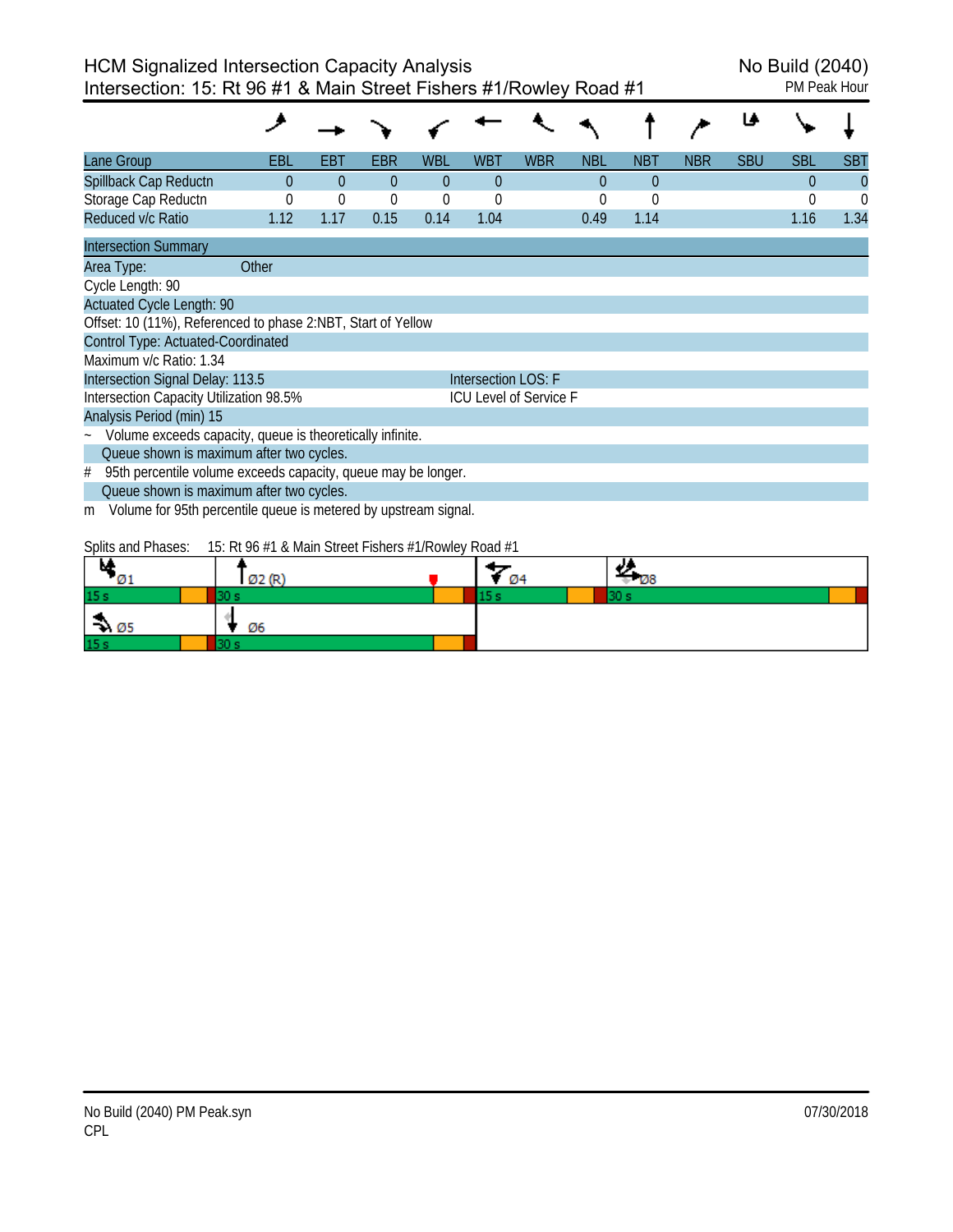| Lane Group                                                        | <b>SBR</b> |  |
|-------------------------------------------------------------------|------------|--|
| Spillback Cap Reductn<br>Storage Cap Reductn<br>Reduced v/c Ratio |            |  |
|                                                                   |            |  |
|                                                                   | 0.73       |  |
| <b>Intersection Summary</b>                                       |            |  |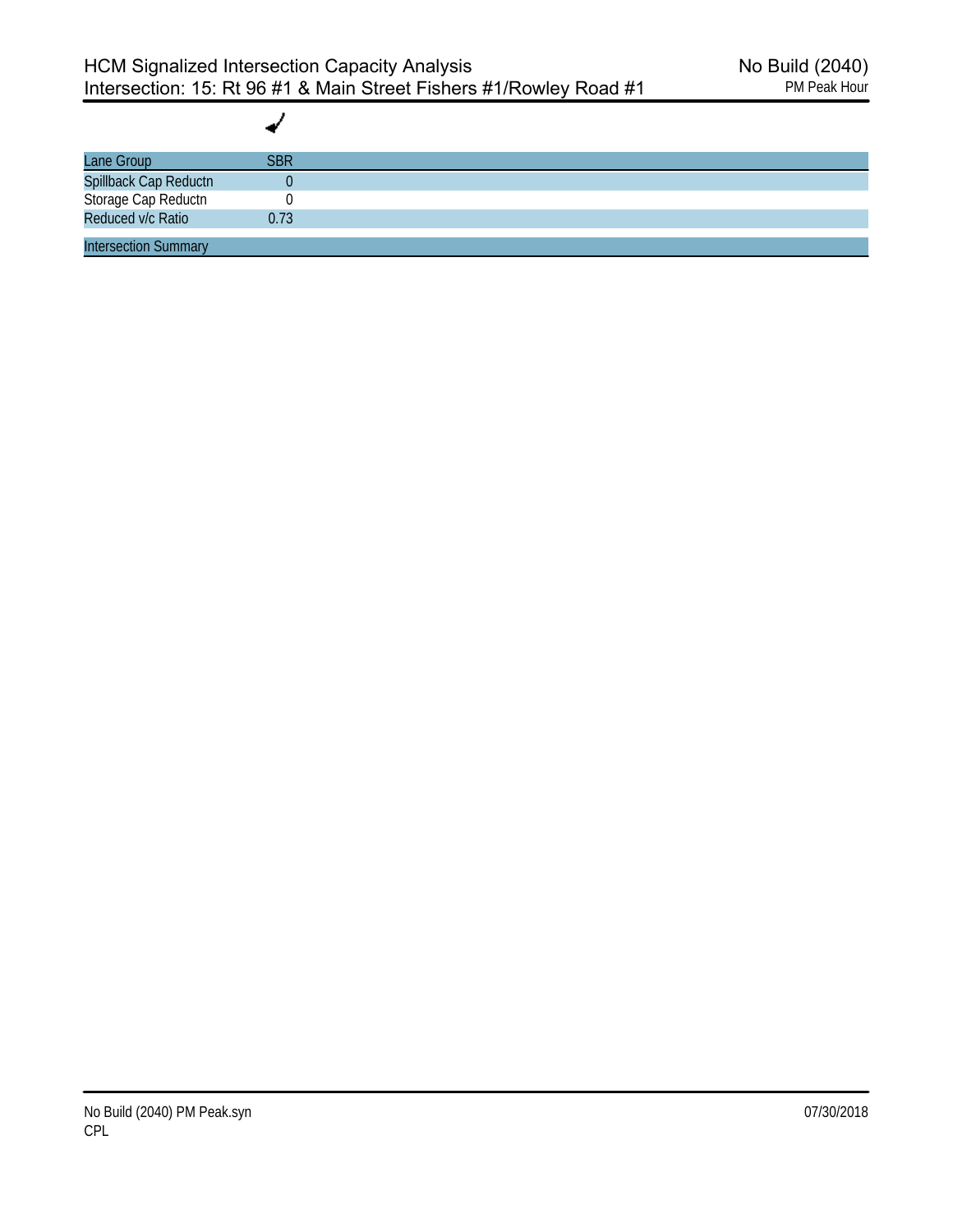| Lane Group              | EBL            | <b>EBR</b>   | <b>NBL</b>     | <b>NBT</b>     | <b>SBT</b>    | <b>SBR</b>       |
|-------------------------|----------------|--------------|----------------|----------------|---------------|------------------|
| Lane Configurations     | ۲              | ۴            | ۲              | ↑              | ↟             | ۴                |
| Traffic Volume (vph)    | 264            | 210          | 135            | 834            | 1111          | 349              |
| Future Volume (vph)     | 264            | 210          | 135            | 834            | 1111          | 349              |
| Ideal Flow (vphpl)      | 1900           | 1900         | 1900           | 1900           | 1900          | 1900             |
| Lane Width (ft)         | 12             | 12           | 12             | 16             | 16            | 12               |
|                         | $\overline{0}$ | 150          | 285            |                |               | 550              |
| Storage Length (ft)     |                |              |                |                |               |                  |
| Storage Lanes           | 1<br>25        | 1            | 1<br>25        |                |               | 1                |
| Taper Length (ft)       |                |              |                |                |               |                  |
| Lane Util. Factor       | 1.00           | 1.00         | 1.00           | 1.00           | 1.00          | 1.00             |
| Frt                     |                | 0.850        |                |                |               | 0.850            |
| <b>Flt Protected</b>    | 0.950          |              | 0.950          |                |               |                  |
| Satd. Flow (prot)       | 1787           | 1553         | 1656           | 2091           | 2111          | 1599             |
| <b>Flt Permitted</b>    | 0.950          |              | 0.127          |                |               |                  |
| Satd. Flow (perm)       | 1787           | 1553         | 221            | 2091           | 2111          | 1599             |
| Right Turn on Red       |                | Yes          |                |                |               | Yes              |
| Satd. Flow (RTOR)       |                | 273          |                |                |               | 388              |
| Link Speed (mph)        | 50             |              |                | 50             | 50            |                  |
| Link Distance (ft)      | 1732           |              |                | 375            | 4424          |                  |
| Travel Time (s)         | 23.6           |              |                | 5.1            | 60.3          |                  |
| Peak Hour Factor        | 0.77           | 0.77         | 0.93           | 0.93           | 0.90          | 0.90             |
| Heavy Vehicles (%)      | 1%             | 4%           | 9%             | 3%             | 2%            | 1%               |
| Adj. Flow (vph)         | 343            | 273          | 145            | 897            | 1234          | 388              |
| Shared Lane Traffic (%) |                |              |                |                |               |                  |
| Lane Group Flow (vph)   | 343            | 273          | 145            | 897            | 1234          | 388              |
| Turn Type               | Prot           | Perm         | pm+pt          | NA             | NA            | Perm             |
| <b>Protected Phases</b> | $\overline{4}$ |              | 5              | $\overline{2}$ | $\mathfrak b$ |                  |
| <b>Permitted Phases</b> |                | 4            | $\overline{2}$ |                |               | 6                |
| Total Split (s)         | 29.0           | 29.0         | 20.0           | 50.5           | 30.5          | 30.5             |
| Total Lost Time (s)     | 4.0            | 4.0          | 3.5            | 4.0            | 4.0           | 4.0              |
| Act Effct Green (s)     | 15.7           | 15.7         | 39.5           | 39.0           | 28.1          | 28.1             |
|                         |                |              |                |                |               |                  |
| Actuated g/C Ratio      | 0.25           | 0.25         | 0.63           | 0.62           | 0.45          | 0.45             |
| v/c Ratio               | 0.77           | 0.46         | 0.38           | 0.69           | 1.31          | 0.42             |
| <b>Control Delay</b>    | 35.3           | 5.8          | 9.8            | 12.5           | 171.3         | 3.6              |
| Queue Delay             | 0.0            | 0.0          | 0.0            | 0.0            | 0.0           | 0.0              |
| <b>Total Delay</b>      | 35.3           | 5.8          | 9.8            | 12.5           | 171.3         | 3.6              |
| <b>LOS</b>              | $\mathsf D$    | $\mathsf A$  | $\mathsf A$    | $\sf B$        | F             | $\mathsf A$      |
| Approach Delay          | 22.2           |              |                | 12.2           | 131.2         |                  |
| Approach LOS            | $\mathsf C$    |              |                | $\sf B$        | F             |                  |
| Stops (vph)             | 226            | 25           | 52             | 516            | 770           | 32               |
| Fuel Used(gal)          | $\, 8$         | 3            | $\mathbf{1}$   | 12             | 84            | 11               |
| CO Emissions (g/hr)     | 578            | 205          | 97             | 841            | 5858          | 782              |
| NOx Emissions (g/hr)    | 112            | 40           | 19             | 164            | 1140          | 152              |
| VOC Emissions (g/hr)    | 134            | 48           | 22             | 195            | 1358          | 181              |
| Dilemma Vehicles (#)    | $\overline{0}$ | $\mathbf{0}$ | $\theta$       | 65             | 64            | $\theta$         |
| Queue Length 50th (ft)  | 126            | 0            | 19             | 192            | $-666$        | $\boldsymbol{0}$ |
| Queue Length 95th (ft)  | 186            | 28           | 62             | 441            | #1118         | 53               |
| Internal Link Dist (ft) | 1652           |              |                | 295            | 4344          |                  |
|                         |                | 150          |                |                |               | 550              |
| Turn Bay Length (ft)    |                |              | 285            |                |               |                  |
| Base Capacity (vph)     | 736            | 800          | 529            | 1575           | 940           | 927              |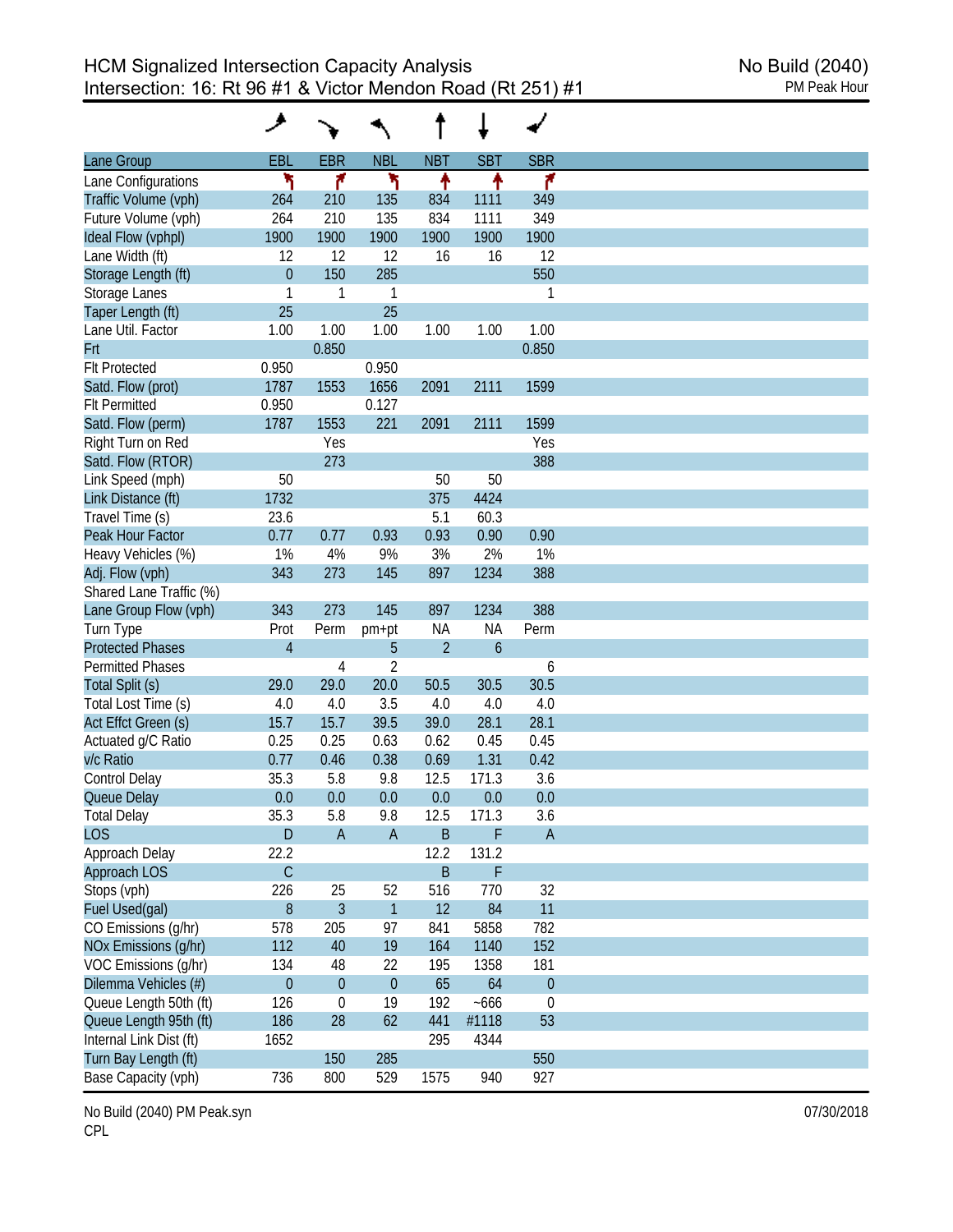| Lane Group                                                         | EBL            | <b>EBR</b> | NBL            | <b>NBT</b> | <b>SBT</b>          | <b>SBR</b>                    |  |
|--------------------------------------------------------------------|----------------|------------|----------------|------------|---------------------|-------------------------------|--|
| <b>Starvation Cap Reductn</b>                                      | $\bf{0}$       | $\theta$   | $\overline{0}$ | $\theta$   | 0                   | $\theta$                      |  |
| Spillback Cap Reductn                                              | 0              | 0          | $\theta$       | $\theta$   | $\Omega$            | $\theta$                      |  |
| Storage Cap Reductn                                                | $\overline{0}$ | $\theta$   | $\overline{0}$ | $\theta$   | $\theta$            | $\theta$                      |  |
| Reduced v/c Ratio                                                  | 0.47           | 0.34       | 0.27           | 0.57       | 1.31                | 0.42                          |  |
| <b>Intersection Summary</b>                                        |                |            |                |            |                     |                               |  |
| Area Type:                                                         | Other          |            |                |            |                     |                               |  |
| Cycle Length: 79.5                                                 |                |            |                |            |                     |                               |  |
| Actuated Cycle Length: 63.1                                        |                |            |                |            |                     |                               |  |
| Control Type: Actuated-Uncoordinated                               |                |            |                |            |                     |                               |  |
| Maximum v/c Ratio: 1.31                                            |                |            |                |            |                     |                               |  |
| Intersection Signal Delay: 72.9                                    |                |            |                |            | Intersection LOS: E |                               |  |
| Intersection Capacity Utilization 90.6%                            |                |            |                |            |                     | <b>ICU Level of Service E</b> |  |
| Analysis Period (min) 15                                           |                |            |                |            |                     |                               |  |
| Volume exceeds capacity, queue is theoretically infinite.          |                |            |                |            |                     |                               |  |
| Queue shown is maximum after two cycles.                           |                |            |                |            |                     |                               |  |
| 95th percentile volume exceeds capacity, queue may be longer.<br># |                |            |                |            |                     |                               |  |
| Queue shown is maximum after two cycles.                           |                |            |                |            |                     |                               |  |
| Splits and Phases: $16:$ Rt 96 #1 & Victor Mendon Road (Rt 251) #1 |                |            |                |            |                     |                               |  |

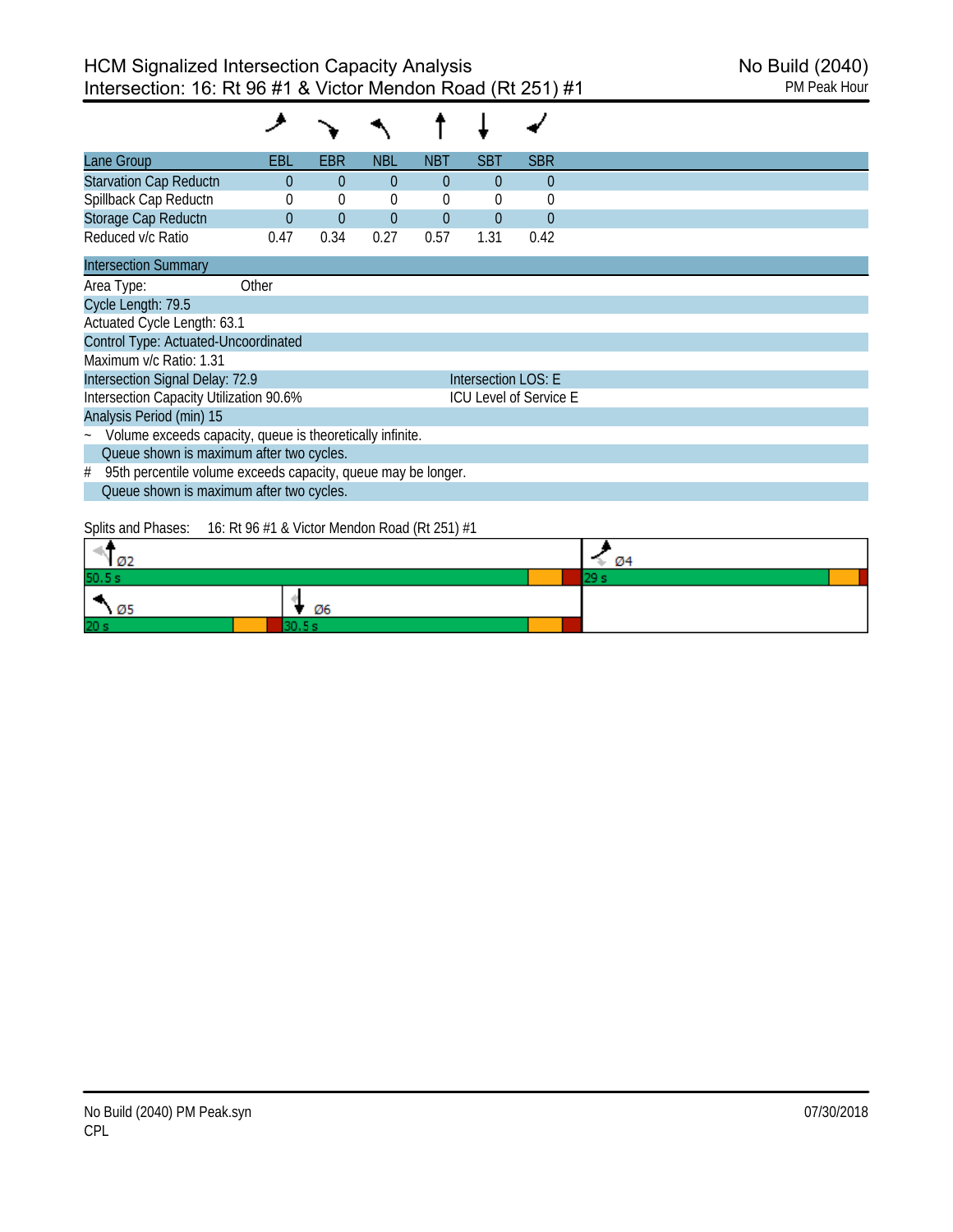| Lane Group                    | <b>EBL</b>       | <b>EBT</b>       | <b>WBT</b>       | <b>WBR</b>       | <b>SBL</b>       | <b>SBR</b>       |
|-------------------------------|------------------|------------------|------------------|------------------|------------------|------------------|
| Lane Configurations           | ۲                | ↟                | ↟                | ۴                | v                |                  |
| Traffic Volume (vph)          | 15               | 1161             | 787              | 194              | 220              | 18               |
| Future Volume (vph)           | 15               | 1161             | 787              | 194              | 220              | 18               |
| Ideal Flow (vphpl)            | 1900             | 1900             | 1900             | 1900             | 1900             | 1900             |
| Storage Length (ft)           | 130              |                  |                  | 130              | $\theta$         | $\boldsymbol{0}$ |
|                               | $\mathbf{1}$     |                  |                  | $\mathbf{1}$     | $\mathbf{1}$     | $\theta$         |
| <b>Storage Lanes</b>          | 25               |                  |                  |                  | 25               |                  |
| Taper Length (ft)             |                  |                  |                  |                  |                  |                  |
| Lane Util. Factor             | 1.00             | 1.00             | 1.00             | 1.00             | 1.00             | 1.00             |
| Frt                           |                  |                  |                  | 0.850            | 0.990            |                  |
| <b>Flt Protected</b>          | 0.950            |                  |                  |                  | 0.956            |                  |
| Satd. Flow (prot)             | 1593             | 1676             | 1676             | 1425             | 1587             | $\mathbf 0$      |
| <b>Flt Permitted</b>          | 0.244            |                  |                  |                  | 0.956            |                  |
| Satd. Flow (perm)             | 409              | 1676             | 1676             | 1425             | 1587             | $\mathbf 0$      |
| Right Turn on Red             |                  |                  |                  | Yes              |                  | Yes              |
| Satd. Flow (RTOR)             |                  |                  |                  |                  | 3                |                  |
| Link Speed (mph)              |                  | 30               | 30               |                  | 30               |                  |
| Link Distance (ft)            |                  | 5115             | 640              |                  | 866              |                  |
| Travel Time (s)               |                  | 116.3            | 14.5             |                  | 19.7             |                  |
| Peak Hour Factor              | 0.92             | 0.92             | 0.91             | 0.91             | 0.94             | 0.94             |
| Adj. Flow (vph)               | 16               | 1262             | 865              | 213              | 234              | 19               |
| Shared Lane Traffic (%)       |                  |                  |                  |                  |                  |                  |
|                               | 16               | 1262             | 865              | 213              | 253              | $\theta$         |
| Lane Group Flow (vph)         |                  |                  |                  |                  |                  |                  |
| Turn Type                     | Perm             | <b>NA</b>        | <b>NA</b>        | $pt$ + $ov$      | Prot             |                  |
| <b>Protected Phases</b>       |                  | $\overline{2}$   | $\mathfrak b$    | 64               | $\overline{4}$   |                  |
| <b>Permitted Phases</b>       | $\overline{2}$   |                  |                  |                  |                  |                  |
| Total Split (s)               | 90.0             | 90.0             | 90.0             |                  | 30.0             |                  |
| Total Lost Time (s)           | 4.0              | 4.0              | 4.0              |                  | 4.0              |                  |
| Act Effct Green (s)           | 88.4             | 88.4             | 88.4             | 120.0            | 23.6             |                  |
| Actuated g/C Ratio            | 0.74             | 0.74             | 0.74             | 1.00             | 0.20             |                  |
| v/c Ratio                     | 0.05             | 1.02             | 0.70             | 0.15             | 0.81             |                  |
| Control Delay                 | 5.5              | 49.1             | 10.0             | 0.2              | 64.9             |                  |
| Queue Delay                   | 0.0              | 30.1             | 0.7              | 0.0              | 0.0              |                  |
| <b>Total Delay</b>            | 5.5              | 79.2             | 10.8             | 0.2              | 64.9             |                  |
| <b>LOS</b>                    | A                | E                | B                | $\overline{A}$   | E                |                  |
| Approach Delay                |                  | 78.3             | 8.7              |                  | 64.9             |                  |
|                               |                  | E                |                  |                  |                  |                  |
| Approach LOS                  |                  |                  | $\overline{A}$   |                  | E                |                  |
| Stops (vph)                   | 6                | 869              | 339              | 0                | 217              |                  |
| Fuel Used(gal)                | $\mathbf{1}$     | 69               | $\overline{7}$   | $\mathbf{1}$     | $\boldsymbol{6}$ |                  |
| CO Emissions (g/hr)           | 51               | 4821             | 518              | 68               | 416              |                  |
| NOx Emissions (g/hr)          | 10               | 938              | 101              | 13               | 81               |                  |
| VOC Emissions (g/hr)          | 12               | 1117             | 120              | 16               | 96               |                  |
| Dilemma Vehicles (#)          | $\boldsymbol{0}$ | $\theta$         | $\theta$         | $\theta$         | $\boldsymbol{0}$ |                  |
| Queue Length 50th (ft)        | 3                | ~1064            | 219              | 0                | 182              |                  |
| Queue Length 95th (ft)        | 10               | #1327            | 373              | m <sub>0</sub>   | #293             |                  |
| Internal Link Dist (ft)       |                  | 5035             | 560              |                  | 786              |                  |
| Turn Bay Length (ft)          | 130              |                  |                  | 130              |                  |                  |
| Base Capacity (vph)           | 301              | 1235             | 1235             | 1415             | 346              |                  |
| <b>Starvation Cap Reductn</b> | $\boldsymbol{0}$ | $\boldsymbol{0}$ | 129              | $\boldsymbol{0}$ | $\boldsymbol{0}$ |                  |
| Spillback Cap Reductn         | $\boldsymbol{0}$ |                  | $\boldsymbol{0}$ |                  |                  |                  |
|                               |                  | 166              |                  | $\boldsymbol{0}$ | 0                |                  |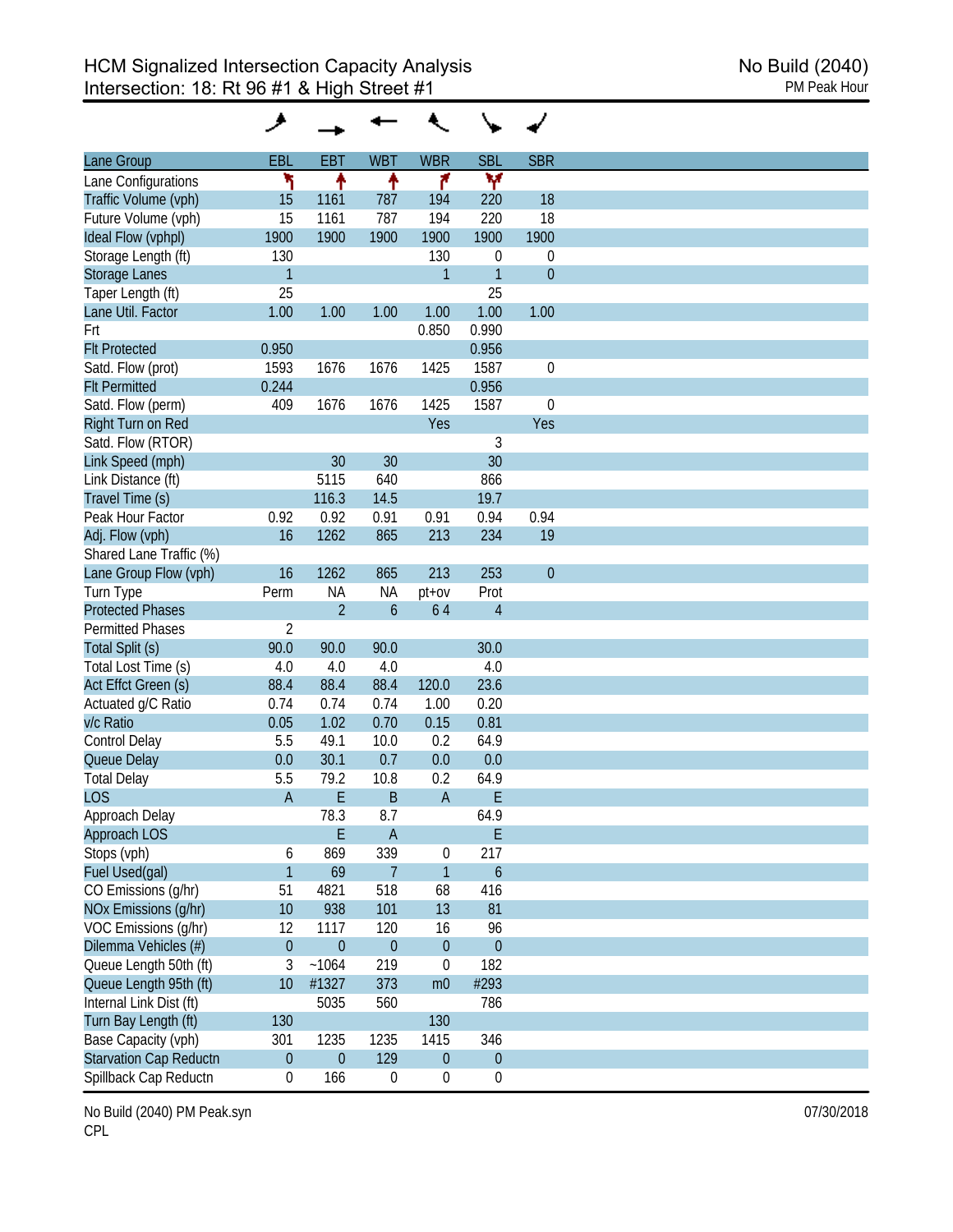| Lane Group                                                           | EBL                           | EBT      | <b>WBT</b>     | <b>WBR</b> | <b>SBL</b>          | <b>SBR</b>                    |      |  |
|----------------------------------------------------------------------|-------------------------------|----------|----------------|------------|---------------------|-------------------------------|------|--|
| Storage Cap Reductn                                                  | $\Omega$                      | $\theta$ | $\overline{0}$ | $\theta$   | $\Omega$            |                               |      |  |
| Reduced v/c Ratio                                                    | 0.05                          | 1.18     | 0.78           | 0.15       | 0.73                |                               |      |  |
| <b>Intersection Summary</b>                                          |                               |          |                |            |                     |                               |      |  |
| Area Type:                                                           | CBD                           |          |                |            |                     |                               |      |  |
| Cycle Length: 120                                                    |                               |          |                |            |                     |                               |      |  |
| Actuated Cycle Length: 120                                           |                               |          |                |            |                     |                               |      |  |
| Offset: 117 (98%), Referenced to phase 6:WBT, Start of Yellow        |                               |          |                |            |                     |                               |      |  |
| Control Type: Actuated-Coordinated                                   |                               |          |                |            |                     |                               |      |  |
| Maximum v/c Ratio: 1.02                                              |                               |          |                |            |                     |                               |      |  |
| Intersection Signal Delay: 48.2                                      |                               |          |                |            | Intersection LOS: D |                               |      |  |
| Intersection Capacity Utilization 89.3%                              |                               |          |                |            |                     | <b>ICU Level of Service E</b> |      |  |
| Analysis Period (min) 15                                             |                               |          |                |            |                     |                               |      |  |
| Volume exceeds capacity, queue is theoretically infinite.            |                               |          |                |            |                     |                               |      |  |
| Queue shown is maximum after two cycles.                             |                               |          |                |            |                     |                               |      |  |
| 95th percentile volume exceeds capacity, queue may be longer.<br>#   |                               |          |                |            |                     |                               |      |  |
| Queue shown is maximum after two cycles.                             |                               |          |                |            |                     |                               |      |  |
| Volume for 95th percentile queue is metered by upstream signal.<br>m |                               |          |                |            |                     |                               |      |  |
|                                                                      |                               |          |                |            |                     |                               |      |  |
| Splits and Phases:                                                   | 18: Rt 96 #1 & High Street #1 |          |                |            |                     |                               |      |  |
| $-02$                                                                |                               |          |                |            |                     |                               |      |  |
|                                                                      |                               |          |                |            |                     |                               | 30 s |  |
|                                                                      |                               |          |                |            |                     |                               |      |  |

 $\emptyset$ 6 (R)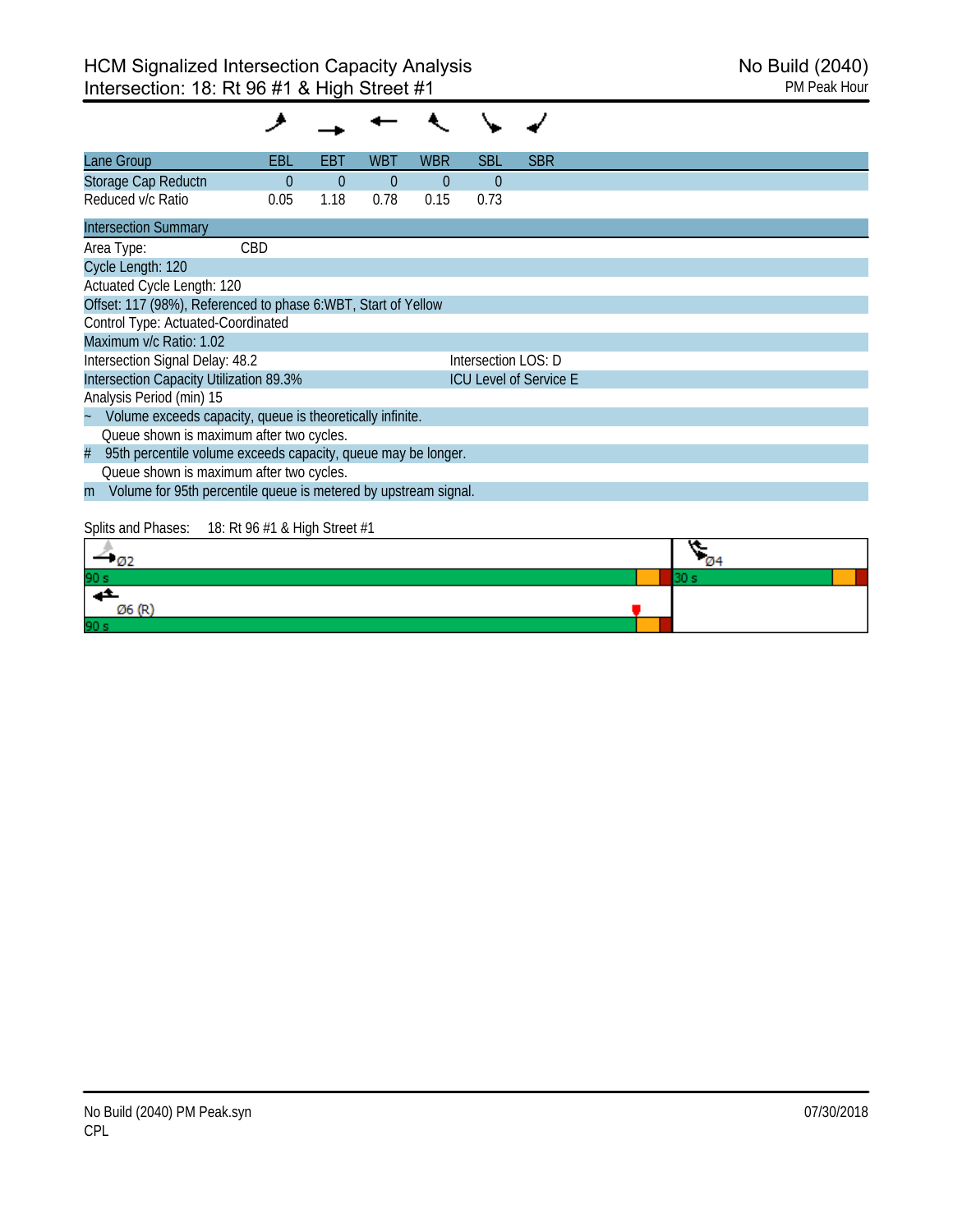| Lane Group                    | <b>EBT</b>       | <b>EBR</b>       | <b>WBL</b>       | <b>WBT</b>       | <b>NBL</b>       | <b>NBR</b>       |
|-------------------------------|------------------|------------------|------------------|------------------|------------------|------------------|
| Lane Configurations           | ٠                | ۴                | ۲                | ↟                | ۲                | ۴                |
| Traffic Volume (vph)          | 905              | 310              | 89               | 795              | 182              | 139              |
| Future Volume (vph)           | 905              | 310              | 89               | 795              | 182              | 139              |
| Ideal Flow (vphpl)            | 1900             | 1900             | 1900             | 1900             | 1900             | 1900             |
| Storage Length (ft)           |                  | 250              | 130              |                  | 110              | 0                |
| <b>Storage Lanes</b>          |                  | $\mathbf{1}$     | $\mathbf{1}$     |                  | $\overline{1}$   | 1                |
| Taper Length (ft)             |                  |                  | 25               |                  | 25               |                  |
| Lane Util. Factor             | 1.00             | 1.00             | 1.00             | 1.00             | 1.00             | 1.00             |
| Frt                           |                  | 0.850            |                  |                  |                  | 0.850            |
| <b>Flt Protected</b>          |                  |                  | 0.950            |                  | 0.950            |                  |
| Satd. Flow (prot)             | 1676             | 1425             | 1593             | 1676             | 1593             | 1425             |
| <b>Flt Permitted</b>          |                  |                  | 0.101            |                  | 0.950            |                  |
| Satd. Flow (perm)             | 1676             | 1425             | 169              | 1676             | 1593             | 1425             |
|                               |                  | Yes              |                  |                  |                  |                  |
| Right Turn on Red             |                  |                  |                  |                  |                  | Yes              |
| Satd. Flow (RTOR)             |                  | 230              |                  |                  |                  | 78               |
| Link Speed (mph)              | 30               |                  |                  | 30               | 30               |                  |
| Link Distance (ft)            | 640              |                  |                  | 691              | 1139             |                  |
| Travel Time (s)               | 14.5             |                  |                  | 15.7             | 25.9             |                  |
| Peak Hour Factor              | 0.90             | 0.90             | 0.85             | 0.85             | 0.89             | 0.89             |
| Adj. Flow (vph)               | 1006             | 344              | 105              | 935              | 204              | 156              |
| Shared Lane Traffic (%)       |                  |                  |                  |                  |                  |                  |
| Lane Group Flow (vph)         | 1006             | 344              | 105              | 935              | 204              | 156              |
| Turn Type                     | <b>NA</b>        | Perm             | pm+pt            | NА               | Prot             | pm+ov            |
| <b>Protected Phases</b>       | $\mathfrak b$    |                  | 5                | $\overline{2}$   | $\overline{4}$   | 5                |
| <b>Permitted Phases</b>       |                  | 6                | $\overline{2}$   |                  |                  | 4                |
| Total Split (s)               | 65.0             | 65.0             | 20.0             | 85.0             | 35.0             | 20.0             |
| Total Lost Time (s)           | 4.0              | 4.0              | 4.0              | 4.0              | 4.0              | 4.0              |
| Act Effct Green (s)           | 77.4             | 77.4             | 90.0             | 90.0             | 22.0             | 34.6             |
| Actuated g/C Ratio            | 0.64             | 0.64             | 0.75             | 0.75             | 0.18             | 0.29             |
| v/c Ratio                     | 0.93             | 0.34             | 0.46             | 0.74             | 0.70             | 0.34             |
| Control Delay                 | 22.0             | 1.7              | 14.3             | 13.1             | 58.3             | 17.0             |
| Queue Delay                   | 25.0             | 0.0              | 0.0              | 0.2              | 0.0              | 0.0              |
| <b>Total Delay</b>            | 47.0             | 1.7              | 14.3             | 13.2             | 58.3             | 17.0             |
| <b>LOS</b>                    | D                | $\mathsf{A}$     | B                | B                | E                | B                |
| Approach Delay                | 35.5             |                  |                  | 13.3             | 40.4             |                  |
| <b>Approach LOS</b>           | D                |                  |                  | B                | D                |                  |
| Stops (vph)                   | 614              | 35               | 30               | 372              | 166              | 52               |
| Fuel Used(gal)                | 12               | $\overline{2}$   | $\mathbf{1}$     | 8                | 5                | $\overline{2}$   |
| CO Emissions (g/hr)           | 836              | 129              | 63               | 591              | 328              | 140              |
| NOx Emissions (g/hr)          | 163              | 25               | 12               | 115              | 64               | 27               |
| VOC Emissions (g/hr)          | 194              | 30               | 15               | 137              | 76               | 32               |
| Dilemma Vehicles (#)          | $\boldsymbol{0}$ | $\mathbf{0}$     | $\boldsymbol{0}$ | $\boldsymbol{0}$ | $\mathbf{0}$     | $\boldsymbol{0}$ |
| Queue Length 50th (ft)        | 481              | 10               | 12               | 338              | 149              | 46               |
| Queue Length 95th (ft)        | m#892            | m18              | m <sub>57</sub>  | 486              | 214              | 87               |
| Internal Link Dist (ft)       | 560              |                  |                  | 611              | 1059             |                  |
| Turn Bay Length (ft)          |                  | 250              | 130              |                  | 110              |                  |
| Base Capacity (vph)           | 1081             | 1001             | 316              | 1257             | 411              | 549              |
| <b>Starvation Cap Reductn</b> | 122              | $\boldsymbol{0}$ | $\boldsymbol{0}$ | 32               | $\boldsymbol{0}$ | $\theta$         |
|                               |                  |                  |                  |                  |                  |                  |
| Spillback Cap Reductn         | 0                | $\boldsymbol{0}$ | $\boldsymbol{0}$ | $\boldsymbol{0}$ | $\boldsymbol{0}$ | $\boldsymbol{0}$ |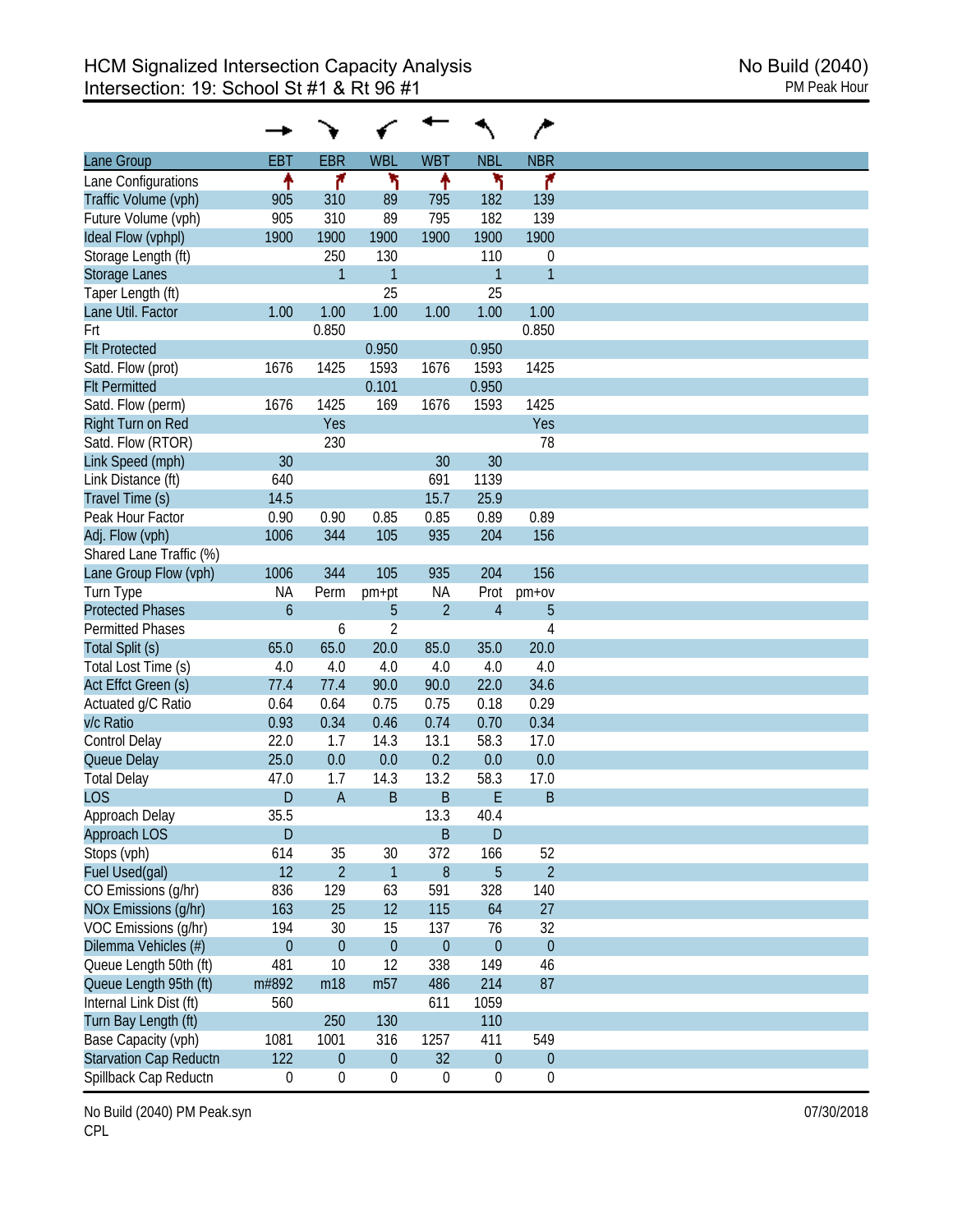| Lane Group                                                           | EBT        | EBR      | WBL      | WBT            | NBL                 | <b>NBR</b>                    |
|----------------------------------------------------------------------|------------|----------|----------|----------------|---------------------|-------------------------------|
| Storage Cap Reductn                                                  | $\Omega$   | $\Omega$ | $\Omega$ | $\overline{0}$ | $\theta$            | $\overline{0}$                |
| Reduced v/c Ratio                                                    | 1.05       | 0.34     | 0.33     | 0.76           | 0.50                | 0.28                          |
| <b>Intersection Summary</b>                                          |            |          |          |                |                     |                               |
| Area Type:                                                           | <b>CBD</b> |          |          |                |                     |                               |
| Cycle Length: 120                                                    |            |          |          |                |                     |                               |
| Actuated Cycle Length: 120                                           |            |          |          |                |                     |                               |
| Offset: 10 (8%), Referenced to phase 2:WBTL, Start of Yellow         |            |          |          |                |                     |                               |
| Control Type: Actuated-Coordinated                                   |            |          |          |                |                     |                               |
| Maximum v/c Ratio: 0.93                                              |            |          |          |                |                     |                               |
| Intersection Signal Delay: 27.7                                      |            |          |          |                | Intersection LOS: C |                               |
| Intersection Capacity Utilization 79.6%                              |            |          |          |                |                     | <b>ICU Level of Service D</b> |
| Analysis Period (min) 15                                             |            |          |          |                |                     |                               |
| 95th percentile volume exceeds capacity, queue may be longer.<br>#   |            |          |          |                |                     |                               |
| Queue shown is maximum after two cycles.                             |            |          |          |                |                     |                               |
| Volume for 95th percentile queue is metered by upstream signal.<br>m |            |          |          |                |                     |                               |
|                                                                      |            |          |          |                |                     |                               |

Splits and Phases: 19: School St #1 & Rt 96 #1

| (22.0)<br><b>DZ</b> |       | Ø4 |  |
|---------------------|-------|----|--|
| 85s                 |       |    |  |
| V 05                | - 126 |    |  |
| 20 <sub>s</sub>     |       |    |  |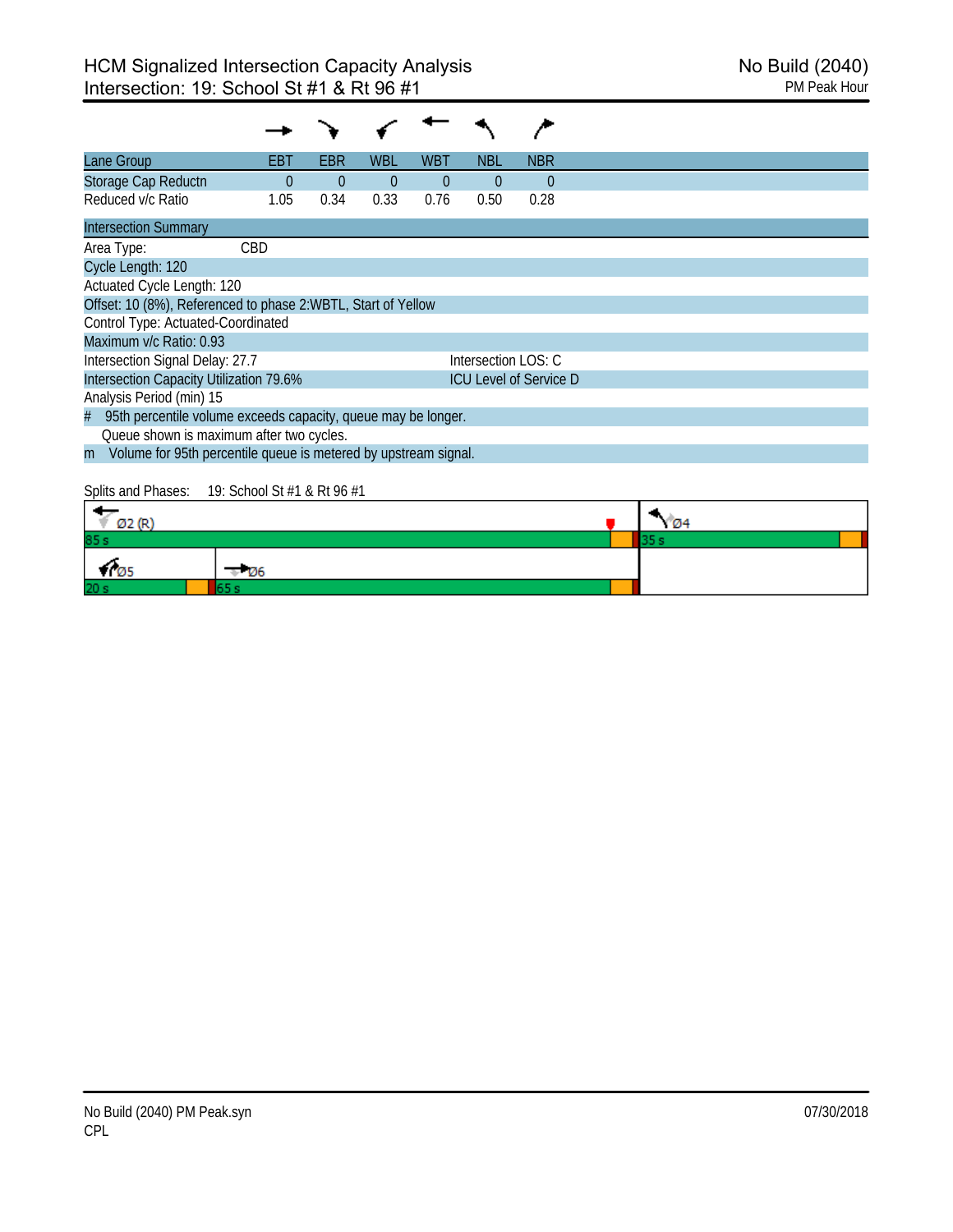|                         | ◢                |                  |                  |                  |                  |                |                  |                  |                  |                  |                  |             |
|-------------------------|------------------|------------------|------------------|------------------|------------------|----------------|------------------|------------------|------------------|------------------|------------------|-------------|
| <b>Lane Group</b>       | <b>EBL</b>       | <b>EBT</b>       | <b>EBR</b>       | <b>WBL</b>       | <b>WBT</b>       | <b>WBR</b>     | <b>NBL</b>       | <b>NBT</b>       | <b>NBR</b>       | <b>SBL</b>       | <b>SBT</b>       | <b>SBR</b>  |
| Lane Configurations     | ۲                | ↟                | ۴                | ۲                | Ъ                |                | ۲                | Ъ                |                  |                  | Ф                |             |
| Traffic Volume (vph)    | 24               | 745              | 227              | 171              | 610              | 11             | 254              | $\overline{7}$   | 162              | 27               | 10               | 10          |
| Future Volume (vph)     | 24               | 745              | 227              | 171              | 610              | 11             | 254              | $\overline{7}$   | 162              | 27               | 10               | 10          |
| Ideal Flow (vphpl)      | 1900             | 1900             | 1900             | 1900             | 1900             | 1900           | 1900             | 1900             | 1900             | 1900             | 1900             | 1900        |
| Storage Length (ft)     | 120              |                  | 225              | 130              |                  | 0              | 200              |                  | 0                | 0                |                  | 0           |
| <b>Storage Lanes</b>    | $\mathbf{1}$     |                  | $\mathbf{1}$     | $\mathbf{1}$     |                  | $\overline{0}$ | $\mathbf{1}$     |                  | $\theta$         | $\boldsymbol{0}$ |                  | $\theta$    |
| Taper Length (ft)       | 25               |                  |                  | 25               |                  |                | 25               |                  |                  | 25               |                  |             |
| Lane Util. Factor       | 1.00             | 1.00             | 1.00             | 1.00             | 1.00             | 1.00           | 1.00             | 1.00             | 1.00             | 1.00             | 1.00             | 1.00        |
| Frt                     |                  |                  | 0.850            |                  | 0.997            |                |                  | 0.857            |                  |                  | 0.971            |             |
| <b>Flt Protected</b>    | 0.950            |                  |                  | 0.950            |                  |                | 0.950            |                  |                  |                  | 0.972            |             |
| Satd. Flow (prot)       | 1593             | 1676             | 1425             | 1593             | 1671             | 0              | 1593             | 1437             | $\boldsymbol{0}$ | 0                | 1582             | 0           |
| <b>Flt Permitted</b>    | 0.325            |                  |                  | 0.148            |                  |                | 0.666            |                  |                  |                  | 0.750            |             |
| Satd. Flow (perm)       | 545              | 1676             | 1425             | 248              | 1671             | 0              | 1117             | 1437             | 0                | 0                | 1221             | $\mathbf 0$ |
| Right Turn on Red       |                  |                  | Yes              |                  |                  | Yes            |                  |                  | Yes              |                  |                  | Yes         |
| Satd. Flow (RTOR)       |                  |                  | 200              |                  | 1                |                |                  | 174              |                  |                  | 11               |             |
| Link Speed (mph)        |                  | 30               |                  |                  | 30               |                |                  | 30               |                  |                  | 30               |             |
| Link Distance (ft)      |                  | 691              |                  |                  | 618              |                |                  | 732              |                  |                  | 679              |             |
| Travel Time (s)         |                  | 15.7             |                  |                  | 14.0             |                |                  | 16.6             |                  |                  | 15.4             |             |
| Peak Hour Factor        | 0.95             | 0.95             | 0.95             | 0.95             | 0.95             | 0.95           | 0.93             | 0.93             | 0.93             | 0.79             | 0.79             | 0.79        |
| Adj. Flow (vph)         | 25               | 784              | 239              | 180              | 642              | 12             | 273              | $8\,$            | 174              | 34               | 13               | 13          |
| Shared Lane Traffic (%) |                  |                  |                  |                  |                  |                |                  |                  |                  |                  |                  |             |
| Lane Group Flow (vph)   | 25               | 784              | 239              | 180              | 654              | $\theta$       | 273              | 182              | $\mathbf{0}$     | 0                | 60               | $\theta$    |
| Turn Type               | pm+pt            | NA               | pm+ov            | pm+pt            | <b>NA</b>        |                | pm+pt            | <b>NA</b>        |                  | Perm             | <b>NA</b>        |             |
| <b>Protected Phases</b> | $\mathbf{1}$     | $\mathfrak b$    | $\overline{7}$   | 5                | $\overline{2}$   |                | 7                | $\overline{4}$   |                  |                  | 8                |             |
| <b>Permitted Phases</b> | 6                |                  | 6                | $\overline{2}$   |                  |                | 4                |                  |                  | 8                |                  |             |
| Total Split (s)         | 21.0             | 53.0             | 16.0             | 21.0             | 53.0             |                | 16.0             | 46.0             |                  | 30.0             | 30.0             |             |
| Total Lost Time (s)     | 4.0              | 4.0              | 4.0              | 4.0              | 4.0              |                | 4.0              | 4.0              |                  |                  | 4.0              |             |
| Act Effct Green (s)     | 73.2             | 66.9             | 82.9             | 83.2             | 76.8             |                | 28.8             | 28.8             |                  |                  | 14.9             |             |
| Actuated g/C Ratio      | 0.61             | 0.56             | 0.69             | 0.69             | 0.64             |                | 0.24             | 0.24             |                  |                  | 0.12             |             |
| v/c Ratio               | 0.06             | 0.84             | 0.23             | 0.58             | 0.61             |                | 0.87             | 0.38             |                  |                  | 0.37             |             |
| Control Delay           | 7.8              | 23.0             | 0.6              | 17.5             | 20.4             |                | 66.5             | 7.2              |                  |                  | 43.3             |             |
| Queue Delay             | 0.0              | 0.0              | 0.0              | 0.0              | 0.0              |                | 0.0              | 0.0              |                  |                  | 0.0              |             |
| <b>Total Delay</b>      | 7.8              | 23.0             | 0.6              | 17.5             | 20.5             |                | 66.5             | 7.2              |                  |                  | 43.3             |             |
| <b>LOS</b>              | $\overline{A}$   | $\mathsf C$      | $\overline{A}$   | B                | $\mathsf{C}$     |                | E                | $\mathsf A$      |                  |                  | D                |             |
| Approach Delay          |                  | 17.5             |                  |                  | 19.8             |                |                  | 42.8             |                  |                  | 43.3             |             |
| Approach LOS            |                  | $\mathsf B$      |                  |                  | $\mathsf B$      |                |                  | D                |                  |                  | D                |             |
| Stops (vph)             | 4                | 340              | 9                | 66               | 394              |                | 224              | 20               |                  |                  | 34               |             |
| Fuel Used(gal)          | $\overline{0}$   | 9                | $\mathbf{1}$     | $\overline{2}$   | $\, 8$           |                | $\boldsymbol{6}$ | $\mathbf{1}$     |                  |                  | $\mathbf{1}$     |             |
| CO Emissions (g/hr)     | 13               | 655              | 91               | 126              | 542              |                | 428              | 92               |                  |                  | 60               |             |
| NOx Emissions (g/hr)    | $\overline{3}$   | 128              | 18               | 24               | 105              |                | 83               | 18               |                  |                  | 12               |             |
| VOC Emissions (g/hr)    | 3                | 152              | 21               | 29               | 126              |                | 99               | 21               |                  |                  | 14               |             |
| Dilemma Vehicles (#)    | $\mathbf 0$      | $\boldsymbol{0}$ | $\boldsymbol{0}$ | $\boldsymbol{0}$ | $\boldsymbol{0}$ |                | $\boldsymbol{0}$ | $\boldsymbol{0}$ |                  |                  | $\boldsymbol{0}$ |             |
| Queue Length 50th (ft)  | 3                | 193              | $\mathbf 0$      | 39               | 280              |                | 203              | 5                |                  |                  | 37               |             |
| Queue Length 95th (ft)  | m <sub>6</sub>   | m#818            | m2               | 109              | 579              |                | 251              | 54               |                  |                  | 61               |             |
| Internal Link Dist (ft) |                  | 611              |                  |                  | 538              |                |                  | 652              |                  |                  | 599              |             |
| Turn Bay Length (ft)    | 120              |                  | 225              | 130              |                  |                | 200              |                  |                  |                  |                  |             |
| Base Capacity (vph)     | 518              | 934              | 1046             | 363              | 1069             |                | 315              | 616              |                  |                  | 273              |             |
| Starvation Cap Reductn  | $\boldsymbol{0}$ | $\theta$         | $\boldsymbol{0}$ | $\boldsymbol{0}$ | $\pmb{0}$        |                | $\boldsymbol{0}$ | $\boldsymbol{0}$ |                  |                  | $\boldsymbol{0}$ |             |
| Spillback Cap Reductn   | 0                | $\boldsymbol{0}$ | 0                | $\boldsymbol{0}$ | $\overline{7}$   |                | 0                | $\boldsymbol{0}$ |                  |                  | 0                |             |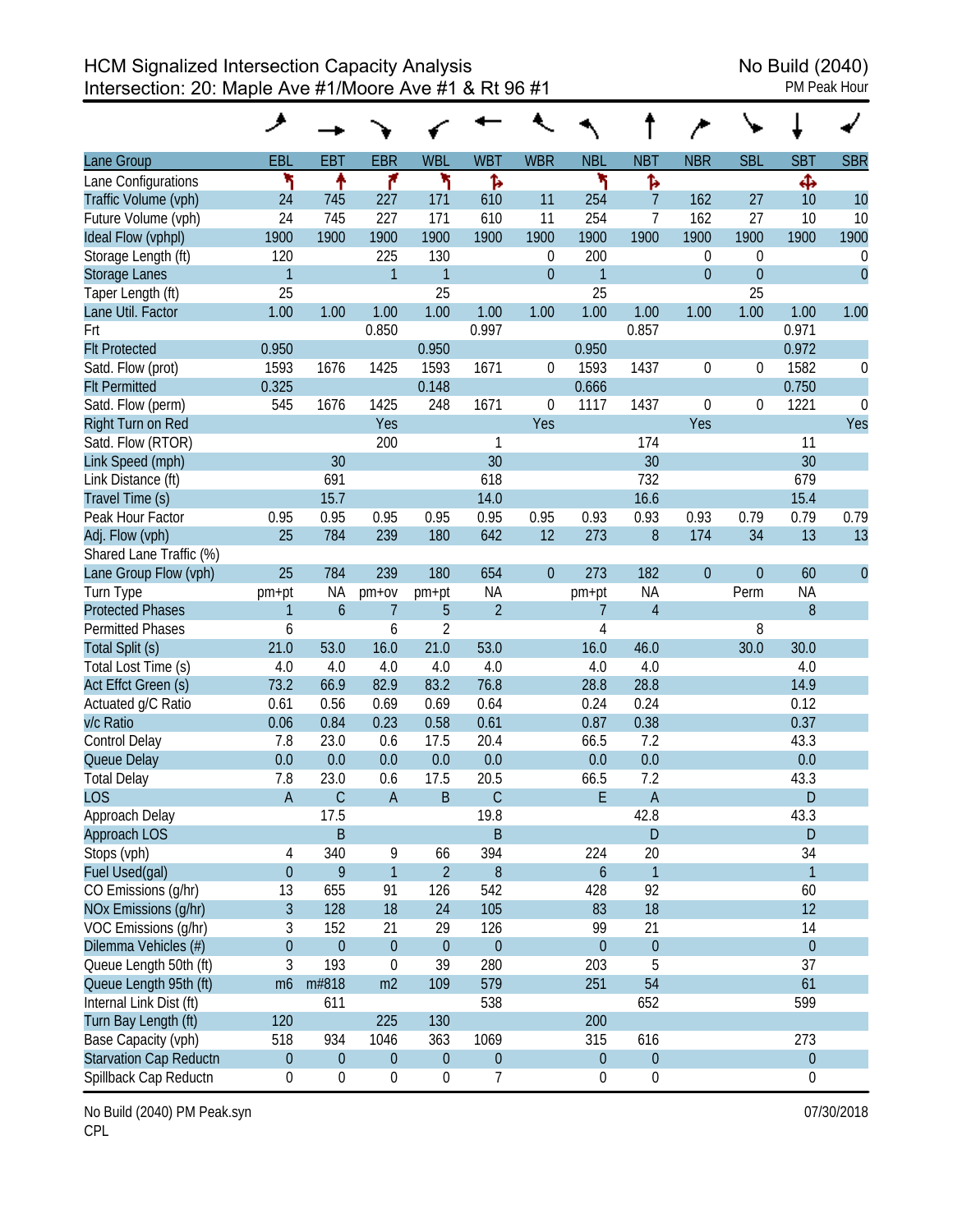| Lane Group                                                           | EBL                                                                                                                                                                                                                                                                                                                                                                                  | EBT      | EBR      | <b>WBL</b> | WBT                 | <b>WBR</b>                    | <b>NBL</b>     | <b>NBT</b>     | <b>NBR</b> | <b>SBL</b> | <b>SBT</b> | <b>SBR</b> |
|----------------------------------------------------------------------|--------------------------------------------------------------------------------------------------------------------------------------------------------------------------------------------------------------------------------------------------------------------------------------------------------------------------------------------------------------------------------------|----------|----------|------------|---------------------|-------------------------------|----------------|----------------|------------|------------|------------|------------|
| Storage Cap Reductn                                                  | $\Omega$                                                                                                                                                                                                                                                                                                                                                                             | $\Omega$ | $\Omega$ | $\Omega$   | $\overline{0}$      |                               | $\overline{0}$ | $\overline{0}$ |            |            | 0          |            |
| Reduced v/c Ratio                                                    | 0.05                                                                                                                                                                                                                                                                                                                                                                                 | 0.84     | 0.23     | 0.50       | 0.62                |                               | 0.87           | 0.30           |            |            | 0.22       |            |
| <b>Intersection Summary</b>                                          |                                                                                                                                                                                                                                                                                                                                                                                      |          |          |            |                     |                               |                |                |            |            |            |            |
| Area Type:                                                           | <b>CBD</b>                                                                                                                                                                                                                                                                                                                                                                           |          |          |            |                     |                               |                |                |            |            |            |            |
| Cycle Length: 120                                                    |                                                                                                                                                                                                                                                                                                                                                                                      |          |          |            |                     |                               |                |                |            |            |            |            |
| Actuated Cycle Length: 120                                           |                                                                                                                                                                                                                                                                                                                                                                                      |          |          |            |                     |                               |                |                |            |            |            |            |
| Offset: 15 (13%), Referenced to phase 2:WBTL, Start of Yellow        |                                                                                                                                                                                                                                                                                                                                                                                      |          |          |            |                     |                               |                |                |            |            |            |            |
| Control Type: Actuated-Coordinated                                   |                                                                                                                                                                                                                                                                                                                                                                                      |          |          |            |                     |                               |                |                |            |            |            |            |
| Maximum v/c Ratio: 0.87                                              |                                                                                                                                                                                                                                                                                                                                                                                      |          |          |            |                     |                               |                |                |            |            |            |            |
| Intersection Signal Delay: 23.7                                      |                                                                                                                                                                                                                                                                                                                                                                                      |          |          |            | Intersection LOS: C |                               |                |                |            |            |            |            |
| Intersection Capacity Utilization 88.1%                              |                                                                                                                                                                                                                                                                                                                                                                                      |          |          |            |                     | <b>ICU Level of Service E</b> |                |                |            |            |            |            |
| Analysis Period (min) 15                                             |                                                                                                                                                                                                                                                                                                                                                                                      |          |          |            |                     |                               |                |                |            |            |            |            |
| 95th percentile volume exceeds capacity, queue may be longer.<br>#   |                                                                                                                                                                                                                                                                                                                                                                                      |          |          |            |                     |                               |                |                |            |            |            |            |
| Queue shown is maximum after two cycles.                             |                                                                                                                                                                                                                                                                                                                                                                                      |          |          |            |                     |                               |                |                |            |            |            |            |
| Volume for 95th percentile queue is metered by upstream signal.<br>m |                                                                                                                                                                                                                                                                                                                                                                                      |          |          |            |                     |                               |                |                |            |            |            |            |
|                                                                      | $\overline{O}$ $\overline{O}$ $\overline{O}$ $\overline{O}$ $\overline{O}$ $\overline{O}$ $\overline{O}$ $\overline{O}$ $\overline{O}$ $\overline{O}$ $\overline{O}$ $\overline{O}$ $\overline{O}$ $\overline{O}$ $\overline{O}$ $\overline{O}$ $\overline{O}$ $\overline{O}$ $\overline{O}$ $\overline{O}$ $\overline{O}$ $\overline{O}$ $\overline{O}$ $\overline{O}$ $\overline{$ |          |          |            |                     |                               |                |                |            |            |            |            |

Splits and Phases: 20: Maple Ave #1/Moore Ave #1 & Rt 96 #1

| Ø1              | Ø2 (R' | Ø4               |       |
|-----------------|--------|------------------|-------|
| 21s             |        |                  |       |
| - Ø5            | ⊬ ⊠6   | $\rightarrow 07$ | $-08$ |
| 21 <sub>s</sub> |        |                  |       |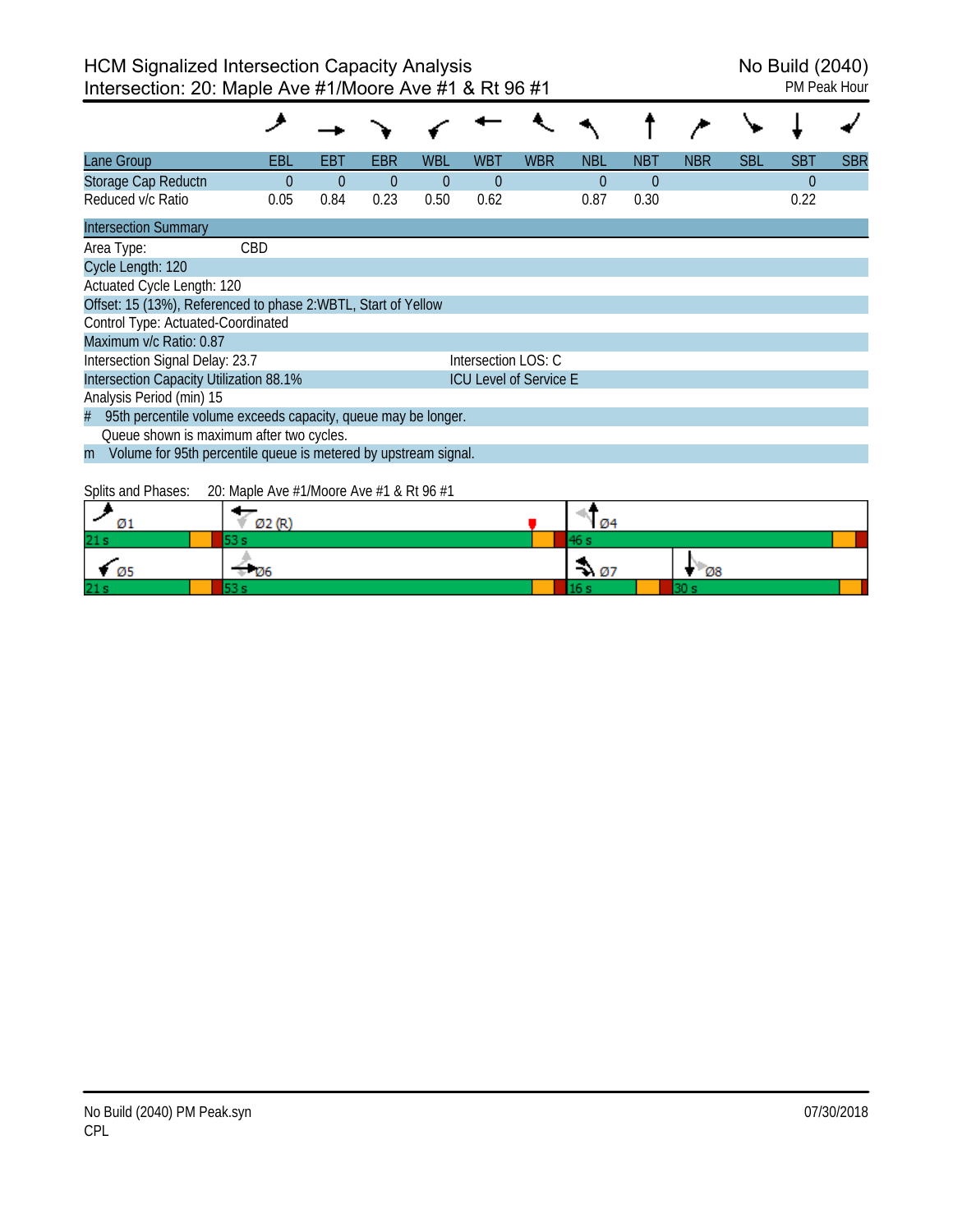**Appendix J**

**Data for unsignalized intersections in the No Build scenario begins on the following page.**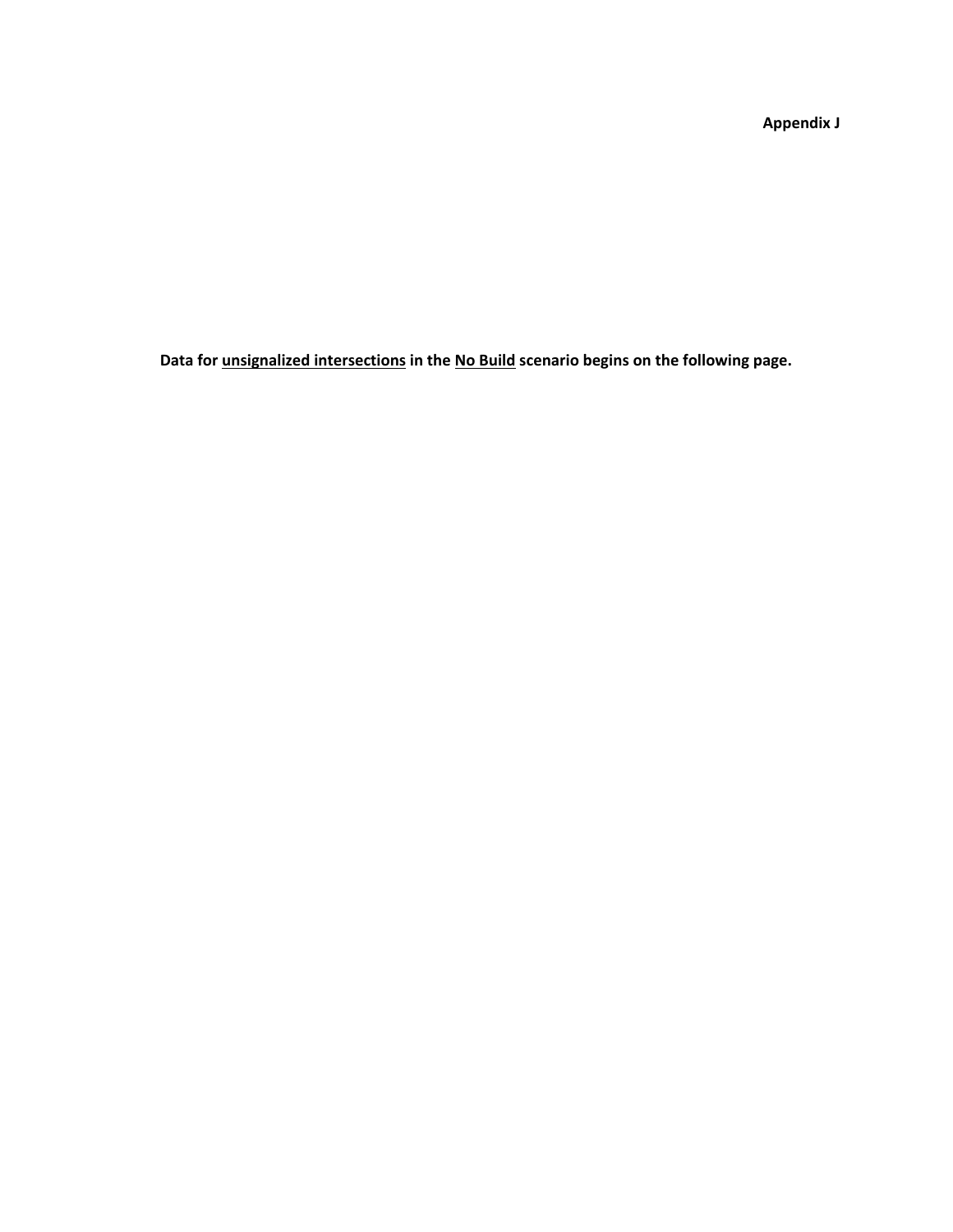| Movement                                 | EBL             | <b>EBR</b>      | <b>NBL</b>       | <b>NBT</b>       | SB <sub>1</sub>      | <b>SBR</b>       |                 |             |  |  |
|------------------------------------------|-----------------|-----------------|------------------|------------------|----------------------|------------------|-----------------|-------------|--|--|
| Lane Configurations                      |                 | ۴               | ۲                | ↟↟               | ተኈ                   |                  |                 |             |  |  |
| Traffic Volume (veh/h)                   | 303             | 51              | 5                | 1139             | 1486                 | 23               |                 |             |  |  |
| Future Volume (Veh/h)                    | 303             | 51              | 5                | 1139             | 1486                 | 23               |                 |             |  |  |
| Sign Control                             | <b>Stop</b>     |                 |                  | Free             | Free                 |                  |                 |             |  |  |
| Grade                                    | 0%              |                 |                  | 0%               | 0%                   |                  |                 |             |  |  |
| Peak Hour Factor                         | 0.92            | 0.92            | 0.92             | 0.92             | 0.92                 | 0.92             |                 |             |  |  |
| Hourly flow rate (vph)                   | 329             | 55              | 5                | 1238             | 1615                 | 25               |                 |             |  |  |
| <b>Pedestrians</b>                       |                 |                 |                  |                  |                      |                  |                 |             |  |  |
| Lane Width (ft)                          |                 |                 |                  |                  |                      |                  |                 |             |  |  |
| Walking Speed (ft/s)                     |                 |                 |                  |                  |                      |                  |                 |             |  |  |
| Percent Blockage                         |                 |                 |                  |                  |                      |                  |                 |             |  |  |
| Right turn flare (veh)                   |                 |                 |                  |                  |                      |                  |                 |             |  |  |
| Median type                              |                 |                 |                  |                  | TWLTL TWLTL          |                  |                 |             |  |  |
| Median storage veh)                      |                 |                 |                  | $\overline{2}$   | $\overline{2}$       |                  |                 |             |  |  |
| Upstream signal (ft)                     |                 |                 |                  |                  |                      |                  |                 |             |  |  |
| pX, platoon unblocked                    |                 |                 |                  |                  |                      |                  |                 |             |  |  |
| vC, conflicting volume                   | 2256            | 820             | 1640             |                  |                      |                  |                 |             |  |  |
| vC1, stage 1 conf vol                    | 1628            |                 |                  |                  |                      |                  |                 |             |  |  |
| vC2, stage 2 conf vol                    | 629             |                 |                  |                  |                      |                  |                 |             |  |  |
| vCu, unblocked vol                       | 2256            | 820             | 1640             |                  |                      |                  |                 |             |  |  |
| tC, single (s)                           | 6.8             | 6.9             | 4.1              |                  |                      |                  |                 |             |  |  |
| $tC$ , 2 stage $(s)$                     | 5.8             |                 |                  |                  |                      |                  |                 |             |  |  |
| tF(s)                                    | 3.5             | 3.3             | 2.2              |                  |                      |                  |                 |             |  |  |
| p0 queue free %                          | $\theta$        | 83              | 99               |                  |                      |                  |                 |             |  |  |
| cM capacity (veh/h)                      | 137             | 318             | 391              |                  |                      |                  |                 |             |  |  |
| Direction, Lane #                        | EB <sub>1</sub> | EB <sub>2</sub> | NB <sub>1</sub>  | NB <sub>2</sub>  | NB <sub>3</sub>      | SB <sub>1</sub>  | SB <sub>2</sub> |             |  |  |
| <b>Volume Total</b>                      | 329             | 55              | 5                | 619              | 619                  | 1077             | 563             |             |  |  |
| <b>Volume Left</b>                       | 329             | $\theta$        | 5                | $\theta$         | $\overline{0}$       | $\boldsymbol{0}$ | $\theta$        |             |  |  |
| Volume Right                             | 0               | 55              | $\boldsymbol{0}$ | 0                | $\boldsymbol{0}$     | 0                | 25              |             |  |  |
| cSH                                      | 137             | 318             | 391              | 1700             | 1700                 | 1700             | 1700            |             |  |  |
| Volume to Capacity                       | 2.40            | 0.17            | 0.01             | 0.36             | 0.36                 | 0.63             | 0.33            |             |  |  |
| Queue Length 95th (ft)                   | 708             | 15              | 1                | $\boldsymbol{0}$ | $\theta$             | $\boldsymbol{0}$ | $\theta$        |             |  |  |
| Control Delay (s)                        | 701.6           | 18.7            | 14.3             | 0.0              | 0.0                  | 0.0              | 0.0             |             |  |  |
| Lane LOS                                 | F               | $\mathsf{C}$    | B                |                  |                      |                  |                 |             |  |  |
| Approach Delay (s)                       | 603.8           |                 | 0.1              |                  |                      | 0.0              |                 |             |  |  |
| Approach LOS                             | F               |                 |                  |                  |                      |                  |                 |             |  |  |
| <b>Intersection Summary</b>              |                 |                 |                  |                  |                      |                  |                 |             |  |  |
| Average Delay                            |                 |                 | 71.0             |                  |                      |                  |                 |             |  |  |
| <b>Intersection Capacity Utilization</b> |                 |                 | 65.3%            |                  | ICU Level of Service |                  |                 | $\mathsf C$ |  |  |
| Analysis Period (min)                    |                 |                 | 15               |                  |                      |                  |                 |             |  |  |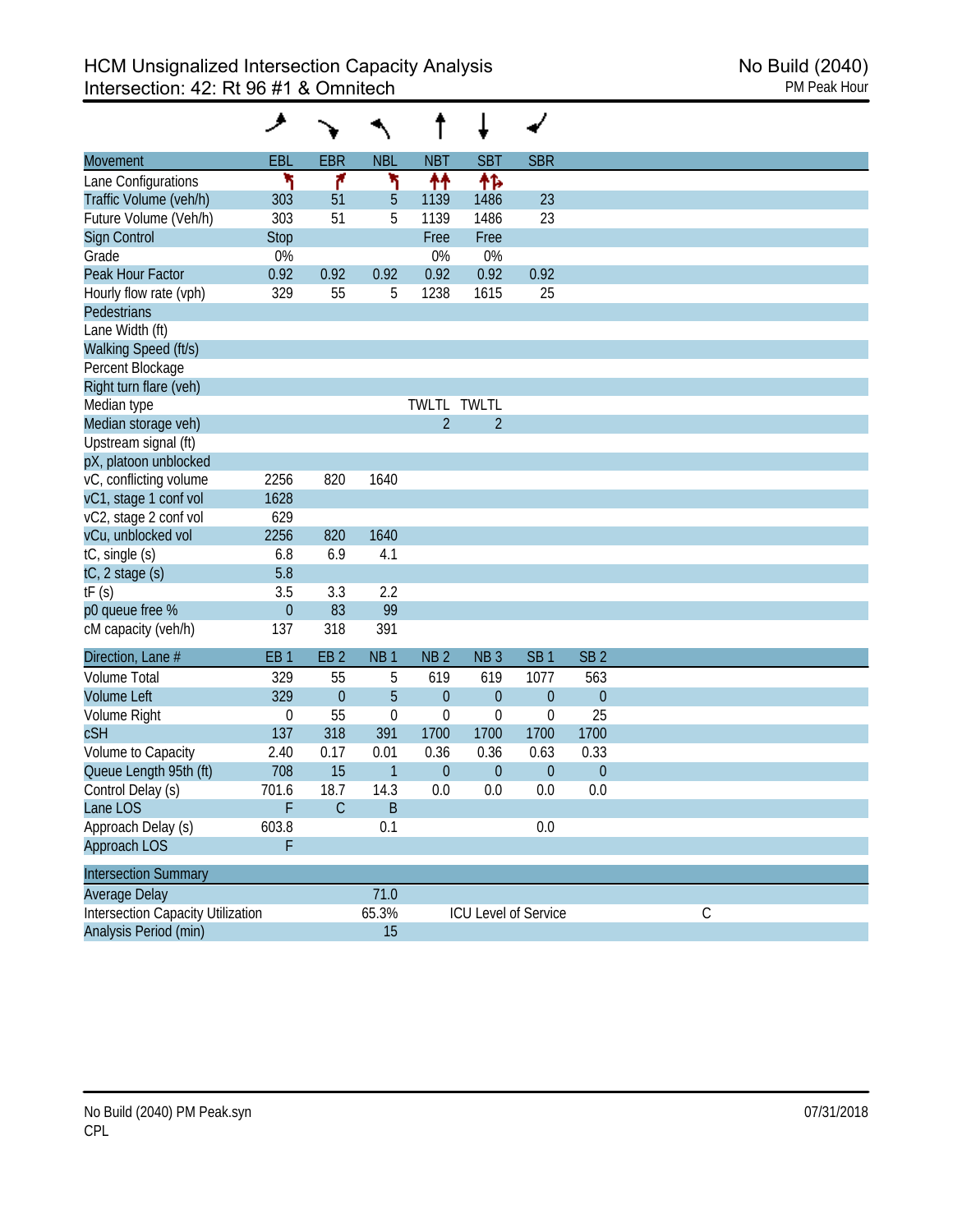|                                          |                 |                  |                  | $\rightarrow$   |            |                      |  |
|------------------------------------------|-----------------|------------------|------------------|-----------------|------------|----------------------|--|
| Movement                                 | <b>WBL</b>      | <b>WBR</b>       | <b>NBT</b>       | <b>NBR</b>      | <b>SBL</b> | <b>SBT</b>           |  |
| Lane Configurations                      | ۷               |                  | Ъ                |                 | ۲          | ↟                    |  |
| Traffic Volume (veh/h)                   | 9               | 110              | 859              | 59              | 376        | 945                  |  |
| Future Volume (Veh/h)                    | 9               | 110              | 859              | 59              | 376        | 945                  |  |
| Sign Control                             | <b>Stop</b>     |                  | Free             |                 |            | Free                 |  |
| Grade                                    | 0%              |                  | 0%               |                 |            | 0%                   |  |
| Peak Hour Factor                         | 0.83            | 0.83             | 0.92             | 0.92            | 0.93       | 0.93                 |  |
| Hourly flow rate (vph)                   | 11              | 133              | 934              | 64              | 404        | 1016                 |  |
| Pedestrians                              |                 |                  |                  |                 |            |                      |  |
| Lane Width (ft)                          |                 |                  |                  |                 |            |                      |  |
| Walking Speed (ft/s)                     |                 |                  |                  |                 |            |                      |  |
| Percent Blockage                         |                 |                  |                  |                 |            |                      |  |
| Right turn flare (veh)                   |                 |                  |                  |                 |            |                      |  |
| Median type                              |                 |                  | <b>TWLTL</b>     |                 |            | None                 |  |
| Median storage veh)                      |                 |                  | $\overline{2}$   |                 |            |                      |  |
| Upstream signal (ft)                     |                 |                  |                  |                 |            | 375                  |  |
| pX, platoon unblocked                    | 0.57            |                  |                  |                 |            |                      |  |
| vC, conflicting volume                   | 2790            | 966              |                  |                 | 998        |                      |  |
| vC1, stage 1 conf vol                    | 966             |                  |                  |                 |            |                      |  |
| vC2, stage 2 conf vol                    | 1824            |                  |                  |                 |            |                      |  |
| vCu, unblocked vol                       | 3783            | 966              |                  |                 | 998        |                      |  |
| tC, single (s)                           | 6.4             | 6.2              |                  |                 | 4.1        |                      |  |
| $tC$ , 2 stage $(s)$                     | 5.4             |                  |                  |                 |            |                      |  |
| tF(s)                                    | 3.5             | 3.3              |                  |                 | 2.2        |                      |  |
| p0 queue free %                          | 54              | 57               |                  |                 | 42         |                      |  |
| cM capacity (veh/h)                      | 24              | 309              |                  |                 | 693        |                      |  |
| Direction, Lane #                        | WB <sub>1</sub> | NB <sub>1</sub>  | SB <sub>1</sub>  | SB <sub>2</sub> |            |                      |  |
| <b>Volume Total</b>                      | 144             | 998              | 404              | 1016            |            |                      |  |
| <b>Volume Left</b>                       | 11              | $\mathbf{0}$     | 404              | $\theta$        |            |                      |  |
| Volume Right                             | 133             | 64               | $\boldsymbol{0}$ | $\mathbf 0$     |            |                      |  |
| <b>cSH</b>                               | 162             | 1700             | 693              | 1700            |            |                      |  |
| Volume to Capacity                       | 0.89            | 0.59             | 0.58             | 0.60            |            |                      |  |
| Queue Length 95th (ft)                   | 157             | $\boldsymbol{0}$ | 95               | $\theta$        |            |                      |  |
| Control Delay (s)                        | 99.0            | 0.0              | 17.2             | 0.0             |            |                      |  |
| Lane LOS                                 | F               |                  | C                |                 |            |                      |  |
| Approach Delay (s)                       | 99.0            | 0.0              | 4.9              |                 |            |                      |  |
| Approach LOS                             | F               |                  |                  |                 |            |                      |  |
| <b>Intersection Summary</b>              |                 |                  |                  |                 |            |                      |  |
| Average Delay                            |                 |                  | 8.3              |                 |            |                      |  |
| <b>Intersection Capacity Utilization</b> |                 |                  | 86.9%            |                 |            | ICU Level of Service |  |
| Analysis Period (min)                    |                 |                  | 15               |                 |            |                      |  |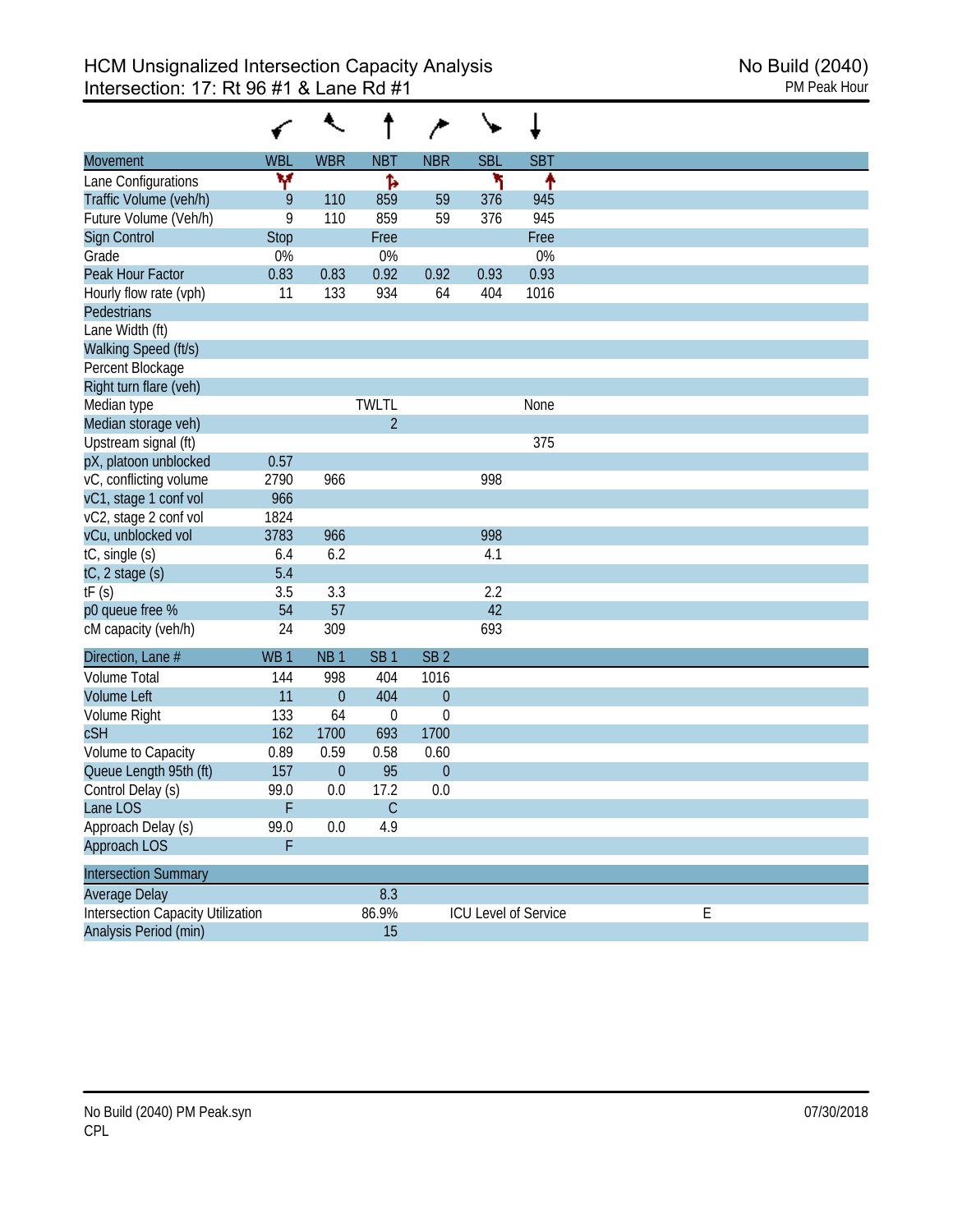| Movement                                 | EBL             | <b>EBT</b>      | <b>WBT</b>       | <b>WBR</b>       | <b>SBL</b>      | <b>SBR</b>           |
|------------------------------------------|-----------------|-----------------|------------------|------------------|-----------------|----------------------|
| Lane Configurations                      | ۲               | ↟               | Ъ                |                  | ۲               | ۴                    |
| Traffic Volume (veh/h)                   | 188             | 746             | 610              | 54               | 36              | 182                  |
| Future Volume (Veh/h)                    | 188             | 746             | 610              | 54               | 36              | 182                  |
| <b>Sign Control</b>                      |                 | Free            | Free             |                  | Stop            |                      |
| Grade                                    |                 | 0%              | 0%               |                  | 0%              |                      |
| Peak Hour Factor                         | 0.92            | 0.92            | 0.92             | 0.92             | 0.83            | 0.83                 |
| Hourly flow rate (vph)                   | 204             | 811             | 663              | 59               | 43              | 219                  |
| <b>Pedestrians</b>                       |                 |                 |                  |                  |                 |                      |
| Lane Width (ft)                          |                 |                 |                  |                  |                 |                      |
| Walking Speed (ft/s)                     |                 |                 |                  |                  |                 |                      |
| Percent Blockage                         |                 |                 |                  |                  |                 |                      |
| Right turn flare (veh)                   |                 |                 |                  |                  |                 |                      |
| Median type                              |                 | <b>TWLTL</b>    | None             |                  |                 |                      |
| Median storage veh)                      |                 | $\overline{2}$  |                  |                  |                 |                      |
| Upstream signal (ft)                     |                 | 618             |                  |                  |                 |                      |
| pX, platoon unblocked                    |                 |                 |                  |                  | 0.63            |                      |
| vC, conflicting volume                   | 722             |                 |                  |                  | 1912            | 692                  |
| vC1, stage 1 conf vol                    |                 |                 |                  |                  | 692             |                      |
| vC2, stage 2 conf vol                    |                 |                 |                  |                  | 1219            |                      |
| vCu, unblocked vol                       | 722             |                 |                  |                  | 2151            | 692                  |
| tC, single (s)                           | 4.1             |                 |                  |                  | 6.4             | 6.2                  |
| tC, 2 stage (s)                          |                 |                 |                  |                  | 5.4             |                      |
| tF(s)                                    | 2.2             |                 |                  |                  | 3.5             | 3.3                  |
| p0 queue free %                          | 77              |                 |                  |                  | 71              | 51                   |
| cM capacity (veh/h)                      | 880             |                 |                  |                  | 150             | 444                  |
| Direction, Lane #                        | EB <sub>1</sub> | EB <sub>2</sub> | WB <sub>1</sub>  | SB <sub>1</sub>  | SB <sub>2</sub> |                      |
| <b>Volume Total</b>                      | 204             | 811             | 722              | 43               | 219             |                      |
| <b>Volume Left</b>                       | 204             | $\mathbf{0}$    | $\overline{0}$   | 43               | $\theta$        |                      |
| Volume Right                             | $\mathbf 0$     | $\mathbf 0$     | 59               | $\boldsymbol{0}$ | 219             |                      |
| cSH                                      | 880             | 1700            | 1700             | 150              | 444             |                      |
| Volume to Capacity                       | 0.23            | 0.48            | 0.42             | 0.29             | 0.49            |                      |
| Queue Length 95th (ft)                   | 22              | $\mathbf{0}$    | $\boldsymbol{0}$ | 28               | 67              |                      |
| Control Delay (s)                        | 10.3            | 0.0             | 0.0              | 38.2             | 20.8            |                      |
| Lane LOS                                 | B               |                 |                  | Ł                | C               |                      |
| Approach Delay (s)                       | 2.1             |                 | 0.0              | 23.6             |                 |                      |
| Approach LOS                             |                 |                 |                  | $\mathsf C$      |                 |                      |
|                                          |                 |                 |                  |                  |                 |                      |
| <b>Intersection Summary</b>              |                 |                 |                  |                  |                 |                      |
| Average Delay                            |                 |                 | 4.2              |                  |                 |                      |
| <b>Intersection Capacity Utilization</b> |                 |                 | 59.1%            |                  |                 | ICU Level of Service |
| Analysis Period (min)                    |                 |                 | 15               |                  |                 |                      |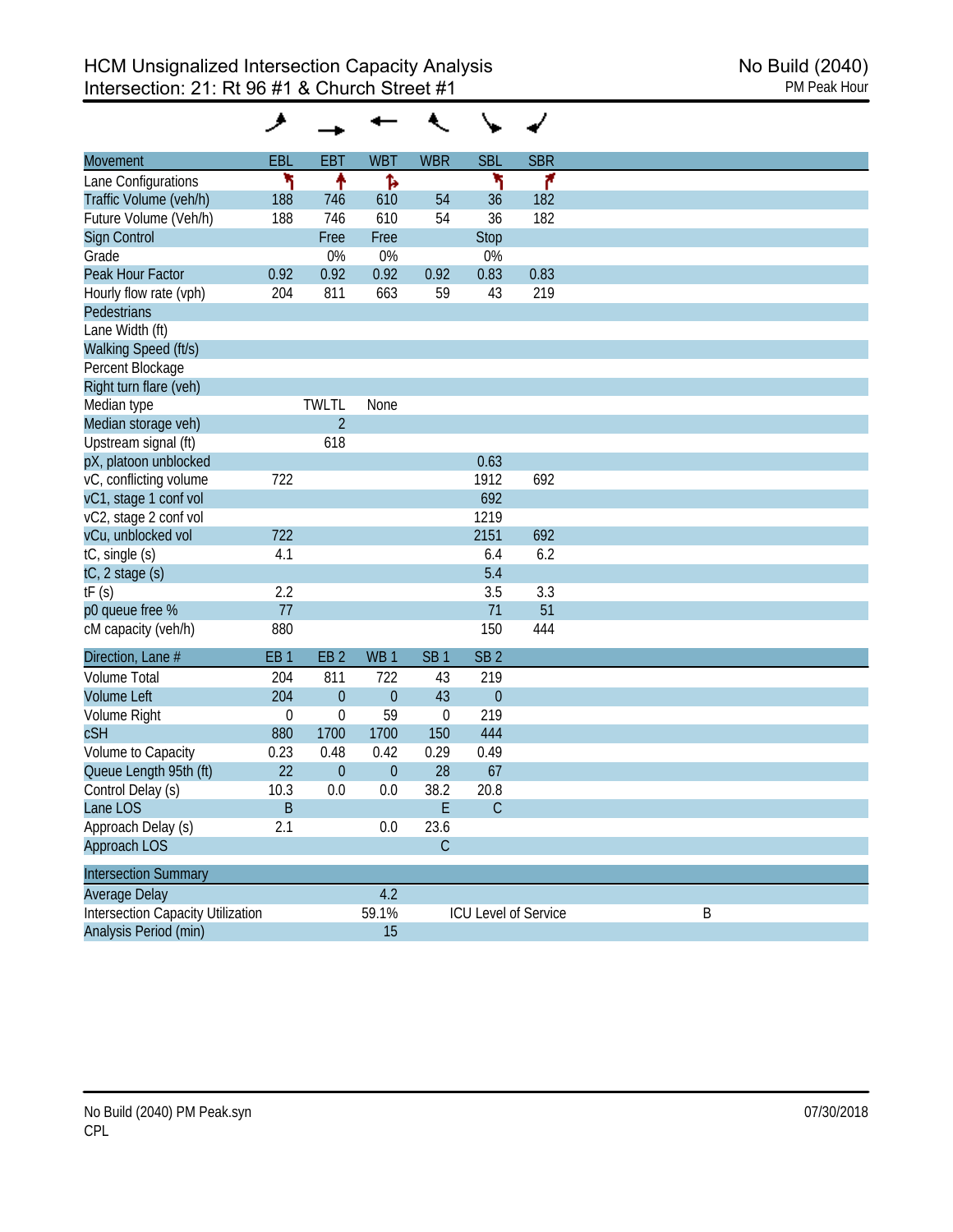| <b>Movement</b>                          | <b>EBL</b>      | <b>EBT</b>      | <b>WBT</b>      | <b>WBR</b> | <b>SBL</b>  | <b>SBR</b>           |   |  |
|------------------------------------------|-----------------|-----------------|-----------------|------------|-------------|----------------------|---|--|
| Lane Configurations                      |                 | ৰ               | Ъ               |            | Y           |                      |   |  |
| Traffic Volume (veh/h)                   | 60              | 843             | 849             | 50         | 10          | 20                   |   |  |
| Future Volume (Veh/h)                    | 60              | 843             | 849             | 50         | 10          | 20                   |   |  |
| Sign Control                             |                 | Free            | Free            |            | <b>Stop</b> |                      |   |  |
| Grade                                    |                 | 0%              | 0%              |            | 0%          |                      |   |  |
| Peak Hour Factor                         | 0.92            | 0.92            | 0.92            | 0.92       | 0.92        | 0.92                 |   |  |
| Hourly flow rate (vph)                   | 65              | 916             | 923             | 54         | 11          | 22                   |   |  |
| Pedestrians                              |                 |                 |                 |            |             |                      |   |  |
| Lane Width (ft)                          |                 |                 |                 |            |             |                      |   |  |
| Walking Speed (ft/s)                     |                 |                 |                 |            |             |                      |   |  |
| Percent Blockage                         |                 |                 |                 |            |             |                      |   |  |
| Right turn flare (veh)                   |                 |                 |                 |            |             |                      |   |  |
| Median type                              |                 | None            | None            |            |             |                      |   |  |
| Median storage veh)                      |                 |                 |                 |            |             |                      |   |  |
| Upstream signal (ft)                     |                 |                 |                 |            |             |                      |   |  |
| pX, platoon unblocked                    |                 |                 |                 |            |             |                      |   |  |
| vC, conflicting volume                   | 977             |                 |                 |            | 1996        | 950                  |   |  |
| vC1, stage 1 conf vol                    |                 |                 |                 |            |             |                      |   |  |
| vC2, stage 2 conf vol                    |                 |                 |                 |            |             |                      |   |  |
| vCu, unblocked vol                       | 977             |                 |                 |            | 1996        | 950                  |   |  |
| tC, single (s)                           | 4.1             |                 |                 |            | 6.4         | 6.2                  |   |  |
| tC, 2 stage (s)                          |                 |                 |                 |            |             |                      |   |  |
| tF(s)                                    | 2.2             |                 |                 |            | 3.5         | 3.3                  |   |  |
| p0 queue free %                          | 91              |                 |                 |            | 82          | 93                   |   |  |
| cM capacity (veh/h)                      | 706             |                 |                 |            | 60          | 315                  |   |  |
| Direction, Lane #                        | EB <sub>1</sub> | WB <sub>1</sub> | SB <sub>1</sub> |            |             |                      |   |  |
| <b>Volume Total</b>                      | 981             | 977             | 33              |            |             |                      |   |  |
| <b>Volume Left</b>                       | 65              | $\theta$        | 11              |            |             |                      |   |  |
| Volume Right                             | $\mathbf 0$     | 54              | 22              |            |             |                      |   |  |
| cSH                                      | 706             | 1700            | 131             |            |             |                      |   |  |
| Volume to Capacity                       | 0.09            | 0.57            | 0.25            |            |             |                      |   |  |
| Queue Length 95th (ft)                   | 8               | $\mathbf{0}$    | 24              |            |             |                      |   |  |
| Control Delay (s)                        | 2.7             | 0.0             | 41.7            |            |             |                      |   |  |
| Lane LOS                                 | A               |                 | E               |            |             |                      |   |  |
| Approach Delay (s)                       | 2.7             | 0.0             | 41.7            |            |             |                      |   |  |
| Approach LOS                             |                 |                 | E               |            |             |                      |   |  |
| <b>Intersection Summary</b>              |                 |                 |                 |            |             |                      |   |  |
| <b>Average Delay</b>                     |                 |                 | 2.0             |            |             |                      |   |  |
| <b>Intersection Capacity Utilization</b> |                 |                 | 103.7%          |            |             | ICU Level of Service | G |  |
| Analysis Period (min)                    |                 |                 | 15              |            |             |                      |   |  |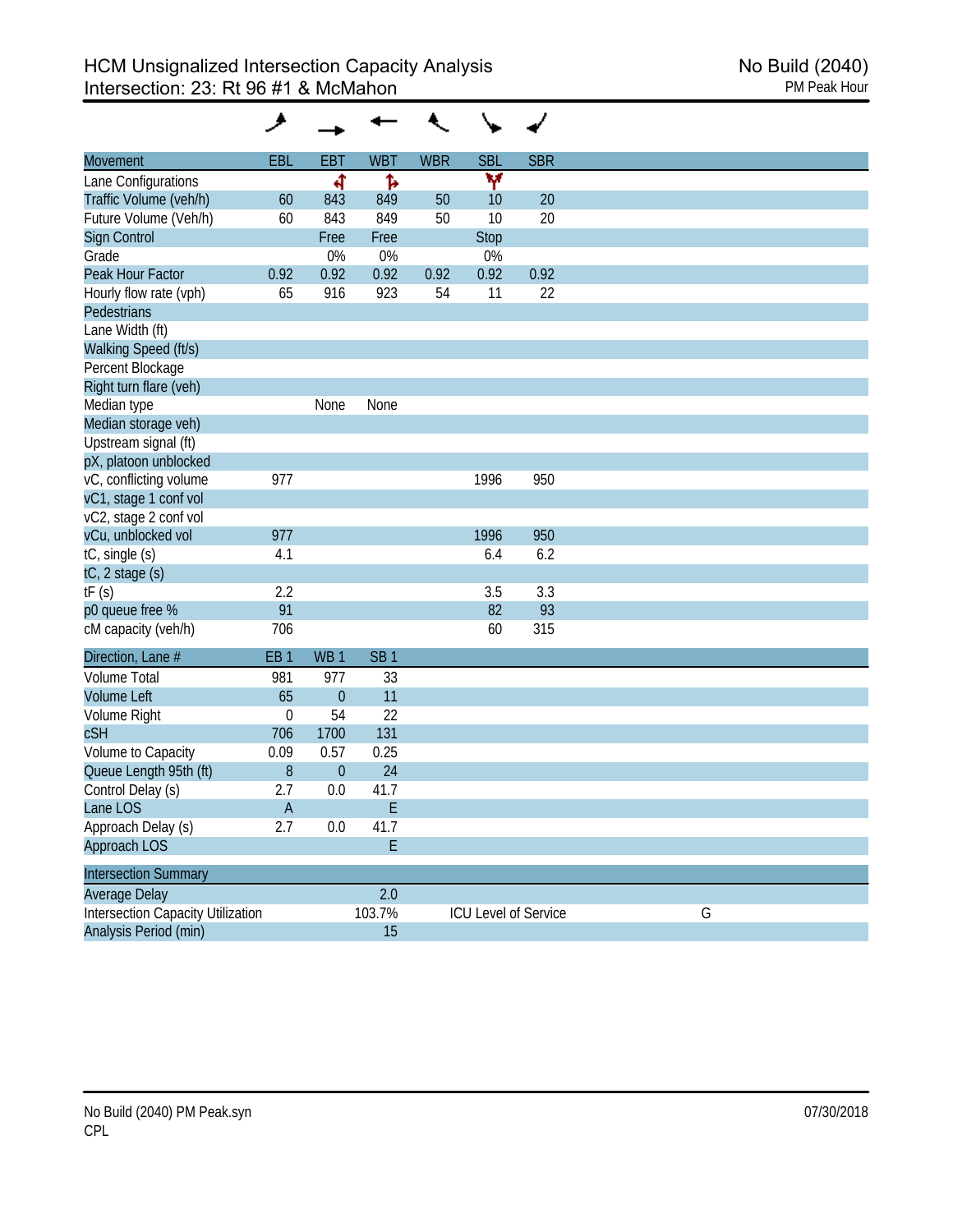**Appendix J**

**Data for roundabout intersections in the No Build scenario begins on the following page.**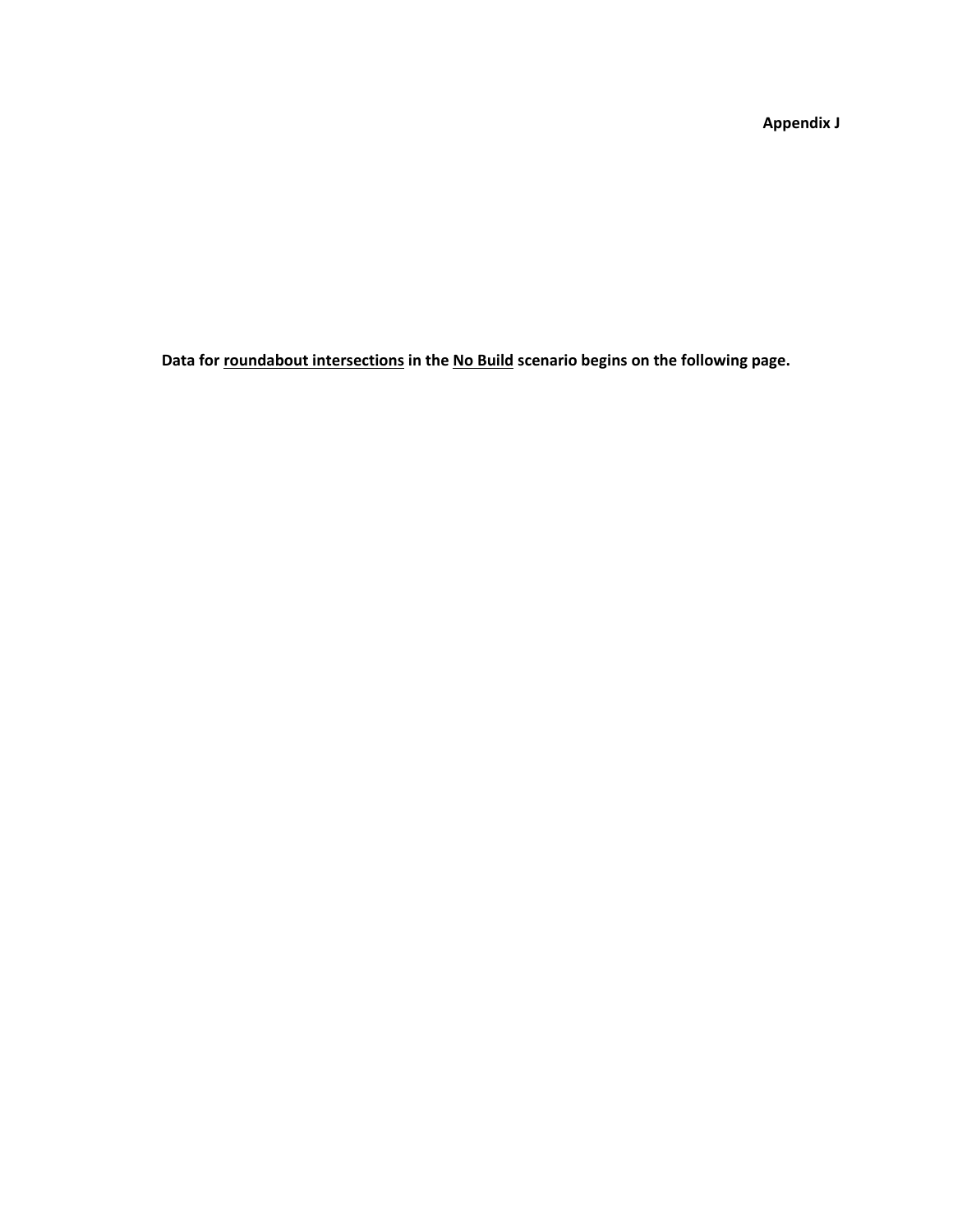| Intersection                    |                |           |                |  |
|---------------------------------|----------------|-----------|----------------|--|
| Intersection Delay, s/veh       | 14.1           |           |                |  |
| <b>Intersection LOS</b>         | B              |           |                |  |
| Approach                        | EB             | <b>WB</b> | <b>SB</b>      |  |
| <b>Entry Lanes</b>              | $\overline{1}$ | 1         | 1              |  |
| <b>Conflicting Circle Lanes</b> | 1              | 1         | 1              |  |
| Adj Approach Flow, veh/h        | 848            | 945       | 210            |  |
| Demand Flow Rate, veh/h         | 865            | 964       | 215            |  |
| Vehicles Circulating, veh/h     | 185            | 31        | 711            |  |
| Vehicles Exiting, veh/h         | 741            | 1019      | 284            |  |
| Ped Vol Crossing Leg, #/h       | $\mathbf{0}$   | $\theta$  | $\overline{0}$ |  |
| Ped Cap Adj                     | 1.000          | 1.000     | 1.000          |  |
| Approach Delay, s/veh           | 16.2           | 13.1      | 9.7            |  |
| Approach LOS                    | C              | B         | A              |  |
| Lane                            | Left           | Left      | Left           |  |
| Designated Moves                | LT             | <b>TR</b> | <b>LR</b>      |  |
| <b>Assumed Moves</b>            | LT             | <b>TR</b> | <b>LR</b>      |  |
| RT Channelized                  |                |           |                |  |
| Lane Util                       | 1.000          | 1.000     | 1.000          |  |
| Follow-Up Headway, s            | 2.609          | 2.609     | 2.609          |  |
| Critical Headway, s             | 4.976          | 4.976     | 4.976          |  |
| Entry Flow, veh/h               | 865            | 964       | 215            |  |
| Cap Entry Lane, veh/h           | 1143           | 1337      | 668            |  |
| Entry HV Adj Factor             | 0.980          | 0.980     | 0.977          |  |
| Flow Entry, veh/h               | 848            | 945       | 210            |  |
| Cap Entry, veh/h                | 1120           | 1311      | 653            |  |
| <b>V/C Ratio</b>                | 0.757          | 0.721     | 0.322          |  |
| Control Delay, s/veh            | 16.2           | 13.1      | 9.7            |  |
| <b>LOS</b>                      | $\mathcal{C}$  | B         | $\overline{A}$ |  |
| 95th %tile Queue, veh           | 8              | 7         | 1              |  |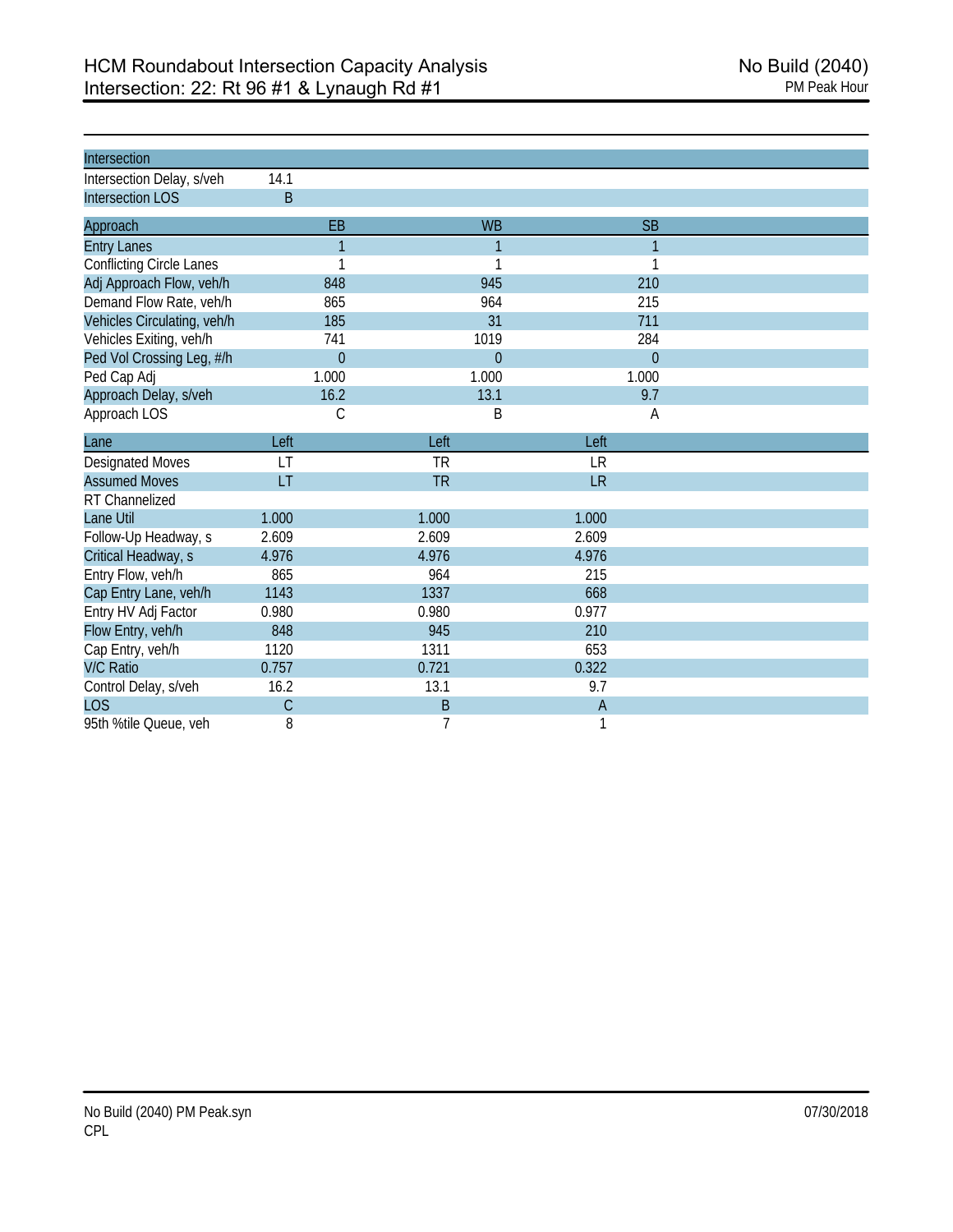**Appendix J**

**Data for signalized intersections in the Full Build scenario begins on the following page.**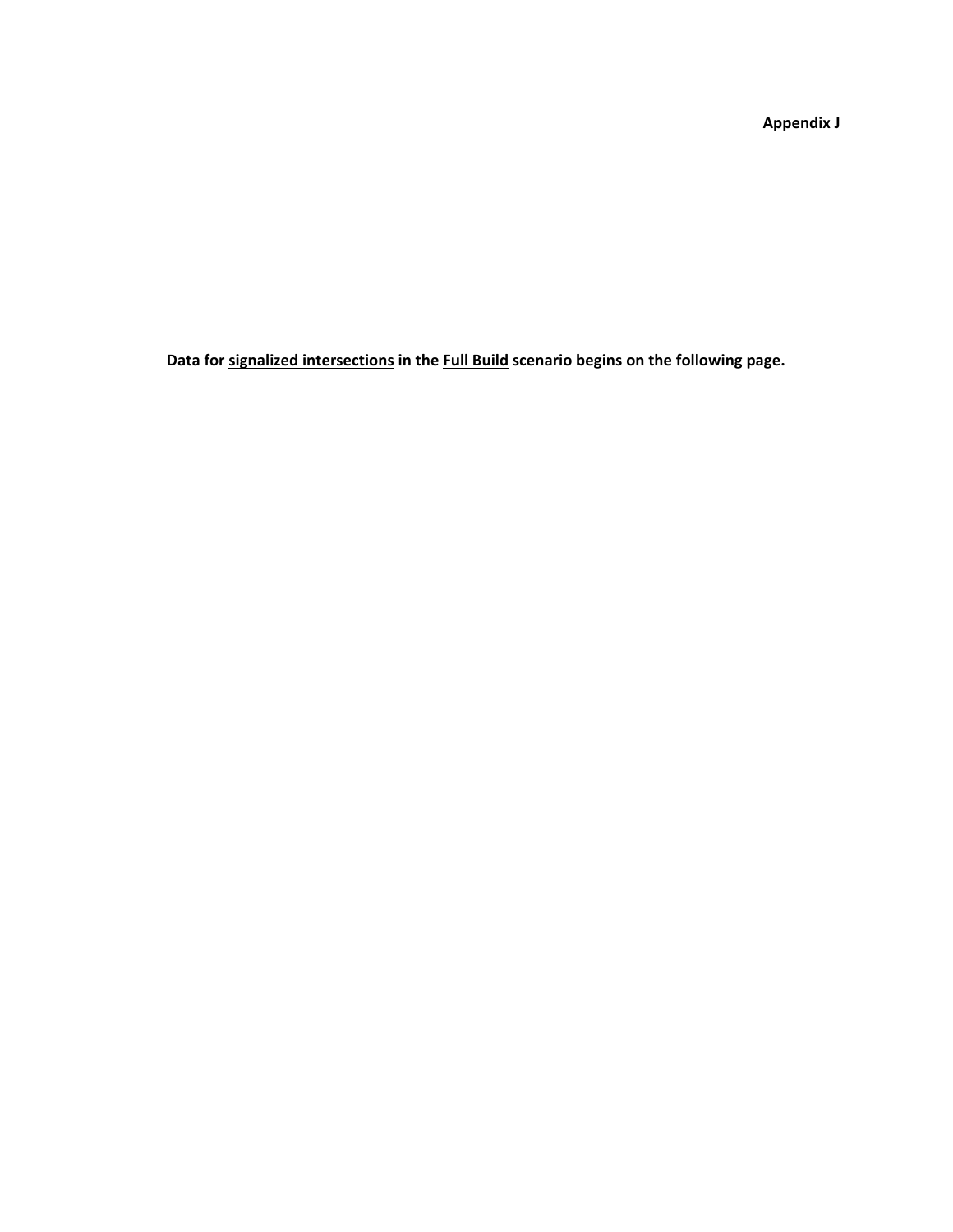| EBL<br><b>EBT</b><br><b>WBT</b><br><b>WBR</b><br><b>SBL</b><br><b>SBR</b><br>Lane Group<br>↟↟<br>ካካ<br>۴<br>↟↟<br>Traffic Volume (vph)<br>$\mathbf{0}$<br>497<br>579<br>$\theta$<br>891<br>72<br>72<br>579<br>891<br>$\boldsymbol{0}$<br>497<br>$\boldsymbol{0}$<br>1900<br>1900<br>1900<br>1900<br>1900<br>1900<br>1.00<br>0.95<br>0.95<br>1.00<br>0.97<br>1.00<br>0.850<br>0.950<br>Satd. Flow (prot)<br>$\boldsymbol{0}$<br>3539<br>3539<br>3433<br>1583<br>$\theta$<br>0.950<br>3433<br>Satd. Flow (perm)<br>$\boldsymbol{0}$<br>3539<br>3539<br>$\theta$<br>1583<br>Right Turn on Red<br>Yes<br>Yes<br>Satd. Flow (RTOR)<br>78<br>45<br>45<br>45<br>468<br>1813<br>1544<br>Travel Time (s)<br>27.5<br>7.1<br>23.4<br>0.92<br>0.93<br>0.93<br>0.92<br>0.92<br>0.92<br>629<br>968<br>78<br>534<br>0<br>0<br>Shared Lane Traffic (%)<br>968<br>78<br>$\boldsymbol{0}$<br>534<br>629<br>$\boldsymbol{0}$<br>Yes<br><b>Enter Blocked Intersection</b><br>Yes<br>Yes<br>Yes<br>Yes<br>Yes<br>Left<br>Left<br>Left<br>Left<br>Right<br>Right<br>$\mathbf{0}$<br>24<br>$\mathbf{0}$<br>$\mathbf 0$<br>$\boldsymbol{0}$<br>$\boldsymbol{0}$<br>16<br>16<br>16<br>Two way Left Turn Lane<br>1.00<br>1.00<br>1.00<br>1.00<br>1.00<br>1.00<br>15<br>15<br>9<br>Turning Speed (mph)<br>9<br><b>NA</b><br>Prot<br><b>NA</b><br><b>Turn Type</b><br>Perm<br>$\overline{2}$<br>6<br>4<br>$\boldsymbol{6}$<br>Total Split (s)<br>50.0<br>50.0<br>50.0<br>40.0<br>5.5<br>5.5<br>5.5<br>Total Lost Time (s)<br>5.0<br>44.5<br>44.5<br>35.0<br>44.5<br>Actuated g/C Ratio<br>0.49<br>0.49<br>0.39<br>0.49<br>0.31<br>0.36<br>0.73<br>0.09<br>15.3<br>27.3<br>14.1<br>3.3<br>0.0<br>0.0<br>0.0<br>0.0<br>14.1<br>15.3<br>3.3<br><b>Total Delay</b><br>27.3<br>Β<br>B<br>$\mathsf C$<br>A<br>15.3<br>25.5<br>Approach Delay<br>14.1<br>$\mathsf B$<br>B<br>$\mathsf C$<br>9<br>395<br>733<br>Stops (vph)<br>280<br>23<br>11<br>8<br>1<br>752<br>593<br>62<br>1607<br>313<br>12<br>146<br>115<br>137<br>372<br>14<br>174 |                      | و |    |    |                  |                  |
|--------------------------------------------------------------------------------------------------------------------------------------------------------------------------------------------------------------------------------------------------------------------------------------------------------------------------------------------------------------------------------------------------------------------------------------------------------------------------------------------------------------------------------------------------------------------------------------------------------------------------------------------------------------------------------------------------------------------------------------------------------------------------------------------------------------------------------------------------------------------------------------------------------------------------------------------------------------------------------------------------------------------------------------------------------------------------------------------------------------------------------------------------------------------------------------------------------------------------------------------------------------------------------------------------------------------------------------------------------------------------------------------------------------------------------------------------------------------------------------------------------------------------------------------------------------------------------------------------------------------------------------------------------------------------------------------------------------------------------------------------------------------------------------------------------------------------------------------------------------------------------------------------------------------------------------------------------------------------------------------------------|----------------------|---|----|----|------------------|------------------|
| Lane Configurations<br>Future Volume (vph)<br>Ideal Flow (vphpl)<br>Lane Util. Factor<br>Frt<br><b>Flt Protected</b><br><b>Flt Permitted</b><br>Link Speed (mph)<br>Link Distance (ft)<br>Peak Hour Factor<br>Adj. Flow (vph)<br>Lane Group Flow (vph)<br>Lane Alignment<br>Median Width(ft)<br>Link Offset(ft)<br>Crosswalk Width(ft)<br><b>Headway Factor</b><br><b>Protected Phases</b><br><b>Permitted Phases</b><br>Act Effct Green (s)<br>v/c Ratio<br><b>Control Delay</b><br>Queue Delay<br><b>LOS</b><br>Approach LOS<br>Fuel Used(gal)<br>CO Emissions (g/hr)<br>NOx Emissions (q/hr)<br>VOC Emissions (g/hr)                                                                                                                                                                                                                                                                                                                                                                                                                                                                                                                                                                                                                                                                                                                                                                                                                                                                                                                                                                                                                                                                                                                                                                                                                                                                                                                                                                                |                      |   |    |    |                  |                  |
|                                                                                                                                                                                                                                                                                                                                                                                                                                                                                                                                                                                                                                                                                                                                                                                                                                                                                                                                                                                                                                                                                                                                                                                                                                                                                                                                                                                                                                                                                                                                                                                                                                                                                                                                                                                                                                                                                                                                                                                                        |                      |   |    |    |                  |                  |
|                                                                                                                                                                                                                                                                                                                                                                                                                                                                                                                                                                                                                                                                                                                                                                                                                                                                                                                                                                                                                                                                                                                                                                                                                                                                                                                                                                                                                                                                                                                                                                                                                                                                                                                                                                                                                                                                                                                                                                                                        |                      |   |    |    |                  |                  |
|                                                                                                                                                                                                                                                                                                                                                                                                                                                                                                                                                                                                                                                                                                                                                                                                                                                                                                                                                                                                                                                                                                                                                                                                                                                                                                                                                                                                                                                                                                                                                                                                                                                                                                                                                                                                                                                                                                                                                                                                        |                      |   |    |    |                  |                  |
|                                                                                                                                                                                                                                                                                                                                                                                                                                                                                                                                                                                                                                                                                                                                                                                                                                                                                                                                                                                                                                                                                                                                                                                                                                                                                                                                                                                                                                                                                                                                                                                                                                                                                                                                                                                                                                                                                                                                                                                                        |                      |   |    |    |                  |                  |
|                                                                                                                                                                                                                                                                                                                                                                                                                                                                                                                                                                                                                                                                                                                                                                                                                                                                                                                                                                                                                                                                                                                                                                                                                                                                                                                                                                                                                                                                                                                                                                                                                                                                                                                                                                                                                                                                                                                                                                                                        |                      |   |    |    |                  |                  |
|                                                                                                                                                                                                                                                                                                                                                                                                                                                                                                                                                                                                                                                                                                                                                                                                                                                                                                                                                                                                                                                                                                                                                                                                                                                                                                                                                                                                                                                                                                                                                                                                                                                                                                                                                                                                                                                                                                                                                                                                        |                      |   |    |    |                  |                  |
|                                                                                                                                                                                                                                                                                                                                                                                                                                                                                                                                                                                                                                                                                                                                                                                                                                                                                                                                                                                                                                                                                                                                                                                                                                                                                                                                                                                                                                                                                                                                                                                                                                                                                                                                                                                                                                                                                                                                                                                                        |                      |   |    |    |                  |                  |
|                                                                                                                                                                                                                                                                                                                                                                                                                                                                                                                                                                                                                                                                                                                                                                                                                                                                                                                                                                                                                                                                                                                                                                                                                                                                                                                                                                                                                                                                                                                                                                                                                                                                                                                                                                                                                                                                                                                                                                                                        |                      |   |    |    |                  |                  |
|                                                                                                                                                                                                                                                                                                                                                                                                                                                                                                                                                                                                                                                                                                                                                                                                                                                                                                                                                                                                                                                                                                                                                                                                                                                                                                                                                                                                                                                                                                                                                                                                                                                                                                                                                                                                                                                                                                                                                                                                        |                      |   |    |    |                  |                  |
|                                                                                                                                                                                                                                                                                                                                                                                                                                                                                                                                                                                                                                                                                                                                                                                                                                                                                                                                                                                                                                                                                                                                                                                                                                                                                                                                                                                                                                                                                                                                                                                                                                                                                                                                                                                                                                                                                                                                                                                                        |                      |   |    |    |                  |                  |
|                                                                                                                                                                                                                                                                                                                                                                                                                                                                                                                                                                                                                                                                                                                                                                                                                                                                                                                                                                                                                                                                                                                                                                                                                                                                                                                                                                                                                                                                                                                                                                                                                                                                                                                                                                                                                                                                                                                                                                                                        |                      |   |    |    |                  |                  |
|                                                                                                                                                                                                                                                                                                                                                                                                                                                                                                                                                                                                                                                                                                                                                                                                                                                                                                                                                                                                                                                                                                                                                                                                                                                                                                                                                                                                                                                                                                                                                                                                                                                                                                                                                                                                                                                                                                                                                                                                        |                      |   |    |    |                  |                  |
|                                                                                                                                                                                                                                                                                                                                                                                                                                                                                                                                                                                                                                                                                                                                                                                                                                                                                                                                                                                                                                                                                                                                                                                                                                                                                                                                                                                                                                                                                                                                                                                                                                                                                                                                                                                                                                                                                                                                                                                                        |                      |   |    |    |                  |                  |
|                                                                                                                                                                                                                                                                                                                                                                                                                                                                                                                                                                                                                                                                                                                                                                                                                                                                                                                                                                                                                                                                                                                                                                                                                                                                                                                                                                                                                                                                                                                                                                                                                                                                                                                                                                                                                                                                                                                                                                                                        |                      |   |    |    |                  |                  |
|                                                                                                                                                                                                                                                                                                                                                                                                                                                                                                                                                                                                                                                                                                                                                                                                                                                                                                                                                                                                                                                                                                                                                                                                                                                                                                                                                                                                                                                                                                                                                                                                                                                                                                                                                                                                                                                                                                                                                                                                        |                      |   |    |    |                  |                  |
|                                                                                                                                                                                                                                                                                                                                                                                                                                                                                                                                                                                                                                                                                                                                                                                                                                                                                                                                                                                                                                                                                                                                                                                                                                                                                                                                                                                                                                                                                                                                                                                                                                                                                                                                                                                                                                                                                                                                                                                                        |                      |   |    |    |                  |                  |
|                                                                                                                                                                                                                                                                                                                                                                                                                                                                                                                                                                                                                                                                                                                                                                                                                                                                                                                                                                                                                                                                                                                                                                                                                                                                                                                                                                                                                                                                                                                                                                                                                                                                                                                                                                                                                                                                                                                                                                                                        |                      |   |    |    |                  |                  |
|                                                                                                                                                                                                                                                                                                                                                                                                                                                                                                                                                                                                                                                                                                                                                                                                                                                                                                                                                                                                                                                                                                                                                                                                                                                                                                                                                                                                                                                                                                                                                                                                                                                                                                                                                                                                                                                                                                                                                                                                        |                      |   |    |    |                  |                  |
|                                                                                                                                                                                                                                                                                                                                                                                                                                                                                                                                                                                                                                                                                                                                                                                                                                                                                                                                                                                                                                                                                                                                                                                                                                                                                                                                                                                                                                                                                                                                                                                                                                                                                                                                                                                                                                                                                                                                                                                                        |                      |   |    |    |                  |                  |
|                                                                                                                                                                                                                                                                                                                                                                                                                                                                                                                                                                                                                                                                                                                                                                                                                                                                                                                                                                                                                                                                                                                                                                                                                                                                                                                                                                                                                                                                                                                                                                                                                                                                                                                                                                                                                                                                                                                                                                                                        |                      |   |    |    |                  |                  |
|                                                                                                                                                                                                                                                                                                                                                                                                                                                                                                                                                                                                                                                                                                                                                                                                                                                                                                                                                                                                                                                                                                                                                                                                                                                                                                                                                                                                                                                                                                                                                                                                                                                                                                                                                                                                                                                                                                                                                                                                        |                      |   |    |    |                  |                  |
|                                                                                                                                                                                                                                                                                                                                                                                                                                                                                                                                                                                                                                                                                                                                                                                                                                                                                                                                                                                                                                                                                                                                                                                                                                                                                                                                                                                                                                                                                                                                                                                                                                                                                                                                                                                                                                                                                                                                                                                                        |                      |   |    |    |                  |                  |
|                                                                                                                                                                                                                                                                                                                                                                                                                                                                                                                                                                                                                                                                                                                                                                                                                                                                                                                                                                                                                                                                                                                                                                                                                                                                                                                                                                                                                                                                                                                                                                                                                                                                                                                                                                                                                                                                                                                                                                                                        |                      |   |    |    |                  |                  |
|                                                                                                                                                                                                                                                                                                                                                                                                                                                                                                                                                                                                                                                                                                                                                                                                                                                                                                                                                                                                                                                                                                                                                                                                                                                                                                                                                                                                                                                                                                                                                                                                                                                                                                                                                                                                                                                                                                                                                                                                        |                      |   |    |    |                  |                  |
|                                                                                                                                                                                                                                                                                                                                                                                                                                                                                                                                                                                                                                                                                                                                                                                                                                                                                                                                                                                                                                                                                                                                                                                                                                                                                                                                                                                                                                                                                                                                                                                                                                                                                                                                                                                                                                                                                                                                                                                                        |                      |   |    |    |                  |                  |
|                                                                                                                                                                                                                                                                                                                                                                                                                                                                                                                                                                                                                                                                                                                                                                                                                                                                                                                                                                                                                                                                                                                                                                                                                                                                                                                                                                                                                                                                                                                                                                                                                                                                                                                                                                                                                                                                                                                                                                                                        |                      |   |    |    |                  |                  |
|                                                                                                                                                                                                                                                                                                                                                                                                                                                                                                                                                                                                                                                                                                                                                                                                                                                                                                                                                                                                                                                                                                                                                                                                                                                                                                                                                                                                                                                                                                                                                                                                                                                                                                                                                                                                                                                                                                                                                                                                        |                      |   |    |    |                  |                  |
|                                                                                                                                                                                                                                                                                                                                                                                                                                                                                                                                                                                                                                                                                                                                                                                                                                                                                                                                                                                                                                                                                                                                                                                                                                                                                                                                                                                                                                                                                                                                                                                                                                                                                                                                                                                                                                                                                                                                                                                                        |                      |   |    |    |                  |                  |
|                                                                                                                                                                                                                                                                                                                                                                                                                                                                                                                                                                                                                                                                                                                                                                                                                                                                                                                                                                                                                                                                                                                                                                                                                                                                                                                                                                                                                                                                                                                                                                                                                                                                                                                                                                                                                                                                                                                                                                                                        |                      |   |    |    |                  |                  |
|                                                                                                                                                                                                                                                                                                                                                                                                                                                                                                                                                                                                                                                                                                                                                                                                                                                                                                                                                                                                                                                                                                                                                                                                                                                                                                                                                                                                                                                                                                                                                                                                                                                                                                                                                                                                                                                                                                                                                                                                        |                      |   |    |    |                  |                  |
|                                                                                                                                                                                                                                                                                                                                                                                                                                                                                                                                                                                                                                                                                                                                                                                                                                                                                                                                                                                                                                                                                                                                                                                                                                                                                                                                                                                                                                                                                                                                                                                                                                                                                                                                                                                                                                                                                                                                                                                                        |                      |   |    |    |                  |                  |
|                                                                                                                                                                                                                                                                                                                                                                                                                                                                                                                                                                                                                                                                                                                                                                                                                                                                                                                                                                                                                                                                                                                                                                                                                                                                                                                                                                                                                                                                                                                                                                                                                                                                                                                                                                                                                                                                                                                                                                                                        |                      |   |    |    |                  |                  |
|                                                                                                                                                                                                                                                                                                                                                                                                                                                                                                                                                                                                                                                                                                                                                                                                                                                                                                                                                                                                                                                                                                                                                                                                                                                                                                                                                                                                                                                                                                                                                                                                                                                                                                                                                                                                                                                                                                                                                                                                        |                      |   |    |    |                  |                  |
|                                                                                                                                                                                                                                                                                                                                                                                                                                                                                                                                                                                                                                                                                                                                                                                                                                                                                                                                                                                                                                                                                                                                                                                                                                                                                                                                                                                                                                                                                                                                                                                                                                                                                                                                                                                                                                                                                                                                                                                                        |                      |   |    |    |                  |                  |
|                                                                                                                                                                                                                                                                                                                                                                                                                                                                                                                                                                                                                                                                                                                                                                                                                                                                                                                                                                                                                                                                                                                                                                                                                                                                                                                                                                                                                                                                                                                                                                                                                                                                                                                                                                                                                                                                                                                                                                                                        |                      |   |    |    |                  |                  |
|                                                                                                                                                                                                                                                                                                                                                                                                                                                                                                                                                                                                                                                                                                                                                                                                                                                                                                                                                                                                                                                                                                                                                                                                                                                                                                                                                                                                                                                                                                                                                                                                                                                                                                                                                                                                                                                                                                                                                                                                        |                      |   |    |    |                  |                  |
|                                                                                                                                                                                                                                                                                                                                                                                                                                                                                                                                                                                                                                                                                                                                                                                                                                                                                                                                                                                                                                                                                                                                                                                                                                                                                                                                                                                                                                                                                                                                                                                                                                                                                                                                                                                                                                                                                                                                                                                                        |                      |   |    |    |                  |                  |
|                                                                                                                                                                                                                                                                                                                                                                                                                                                                                                                                                                                                                                                                                                                                                                                                                                                                                                                                                                                                                                                                                                                                                                                                                                                                                                                                                                                                                                                                                                                                                                                                                                                                                                                                                                                                                                                                                                                                                                                                        |                      |   |    |    |                  |                  |
|                                                                                                                                                                                                                                                                                                                                                                                                                                                                                                                                                                                                                                                                                                                                                                                                                                                                                                                                                                                                                                                                                                                                                                                                                                                                                                                                                                                                                                                                                                                                                                                                                                                                                                                                                                                                                                                                                                                                                                                                        |                      |   |    |    |                  |                  |
|                                                                                                                                                                                                                                                                                                                                                                                                                                                                                                                                                                                                                                                                                                                                                                                                                                                                                                                                                                                                                                                                                                                                                                                                                                                                                                                                                                                                                                                                                                                                                                                                                                                                                                                                                                                                                                                                                                                                                                                                        |                      |   |    |    |                  |                  |
|                                                                                                                                                                                                                                                                                                                                                                                                                                                                                                                                                                                                                                                                                                                                                                                                                                                                                                                                                                                                                                                                                                                                                                                                                                                                                                                                                                                                                                                                                                                                                                                                                                                                                                                                                                                                                                                                                                                                                                                                        |                      |   |    |    |                  |                  |
|                                                                                                                                                                                                                                                                                                                                                                                                                                                                                                                                                                                                                                                                                                                                                                                                                                                                                                                                                                                                                                                                                                                                                                                                                                                                                                                                                                                                                                                                                                                                                                                                                                                                                                                                                                                                                                                                                                                                                                                                        |                      |   |    |    |                  |                  |
|                                                                                                                                                                                                                                                                                                                                                                                                                                                                                                                                                                                                                                                                                                                                                                                                                                                                                                                                                                                                                                                                                                                                                                                                                                                                                                                                                                                                                                                                                                                                                                                                                                                                                                                                                                                                                                                                                                                                                                                                        |                      |   |    |    |                  |                  |
|                                                                                                                                                                                                                                                                                                                                                                                                                                                                                                                                                                                                                                                                                                                                                                                                                                                                                                                                                                                                                                                                                                                                                                                                                                                                                                                                                                                                                                                                                                                                                                                                                                                                                                                                                                                                                                                                                                                                                                                                        |                      |   |    |    |                  |                  |
|                                                                                                                                                                                                                                                                                                                                                                                                                                                                                                                                                                                                                                                                                                                                                                                                                                                                                                                                                                                                                                                                                                                                                                                                                                                                                                                                                                                                                                                                                                                                                                                                                                                                                                                                                                                                                                                                                                                                                                                                        |                      |   |    |    |                  |                  |
|                                                                                                                                                                                                                                                                                                                                                                                                                                                                                                                                                                                                                                                                                                                                                                                                                                                                                                                                                                                                                                                                                                                                                                                                                                                                                                                                                                                                                                                                                                                                                                                                                                                                                                                                                                                                                                                                                                                                                                                                        |                      |   |    |    |                  |                  |
|                                                                                                                                                                                                                                                                                                                                                                                                                                                                                                                                                                                                                                                                                                                                                                                                                                                                                                                                                                                                                                                                                                                                                                                                                                                                                                                                                                                                                                                                                                                                                                                                                                                                                                                                                                                                                                                                                                                                                                                                        |                      |   |    |    |                  |                  |
|                                                                                                                                                                                                                                                                                                                                                                                                                                                                                                                                                                                                                                                                                                                                                                                                                                                                                                                                                                                                                                                                                                                                                                                                                                                                                                                                                                                                                                                                                                                                                                                                                                                                                                                                                                                                                                                                                                                                                                                                        |                      |   |    |    |                  |                  |
|                                                                                                                                                                                                                                                                                                                                                                                                                                                                                                                                                                                                                                                                                                                                                                                                                                                                                                                                                                                                                                                                                                                                                                                                                                                                                                                                                                                                                                                                                                                                                                                                                                                                                                                                                                                                                                                                                                                                                                                                        | Dilemma Vehicles (#) |   | 28 | 29 | $\boldsymbol{0}$ | $\boldsymbol{0}$ |
| Queue Length 50th (ft)<br>90<br>122<br>236<br>$\boldsymbol{0}$                                                                                                                                                                                                                                                                                                                                                                                                                                                                                                                                                                                                                                                                                                                                                                                                                                                                                                                                                                                                                                                                                                                                                                                                                                                                                                                                                                                                                                                                                                                                                                                                                                                                                                                                                                                                                                                                                                                                         |                      |   |    |    |                  |                  |
| 22<br>125<br>m137<br>308<br>Queue Length 95th (ft)                                                                                                                                                                                                                                                                                                                                                                                                                                                                                                                                                                                                                                                                                                                                                                                                                                                                                                                                                                                                                                                                                                                                                                                                                                                                                                                                                                                                                                                                                                                                                                                                                                                                                                                                                                                                                                                                                                                                                     |                      |   |    |    |                  |                  |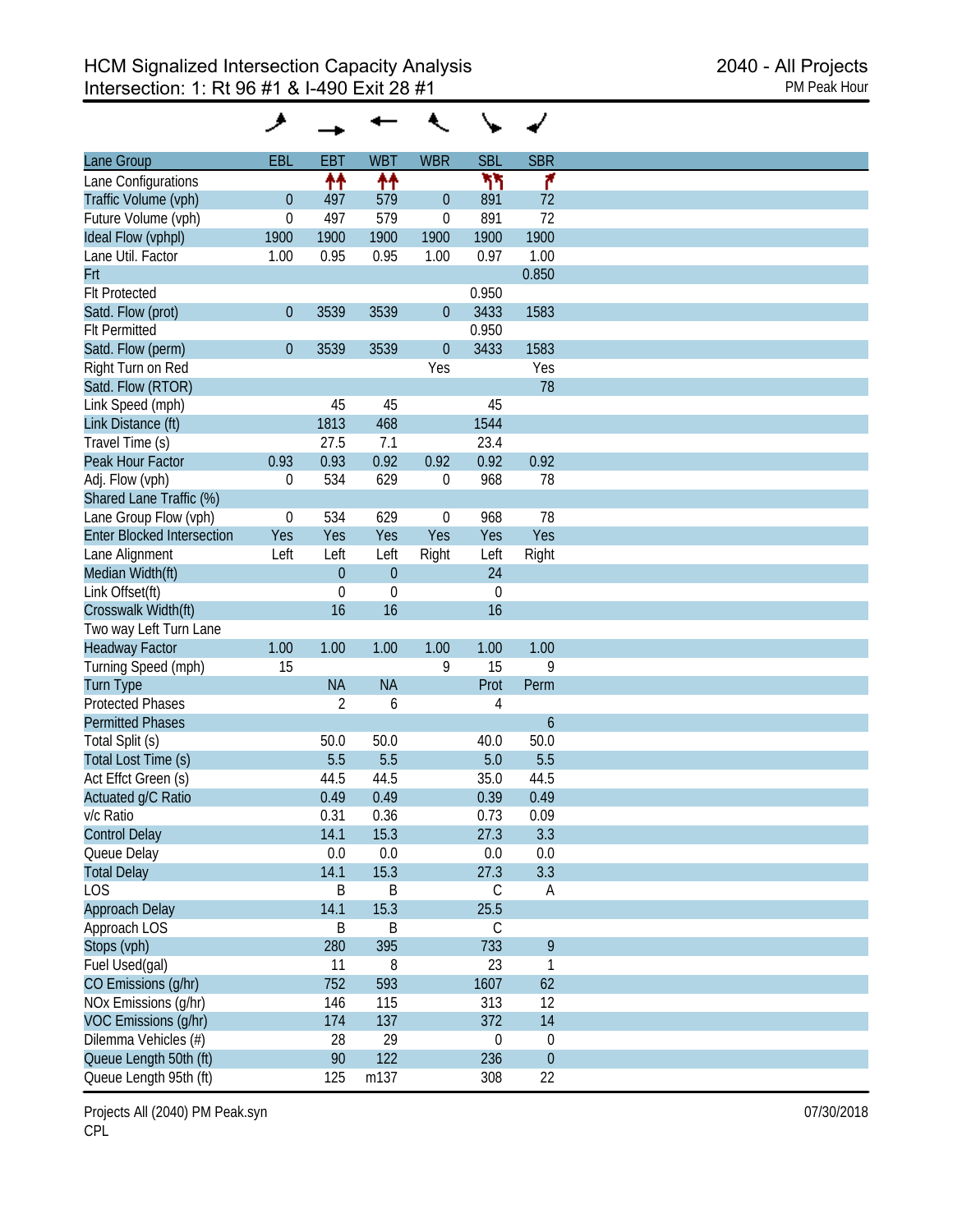| Lane Group                                                           | EBL   | EBT      | WBT            | <b>WBR</b> | <b>SBL</b>          | <b>SBR</b>                    |  |
|----------------------------------------------------------------------|-------|----------|----------------|------------|---------------------|-------------------------------|--|
| Internal Link Dist (ft)                                              |       | 1733     | 388            |            | 1464                |                               |  |
| Turn Bay Length (ft)                                                 |       |          |                |            |                     |                               |  |
| <b>Base Capacity (vph)</b>                                           |       | 1749     | 1749           |            | 1335                | 822                           |  |
| <b>Starvation Cap Reductn</b>                                        |       | 0        | 0              |            | 0                   | 0                             |  |
| Spillback Cap Reductn                                                |       | $\theta$ | $\overline{0}$ |            | $\theta$            | $\overline{0}$                |  |
| Storage Cap Reductn                                                  |       | 0        | $\Omega$       |            | $\Omega$            | 0                             |  |
| Reduced v/c Ratio                                                    |       | 0.31     | 0.36           |            | 0.73                | 0.09                          |  |
| <b>Intersection Summary</b>                                          |       |          |                |            |                     |                               |  |
| Area Type:                                                           | Other |          |                |            |                     |                               |  |
| Cycle Length: 90                                                     |       |          |                |            |                     |                               |  |
| <b>Actuated Cycle Length: 90</b>                                     |       |          |                |            |                     |                               |  |
| Offset: 0 (0%), Referenced to phase 2:EBT, Start of Yellow           |       |          |                |            |                     |                               |  |
| Control Type: Actuated-Coordinated                                   |       |          |                |            |                     |                               |  |
| Maximum v/c Ratio: 0.73                                              |       |          |                |            |                     |                               |  |
| Intersection Signal Delay: 19.8                                      |       |          |                |            | Intersection LOS: B |                               |  |
| Intersection Capacity Utilization 102.4%                             |       |          |                |            |                     | <b>ICU Level of Service G</b> |  |
| Analysis Period (min) 15                                             |       |          |                |            |                     |                               |  |
| Volume for 95th percentile queue is metered by upstream signal.<br>m |       |          |                |            |                     |                               |  |
|                                                                      |       |          |                |            |                     |                               |  |

Splits and Phases: 1: Rt 96 #1 & I-490 Exit 28 #1

| Ø2 (R    | $\mathcal{Q}$ 4 |  |
|----------|-----------------|--|
| 50 s     |                 |  |
| -6<br>Ø6 |                 |  |
| 50 s     |                 |  |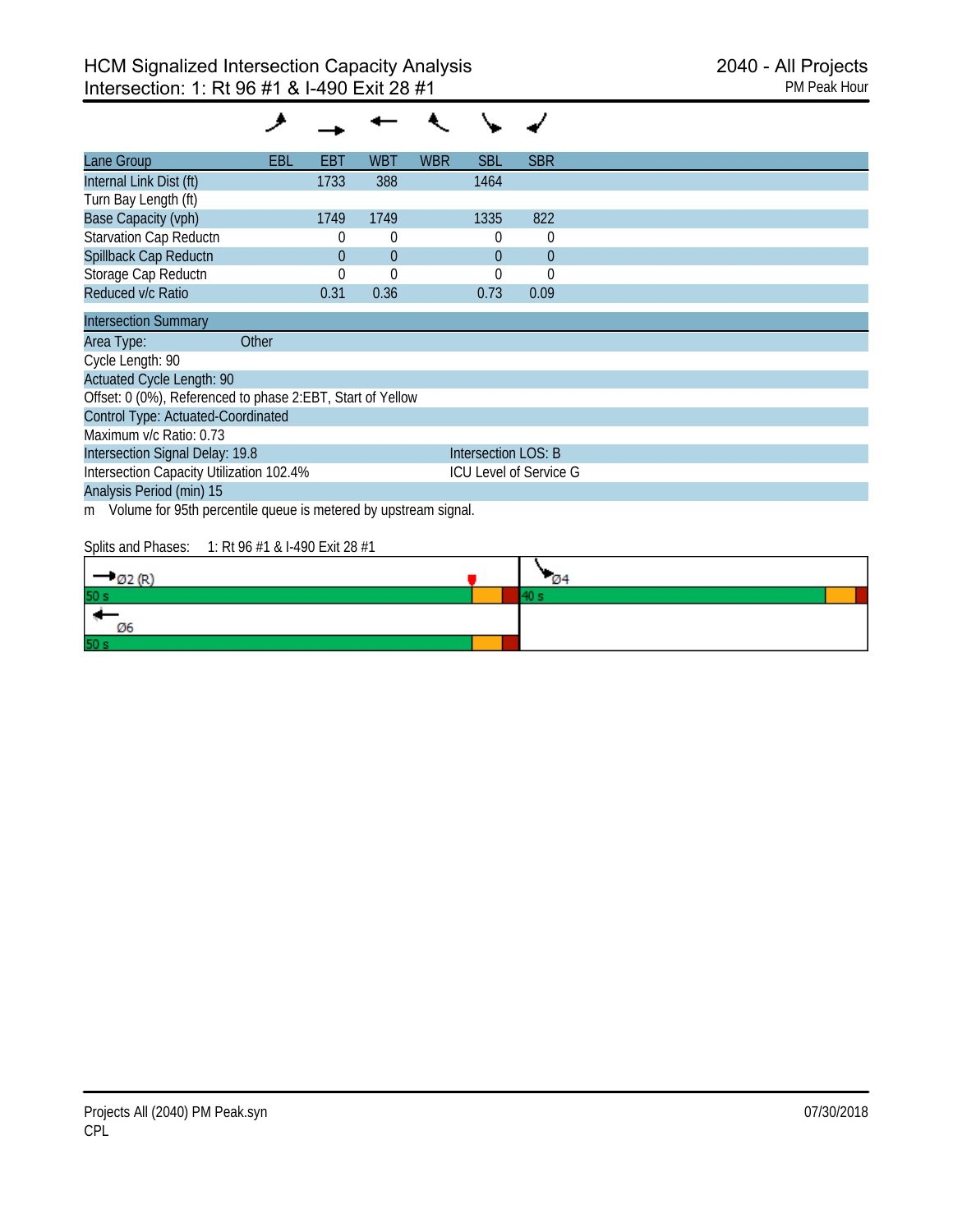HCM Signalized Intersection Capacity Analysis 2040 - All Projects Intersection: 3: Willowbrook Office Pk/Woodcliff Dr & Rt 96 #1 PM Peak Hour

| <b>PM Peak Hour</b> |  |
|---------------------|--|
|                     |  |

|                                   | حر             |                |                |                |                |                |              |                |             |                |                |                |
|-----------------------------------|----------------|----------------|----------------|----------------|----------------|----------------|--------------|----------------|-------------|----------------|----------------|----------------|
| Lane Group                        | <b>EBL</b>     | <b>EBT</b>     | <b>EBR</b>     | <b>WBL</b>     | <b>WBT</b>     | <b>WBR</b>     | <b>NBL</b>   | <b>NBT</b>     | <b>NBR</b>  | <b>SBL</b>     | <b>SBT</b>     | <b>SBR</b>     |
| Lane Configurations               | ۲              | 怍              |                | ۲              | ↟↟             | ۴              | ۲            | Ъ              |             | ۲              | Ъ              |                |
| Traffic Volume (vph)              | 182            | 1188           | 18             | 13             | 882            | 33             | 276          | 16             | 172         | 167            | 7              | 510            |
| Future Volume (vph)               | 182            | 1188           | 18             | 13             | 882            | 33             | 276          | 16             | 172         | 167            | 7              | 510            |
| Ideal Flow (vphpl)                | 1900           | 1900           | 1900           | 1900           | 1900           | 1900           | 1900         | 1900           | 1900        | 1900           | 1900           | 1900           |
| Storage Length (ft)               | 500            |                | $\theta$       | 500            |                | 75             | 175          |                | 0           | 125            |                | 0              |
| <b>Storage Lanes</b>              | $\mathbf{1}$   |                | $\overline{0}$ | 1              |                | $\mathbf{1}$   | $\mathbf{1}$ |                | $\theta$    | $\mathbf{1}$   |                | $\overline{0}$ |
| Taper Length (ft)                 | 25             |                |                | 25             |                |                | 25           |                |             | 25             |                |                |
| Lane Util. Factor                 | 1.00           | 0.95           | 0.95           | 1.00           | 0.95           | 1.00           | 1.00         | 1.00           | 1.00        | 1.00           | 1.00           | 1.00           |
| Frt                               |                | 0.998          |                |                |                | 0.850          |              | 0.862          |             |                | 0.852          |                |
| <b>Flt Protected</b>              | 0.950          |                |                | 0.950          |                |                | 0.950        |                |             | 0.950          |                |                |
| Satd. Flow (prot)                 | 1770           | 3532           | 0              | 1770           | 3539           | 1583           | 1770         | 1606           | 0           | 1770           | 1587           | 0              |
| <b>Flt Permitted</b>              | 0.173          |                |                | 0.150          |                |                | 0.160        |                |             | 0.527          |                |                |
| Satd. Flow (perm)                 | 322            | 3532           | 0              | 279            | 3539           | 1583           | 298          | 1606           | $\mathbf 0$ | 982            | 1587           | $\theta$       |
| Right Turn on Red                 |                |                | Yes            |                |                | Yes            |              |                | Yes         |                |                | Yes            |
| Satd. Flow (RTOR)                 |                | $\overline{2}$ |                |                |                | 85             |              | 191            |             |                | 214            |                |
| Link Speed (mph)                  |                | 45             |                |                | 45             |                |              | 25             |             |                | 25             |                |
| Link Distance (ft)                |                | 1164           |                |                | 2246           |                |              | 565            |             |                | 661            |                |
| Travel Time (s)                   |                | 17.6           |                |                | 34.0           |                |              | 15.4           |             |                | 18.0           |                |
| Peak Hour Factor                  | 0.93           | 0.93           | 0.93           | 0.92           | 0.92           | 0.92           | 0.87         | 0.87           | 0.87        | 0.92           | 0.92           | 0.92           |
| Adj. Flow (vph)                   | 196            | 1277           | 19             | 14             | 959            | 36             | 317          | 18             | 198         | 182            | 8              | 554            |
| Shared Lane Traffic (%)           |                |                |                |                |                |                |              |                |             |                |                |                |
| Lane Group Flow (vph)             | 196            | 1296           | $\overline{0}$ | 14             | 959            | 36             | 317          | 216            | $\theta$    | 182            | 562            | $\overline{0}$ |
| <b>Enter Blocked Intersection</b> | Yes            | Yes            | Yes            | Yes            | Yes            | Yes            | Yes          | Yes            | Yes         | Yes            | Yes            | Yes            |
| Lane Alignment                    | Left           | Left           | Right          | Left           | Left           | Right          | Left         | Left           | Right       | Left           | Left           | Right          |
| Median Width(ft)                  |                | 12             |                |                | 12             |                |              | 12             |             |                | 12             |                |
| Link Offset(ft)                   |                | $\overline{0}$ |                |                | $\overline{0}$ |                |              | $\overline{0}$ |             |                | $\overline{0}$ |                |
| Crosswalk Width(ft)               |                | 16             |                |                | 16             |                |              | 16             |             |                | 16             |                |
| Two way Left Turn Lane            |                |                |                |                |                |                |              |                |             |                |                |                |
| <b>Headway Factor</b>             | 1.00           | 1.00           | 1.00           | 1.00           | 1.00           | 1.00           | 1.00         | 1.00           | 1.00        | 1.00           | 1.00           | 1.00           |
| Turning Speed (mph)               | 15             |                | 9              | 15             |                | 9              | 15           |                | 9           | 15             |                | 9              |
| Turn Type                         | pm+pt          | <b>NA</b>      |                | pm+pt          | <b>NA</b>      | Perm           | Perm         | <b>NA</b>      |             | Perm           | <b>NA</b>      |                |
| <b>Protected Phases</b>           | 5              | $\overline{2}$ |                | 1              | 6              |                |              | $\overline{4}$ |             |                | 8              |                |
| <b>Permitted Phases</b>           | $\overline{2}$ |                |                | 6              |                | 6              | 4            |                |             | 8              |                |                |
| Total Split (s)                   | 16.0           | 48.0           |                | 12.0           | 44.0           | 44.0           | 30.0         | 30.0           |             | 30.0           | 30.0           |                |
| Total Lost Time (s)               | 5.0            | 5.5            |                | 5.0            | 5.5            | 5.5            | 5.0          | 5.0            |             | 5.0            | 5.0            |                |
| Act Effct Green (s)               | 54.9           | 52.2           |                | 46.5           | 40.0           | 40.0           | 25.0         | 25.0           |             | 25.0           | 25.0           |                |
| Actuated g/C Ratio                | 0.61           | 0.58           |                | 0.52           | 0.44           | 0.44           | 0.28         | 0.28           |             | 0.28           | 0.28           |                |
| v/c Ratio                         | 0.56           | 0.63           |                | 0.06           | 0.61           | 0.05           | 3.87         | 0.37           |             | 0.67           | 0.94           |                |
| Control Delay                     | 10.8           | 9.9            |                | 13.9           | 24.4           | 5.6            | 1332.3       | 7.5            |             | 42.8           | 46.8           |                |
| Queue Delay                       | 0.0            | 0.0            |                | 0.0            | 0.0            | 0.0            | 0.0          | 0.0            |             | 0.0            | 0.0            |                |
| <b>Total Delay</b>                | 10.8           | 9.9            |                | 13.9           | 24.4           | 5.6            | 1332.3       | 7.5            |             | 42.8           | 46.8           |                |
| <b>LOS</b>                        | B              | $\mathsf A$    |                | $\sf B$        | $\mathsf C$    | $\overline{A}$ | F            | A              |             | ${\sf D}$      | D              |                |
| Approach Delay                    |                | 10.0           |                |                | 23.6           |                |              | 795.4          |             |                | 45.8           |                |
| Approach LOS                      |                | $\overline{A}$ |                |                | C              |                |              | F              |             |                | D              |                |
| Stops (vph)                       | 76             | 948            |                | 9              | 493            | 5              | 252          | 34             |             | 145            | 294            |                |
| Fuel Used(gal)                    | $\overline{3}$ | 23             |                | $\theta$       | 23             | $\mathbf{1}$   | 77           | $\mathbf{1}$   |             | $\overline{3}$ | 9              |                |
| CO Emissions (g/hr)               | 190            | 1630           |                | 24             | 1634           | 41             | 5393         | 92             |             | 206            | 627            |                |
| NOx Emissions (g/hr)              | 37             | 317            |                | $\overline{5}$ | 318            | $8\,$          | 1049         | 18             |             | 40             | 122            |                |
| VOC Emissions (g/hr)              | 44             | 378            |                | 5              | 379            | 9              | 1250         | 21             |             | 48             | 145            |                |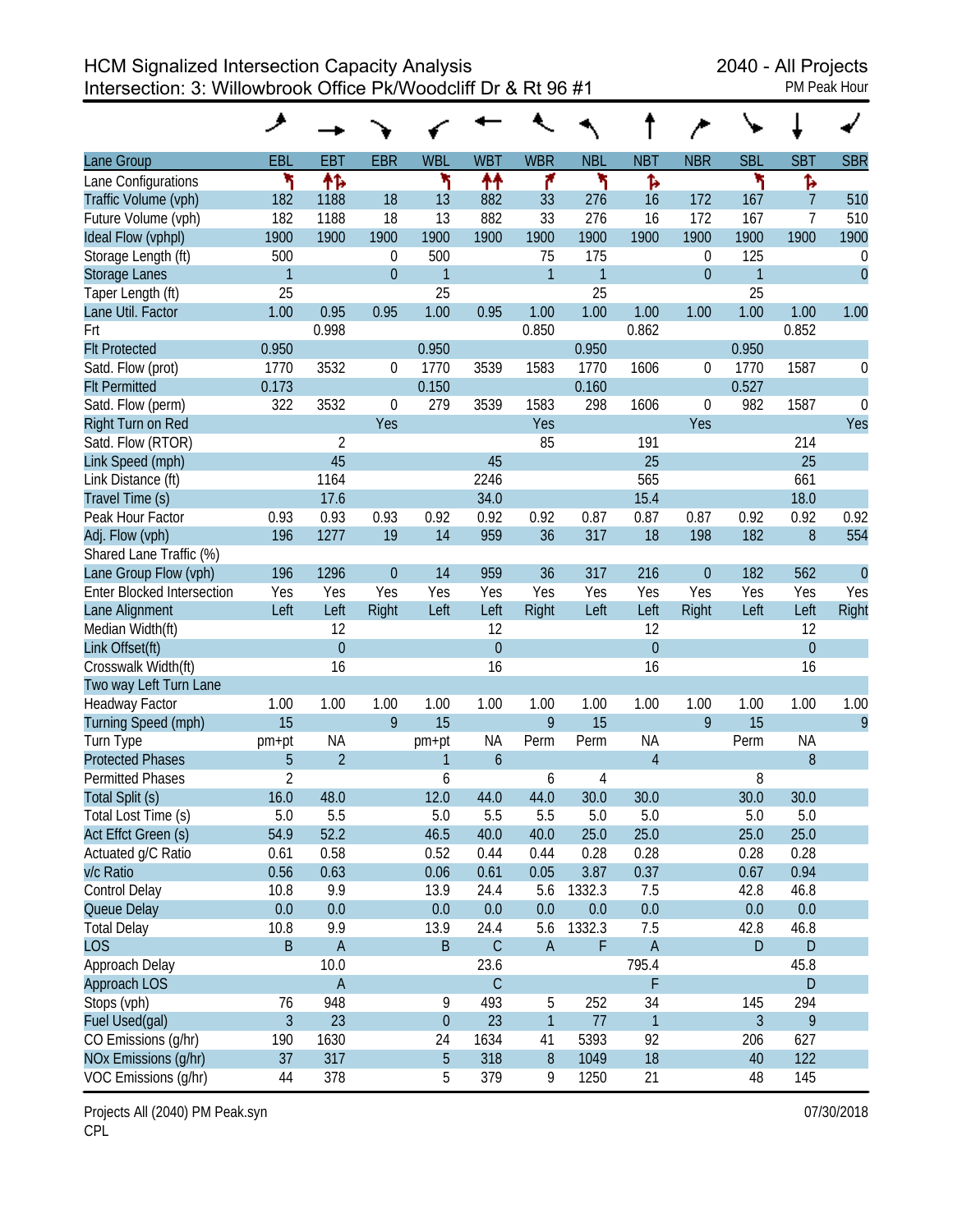| Lane Group                    | <b>EBL</b> | EBT            | <b>EBR</b> | <b>WBL</b>     | <b>WBT</b> | <b>WBR</b>     | <b>NBL</b>     | <b>NBT</b>     | <b>NBR</b> | <b>SBL</b> | <b>SBT</b>     | <b>SBR</b> |
|-------------------------------|------------|----------------|------------|----------------|------------|----------------|----------------|----------------|------------|------------|----------------|------------|
| Dilemma Vehicles (#)          | $\Omega$   | 24             |            | $\theta$       | 120        | $\theta$       | $\Omega$       | $\theta$       |            | $\Omega$   | $\Omega$       |            |
| Queue Length 50th (ft)        | 13         | 213            |            | 4              | 168        | 0              | $-292$         | 10             |            | 92         | 207            |            |
| Queue Length 95th (ft)        | m26        | 366            |            | m10            | 268        | m <sub>7</sub> | #439           | 58             |            | #184       | #421           |            |
| Internal Link Dist (ft)       |            | 1084           |            |                | 2166       |                |                | 485            |            |            | 581            |            |
| Turn Bay Length (ft)          | 500        |                |            | 500            |            | 75             | 175            |                |            | 125        |                |            |
| Base Capacity (vph)           | 373        | 2050           |            | 263            | 1571       | 750            | 82             | 584            |            | 272        | 595            |            |
| <b>Starvation Cap Reductn</b> | $\Omega$   | $\overline{0}$ |            | $\theta$       | $\Omega$   | $\theta$       | $\Omega$       | $\overline{0}$ |            | $\Omega$   | $\overline{0}$ |            |
| Spillback Cap Reductn         | $\Omega$   | $\theta$       |            | $\theta$       | 0          | $\theta$       | 0              | $\theta$       |            | $\theta$   | $\theta$       |            |
| Storage Cap Reductn           | $\Omega$   | $\theta$       |            | $\overline{0}$ | $\Omega$   | $\overline{0}$ | $\overline{0}$ | $\theta$       |            | $\Omega$   | $\mathbf{0}$   |            |
| Reduced v/c Ratio             | 0.53       | 0.63           |            | 0.05           | 0.61       | 0.05           | 3.87           | 0.37           |            | 0.67       | 0.94           |            |
| <b>Intersection Summary</b>   |            |                |            |                |            |                |                |                |            |            |                |            |

|                      | Other<br>Area Type:                                               |                               |
|----------------------|-------------------------------------------------------------------|-------------------------------|
|                      | Cycle Length: 90                                                  |                               |
|                      | Actuated Cycle Length: 90                                         |                               |
|                      | Offset: 0 (0%), Referenced to phase 2:EBTL, Start of Yellow       |                               |
|                      | Control Type: Actuated-Coordinated                                |                               |
|                      | Maximum v/c Ratio: 3.87                                           |                               |
|                      | Intersection Signal Delay: 131.5                                  | Intersection LOS: F           |
|                      | Intersection Capacity Utilization 102.7%                          | <b>ICU Level of Service G</b> |
|                      | Analysis Period (min) 15                                          |                               |
| $\ddot{\phantom{0}}$ | Volume exceeds capacity, queue is theoretically infinite.         |                               |
|                      | Queue shown is maximum after two cycles.                          |                               |
|                      | # 95th percentile volume exceeds capacity, queue may be longer.   |                               |
|                      | Queue shown is maximum after two cycles.                          |                               |
|                      | m Volume for 95th percentile queue is metered by upstream signal. |                               |

# Splits and Phases: 3: Willowbrook Office Pk/Woodcliff Dr & Rt 96 #1

| Ø1              |    | <b>Ø4</b> |
|-----------------|----|-----------|
| 12 <sub>s</sub> |    |           |
| Ø5              | Ø6 | $-08$     |
| 16 <sub>s</sub> |    |           |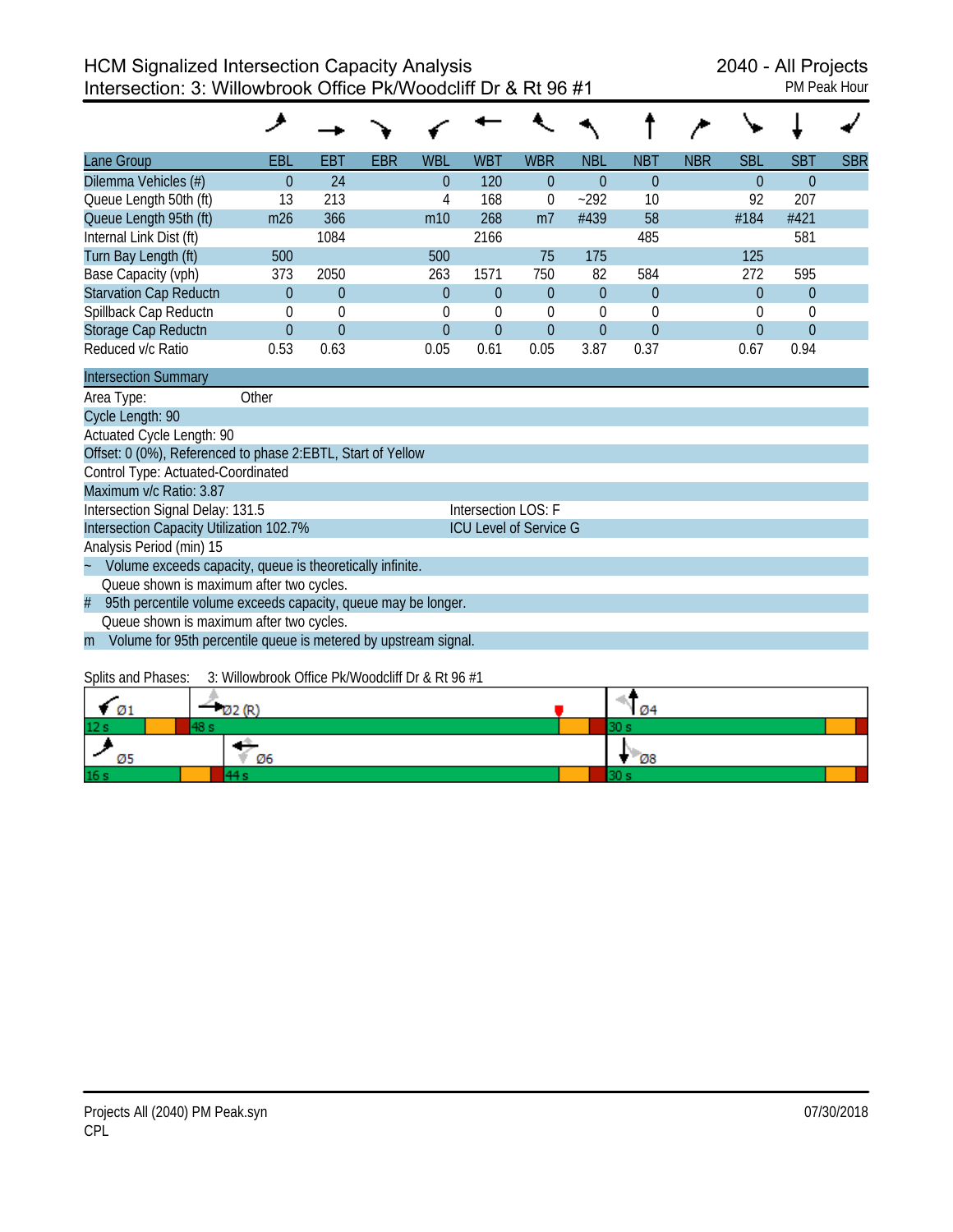| Lane Group                        | <b>EBL</b>     | <b>EBT</b>       | <b>WBT</b>     | <b>WBR</b>     | <b>SBL</b>     | <b>SBR</b>       |
|-----------------------------------|----------------|------------------|----------------|----------------|----------------|------------------|
| Lane Configurations               | ۲              | ↟↟               |                | ۴              | ۳Υ             |                  |
| Traffic Volume (vph)              | 161            | 1365             | ተተ<br>875      | 440            | 430            | 52               |
| Future Volume (vph)               | 161            | 1365             | 875            | 440            | 430            | 52               |
|                                   |                |                  |                |                |                |                  |
| Ideal Flow (vphpl)                | 1900           | 1900             | 1900           | 1900           | 1900           | 1900             |
| Storage Length (ft)               | 450            |                  |                | 400            | 250            | $\boldsymbol{0}$ |
| Storage Lanes                     | $\mathbf{1}$   |                  |                | $\mathbf{1}$   | $\mathbf{1}$   | $\theta$         |
| Taper Length (ft)                 | 25             |                  |                |                | 25             |                  |
| Lane Util. Factor                 | 1.00           | 0.95             | 0.95           | 1.00           | 0.97           | 0.95             |
| Frt                               |                |                  |                | 0.850          | 0.984          |                  |
| <b>Flt Protected</b>              | 0.950          |                  |                |                | 0.957          |                  |
| Satd. Flow (prot)                 | 1770           | 3539             | 3539           | 1583           | 3403           | $\boldsymbol{0}$ |
| <b>Flt Permitted</b>              | 0.213          |                  |                |                | 0.957          |                  |
| Satd. Flow (perm)                 | 397            | 3539             | 3539           | 1583           | 3403           | $\boldsymbol{0}$ |
| Right Turn on Red                 |                |                  |                | Yes            |                | Yes              |
| Satd. Flow (RTOR)                 |                |                  |                | 473            | 14             |                  |
| Link Speed (mph)                  |                | 45               | 45             |                | 45             |                  |
| Link Distance (ft)                |                | 2246             | 1487           |                | 1337           |                  |
|                                   |                |                  |                |                |                |                  |
| Travel Time (s)                   |                | 34.0             | 22.5           |                | 20.3           |                  |
| Peak Hour Factor                  | 0.93           | 0.93             | 0.93           | 0.93           | 0.87           | 0.87             |
| Adj. Flow (vph)                   | 173            | 1468             | 941            | 473            | 494            | 60               |
| Shared Lane Traffic (%)           |                |                  |                |                |                |                  |
| Lane Group Flow (vph)             | 173            | 1468             | 941            | 473            | 554            | $\mathbf{0}$     |
| <b>Enter Blocked Intersection</b> | Yes            | Yes              | Yes            | Yes            | Yes            | Yes              |
| Lane Alignment                    | Left           | Left             | Left           | Right          | Left           | Right            |
| Median Width(ft)                  |                | 12               | 12             |                | 24             |                  |
| Link Offset(ft)                   |                | $\boldsymbol{0}$ | $\overline{0}$ |                | $\overline{0}$ |                  |
| Crosswalk Width(ft)               |                | 16               | 16             |                | 16             |                  |
| Two way Left Turn Lane            |                |                  |                |                |                |                  |
| Headway Factor                    | 1.00           | 1.00             | 1.00           | 1.00           | 1.00           | 1.00             |
| Turning Speed (mph)               | 15             |                  |                | 9              | 15             | 9                |
|                                   |                |                  |                |                |                |                  |
| Turn Type                         | pm+pt          | <b>NA</b>        | ΝA             | $pm+ov$        | Prot           |                  |
| <b>Protected Phases</b>           | 5              | $\overline{2}$   | $\mathfrak b$  | 4              | $\overline{4}$ |                  |
| <b>Permitted Phases</b>           | $\overline{2}$ |                  |                | 6              |                |                  |
| Total Split (s)                   | 20.0           | 65.0             | 45.0           | 25.0           | 25.0           |                  |
| Total Lost Time (s)               | 5.0            | 5.5              | 5.5            | 5.0            | 5.0            |                  |
| Act Effct Green (s)               | 61.5           | 61.0             | 47.3           | 71.3           | 18.5           |                  |
| Actuated g/C Ratio                | 0.68           | 0.68             | 0.53           | 0.79           | 0.21           |                  |
| v/c Ratio                         | 0.43           | 0.61             | 0.51           | 0.35           | 0.78           |                  |
| Control Delay                     | 10.9           | 10.8             | 15.7           | 1.0            | 41.1           |                  |
| Queue Delay                       | 0.0            | 0.0              | 0.0            | 0.0            | 0.0            |                  |
| <b>Total Delay</b>                | 10.9           | 10.8             | 15.7           | 1.0            | 41.1           |                  |
| <b>LOS</b>                        | B              | $\sf B$          | $\sf B$        | $\mathsf{A}$   | $\mathsf D$    |                  |
|                                   |                |                  |                |                |                |                  |
| Approach Delay                    |                | 10.8             | 10.8           |                | 41.1           |                  |
| Approach LOS                      |                | $\sf B$          | $\sf B$        |                | $\mathsf D$    |                  |
| Stops (vph)                       | 68             | 623              | 548            | 11             | 431            |                  |
| Fuel Used(gal)                    | $\overline{4}$ | 31               | 18             | $\overline{4}$ | 14             |                  |
| CO Emissions (g/hr)               | 248            | 2143             | 1262           | 313            | 949            |                  |
| NOx Emissions (g/hr)              | 48             | 417              | 245            | 61             | 185            |                  |
| VOC Emissions (g/hr)              | 57             | 497              | 292            | 72             | 220            |                  |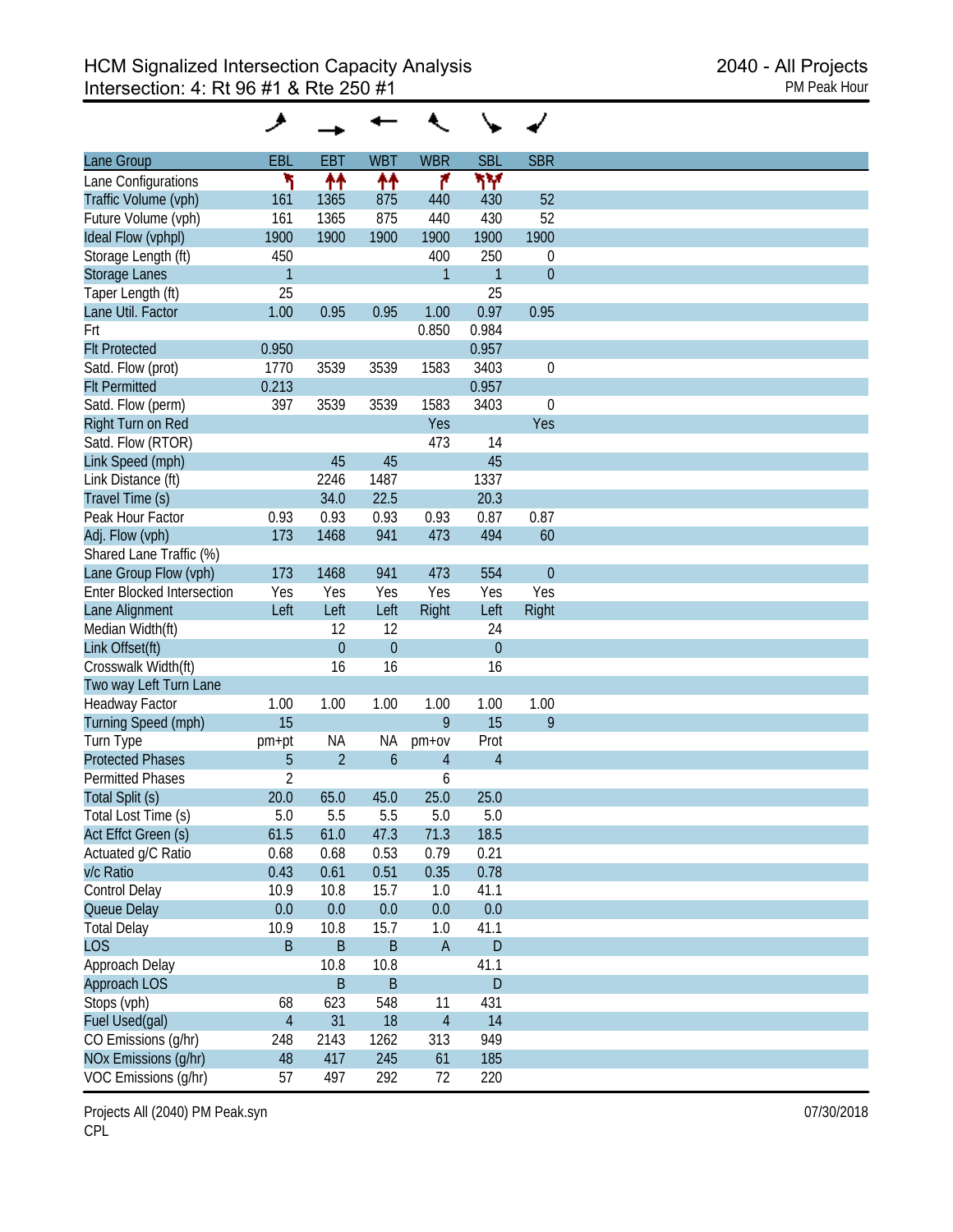#### ◢  $\check{}$  $\ddot{\phantom{0}}$  $\sim$ ✔ ۰

| Lane Group                    | <b>EBL</b>       | EBT      | <b>WBT</b> | <b>WBR</b> | <b>SBL</b> | <b>SBR</b> |  |
|-------------------------------|------------------|----------|------------|------------|------------|------------|--|
| Dilemma Vehicles (#)          | $\Omega$         | 120      | 49         | $\Omega$   | 0          |            |  |
| Queue Length 50th (ft)        | 31               | 161      | 179        | $\theta$   | 147        |            |  |
| Queue Length 95th (ft)        | m <sub>110</sub> | 422      | 247        | 18         | 195        |            |  |
| Internal Link Dist (ft)       |                  | 2166     | 1407       |            | 1257       |            |  |
| Turn Bay Length (ft)          | 450              |          |            | 400        | 250        |            |  |
| Base Capacity (vph)           | 499              | 2396     | 1858       | 1370       | 767        |            |  |
| <b>Starvation Cap Reductn</b> | $\Omega$         | $\theta$ | $\Omega$   | $\Omega$   | $\theta$   |            |  |
| Spillback Cap Reductn         |                  | $\theta$ | 0          | 0          | U          |            |  |
| Storage Cap Reductn           | $\Omega$         | $\theta$ | $\Omega$   | $\Omega$   | $\Omega$   |            |  |
| Reduced v/c Ratio             | 0.35             | 0.61     | 0.51       | 0.35       | 0.72       |            |  |

| <b>Intersection Summary</b>                                       |                               |  |  |  |  |  |  |  |  |
|-------------------------------------------------------------------|-------------------------------|--|--|--|--|--|--|--|--|
| Other<br>Area Type:                                               |                               |  |  |  |  |  |  |  |  |
| Cycle Length: 90                                                  |                               |  |  |  |  |  |  |  |  |
| Actuated Cycle Length: 90                                         |                               |  |  |  |  |  |  |  |  |
| Offset: 0 (0%), Referenced to phase 2:EBTL, Start of Yellow       |                               |  |  |  |  |  |  |  |  |
| Control Type: Actuated-Coordinated                                |                               |  |  |  |  |  |  |  |  |
| Maximum v/c Ratio: 0.78                                           |                               |  |  |  |  |  |  |  |  |
| Intersection Signal Delay: 15.4                                   | Intersection LOS: B           |  |  |  |  |  |  |  |  |
| Intersection Capacity Utilization 60.4%                           | <b>ICU Level of Service B</b> |  |  |  |  |  |  |  |  |
| Analysis Period (min) 15                                          |                               |  |  |  |  |  |  |  |  |
| m Volume for 95th percentile queue is metered by upstream signal. |                               |  |  |  |  |  |  |  |  |

#### Splits and Phases: 4: Rt 96 #1 & Rte 250 #1

| $-$ Ø2 (R)      |    | $\mathcal{Q}_4$ |  |
|-----------------|----|-----------------|--|
| 65 s            |    |                 |  |
|                 | Ø6 |                 |  |
| 20 <sub>s</sub> |    |                 |  |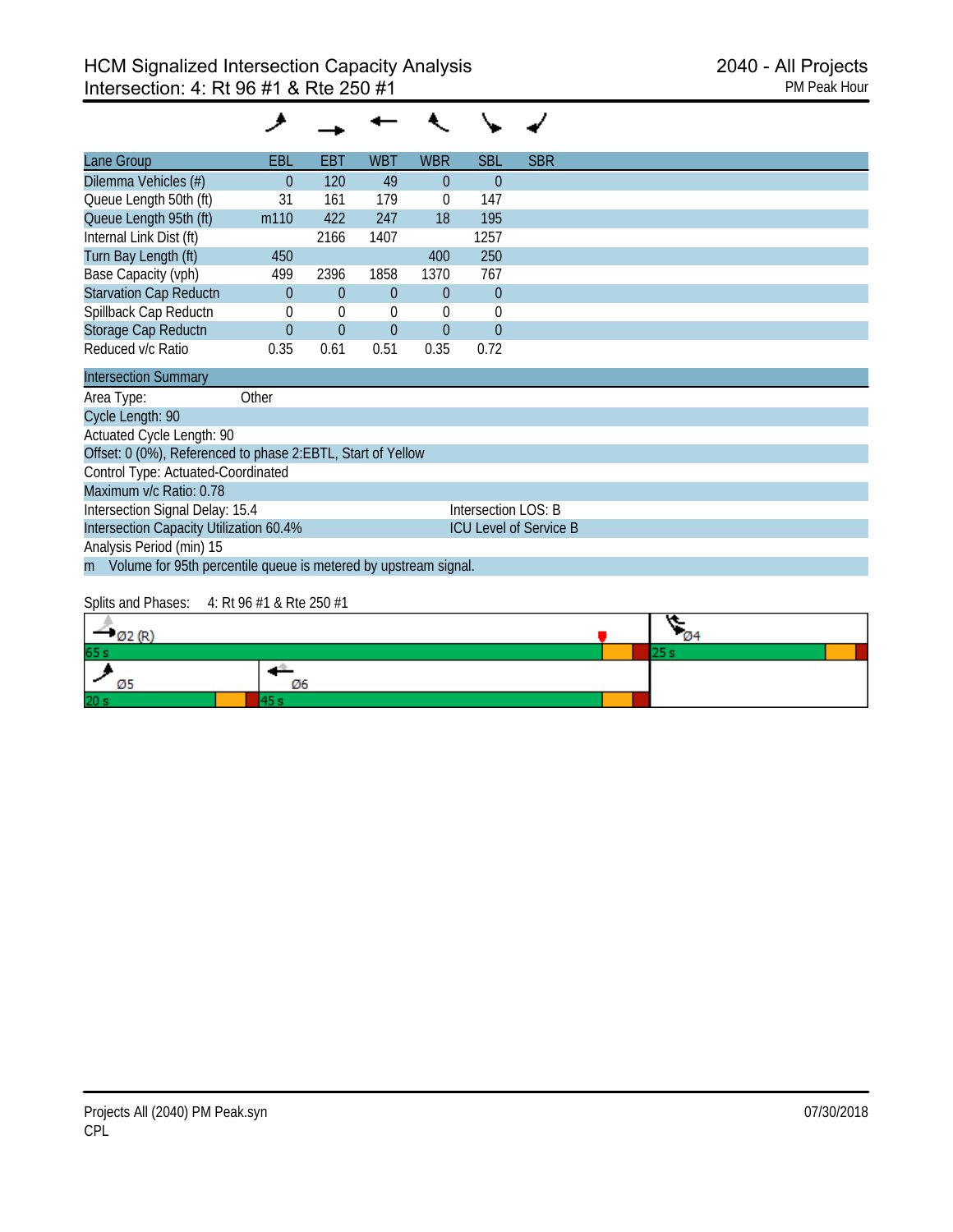|                                   |                |                |                |                |                | ∕                |
|-----------------------------------|----------------|----------------|----------------|----------------|----------------|------------------|
| Lane Group                        | <b>EBT</b>     | <b>EBR</b>     | <b>WBL</b>     | <b>WBT</b>     | <b>NBL</b>     | <b>NBR</b>       |
| Lane Configurations               | ↟↟             | ۴              | ۲              | ቶቶ             | ۳Υ             |                  |
| Traffic Volume (vph)              | 1402           | 615            | 142            | 988            | 489            | 168              |
| Future Volume (vph)               | 1402           | 615            | 142            | 988            | 489            | 168              |
| Ideal Flow (vphpl)                | 1900           | 1900           | 1900           | 1900           | 1900           | 1900             |
| Storage Length (ft)               |                | 400            | 245            |                | 0              | $\boldsymbol{0}$ |
| <b>Storage Lanes</b>              |                | 1              | $\overline{1}$ |                | $\overline{2}$ | $\overline{0}$   |
| Taper Length (ft)                 |                |                | 25             |                | 25             |                  |
| Lane Util. Factor                 | 0.95           | 1.00           | 1.00           | 0.95           | 0.97           | 0.95             |
| Frt                               |                | 0.850          |                |                | 0.962          |                  |
| <b>Flt Protected</b>              |                |                | 0.950          |                | 0.964          |                  |
| Satd. Flow (prot)                 | 3539           | 1583           | 1770           | 3539           | 3351           | $\mathbf 0$      |
| <b>Flt Permitted</b>              |                |                | 0.104          |                | 0.964          |                  |
| Satd. Flow (perm)                 | 3539           | 1583           | 194            | 3539           | 3351           | $\mathbf 0$      |
| Right Turn on Red                 |                | Yes            |                |                |                | Yes              |
| Satd. Flow (RTOR)                 |                | 225            |                |                | 43             |                  |
| Link Speed (mph)                  | 45             |                |                | 45             | 25             |                  |
| Link Distance (ft)                | 1487           |                |                | 1542           | 484            |                  |
| Travel Time (s)                   |                |                |                |                |                |                  |
|                                   | 22.5           |                |                | 23.4           | 13.2           |                  |
| Peak Hour Factor                  | 0.95           | 0.95           | 0.93           | 0.93           | 0.92           | 0.92             |
| Adj. Flow (vph)                   | 1476           | 647            | 153            | 1062           | 532            | 183              |
| Shared Lane Traffic (%)           |                |                |                |                |                |                  |
| Lane Group Flow (vph)             | 1476           | 647            | 153            | 1062           | 715            | $\overline{0}$   |
| <b>Enter Blocked Intersection</b> | Yes            | Yes            | Yes            | Yes            | Yes            | Yes              |
| Lane Alignment                    | Left           | Right          | Left           | Left           | Left           | Right            |
| Median Width(ft)                  | 18             |                |                | 12             | 24             |                  |
| Link Offset(ft)                   | $\overline{0}$ |                |                | $\overline{0}$ | $\overline{0}$ |                  |
| Crosswalk Width(ft)               | 16             |                |                | 16             | 16             |                  |
| Two way Left Turn Lane            |                |                |                |                |                |                  |
| Headway Factor                    | 1.00           | 1.00           | 1.00           | 1.00           | 1.00           | 1.00             |
| Turning Speed (mph)               |                | 9              | 15             |                | 15             | 9                |
| Turn Type                         | <b>NA</b>      | $pm+ov$        | pm+pt          | NA             | Prot           |                  |
| <b>Protected Phases</b>           | $\overline{6}$ | $\overline{4}$ | 5              | $\overline{2}$ | $\overline{4}$ |                  |
| <b>Permitted Phases</b>           |                | 6              | $\overline{2}$ |                |                |                  |
| Total Split (s)                   | 70.0           | 21.0           | 9.0            | 79.0           | 21.0           |                  |
| Total Lost Time (s)               | 4.0            | 4.0            | 4.0            | 4.0            | 4.0            |                  |
| Act Effct Green (s)               | 60.2           | 81.4           | 69.3           | 69.3           | 17.1           |                  |
| Actuated g/C Ratio                | 0.64           | 0.86           | 0.73           | 0.73           | 0.18           |                  |
| v/c Ratio                         | 0.65           | 0.46           | 0.68           | 0.41           | 1.11           |                  |
| Control Delay                     | 12.1           | 2.0            | 22.3           | 5.2            | 106.8          |                  |
| Queue Delay                       | 0.0            | 0.0            | 0.0            | 0.0            | 0.0            |                  |
| <b>Total Delay</b>                | 12.1           | 2.0            | 22.3           | 5.2            | 106.8          |                  |
| <b>LOS</b>                        | B              | $\mathsf A$    | $\mathsf C$    | $\overline{A}$ | F              |                  |
| Approach Delay                    | 9.0            |                |                | 7.4            | 106.8          |                  |
| Approach LOS                      | $\mathsf A$    |                |                | $\overline{A}$ | F              |                  |
|                                   | 797            | 67             | 40             | 328            | 500            |                  |
| Stops (vph)                       | 27             | $\overline{7}$ | $\overline{3}$ |                | 19             |                  |
| Fuel Used(gal)                    |                |                |                | 15             |                |                  |
| CO Emissions (g/hr)               | 1880           | 491            | 179            | 1050           | 1324           |                  |
| NOx Emissions (g/hr)              | 366            | 95             | 35             | 204            | 258            |                  |
| VOC Emissions (g/hr)              | 436            | 114            | 42             | 243            | 307            |                  |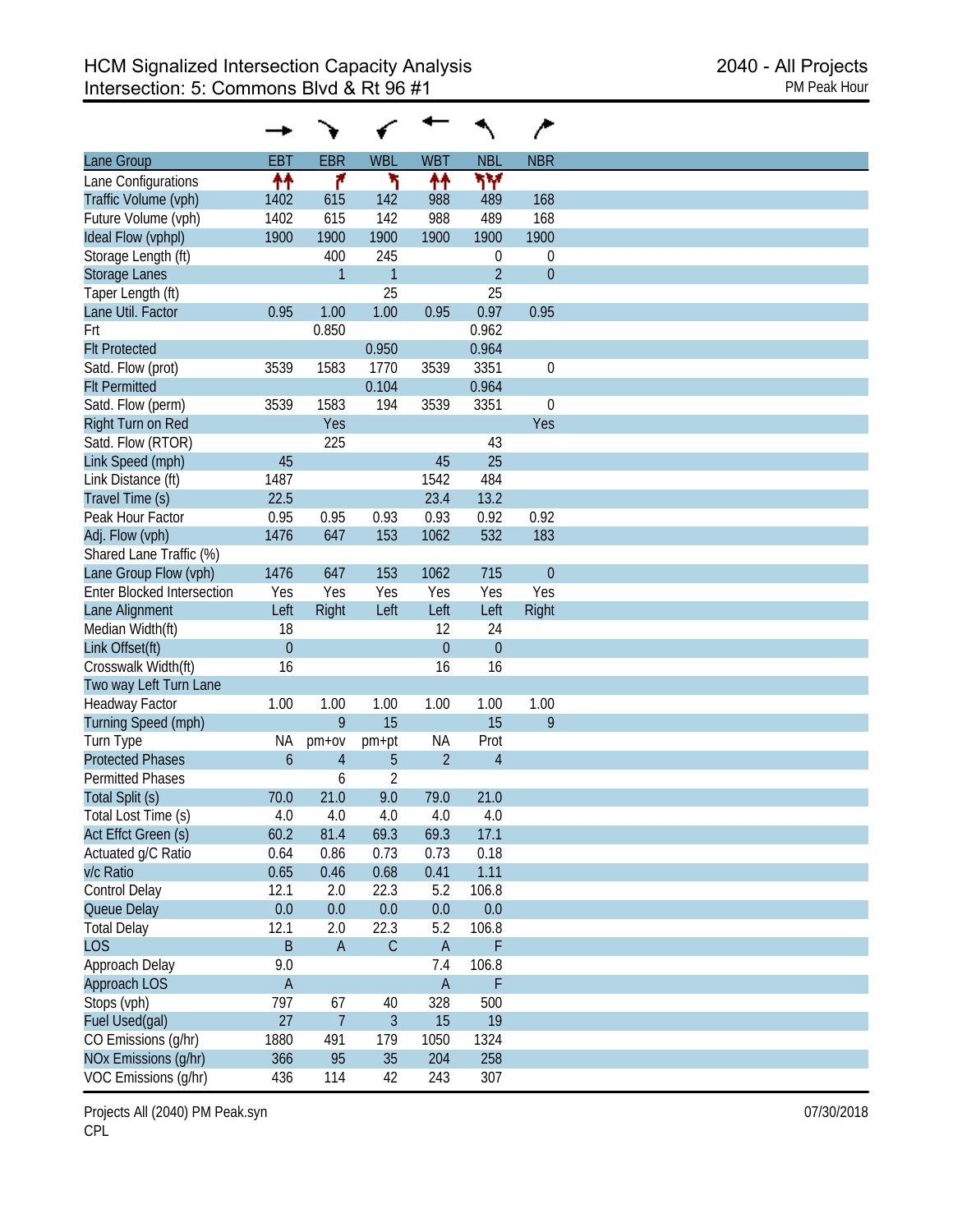| Lane Group                              | <b>EBT</b> | <b>EBR</b>  | <b>WBL</b>     | <b>WBT</b> | <b>NBL</b>          | <b>NBR</b>                    |
|-----------------------------------------|------------|-------------|----------------|------------|---------------------|-------------------------------|
| Dilemma Vehicles (#)                    | 74         | $\theta$    | $\Omega$       | 52         | $\theta$            |                               |
| Queue Length 50th (ft)                  | 260        | 28          | 22             | 105        | $-272$              |                               |
| Queue Length 95th (ft)                  | 323        | 45          | #53            | 133        | #388                |                               |
| Internal Link Dist (ft)                 | 1407       |             |                | 1462       | 404                 |                               |
| Turn Bay Length (ft)                    |            | 400         | 245            |            |                     |                               |
| Base Capacity (vph)                     | 2490       | 1394        | 226            | 2830       | 642                 |                               |
| <b>Starvation Cap Reductn</b>           | $\Omega$   | $\theta$    | $\Omega$       | $\theta$   | $\overline{0}$      |                               |
| Spillback Cap Reductn                   | 0          | $\mathbf 0$ | $\overline{0}$ | 0          | $\mathbf 0$         |                               |
| Storage Cap Reductn                     | $\Omega$   | $\theta$    | $\theta$       | $\theta$   | $\Omega$            |                               |
| Reduced v/c Ratio                       | 0.59       | 0.46        | 0.68           | 0.38       | 1.11                |                               |
| <b>Intersection Summary</b>             |            |             |                |            |                     |                               |
| Area Type:                              | Other      |             |                |            |                     |                               |
| Cycle Length: 100                       |            |             |                |            |                     |                               |
| Actuated Cycle Length: 94.5             |            |             |                |            |                     |                               |
| Control Type: Actuated-Uncoordinated    |            |             |                |            |                     |                               |
| Maximum v/c Ratio: 1.11                 |            |             |                |            |                     |                               |
| Intersection Signal Delay: 25.8         |            |             |                |            | Intersection LOS: C |                               |
| Intersection Capacity Utilization 75.9% |            |             |                |            |                     | <b>ICU Level of Service D</b> |
| Analysis Period (min) 15                |            |             |                |            |                     |                               |

~ Volume exceeds capacity, queue is theoretically infinite.

Queue shown is maximum after two cycles.

# 95th percentile volume exceeds capacity, queue may be longer. Queue shown is maximum after two cycles.

#### Splits and Phases: 5: Commons Blvd & Rt 96 #1

| Ø2           |       | ₩ Ø4 |  |
|--------------|-------|------|--|
| 79 s         |       |      |  |
| $\bullet$ 05 | - 126 |      |  |
| 9 s          |       |      |  |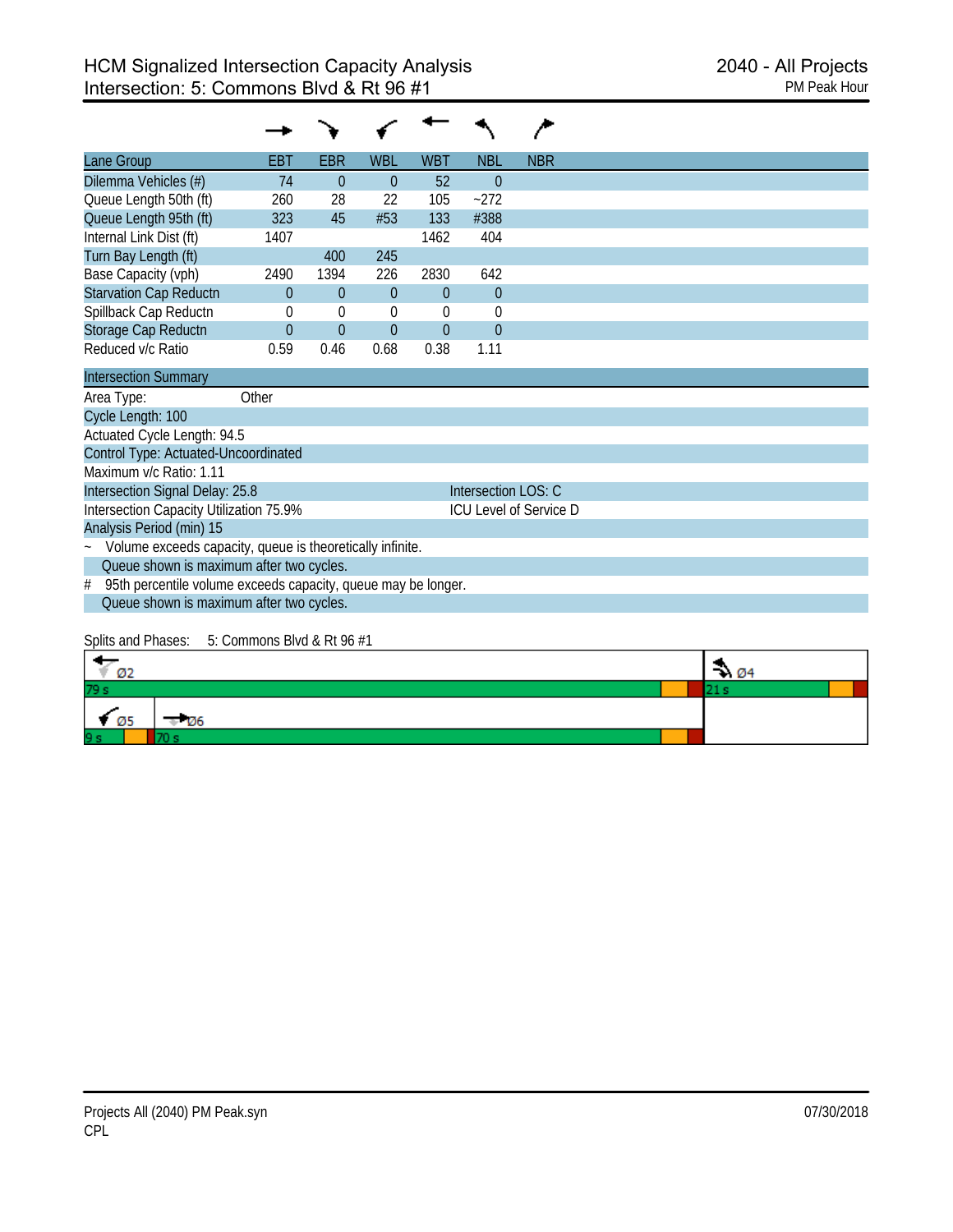HCM Signalized Intersection Capacity Analysis<br>Intersection: 6: Rt 96 #1 & Mall Ent (N)/Turk Hill Road #1 Intersection: 6: Rt 96 #1 & Mall  $Ent(N)/T$ urk Hill Road #1

|                                   | ◢              |             |                |                  |                |             |                |                |                |            |             |                  |
|-----------------------------------|----------------|-------------|----------------|------------------|----------------|-------------|----------------|----------------|----------------|------------|-------------|------------------|
| Lane Group                        | <b>EBL</b>     | <b>EBT</b>  | <b>EBR</b>     | <b>WBL</b>       | <b>WBT</b>     | <b>WBR</b>  | <b>NBL</b>     | <b>NBT</b>     | <b>NBR</b>     | <b>SBL</b> | <b>SBT</b>  | <b>SBR</b>       |
| Lane Configurations               | ۲              | ৰ           | ۴              | ካኘ               | ↟              | ۴           | ۲              | ቶቶ             | ۴              | ۲          | ↟↟          | ۴                |
| Traffic Volume (vph)              | 170            | 120         | 84             | 392              | 100            | 166         | 53             | 794            | 542            | 238        | 1088        | 243              |
| Future Volume (vph)               | 170            | 120         | 84             | 392              | 100            | 166         | 53             | 794            | 542            | 238        | 1088        | 243              |
| Ideal Flow (vphpl)                | 1900           | 1900        | 1900           | 1900             | 1900           | 1900        | 1900           | 1900           | 1900           | 1900       | 1900        | 1900             |
| Lane Width (ft)                   | 11             | 11          | 11             | 12               | 12             | 12          | 11             | 11             | 11             | 11         | 11          | 11               |
| Storage Length (ft)               | $\overline{0}$ |             | $\overline{0}$ | $\boldsymbol{0}$ |                | 200         | 100            |                | 175            | 350        |             | 200              |
| Storage Lanes                     | 1              |             | 1              | $\overline{2}$   |                | 1           | 1              |                | 1              | 1          |             | 1                |
| Taper Length (ft)                 | 25             |             |                | 25               |                |             | 25             |                |                | 25         |             |                  |
| Lane Util. Factor                 | 0.95           | 0.95        | 1.00           | 0.97             | 1.00           | 1.00        | 1.00           | 0.95           | 1.00           | 1.00       | 0.95        | 1.00             |
| Frt                               |                |             | 0.850          |                  |                | 0.850       |                |                | 0.850          |            |             | 0.850            |
| <b>Flt Protected</b>              | 0.950          | 0.994       |                | 0.950            |                |             | 0.950          |                |                | 0.950      |             |                  |
| Satd. Flow (prot)                 | 1625           | 1700        | 1531           | 3433             | 1863           | 1583        | 1711           | 3421           | 1531           | 1711       | 3421        | 1531             |
| <b>Flt Permitted</b>              | 0.950          | 0.994       |                | 0.950            |                |             | 0.204          |                |                | 0.130      |             |                  |
| Satd. Flow (perm)                 | 1625           | 1700        | 1531           | 3433             | 1863           | 1583        | 367            | 3421           | 1531           | 234        | 3421        | 1531             |
| Right Turn on Red                 |                |             | Yes            |                  |                | Yes         |                |                | Yes            |            |             | Yes              |
| Satd. Flow (RTOR)                 |                |             | 164            |                  |                | 198         |                |                | 380            |            |             | 264              |
| Link Speed (mph)                  |                | 30          |                |                  | 35             |             |                | 45             |                |            | 45          |                  |
| Link Distance (ft)                |                | 497         |                |                  | 533            |             |                | 1383           |                |            | 1542        |                  |
| Travel Time (s)                   |                | 11.3        |                |                  | 10.4           |             |                | 21.0           |                |            | 23.4        |                  |
| Peak Hour Factor                  | 0.88           | 0.88        | 0.88           | 0.84             | 0.84           | 0.84        | 0.92           | 0.92           | 0.92           | 0.92       | 0.92        | 0.92             |
| Adj. Flow (vph)                   | 193            | 136         | 95             | 467              | 119            | 198         | 58             | 863            | 589            | 259        | 1183        | 264              |
| Shared Lane Traffic (%)           | 10%            |             |                |                  |                |             |                |                |                |            |             |                  |
| Lane Group Flow (vph)             | 174            | 155         | 95             | 467              | 119            | 198         | 58             | 863            | 589            | 259        | 1183        | 264              |
| <b>Enter Blocked Intersection</b> | Yes            | Yes         | Yes            | Yes              | Yes            | Yes         | Yes            | Yes            | Yes            | Yes        | Yes         | Yes              |
| Lane Alignment                    | Left           | Left        | Right          | Left             | Left           | Right       | Left           | Left           | Right          | Left       | Left        | Right            |
| Median Width(ft)                  |                | 36          |                |                  | 36             |             |                | 12             |                |            | 12          |                  |
| Link Offset(ft)                   |                | $\mathbf 0$ |                |                  | $\mathbf 0$    |             |                | $\mathbf{0}$   |                |            | 0           |                  |
| Crosswalk Width(ft)               |                | 16          |                |                  | 16             |             |                | 16             |                |            | 16          |                  |
| Two way Left Turn Lane            |                |             |                |                  |                |             |                |                |                |            |             |                  |
| <b>Headway Factor</b>             | 1.04           | 1.04        | 1.04           | 1.00             | 1.00           | 1.00        | 1.04           | 1.04           | 1.04           | 1.04       | 1.04        | 1.04             |
| Turning Speed (mph)               | 15             |             | 9              | 15               |                | 9           | 15             |                | 9              | 15         |             | 9                |
| <b>Turn Type</b>                  | Split          | <b>NA</b>   | Perm           | Split            | <b>NA</b>      | Perm        | Perm           | <b>NA</b>      | $pm+ov$        | pm+pt      | <b>NA</b>   | Perm             |
| <b>Protected Phases</b>           | 4              | 4           |                | 8                | 8              |             |                | $\overline{2}$ | 8              | 1          | 6           |                  |
| <b>Permitted Phases</b>           |                |             | $\overline{4}$ |                  |                | 8           | $\overline{2}$ |                | $\overline{2}$ | 6          | 6           | $\boldsymbol{6}$ |
| Total Split (s)                   | 26.0           | 26.0        | 26.0           | 18.0             | 18.0           | 18.0        | 30.0           | 30.0           | 18.0           | 16.0       | 46.0        | 46.0             |
| Total Lost Time (s)               | 5.5            | 5.5         | 5.5            | 5.5              | 5.5            | 5.5         | 5.5            | 5.5            | 5.5            | 5.5        | 5.5         | 5.5              |
| Act Effct Green (s)               | 15.0           | 15.0        | 15.0           | 16.9             | 16.9           | 16.9        | 25.2           | 25.2           | 42.1           | 41.6       | 41.6        | 41.6             |
| Actuated g/C Ratio                | 0.17           | 0.17        | 0.17           | 0.19             | 0.19           | 0.19        | 0.28           | 0.28           | 0.47           | 0.46       | 0.46        | 0.46             |
| v/c Ratio                         | 0.64           | 0.55        | 0.24           | 0.73             | 0.34           | 0.43        | 0.57           | 0.90           | 0.64           | 0.91       | 0.75        | 0.31             |
| <b>Control Delay</b>              | 45.3           | 40.8        | 2.0            | 43.4             | 36.2           | 8.7         | 53.5           | 45.6           | 7.4            | 56.1       | 23.9        | 3.1              |
| Queue Delay                       | 0.0            | 0.0         | 0.0            | 0.0              | 0.0            | 0.0         | 0.0            | 0.0            | 0.0            | 0.0        | 0.0         | 0.0              |
| <b>Total Delay</b>                | 45.3           | 40.8        | 2.0            | 43.4             | 36.2           | 8.7         | 53.5           | 45.6           | 7.4            | 56.1       | 23.9        | 3.1              |
| <b>LOS</b>                        | D              | D           | А              | D                | D              | A           | D              | D              | A              | Ε          | $\mathsf C$ | A                |
| <b>Approach Delay</b>             |                | 34.0        |                |                  | 33.6           |             |                | 31.0           |                |            | 25.6        |                  |
| Approach LOS                      |                | С           |                |                  | $\mathsf C$    |             |                | $\mathsf C$    |                |            | $\mathsf C$ |                  |
| Stops (vph)                       | 137            | 120         | $\overline{2}$ | 331              | 87             | 25          | 46             | 698            | 164            | 139        | 866         | 20               |
| Fuel Used(gal)                    | $\sqrt{3}$     | 2           | $\mathbf{0}$   | $\overline{7}$   | $\overline{2}$ | $\mathbf 1$ | $\overline{2}$ | 23             | 8              | 7          | 27          | 3                |
| CO Emissions (g/hr)               | 193            | 162         | 26             | 522              | 124            | 78          | 114            | 1620           | 540            | 477        | 1884        | 198              |
| NOx Emissions (g/hr)              | 38             | 32          | 5              | 102              | 24             | 15          | 22             | 315            | 105            | 93         | 367         | 39               |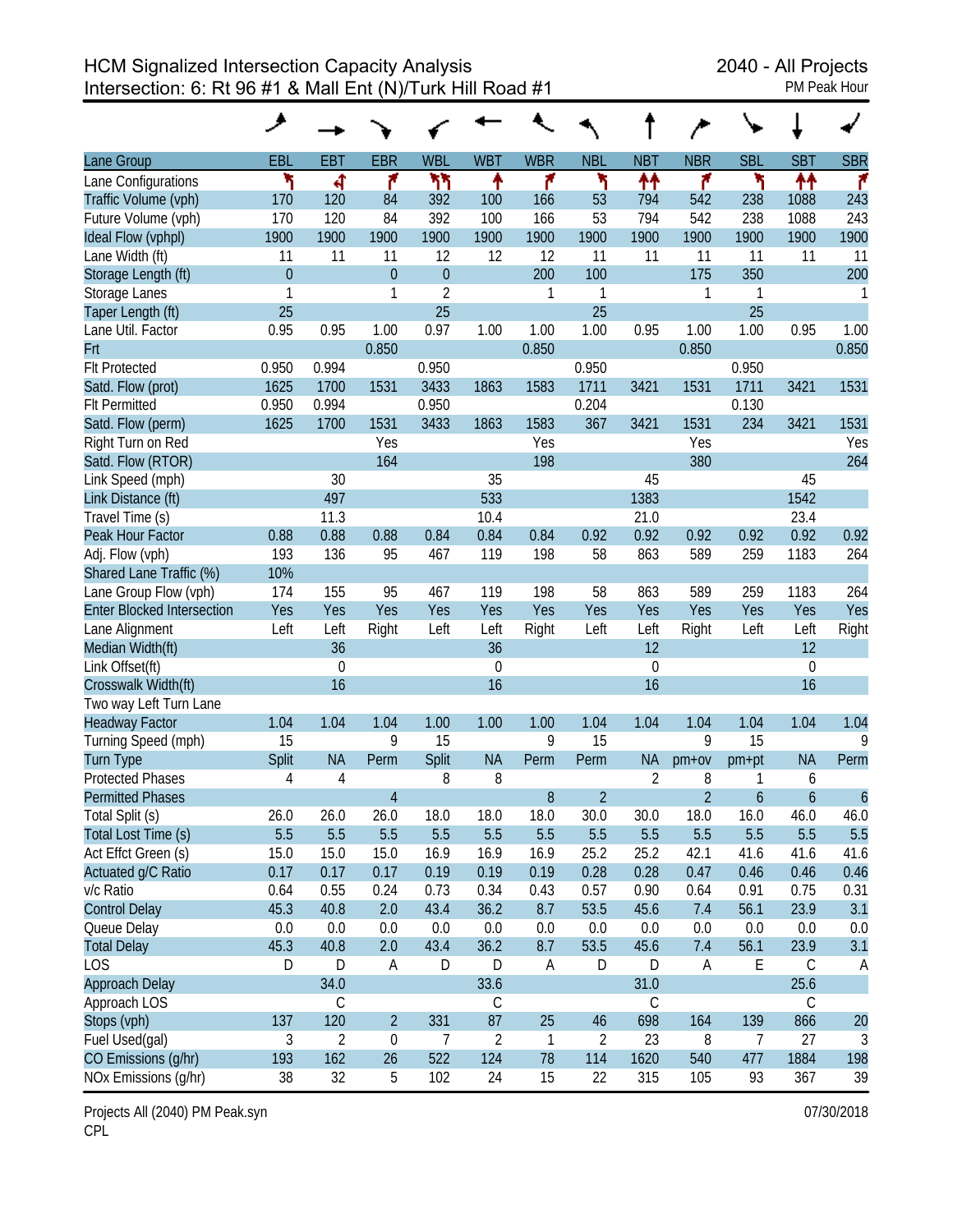| Lane Group                  | <b>EBL</b>     | EBT      | <b>EBR</b>     | <b>WBL</b>     | <b>WBT</b>     | <b>WBR</b> | <b>NBL</b>     | <b>NBT</b> | <b>NBR</b>     | <b>SBL</b>     | <b>SBT</b> | <b>SBR</b>     |
|-----------------------------|----------------|----------|----------------|----------------|----------------|------------|----------------|------------|----------------|----------------|------------|----------------|
| VOC Emissions (q/hr)        | 45             | 38       | 6              | 121            | 29             | 18         | 26             | 376        | 125            | 111            | 437        | 46             |
| Dilemma Vehicles (#)        | $\Omega$       | $\Omega$ | 0              | $\theta$       | 6              | $\Omega$   | $\Omega$       | 42         | $\Omega$       | $\Omega$       | 60         | $\Omega$       |
| Queue Length 50th (ft)      | 98             | 86       | $\overline{0}$ | 127            | 58             | $\theta$   | 29             | 251        | 33             | 99             | 287        | $\overline{0}$ |
| Queue Length 95th (ft)      | 152            | 136      | 4              | #210           | 108            | 48         | #87            | #368       | 101            | #246           | 371        | 42             |
| Internal Link Dist (ft)     |                | 417      |                |                | 453            |            |                | 1303       |                |                | 1462       |                |
| Turn Bay Length (ft)        |                |          |                |                |                | 200        | 100            |            | 175            | 350            |            | 200            |
| Base Capacity (vph)         | 370            | 387      | 475            | 643            | 348            | 457        | 102            | 958        | 918            | 286            | 1582       | 850            |
| Starvation Cap Reductn      | $\Omega$       | $\theta$ | $\Omega$       | $\theta$       | $\Omega$       | $\Omega$   | $\Omega$       | $\theta$   | $\Omega$       | 0              | 0          | 0              |
| Spillback Cap Reductn       | $\overline{0}$ | $\theta$ | $\Omega$       | $\overline{0}$ | $\overline{0}$ | $\theta$   | $\overline{0}$ | $\theta$   | $\overline{0}$ | $\overline{0}$ | 0          |                |
| Storage Cap Reductn         | $\Omega$       | $\Omega$ | 0              | $\theta$       | $\Omega$       | $\Omega$   | 0              | $\theta$   | 0              | 0              | 0          |                |
| Reduced v/c Ratio           | 0.47           | 0.40     | 0.20           | 0.73           | 0.34           | 0.43       | 0.57           | 0.90       | 0.64           | 0.91           | 0.75       | 0.31           |
| <b>Intersection Summary</b> |                |          |                |                |                |            |                |            |                |                |            |                |

Area Type: **Other** 

Cycle Length: 90

Actuated Cycle Length: 90

Offset: 0 (0%), Referenced to phase 2:NBTL and 6:SBTL, Start of Green

Control Type: Actuated-Coordinated

Maximum v/c Ratio: 0.91

Intersection Signal Delay: 29.7 Intersection LOS: C Intersection Capacity Utilization 75.0% ICU Level of Service D

Analysis Period (min) 15

 $#$  95th percentile volume exceeds capacity, queue may be longer. Queue shown is maximum after two cycles.

Splits and Phases: 6: Rt 96 #1 & Mall Ent (N)/Turk Hill Road #1

|                 | Q2(R)<br>1 W Z | v- | VI 08 |
|-----------------|----------------|----|-------|
| 16 <sub>s</sub> |                |    |       |
| Ø6 (R)          |                |    |       |
| 46 s            |                |    |       |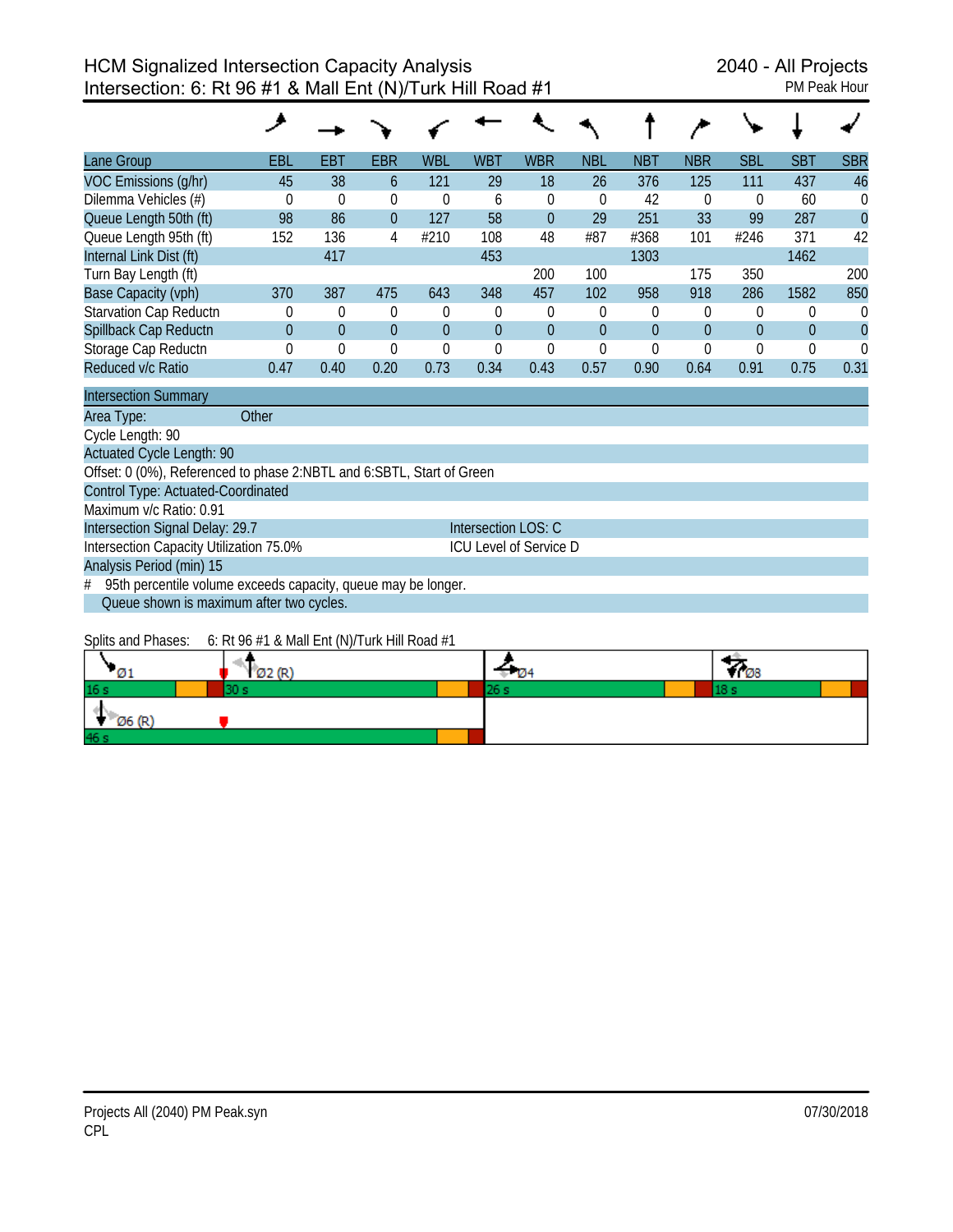HCM Signalized Intersection Capacity Analysis 2040 - All Projects Intersection: 7: Cobblestone Drive/Square Drive & Turk Hill Road #1 PM Peak Hour

| PM Peak Hour |  |
|--------------|--|

|                                   | حر             |                |                         |              |                |             |                |                |                |            |                |                  |
|-----------------------------------|----------------|----------------|-------------------------|--------------|----------------|-------------|----------------|----------------|----------------|------------|----------------|------------------|
| Lane Group                        | EBL            | <b>EBT</b>     | <b>EBR</b>              | <b>WBL</b>   | <b>WBT</b>     | <b>WBR</b>  | <b>NBL</b>     | <b>NBT</b>     | <b>NBR</b>     | <b>SBL</b> | <b>SBT</b>     | <b>SBR</b>       |
| Lane Configurations               | ۲              | ↟              | ۴                       | ۲            | ተኈ             |             | ۲              | Ъ              |                | ۲          | Ъ              |                  |
| Traffic Volume (vph)              | 241            | 431            | 228                     | 97           | 262            | 35          | 144            | 25             | 90             | 57         | 33             | 252              |
| Future Volume (vph)               | 241            | 431            | 228                     | 97           | 262            | 35          | 144            | 25             | 90             | 57         | 33             | 252              |
| Ideal Flow (vphpl)                | 1900           | 1900           | 1900                    | 1900         | 1900           | 1900        | 1900           | 1900           | 1900           | 1900       | 1900           | 1900             |
| Storage Length (ft)               | 225            |                | 225                     | 100          |                | 275         | 75             |                | 0              | 50         |                | $\boldsymbol{0}$ |
| <b>Storage Lanes</b>              | $\mathbf{1}$   |                | 1                       | 1            |                | 1           | 1              |                | $\mathbf 0$    | 1          |                | $\overline{0}$   |
| Taper Length (ft)                 | 25             |                |                         | 25           |                |             | 25             |                |                | 25         |                |                  |
| Lane Util. Factor                 | 1.00           | 1.00           | 1.00                    | 1.00         | 0.95           | 0.95        | 1.00           | 1.00           | 1.00           | 1.00       | 1.00           | 1.00             |
| Frt                               |                |                | 0.850                   |              | 0.982          |             |                | 0.883          |                |            | 0.867          |                  |
| <b>Flt Protected</b>              | 0.950          |                |                         | 0.950        |                |             | 0.950          |                |                | 0.950      |                |                  |
| Satd. Flow (prot)                 | 1770           | 1863           | 1583                    | 1770         | 3476           | 0           | 1770           | 1645           | 0              | 1770       | 1615           | 0                |
| <b>Flt Permitted</b>              | 0.449          |                |                         | 0.398        |                |             | 0.425          |                |                | 0.673      |                |                  |
| Satd. Flow (perm)                 | 836            | 1863           | 1583                    | 741          | 3476           | 0           | 792            | 1645           | 0              | 1254       | 1615           | $\mathbf 0$      |
| Right Turn on Red                 |                |                | Yes                     |              |                | Yes         |                |                | Yes            |            |                | Yes              |
| Satd. Flow (RTOR)                 |                |                | 245                     |              | 23             |             |                | 103            |                |            | 290            |                  |
| Link Speed (mph)                  |                | 35             |                         |              | 35             |             |                | 25             |                |            | 25             |                  |
| Link Distance (ft)                |                | 533            |                         |              | 819            |             |                | 470            |                |            | 441            |                  |
| Travel Time (s)                   |                | 10.4           |                         |              | 16.0           |             |                | 12.8           |                |            | 12.0           |                  |
| Peak Hour Factor                  | 0.93           | 0.93           | 0.93                    | 0.93         | 0.93           | 0.93        | 0.87           | 0.87           | 0.87           | 0.87       | 0.87           | 0.87             |
| Adj. Flow (vph)                   | 259            | 463            | 245                     | 104          | 282            | 38          | 166            | 29             | 103            | 66         | 38             | 290              |
| Shared Lane Traffic (%)           |                |                |                         |              |                |             |                |                |                |            |                |                  |
| Lane Group Flow (vph)             | 259            | 463            | 245                     | 104          | 320            | $\mathbf 0$ | 166            | 132            | $\overline{0}$ | 66         | 328            | $\overline{0}$   |
| <b>Enter Blocked Intersection</b> | Yes            | Yes            | Yes                     | Yes          | Yes            | Yes         | Yes            | Yes            | Yes            | Yes        | Yes            | Yes              |
| Lane Alignment                    | Left           | Left           | Right                   | Left         | Left           | Right       | Left           | Left           | Right          | Left       | Left           | Right            |
| Median Width(ft)                  |                | 12             |                         |              | 12             |             |                | 12             |                |            | 12             |                  |
| Link Offset(ft)                   |                | $\mathbf{0}$   |                         |              | $\overline{0}$ |             |                | $\theta$       |                |            | $\overline{0}$ |                  |
| Crosswalk Width(ft)               |                | 16             |                         |              | 16             |             |                | 16             |                |            | 16             |                  |
| Two way Left Turn Lane            |                |                |                         |              |                |             |                |                |                |            |                |                  |
| <b>Headway Factor</b>             | 1.00           | 1.00           | 1.00                    | 1.00         | 1.00           | 1.00        | 1.00           | 1.00           | 1.00           | 1.00       | 1.00           | 1.00             |
| Turning Speed (mph)               | 15             |                | 9                       | 15           |                | 9           | 15             |                | 9              | 15         |                | 9                |
| Turn Type                         | pm+pt          | ΝA             | Perm                    | pm+pt        | <b>NA</b>      |             | Perm           | ΝA             |                | Perm       | <b>NA</b>      |                  |
| <b>Protected Phases</b>           | 7              | $\overline{4}$ |                         | 3            | 8              |             |                | $\overline{2}$ |                |            | 6              |                  |
| <b>Permitted Phases</b>           | 4              |                | 4                       | 8            |                |             | 2              |                |                | 6          |                |                  |
| Total Split (s)                   | 15.0           | 63.0           | 63.0                    | 10.0         | 58.0           |             | 27.0           | 27.0           |                | 27.0       | 27.0           |                  |
| Total Lost Time (s)               | 4.0            | 4.0            | 4.0                     | 4.0          | 4.0            |             | 4.0            | 4.0            |                | 4.0        | 4.0            |                  |
| Act Effct Green (s)               | 34.1           | 26.3           | 26.3                    | 25.0         | 19.0           |             | 23.2           | 23.2           |                | 23.2       | 23.2           |                  |
| Actuated g/C Ratio                | 0.52           | 0.40           | 0.40                    | 0.38         | 0.29           |             | 0.35           | 0.35           |                | 0.35       | 0.35           |                  |
| v/c Ratio                         | 0.44           | 0.62           | 0.31                    | 0.28         | 0.31           |             | 0.59           | 0.20           |                | 0.15       | 0.43           |                  |
| Control Delay                     | 10.8           | 20.2           | 3.1                     | 10.0         | 16.8           |             | 31.1           | 7.2            |                | 18.1       | 5.9            |                  |
| Queue Delay                       | 0.0            | 0.0            | 0.0                     | 0.0          | 0.0            |             | 0.0            | $0.0\,$        |                | 0.0        | 0.0            |                  |
| <b>Total Delay</b>                | 10.8           | 20.2           | 3.1                     | 10.0         | 16.8           |             | 31.1           | 7.2            |                | 18.1       | 5.9            |                  |
| <b>LOS</b>                        | B              | $\mathsf C$    | $\mathsf A$             | $\sf B$      | $\sf B$        |             | $\mathsf C$    | $\mathsf A$    |                | B          | $\mathsf{A}$   |                  |
| Approach Delay                    |                | 13.4           |                         |              | 15.2           |             |                | 20.5           |                |            | 7.9            |                  |
| Approach LOS                      |                | $\sf B$        |                         |              | B              |             |                | $\mathsf C$    |                |            | $\mathsf A$    |                  |
| Stops (vph)                       | 117            | 322            | 21                      | 50           | 192            |             | 110            | 29             |                | 39         | 47             |                  |
| Fuel Used(gal)                    | $\overline{2}$ | 6              | $\overline{\mathbf{1}}$ | $\mathbf{1}$ | $\overline{4}$ |             | $\overline{2}$ | 1              |                | 1          | $\overline{2}$ |                  |
| CO Emissions (g/hr)               | 164            | 409            | 82                      | 80           | 296            |             | 134            | 52             |                | 40         | 111            |                  |
| NOx Emissions (g/hr)              | 32             | 80             | 16                      | 16           | 57             |             | 26             | 10             |                | $\, 8$     | 22             |                  |
| VOC Emissions (g/hr)              | 38             | 95             | 19                      | 19           | 68             |             | 31             | 12             |                | 9          | 26             |                  |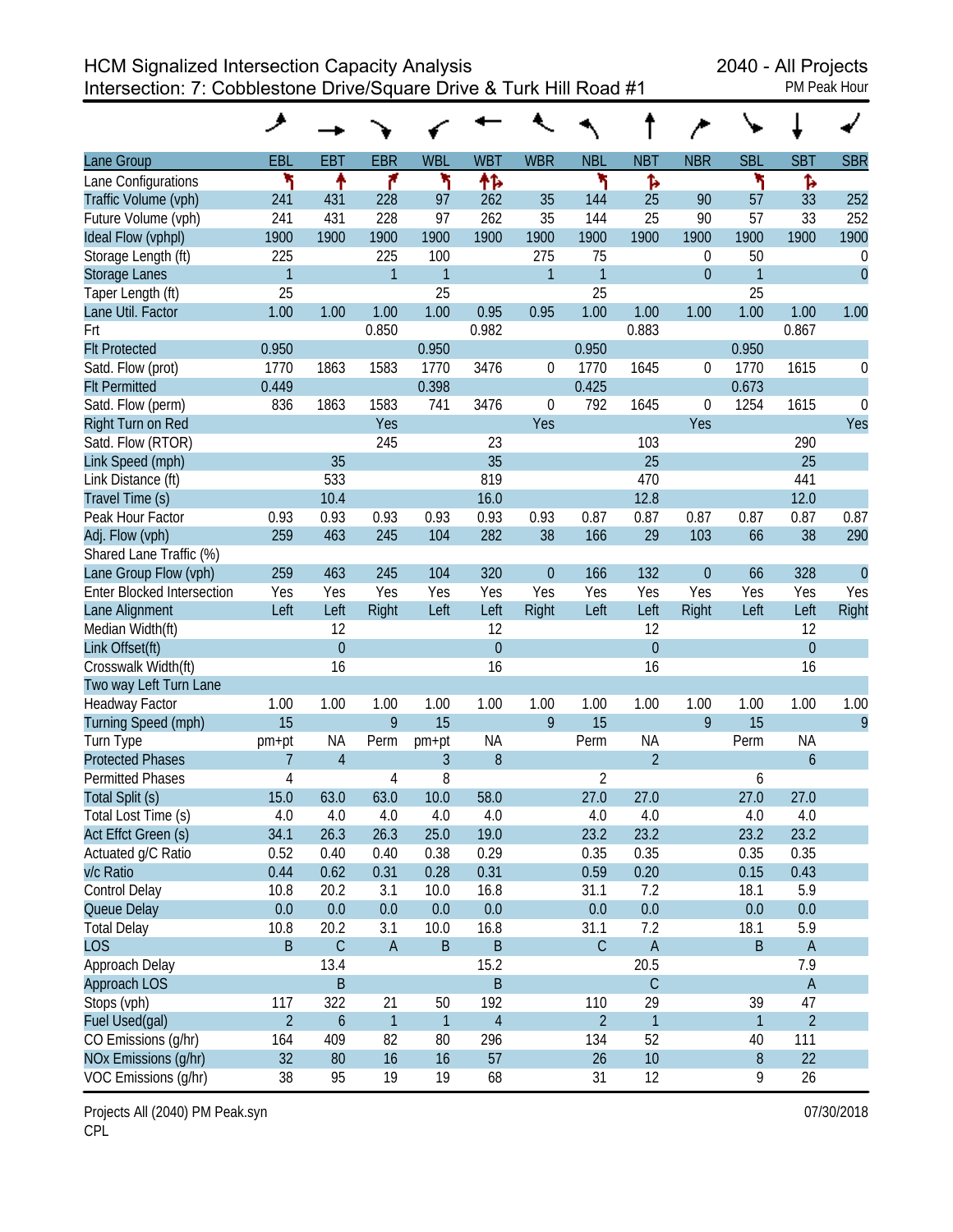| <b>PM Peak Hour</b> |  |
|---------------------|--|
|                     |  |

| Lane Group                    | <b>EBL</b> | <b>EBT</b> | <b>EBR</b> | <b>WBL</b> | <b>WBT</b>   | <b>WBR</b> | <b>NBL</b> | <b>NBT</b>     | <b>NBR</b> | <b>SBL</b> | <b>SBT</b>     | <b>SBR</b> |
|-------------------------------|------------|------------|------------|------------|--------------|------------|------------|----------------|------------|------------|----------------|------------|
| Dilemma Vehicles (#)          | 0          | 32         | $\Omega$   | $\theta$   | 22           |            |            | $\Omega$       |            | $\Omega$   | $\overline{0}$ |            |
| Queue Length 50th (ft)        | 53         | 150        | 0          | 19         | 47           |            | 53         |                |            | 18         | 10             |            |
| Queue Length 95th (ft)        | 89         | 235        | 36         | 39         | 75           |            | #150       | 44             |            | 50         | 64             |            |
| Internal Link Dist (ft)       |            | 453        |            |            | 739          |            |            | 390            |            |            | 361            |            |
| Turn Bay Length (ft)          | 225        |            | 225        | 100        |              |            | 75         |                |            | 50         |                |            |
| Base Capacity (vph)           | 594        | 1675       | 1448       | 378        | 2904         |            | 281        | 650            |            | 445        | 761            |            |
| <b>Starvation Cap Reductn</b> | 0          | $\Omega$   | $\Omega$   | $\theta$   | $\Omega$     |            | 0          | $\overline{0}$ |            | $\theta$   | $\theta$       |            |
| Spillback Cap Reductn         | 0          | 0          | $\Omega$   | $\Omega$   | <sup>0</sup> |            |            | $\Omega$       |            | $\Omega$   | $\Omega$       |            |
| Storage Cap Reductn           | 0          | $\Omega$   | $\Omega$   | $\Omega$   | $\Omega$     |            | 0          | $\Omega$       |            | $\Omega$   | $\Omega$       |            |
| Reduced v/c Ratio             | 0.44       | 0.28       | 0.17       | 0.28       | 0.11         |            | 0.59       | 0.20           |            | 0.15       | 0.43           |            |

| <b>Intersection Summary</b>                                     |                        |  |  |  |  |  |  |
|-----------------------------------------------------------------|------------------------|--|--|--|--|--|--|
| Other<br>Area Type:                                             |                        |  |  |  |  |  |  |
| Cycle Length: 100                                               |                        |  |  |  |  |  |  |
| Actuated Cycle Length: 65.4                                     |                        |  |  |  |  |  |  |
| Control Type: Actuated-Uncoordinated                            |                        |  |  |  |  |  |  |
| Maximum v/c Ratio: 0.62                                         |                        |  |  |  |  |  |  |
| Intersection Signal Delay: 13.7                                 | Intersection LOS: B    |  |  |  |  |  |  |
| Intersection Capacity Utilization 66.7%                         | ICU Level of Service C |  |  |  |  |  |  |
| Analysis Period (min) 15                                        |                        |  |  |  |  |  |  |
| # 95th percentile volume exceeds capacity, queue may be longer. |                        |  |  |  |  |  |  |
| Queue shown is maximum after two cycles.                        |                        |  |  |  |  |  |  |

Splits and Phases: 7: Cobblestone Drive/Square Drive & Turk Hill Road #1

| Ø2              | F 03 | - 104 |  |
|-----------------|------|-------|--|
| 27 <sub>s</sub> |      |       |  |
| Ø6              |      | Ø8    |  |
| 27 <sub>s</sub> |      |       |  |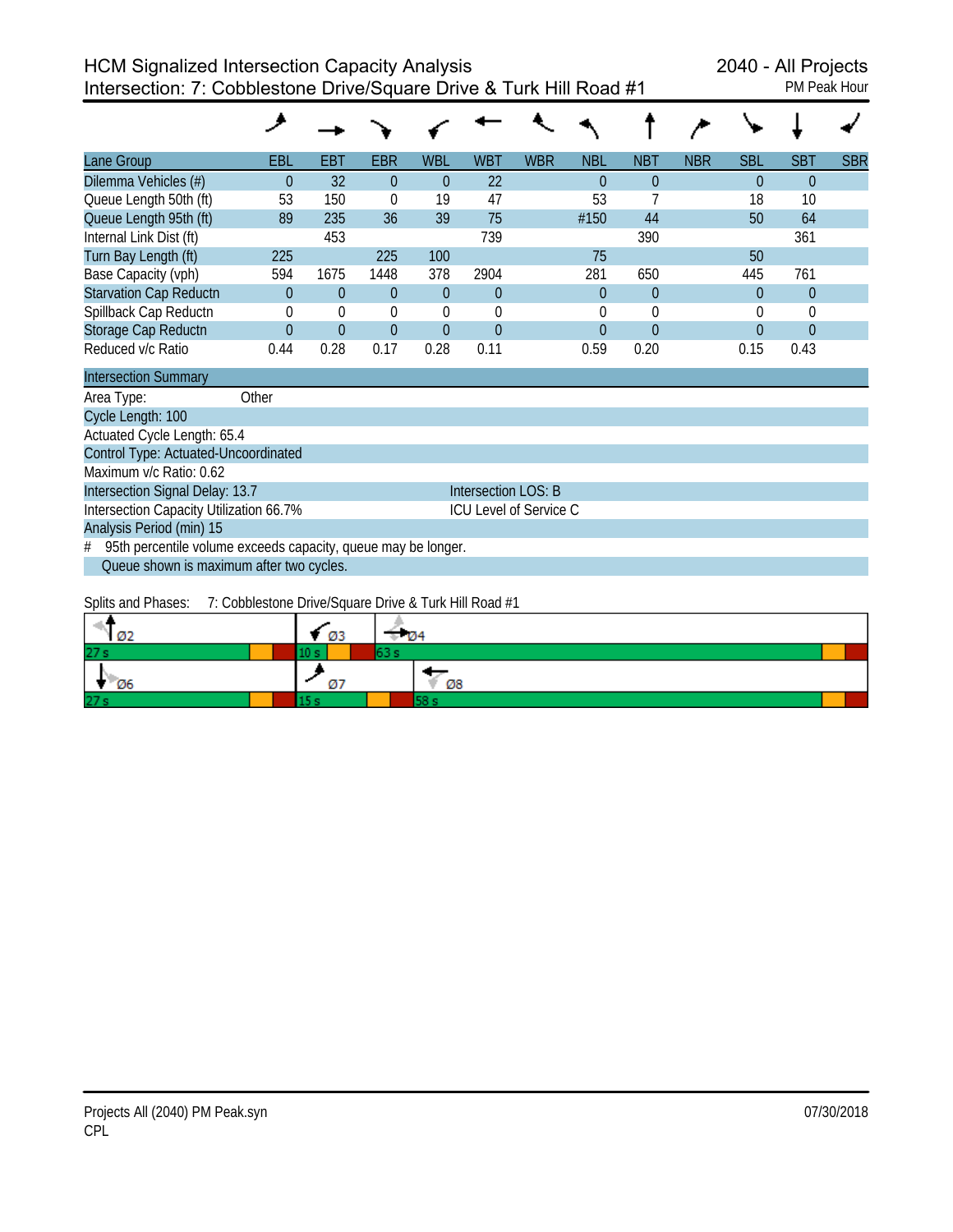|                                   | مر             |                |                |              |                |                |                |                |                |              |                  |                |
|-----------------------------------|----------------|----------------|----------------|--------------|----------------|----------------|----------------|----------------|----------------|--------------|------------------|----------------|
| Lane Group                        | EBL            | <b>EBT</b>     | <b>EBR</b>     | <b>WBL</b>   | <b>WBT</b>     | <b>WBR</b>     | <b>NBL</b>     | <b>NBT</b>     | <b>NBR</b>     | <b>SBL</b>   | <b>SBT</b>       | <b>SBR</b>     |
| Lane Configurations               | ۲              | Ъ              |                | ۲            | ↟              | ۴              | ኻ              | ተተ             | ۴              | ኻ            | ↟↟               | ۴              |
| Traffic Volume (vph)              | 92             | 15             | 57             | 272          | 29             | 234            | 39             | 1063           | 223            | 73           | 1433             | 66             |
| Future Volume (vph)               | 92             | 15             | 57             | 272          | 29             | 234            | 39             | 1063           | 223            | 73           | 1433             | 66             |
| Ideal Flow (vphpl)                | 1900           | 1900           | 1900           | 1900         | 1900           | 1900           | 1900           | 1900           | 1900           | 1900         | 1900             | 1900           |
| Storage Length (ft)               | 165            |                | $\theta$       | 100          |                | 100            | 200            |                | 175            | 400          |                  | 450            |
| <b>Storage Lanes</b>              | $\mathbf{1}$   |                | $\overline{0}$ | $\mathbf{1}$ |                | $\overline{0}$ | $\mathbf{1}$   |                | 1              | 1            |                  | $\mathbf{1}$   |
| Taper Length (ft)                 | 25             |                |                | 25           |                |                | 25             |                |                | 25           |                  |                |
| Lane Util. Factor                 | 1.00           | 1.00           | 1.00           | 1.00         | 1.00           | 1.00           | 1.00           | 0.95           | 1.00           | 1.00         | 0.95             | 1.00           |
| Frt                               |                | 0.881          |                |              |                | 0.850          |                |                | 0.850          |              |                  | 0.850          |
| <b>Flt Protected</b>              | 0.950          |                |                | 0.950        |                |                | 0.950          |                |                | 0.950        |                  |                |
| Satd. Flow (prot)                 | 1770           | 1641           | 0              | 1770         | 1863           | 1583           | 1770           | 3539           | 1583           | 1770         | 3539             | 1583           |
| <b>Flt Permitted</b>              | 0.736          |                |                | 0.706        |                |                | 0.117          |                |                | 0.135        |                  |                |
| Satd. Flow (perm)                 | 1371           | 1641           | $\overline{0}$ | 1315         | 1863           | 1583           | 218            | 3539           | 1583           | 251          | 3539             | 1583           |
| Right Turn on Red                 |                |                | Yes            |              |                | Yes            |                |                | Yes            |              |                  | Yes            |
| Satd. Flow (RTOR)                 |                | 62             |                |              |                | 254            |                |                | 242            |              |                  | 95             |
| Link Speed (mph)                  |                | 25             |                |              | 20             |                |                | 45             |                |              | 45               |                |
| Link Distance (ft)                |                | 570            |                |              | 251            |                |                | 991            |                |              | 1383             |                |
| Travel Time (s)                   |                | 15.5           |                |              | 8.6            |                |                | 15.0           |                |              | 21.0             |                |
| Peak Hour Factor                  | 0.92           | 0.92           | 0.92           | 0.92         | 0.92           | 0.92           | 0.92           | 0.92           | 0.92           | 0.92         | 0.92             | 0.92           |
| Adj. Flow (vph)                   | 100            | 16             | 62             | 296          | 32             | 254            | 42             | 1155           | 242            | 79           | 1558             | 72             |
| Shared Lane Traffic (%)           |                |                |                |              |                |                |                |                |                |              |                  |                |
| Lane Group Flow (vph)             | 100            | 78             | $\overline{0}$ | 296          | 32             | 254            | 42             | 1155           | 242            | 79           | 1558             | 72             |
| <b>Enter Blocked Intersection</b> | Yes            | Yes            | Yes            | Yes          | Yes            | Yes            | Yes            | Yes            | Yes            | Yes          | Yes              | Yes            |
| Lane Alignment                    | Left           | Left           | Right          | Left         | Left           | Right          | Left           | Left           | Right          | Left         | Left             | Right          |
| Median Width(ft)                  |                | 18             |                |              | 18             |                |                | 12             |                |              | 12               |                |
| Link Offset(ft)                   |                | $\overline{0}$ |                |              | $\overline{0}$ |                |                | $\overline{0}$ |                |              | $\boldsymbol{0}$ |                |
| Crosswalk Width(ft)               |                | 16             |                |              | 16             |                |                | 16             |                |              | 16               |                |
| Two way Left Turn Lane            |                |                |                |              |                |                |                |                |                |              |                  |                |
| <b>Headway Factor</b>             | 1.00           | 1.00           | 1.00           | 1.00         | 1.00           | 1.00           | 1.00           | 1.00           | 1.00           | 1.00         | 1.00             | 1.00           |
| Turning Speed (mph)               | 15             |                | 9              | 15           |                | 9              | 15             |                | 9              | 15           |                  | 9              |
| Turn Type                         | Perm           | <b>NA</b>      |                | Perm         | <b>NA</b>      | Perm           | pm+pt          | <b>NA</b>      | Perm           | pm+pt        | <b>NA</b>        | Perm           |
| <b>Protected Phases</b>           |                | $\overline{4}$ |                |              | 8              |                | 5              | $\overline{2}$ |                | 1            | $\boldsymbol{6}$ |                |
| <b>Permitted Phases</b>           | 4              |                |                | 8            |                | 8              | $\overline{2}$ |                | 2              | 6            |                  | 6              |
| Total Split (s)                   | 25.0           | 25.0           |                | 25.0         | 25.0           | 25.0           | 15.0           | 40.0           | 40.0           | 15.0         | 40.0             | 40.0           |
| Total Lost Time (s)               | 5.0            | 5.0            |                | 5.0          | 5.0            | 5.0            | 5.0            | 5.0            | 5.0            | 5.0          | 5.0              | 5.0            |
| Act Effct Green (s)               | 18.8           | 18.8           |                | 18.8         | 18.8           | 18.8           | 37.9           | 33.3           | 33.3           | 39.1         | 35.7             | 35.7           |
| Actuated g/C Ratio                | 0.27           | 0.27           |                | 0.27         | 0.27           | 0.27           | 0.54           | 0.47           | 0.47           | 0.55         | 0.50             | 0.50           |
| v/c Ratio                         | 0.28           | 0.16           |                | 0.85         | 0.06           | 0.42           | 0.17           | 0.69           | 0.28           | 0.29         | 0.87             | 0.09           |
| Control Delay                     | 24.3           | 9.6            |                | 50.2         | 21.4           | 5.7            | 7.9            | 18.4           | 2.8            | 9.4          | 24.6             | 2.1            |
| Queue Delay                       | 0.0            | 0.0            |                | 0.0          | 0.0            | 0.0            | 0.0            | 0.0            | 0.0            | 0.0          | 0.0              | 0.0            |
| <b>Total Delay</b>                | 24.3           | 9.6            |                | 50.2         | 21.4           | 5.7            | 7.9            | 18.4           | 2.8            | 9.4          | 24.6             | 2.1            |
| <b>LOS</b>                        | $\mathsf C$    | $\mathsf{A}$   |                | ${\sf D}$    | $\mathsf C$    | $\mathsf A$    | $\mathsf A$    | $\mathsf B$    | $\mathsf A$    | $\mathsf A$  | $\mathsf C$      | $\overline{A}$ |
| Approach Delay                    |                | 17.9           |                |              | 29.2           |                |                | 15.5           |                |              | 22.9             |                |
| <b>Approach LOS</b>               |                | B              |                |              | $\mathsf C$    |                |                | B              |                |              | $\mathsf C$      |                |
| Stops (vph)                       | 68             | 21             |                | 224          | 23             | 30             | 17             | 793            | 20             | 30           | 1109             | 6              |
| Fuel Used(gal)                    | $\overline{1}$ | $\mathbf{1}$   |                | 5            | $\theta$       | $\overline{2}$ | $\mathbf{1}$   | 21             | $\overline{2}$ | $\mathbf{1}$ | 34               | $\mathbf{1}$   |
| CO Emissions (g/hr)               | 81             | 40             |                | 329          | 23             | 107            | 37             | 1446           | 126            | 82           | 2364             | 49             |
| NOx Emissions (g/hr)              | 16             | $\, 8$         |                | 64           | $\sqrt{4}$     | 21             | $\overline{7}$ | 281            | 25             | 16           | 460              | 9              |
| VOC Emissions (g/hr)              | 19             | 9              |                | 76           | 5              | 25             | 9              | 335            | 29             | 19           | 548              | 11             |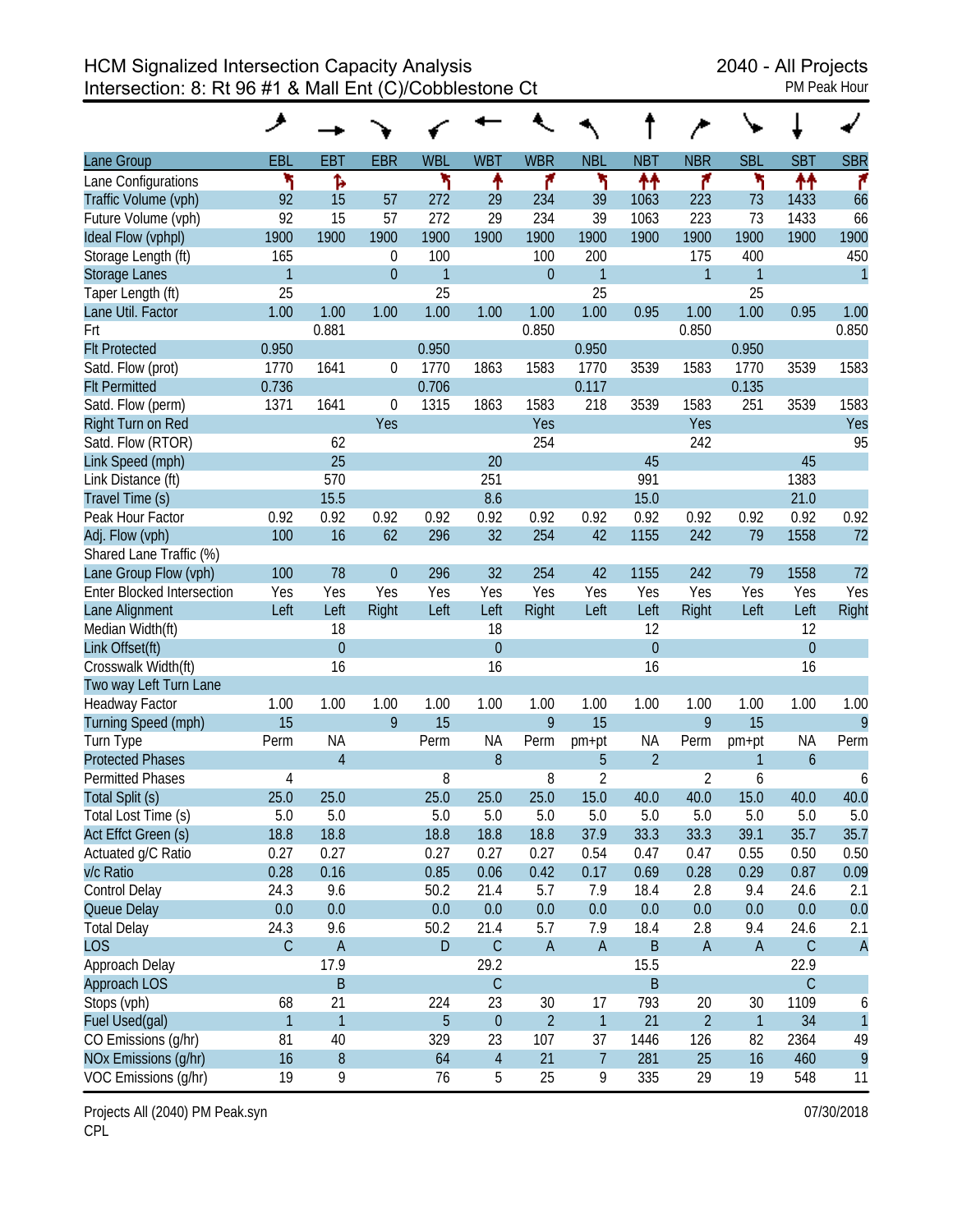| Lane Group                    | <b>EBL</b> | <b>EBT</b> | <b>EBR</b> | <b>WBL</b> | <b>WBT</b> | <b>WBR</b> | <b>NBL</b> | <b>NBT</b> | <b>NBR</b> | <b>SBL</b> | <b>SBT</b> | <b>SBR</b>     |
|-------------------------------|------------|------------|------------|------------|------------|------------|------------|------------|------------|------------|------------|----------------|
| Dilemma Vehicles (#)          | 0          | $\Omega$   |            | $\Omega$   | 0          | $\Omega$   | $\Omega$   | 63         |            | $\Omega$   | 89         | $\overline{0}$ |
| Queue Length 50th (ft)        | 38         | 6          |            | 133        | 11         | $\Omega$   |            | 219        | 0          | 14         | 356        | $\Omega$       |
| Queue Length 95th (ft)        | 78         | 36         |            | #270       | 32         | 52         | 18         | 293        | 36         | 30         | #521       | 14             |
| Internal Link Dist (ft)       |            | 490        |            |            | 171        |            |            | 911        |            |            | 1303       |                |
| Turn Bay Length (ft)          | 165        |            |            | 100        |            | 100        | 200        |            | 175        | 400        |            | 450            |
| Base Capacity (vph)           | 391        | 513        |            | 375        | 532        | 633        | 348        | 1769       | 912        | 363        | 1787       | 846            |
| <b>Starvation Cap Reductn</b> | 0          | $\theta$   |            | $\theta$   | $\Omega$   | $\Omega$   | $\Omega$   | $\theta$   | 0          | 0          | $\Omega$   | $\theta$       |
| Spillback Cap Reductn         | 0          | $\theta$   |            | $\Omega$   |            | $\Omega$   |            | $\Omega$   |            | 0          |            | 0              |
| Storage Cap Reductn           | 0          | $\theta$   |            | $\Omega$   | $\Omega$   | $\Omega$   | $\Omega$   | $\Omega$   | 0          | $\Omega$   | 0          |                |
| Reduced v/c Ratio             | 0.26       | 0.15       |            | 0.79       | 0.06       | 0.40       | 0.12       | 0.65       | 0.27       | 0.22       | 0.87       | 0.09           |

| <b>Intersection Summary</b>                                     |                               |  |  |  |  |  |  |
|-----------------------------------------------------------------|-------------------------------|--|--|--|--|--|--|
| Other<br>Area Type:                                             |                               |  |  |  |  |  |  |
| Cycle Length: 80                                                |                               |  |  |  |  |  |  |
| Actuated Cycle Length: 70.7                                     |                               |  |  |  |  |  |  |
| Control Type: Actuated-Uncoordinated                            |                               |  |  |  |  |  |  |
| Maximum v/c Ratio: 0.87                                         |                               |  |  |  |  |  |  |
| Intersection Signal Delay: 20.9                                 | Intersection LOS: C           |  |  |  |  |  |  |
| Intersection Capacity Utilization 78.8%                         | <b>ICU Level of Service D</b> |  |  |  |  |  |  |
| Analysis Period (min) 15                                        |                               |  |  |  |  |  |  |
| # 95th percentile volume exceeds capacity, queue may be longer. |                               |  |  |  |  |  |  |
| Queue shown is maximum after two cycles.                        |                               |  |  |  |  |  |  |

Splits and Phases: 8: Rt 96 #1 & Mall Ent (C)/Cobblestone Ct

| -01             | $\sigma$ of the respective of the solution of the results of $\sigma$<br>Ø2 | - 104 |
|-----------------|-----------------------------------------------------------------------------|-------|
| 15 <sub>s</sub> |                                                                             | . .   |
| - Ø5            | Ø6                                                                          | Ø8    |
| 15 <sub>s</sub> |                                                                             | . .   |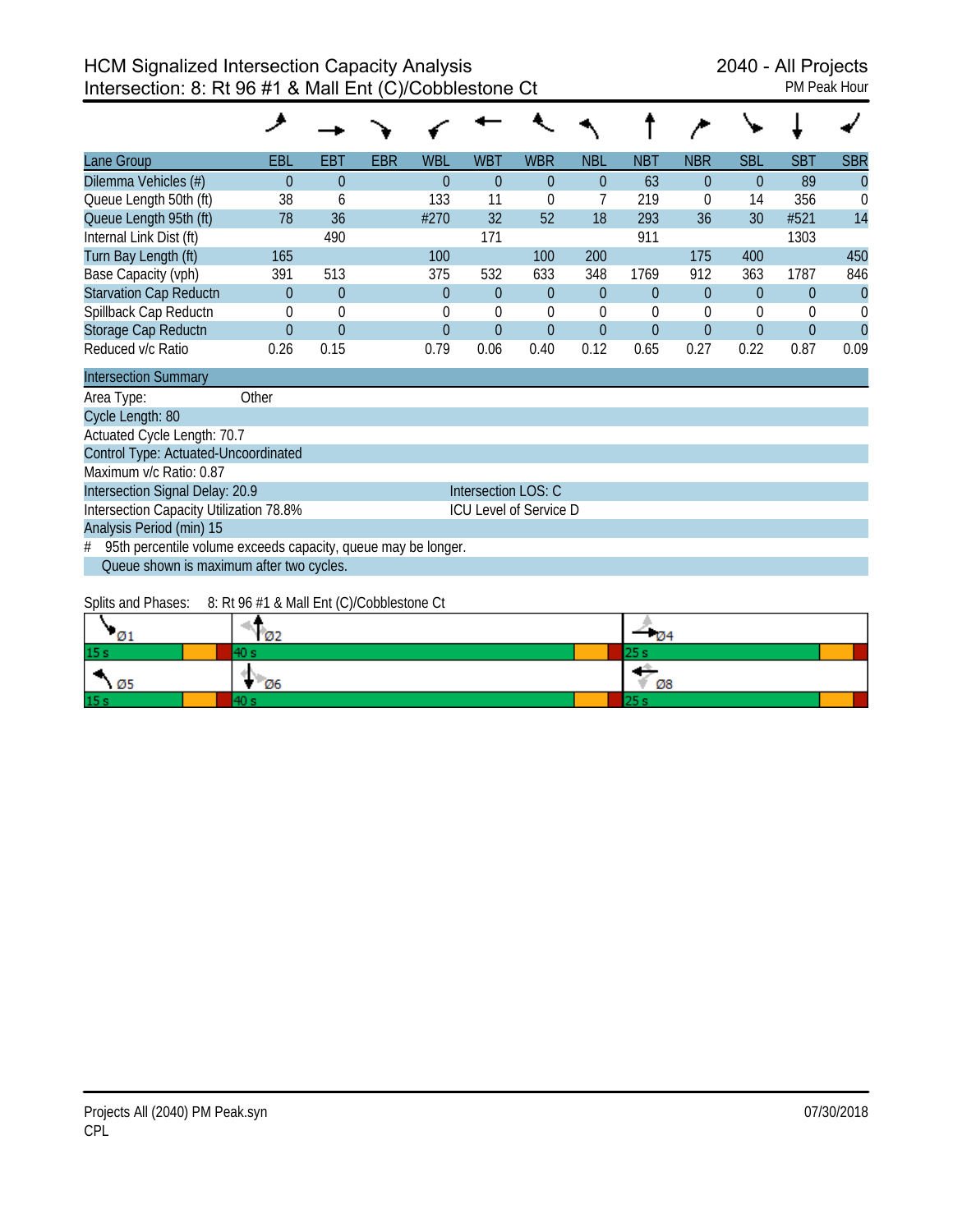|                                   | مر             |                |                |                |                |                |             |                  |                  |            |                  |                |
|-----------------------------------|----------------|----------------|----------------|----------------|----------------|----------------|-------------|------------------|------------------|------------|------------------|----------------|
| Lane Group                        | EBL            | <b>EBT</b>     | <b>EBR</b>     | <b>WBL</b>     | <b>WBT</b>     | <b>WBR</b>     | <b>NBL</b>  | <b>NBT</b>       | <b>NBR</b>       | <b>SBL</b> | <b>SBT</b>       | <b>SBR</b>     |
| Lane Configurations               | ۲              | ↟              | ۴              | ۲              | ↟              | ۴              | ۲           | ↟↟               | ۴                | ۲          | ቶቶ               | ۴              |
| Traffic Volume (vph)              | 81             | 132            | 231            | 115            | 105            | 192            | 299         | 1035             | 240              | 400        | 1268             | 92             |
| Future Volume (vph)               | 81             | 132            | 231            | 115            | 105            | 192            | 299         | 1035             | 240              | 400        | 1268             | 92             |
| Ideal Flow (vphpl)                | 1900           | 1900           | 1900           | 1900           | 1900           | 1900           | 1900        | 1900             | 1900             | 1900       | 1900             | 1900           |
| Lane Width (ft)                   | 11             | 11             | 11             | 12             | 12             | 12             | 11          | 11               | 11               | 11         | 11               | 11             |
| Storage Length (ft)               | 145            |                | $\theta$       | 125            |                | 200            | 650         |                  | 150              | 600        |                  | 350            |
| Storage Lanes                     | 1              |                | 1              | 1              |                | 1              | 1           |                  | 1                | 1          |                  | 1              |
| Taper Length (ft)                 | 25             |                |                | 25             |                |                | 25          |                  |                  | 25         |                  |                |
| Lane Util. Factor                 | 1.00           | 1.00           | 1.00           | 1.00           | 1.00           | 1.00           | 1.00        | 0.95             | 1.00             | 1.00       | 0.95             | 1.00           |
| Frt                               |                |                | 0.850          |                |                | 0.850          |             |                  | 0.850            |            |                  | 0.850          |
| <b>Flt Protected</b>              | 0.950          |                |                | 0.950          |                |                | 0.950       |                  |                  | 0.950      |                  |                |
| Satd. Flow (prot)                 | 1745           | 1837           | 1531           | 1787           | 1900           | 1599           | 1728        | 3421             | 1531             | 1728       | 3388             | 1531           |
| <b>Flt Permitted</b>              | 0.617          |                |                | 0.555          |                |                | 0.950       |                  |                  | 0.950      |                  |                |
| Satd. Flow (perm)                 | 1133           | 1837           | 1531           | 1044           | 1900           | 1599           | 1728        | 3421             | 1531             | 1728       | 3388             | 1531           |
| Right Turn on Red                 |                |                | Yes            |                |                | Yes            |             |                  | Yes              |            |                  | Yes            |
| Satd. Flow (RTOR)                 |                |                | 36             |                |                | 51             |             |                  | 231              |            |                  | 101            |
| Link Speed (mph)                  |                | 25             |                |                | 40             |                |             | 45               |                  |            | 45               |                |
| Link Distance (ft)                |                | 920            |                |                | 889            |                |             | 1270             |                  |            | 991              |                |
| Travel Time (s)                   |                | 25.1           |                |                | 15.2           |                |             | 19.2             |                  |            | 15.0             |                |
| Peak Hour Factor                  | 0.88           | 0.88           | 0.88           | 0.84           | 0.84           | 0.84           | 0.97        | 0.97             | 0.97             | 0.91       | 0.91             | 0.91           |
| Heavy Vehicles (%)                | 0%             | 0%             | 2%             | 1%             | 0%             | 1%             | 1%          | 2%               | 2%               | 1%         | 3%               | 2%             |
| Adj. Flow (vph)                   | 92             | 150            | 263            | 137            | 125            | 229            | 308         | 1067             | 247              | 440        | 1393             | 101            |
| Shared Lane Traffic (%)           |                |                |                |                |                |                |             |                  |                  |            |                  |                |
| Lane Group Flow (vph)             | 92             | 150            | 263            | 137            | 125            | 229            | 308         | 1067             | 247              | 440        | 1393             | 101            |
| <b>Enter Blocked Intersection</b> | Yes            | Yes            | Yes            | Yes            | Yes            | Yes            | Yes         | Yes              | Yes              | Yes        | Yes              | Yes            |
| Lane Alignment                    | Left           | Left           | Right          | Left           | Left           | Right          | Left        | Left             | Right            | Left       | Left             | Right          |
| Median Width(ft)                  |                | 12             |                |                | 12             |                |             | 12               |                  |            | 12               |                |
| Link Offset(ft)                   |                | $\mathbf{0}$   |                |                | $\overline{0}$ |                |             | $\boldsymbol{0}$ |                  |            | $\boldsymbol{0}$ |                |
| Crosswalk Width(ft)               |                | 16             |                |                | 16             |                |             | 16               |                  |            | 16               |                |
| Two way Left Turn Lane            |                |                |                |                |                |                |             |                  |                  |            |                  |                |
| Headway Factor                    | 1.04           | 1.04           | 1.04           | 1.00           | 1.00           | 1.00           | 1.04        | 1.04             | 1.04             | 1.04       | 1.04             | 1.04           |
| Turning Speed (mph)               | 15             |                | 9              | 15             |                | 9              | 15          |                  | 9                | 15         |                  | 9              |
| Turn Type                         | Perm           | ΝA             | $pm+ov$        | Perm           | NA             | $pm+ov$        | Prot        | <b>NA</b>        | Perm             | Prot       | <b>NA</b>        | Perm           |
| <b>Protected Phases</b>           |                | $\overline{4}$ | 5              |                | 8              | 1              | 5           | $\overline{2}$   |                  | 1          | $\boldsymbol{6}$ |                |
| Permitted Phases                  | $\sqrt{4}$     |                | 4              | 8              |                | 8              |             |                  | $\overline{2}$   |            |                  | 6              |
| Total Split (s)                   | 23.0           | 23.0           | 17.0           | 23.0           | 23.0           | 21.0           | 17.0        | 46.0             | 46.0             | 21.0       | 50.0             | 50.0           |
| Total Lost Time (s)               | 4.0            | 4.0            | 4.0            | 4.0            | 4.0            | 4.0            | 4.0         | 4.0              | 4.0              | 4.0        | 4.0              | 4.0            |
| Act Effct Green (s)               | 16.6           | 16.6           | 36.0           | 16.6           | 16.6           | 40.0           | 15.4        | 42.0             | 42.0             | 19.4       | 46.0             | 46.0           |
| Actuated g/C Ratio                | 0.18           | 0.18           | 0.40           | 0.18           | 0.18           | 0.44           | 0.17        | 0.47             | 0.47             | 0.22       | 0.51             | 0.51           |
| v/c Ratio                         | 0.44           | 0.45           | 0.41           | 0.71           | 0.36           | 0.31           | 1.04        | 0.67             | 0.30             | 1.18       | 0.80             | 0.12           |
| Control Delay                     | 38.8           | 36.3           | 19.0           | 55.1           | 34.3           | 13.7           | 79.9        | 34.6             | 15.2             | 140.2      | 22.8             | 2.8            |
| Queue Delay                       | 0.0            | 0.0            | 0.0            | 0.0            | 0.0            | 0.0            | 0.0         | 0.0              | 0.0              | $0.0\,$    | 0.0              | 0.0            |
| <b>Total Delay</b>                | 38.8           | 36.3           | 19.0           | 55.1           | 34.3           | 13.7           | 79.9        | 34.6             | 15.2             | 140.2      | 22.8             | 2.8            |
| <b>LOS</b>                        | $\mathsf D$    | $\mathsf D$    | $\sf B$        | E              | $\mathsf C$    | $\sf B$        | $\mathsf E$ | $\mathsf C$      | $\sf B$          | F          | $\mathsf C$      | $\overline{A}$ |
| Approach Delay                    |                | 27.8           |                |                | 30.5           |                |             | 40.2             |                  |            | 48.5             |                |
| Approach LOS                      |                | $\mathsf C$    |                |                | $\mathsf C$    |                |             | ${\sf D}$        |                  |            | D                |                |
| Stops (vph)                       | 69             | 113            | 140            | 103            | 88             | 93             | 227         | 918              | 142              | 298        | 1012             | 10             |
| Fuel Used(gal)                    | $\overline{2}$ | $\overline{2}$ | $\mathfrak{Z}$ | $\mathfrak{Z}$ | $\overline{2}$ | $\mathfrak{Z}$ | 12          | 33               | $\boldsymbol{6}$ | 18         | 27               | $\overline{1}$ |
| CO Emissions (g/hr)               | 108            | 171            | 227            | 209            | 156            | 182            | 832         | 2326             | 411              | 1237       | 1862             | 54             |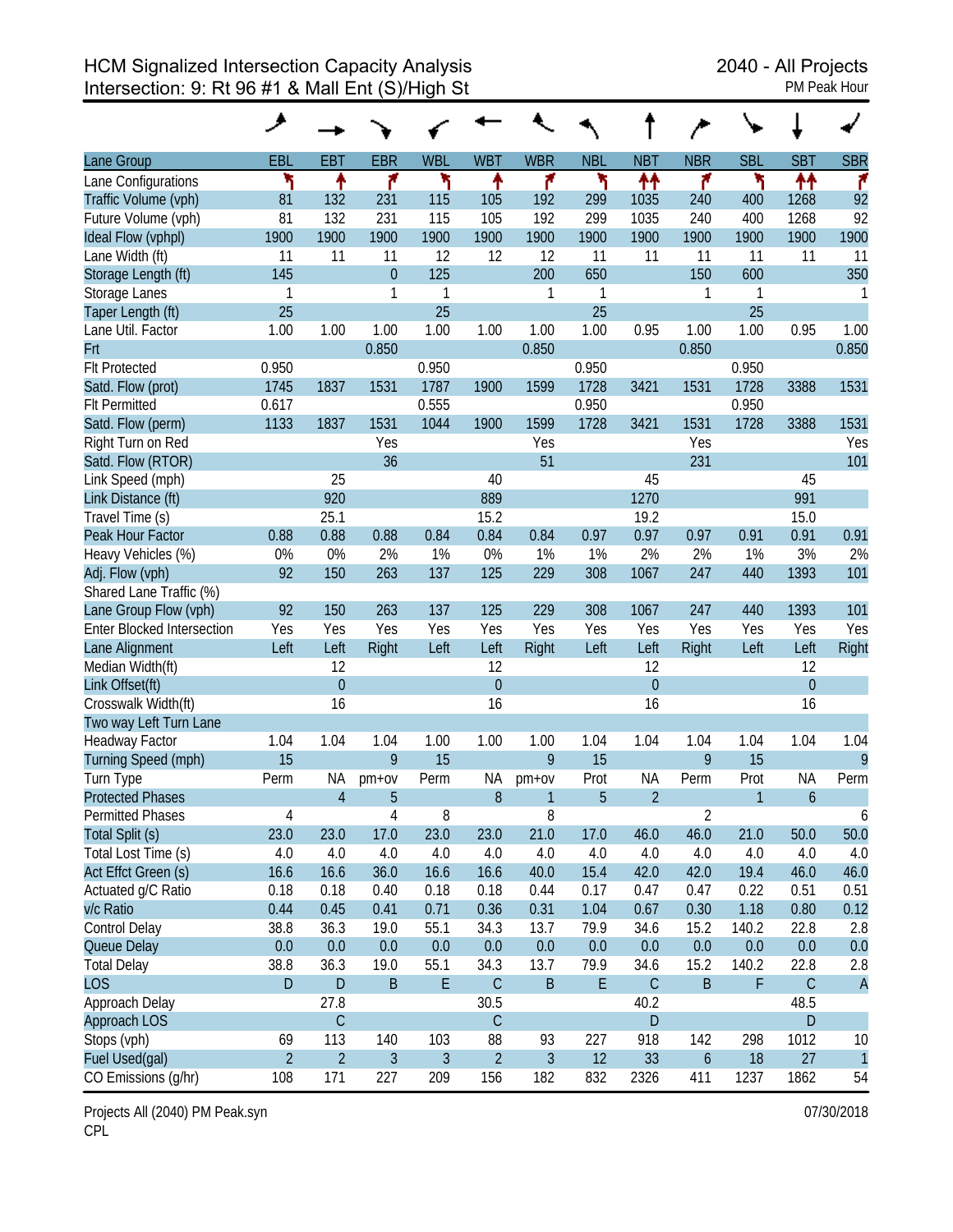| Lane Group                                                            | <b>EBL</b>                                                      | <b>EBT</b>     | <b>EBR</b>  | <b>WBL</b>   | <b>WBT</b>                    | <b>WBR</b>       | <b>NBL</b>       | <b>NBT</b>     | <b>NBR</b>       | <b>SBL</b>     | <b>SBT</b>   | <b>SBR</b>     |
|-----------------------------------------------------------------------|-----------------------------------------------------------------|----------------|-------------|--------------|-------------------------------|------------------|------------------|----------------|------------------|----------------|--------------|----------------|
| NOx Emissions (g/hr)                                                  | 21                                                              | 33             | 44          | 41           | 30                            | 35               | 162              | 452            | 80               | 241            | 362          | 10             |
| VOC Emissions (g/hr)                                                  | 25                                                              | 40             | 53          | 49           | 36                            | 42               | 193              | 539            | 95               | 287            | 432          | 12             |
| Dilemma Vehicles (#)                                                  | $\Omega$                                                        | $\theta$       | $\theta$    | $\mathbf{0}$ | 6                             | $\overline{0}$   | $\theta$         | 56             | $\overline{0}$   | $\overline{0}$ | 70           | $\overline{0}$ |
| Queue Length 50th (ft)                                                | 46                                                              | 74             | 90          | 72           | 61                            | 61               | $-222$           | 336            | 74               | $-325$         | 328          | $\mathbf 0$    |
| Queue Length 95th (ft)                                                | 90                                                              | 127            | 151         | 124          | 102                           | 102              | m#288            | m373           | m105             | #513           | 423          | 24             |
| Internal Link Dist (ft)                                               |                                                                 | 840            |             |              | 809                           |                  |                  | 1190           |                  |                | 911          |                |
| Turn Bay Length (ft)                                                  | 145                                                             |                |             | 125          |                               | 200              | 650              |                | 150              | 600            |              | 350            |
| Base Capacity (vph)                                                   | 239                                                             | 387            | 634         | 220          | 401                           | 739              | 296              | 1596           | 837              | 373            | 1731         | 831            |
| <b>Starvation Cap Reductn</b>                                         | $\theta$                                                        | $\theta$       | $\theta$    | $\theta$     | $\overline{0}$                | $\theta$         | $\boldsymbol{0}$ | $\theta$       | $\boldsymbol{0}$ | $\theta$       | $\mathbf{0}$ | $\mathbf{0}$   |
| Spillback Cap Reductn                                                 | $\theta$                                                        | $\mathbf 0$    | $\mathbf 0$ | $\mathbf 0$  | $\theta$                      | $\boldsymbol{0}$ | $\mathbf 0$      | 0              | 0                | 0              | $\theta$     | $\mathbf 0$    |
| Storage Cap Reductn                                                   | $\Omega$                                                        | $\overline{0}$ | $\Omega$    | $\mathbf{0}$ | $\Omega$                      | $\mathbf{0}$     | $\theta$         | $\overline{0}$ | $\overline{0}$   | $\Omega$       | $\Omega$     | $\overline{0}$ |
| Reduced v/c Ratio                                                     | 0.38                                                            | 0.39           | 0.41        | 0.62         | 0.31                          | 0.31             | 1.04             | 0.67           | 0.30             | 1.18           | 0.80         | 0.12           |
| <b>Intersection Summary</b>                                           |                                                                 |                |             |              |                               |                  |                  |                |                  |                |              |                |
| Area Type:                                                            | Other                                                           |                |             |              |                               |                  |                  |                |                  |                |              |                |
| Cycle Length: 90                                                      |                                                                 |                |             |              |                               |                  |                  |                |                  |                |              |                |
| Actuated Cycle Length: 90                                             |                                                                 |                |             |              |                               |                  |                  |                |                  |                |              |                |
| Offset: 86 (96%), Referenced to phase 2:NBT and 6:SBT, Start of Green |                                                                 |                |             |              |                               |                  |                  |                |                  |                |              |                |
| Control Type: Actuated-Coordinated                                    |                                                                 |                |             |              |                               |                  |                  |                |                  |                |              |                |
| Maximum v/c Ratio: 1.18                                               |                                                                 |                |             |              |                               |                  |                  |                |                  |                |              |                |
| Intersection Signal Delay: 41.3                                       |                                                                 |                |             |              | Intersection LOS: D           |                  |                  |                |                  |                |              |                |
| Intersection Capacity Utilization 78.3%                               |                                                                 |                |             |              | <b>ICU Level of Service D</b> |                  |                  |                |                  |                |              |                |
| Analysis Period (min) 15                                              |                                                                 |                |             |              |                               |                  |                  |                |                  |                |              |                |
| Volume exceeds capacity, queue is theoretically infinite.             |                                                                 |                |             |              |                               |                  |                  |                |                  |                |              |                |
| Queue shown is maximum after two cycles.                              |                                                                 |                |             |              |                               |                  |                  |                |                  |                |              |                |
| #<br>95th percentile volume exceeds capacity, queue may be longer.    |                                                                 |                |             |              |                               |                  |                  |                |                  |                |              |                |
| Queue shown is maximum after two cycles.                              |                                                                 |                |             |              |                               |                  |                  |                |                  |                |              |                |
| m                                                                     | Volume for 95th percentile queue is metered by upstream signal. |                |             |              |                               |                  |                  |                |                  |                |              |                |

#### Splits and Phases: 9: Rt 96 #1 & Mall Ent (S)/High St

|                  | Ø2(R)  |    |
|------------------|--------|----|
| 21s              |        |    |
| $\rightarrow 05$ | 06 (R) | Ø8 |
| 17 <sub>5</sub>  |        |    |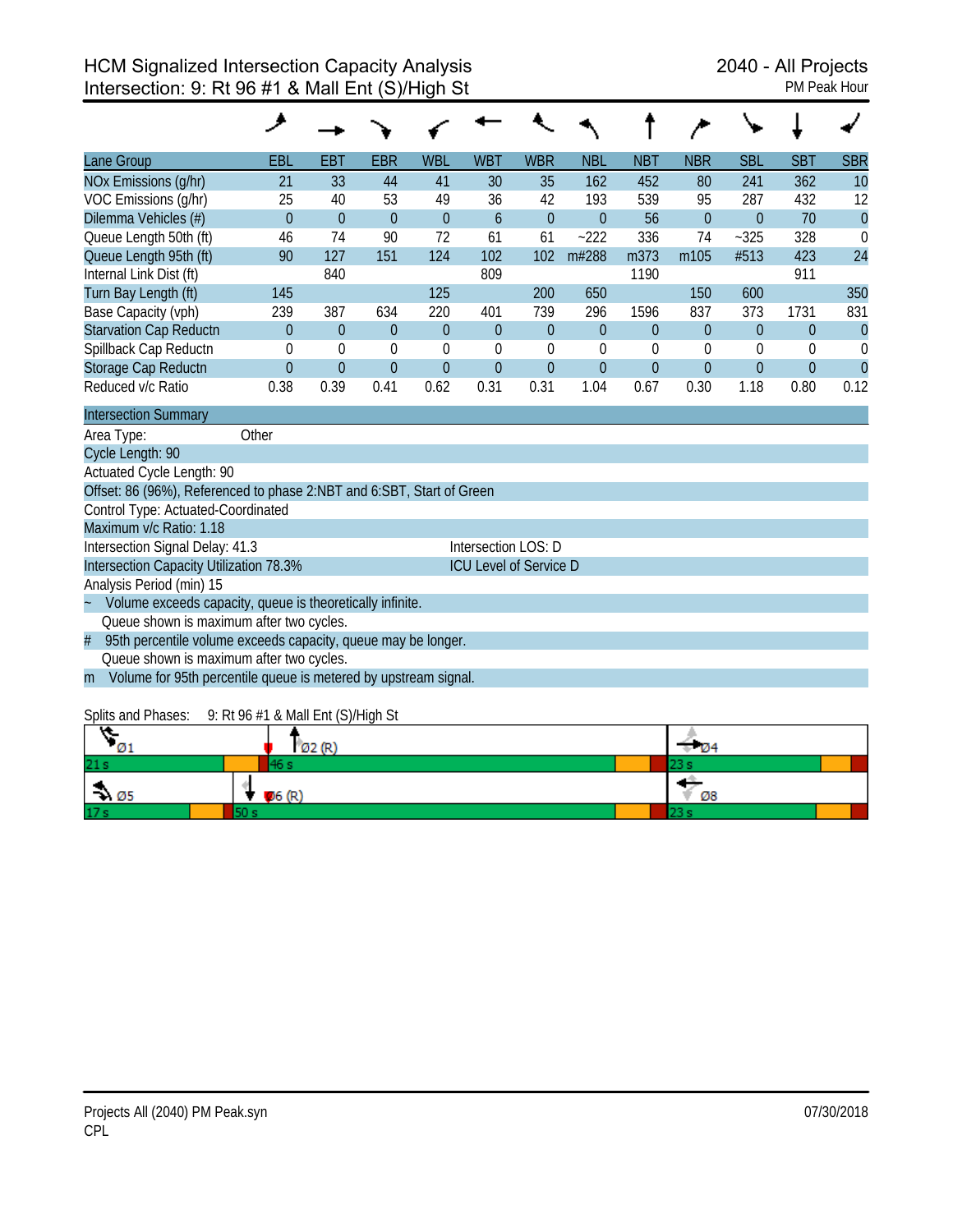HCM Signalized Intersection Capacity Analysis 2040 - All Projects Intersection: 10: Rt 96 #1 & Hampton Inn/Commerce Dr

| Lane Group                        | EBL          | <b>EBT</b>     | <b>EBR</b>     | <b>WBL</b>   | <b>WBT</b>  | <b>WBR</b>       | <b>NBL</b>     | <b>NBT</b>     | <b>NBR</b>       | <b>SBL</b>     | <b>SBT</b>  | <b>SBR</b>  |
|-----------------------------------|--------------|----------------|----------------|--------------|-------------|------------------|----------------|----------------|------------------|----------------|-------------|-------------|
| Lane Configurations               | ۲            | Ъ              |                | ۲            | 4           | ۴                | ۲              | ₩              | ۴                | ካካ             | 怍           |             |
| Traffic Volume (vph)              | 62           | 14             | 111            | 299          | 25          | 295              | 44             | 1291           | 265              | 348            | 1259        | 93          |
| Future Volume (vph)               | 62           | 14             | 111            | 299          | 25          | 295              | 44             | 1291           | 265              | 348            | 1259        | 93          |
| Ideal Flow (vphpl)                | 1900         | 1900           | 1900           | 1900         | 1900        | 1900             | 1900           | 1900           | 1900             | 1900           | 1900        | 1900        |
| Storage Length (ft)               | 80           |                | $\mathbf 0$    | 120          |             | $\boldsymbol{0}$ | 240            |                | 400              | 425            |             | 0           |
| <b>Storage Lanes</b>              | $\mathbf{1}$ |                | $\overline{0}$ | $\mathbf{1}$ |             | $\mathbf{1}$     | $\mathbf{1}$   |                | $\mathbf{1}$     | $\overline{2}$ |             | $\theta$    |
| Taper Length (ft)                 | 25           |                |                | 25           |             |                  | 25             |                |                  | 25             |             |             |
| Lane Util. Factor                 | 1.00         | 1.00           | 1.00           | 0.95         | 0.95        | 1.00             | 1.00           | 0.95           | 1.00             | 0.97           | 0.95        | 0.95        |
| Frt                               |              | 0.867          |                |              |             | 0.850            |                |                | 0.850            |                | 0.990       |             |
| <b>Flt Protected</b>              | 0.950        |                |                | 0.950        | 0.960       |                  | 0.950          |                |                  | 0.950          |             |             |
| Satd. Flow (prot)                 | 1805         | 1647           | 0              | 1698         | 1718        | 1599             | 1805           | 3574           | 1615             | 3467           | 3509        | 0           |
| <b>Flt Permitted</b>              | 0.950        |                |                | 0.950        | 0.960       |                  | 0.113          |                |                  | 0.950          |             |             |
| Satd. Flow (perm)                 | 1805         | 1647           | $\mathbf 0$    | 1698         | 1718        | 1599             | 215            | 3574           | 1615             | 3467           | 3509        | $\mathbf 0$ |
| Right Turn on Red                 |              |                | Yes            |              |             | Yes              |                |                | Yes              |                |             | Yes         |
| Satd. Flow (RTOR)                 |              | 119            |                |              |             | 219              |                |                | 270              |                | 8           |             |
| Link Speed (mph)                  |              | 25             |                |              | 25          |                  |                | 45             |                  |                | 45          |             |
| Link Distance (ft)                |              | 394            |                |              | 713         |                  |                | 521            |                  |                | 899         |             |
| Travel Time (s)                   |              | 10.7           |                |              | 19.4        |                  |                | 7.9            |                  |                | 13.6        |             |
| Peak Hour Factor                  | 0.93         | 0.93           | 0.93           | 0.97         | 0.97        | 0.97             | 0.98           | 0.98           | 0.98             | 0.94           | 0.94        | 0.94        |
| Heavy Vehicles (%)                | 0%           | 0%             | 0%             | 1%           | 0%          | 1%               | 0%             | 1%             | 0%               | 1%             | 2%          | 0%          |
| Adj. Flow (vph)                   | 67           | 15             | 119            | 308          | 26          | 304              | 45             | 1317           | 270              | 370            | 1339        | 99          |
| Shared Lane Traffic (%)           |              |                |                | 44%          |             |                  |                |                |                  |                |             |             |
| Lane Group Flow (vph)             | 67           | 134            | $\mathbf 0$    | 172          | 162         | 304              | 45             | 1317           | 270              | 370            | 1438        | $\mathbf 0$ |
| <b>Enter Blocked Intersection</b> | Yes          | Yes            | Yes            | Yes          | Yes         | Yes              | Yes            | Yes            | Yes              | Yes            | Yes         | Yes         |
| Lane Alignment                    | Left         | Left           | Right          | Left         | Left        | Right            | Left           | Left           | Right            | Left           | Left        | Right       |
| Median Width(ft)                  |              | 12             |                |              | 12          |                  |                | 24             |                  |                | 24          |             |
| Link Offset(ft)                   |              | $\mathbf 0$    |                |              | $\mathbf 0$ |                  |                | $\mathbf 0$    |                  |                | $\mathbf 0$ |             |
| Crosswalk Width(ft)               |              | 16             |                |              | 16          |                  |                | 16             |                  |                | 16          |             |
| Two way Left Turn Lane            |              |                |                |              |             |                  |                |                |                  |                |             |             |
| <b>Headway Factor</b>             | 1.00         | 1.00           | 1.00           | 1.00         | 1.00        | 1.00             | 1.00           | 1.00           | 1.00             | 1.00           | 1.00        | 1.00        |
| Turning Speed (mph)               | 15           |                | 9              | 15           |             | 9                | 15             |                | 9                | 15             |             | 9           |
| <b>Turn Type</b>                  | Split        | <b>NA</b>      |                | Split        | <b>NA</b>   | $pm+ov$          | $pm+pt$        | <b>NA</b>      | $pm+ov$          | Prot           | <b>NA</b>   |             |
| <b>Protected Phases</b>           | 4            | 4              |                | 8            | 8           | 1                | 5              | $\overline{2}$ | 8                | 1              | 6           |             |
| <b>Permitted Phases</b>           |              |                |                |              |             | 8                | $\overline{2}$ |                | $\overline{2}$   |                |             |             |
| Total Split (s)                   | 18.0         | 18.0           |                | 25.0         | 25.0        | 17.0             | 17.0           | 30.0           | 25.0             | 17.0           | 30.0        |             |
| Total Lost Time (s)               | 4.0          | 4.0            |                | 4.0          | 4.0         | 4.0              | 4.0            | 4.0            | 4.0              | 4.0            | 4.0         |             |
| Act Effct Green (s)               | 8.8          | 8.8            |                | 15.4         | 15.4        | 33.4             | 42.5           | 35.8           | 51.2             | 14.0           | 47.1        |             |
| Actuated g/C Ratio                | 0.10         | 0.10           |                | 0.17         | 0.17        | 0.37             | 0.47           | 0.40           | 0.57             | 0.16           | 0.52        |             |
| v/c Ratio                         | 0.38         | 0.50           |                | 0.59         | 0.55        | 0.42             | 0.21           | 0.93           | 0.26             | 0.69           | 0.78        |             |
| <b>Control Delay</b>              | 43.5         | 16.2           |                | 41.8         | 40.2        | 7.1              | 9.3            | 32.5           | 0.7              | 39.2           | 27.0        |             |
| Queue Delay                       | 0.0          | 0.0            |                | 0.0          | 0.0         | 0.0              | 0.0            | 0.0            | 0.0              | 0.0            | 0.6         |             |
| <b>Total Delay</b>                | 43.5         | 16.2           |                | 41.8         | 40.2        | 7.1              | 9.3            | 32.5           | 0.7              | 39.2           | 27.6        |             |
| <b>LOS</b>                        | D            | $\sf B$        |                | D            | D           | A                | A              | $\mathsf C$    | А                | D              | $\mathsf C$ |             |
| <b>Approach Delay</b>             |              | 25.3           |                |              | 24.9        |                  |                | 26.6           |                  |                | 29.9        |             |
| Approach LOS                      |              | $\mathsf C$    |                |              | $\mathsf C$ |                  |                | $\mathsf C$    |                  |                | $\mathsf C$ |             |
| Stops (vph)                       | 56           | 31             |                | 149          | 138         | 62               | 17             | 874            | $\boldsymbol{6}$ | 332            | 848         |             |
| Fuel Used(gal)                    | $\mathbf{1}$ | $\overline{1}$ |                | 3            | 3           | 2                | $\mathbf 0$    | 24             | 1                | 12             | 37          |             |
| CO Emissions (g/hr)               | 68           | 66             |                | 210          | 193         | 172              | 31             | 1663           | 71               | 825            | 2587        |             |
| NOx Emissions (g/hr)              | 13           | 13             |                | 41           | 38          | 33               | 6              | 323            | 14               | 161            | 503         |             |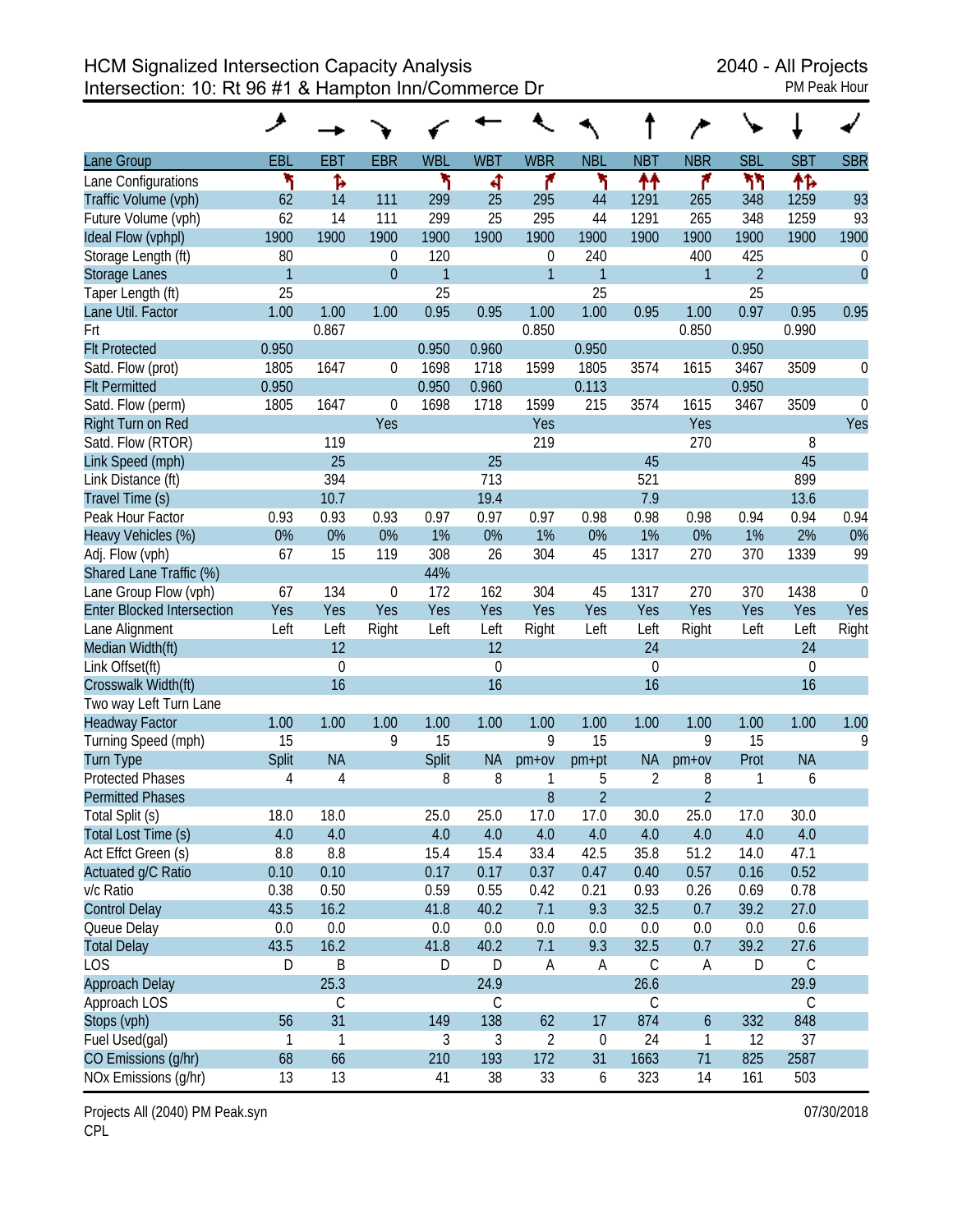| Lane Group                    | <b>EBL</b> | <b>EBT</b>  | <b>EBR</b> | <b>WBL</b> | <b>WBT</b> | <b>WBR</b> | <b>NBL</b>    | <b>NBT</b>     | <b>NBR</b> | <b>SBL</b>     | <b>SBT</b> | <b>SBR</b> |
|-------------------------------|------------|-------------|------------|------------|------------|------------|---------------|----------------|------------|----------------|------------|------------|
| VOC Emissions (g/hr)          | 16         | 15          |            | 49         | 45         | 40         |               | 385            | 16         | 191            | 600        |            |
| Dilemma Vehicles (#)          | 0          | $\mathbf 0$ |            | $\theta$   | 0          | 0          | $\Omega$      | 44             | 0          | $\theta$       | 134        |            |
| Queue Length 50th (ft)        | 36         | 8           |            | 95         | 89         | 31         | $\mathfrak b$ | 397            | $\theta$   | 107            | 300        |            |
| Queue Length 95th (ft)        | 74         | 59          |            | 149        | 141        | 79         | m14           | m#607          | m4         | m151           | #641       |            |
| Internal Link Dist (ft)       |            | 314         |            |            | 633        |            |               | 441            |            |                | 819        |            |
| Turn Bay Length (ft)          | 80         |             |            | 120        |            |            | 240           |                | 400        | 425            |            |            |
| Base Capacity (vph)           | 280        | 356         |            | 401        | 405        | 736        | 346           | 1421           | 1122       | 553            | 1839       |            |
| <b>Starvation Cap Reductn</b> | 0          | $\mathbf 0$ |            | 0          | 0          | $\Omega$   | $\Omega$      | $\theta$       | $\theta$   | 0              | 0          |            |
| Spillback Cap Reductn         | $\Omega$   | 3           |            | $\Omega$   | $\Omega$   | $\theta$   | $\Omega$      | $\overline{0}$ | $\theta$   | $\overline{0}$ | 128        |            |
| Storage Cap Reductn           | 0          | $\Omega$    |            | $\theta$   |            | 0          |               | $\theta$       | $\theta$   | $\Omega$       | 0          |            |
| Reduced v/c Ratio             | 0.24       | 0.38        |            | 0.43       | 0.40       | 0.41       | 0.13          | 0.93           | 0.24       | 0.67           | 0.84       |            |
| <b>Intersection Summary</b>   |            |             |            |            |            |            |               |                |            |                |            |            |

| Area Type:                              | Other                                    |                                                                   |  |
|-----------------------------------------|------------------------------------------|-------------------------------------------------------------------|--|
| Cycle Length: 90                        |                                          |                                                                   |  |
| Actuated Cycle Length: 90               |                                          |                                                                   |  |
|                                         |                                          | Offset: 40 (44%), Referenced to phase 2:NBTL, Start of Yellow     |  |
| Control Type: Actuated-Coordinated      |                                          |                                                                   |  |
| Maximum v/c Ratio: 0.93                 |                                          |                                                                   |  |
| Intersection Signal Delay: 27.7         |                                          | Intersection LOS: C                                               |  |
| Intersection Capacity Utilization 75.5% |                                          | <b>ICU Level of Service D</b>                                     |  |
| Analysis Period (min) 15                |                                          |                                                                   |  |
|                                         |                                          | # 95th percentile volume exceeds capacity, queue may be longer.   |  |
|                                         | Queue shown is maximum after two cycles. |                                                                   |  |
|                                         |                                          | m Volume for 95th percentile queue is metered by upstream signal. |  |
|                                         |                                          |                                                                   |  |

#### Splits and Phases: 10: Rt 96 #1 & Hampton Inn/Commerce Dr

| Ø1              | Ø2 (F |  | YI 08 |
|-----------------|-------|--|-------|
| 17 <sub>s</sub> |       |  |       |
| $\sqrt{25}$     | Ø6    |  |       |
| 17 <sub>s</sub> |       |  |       |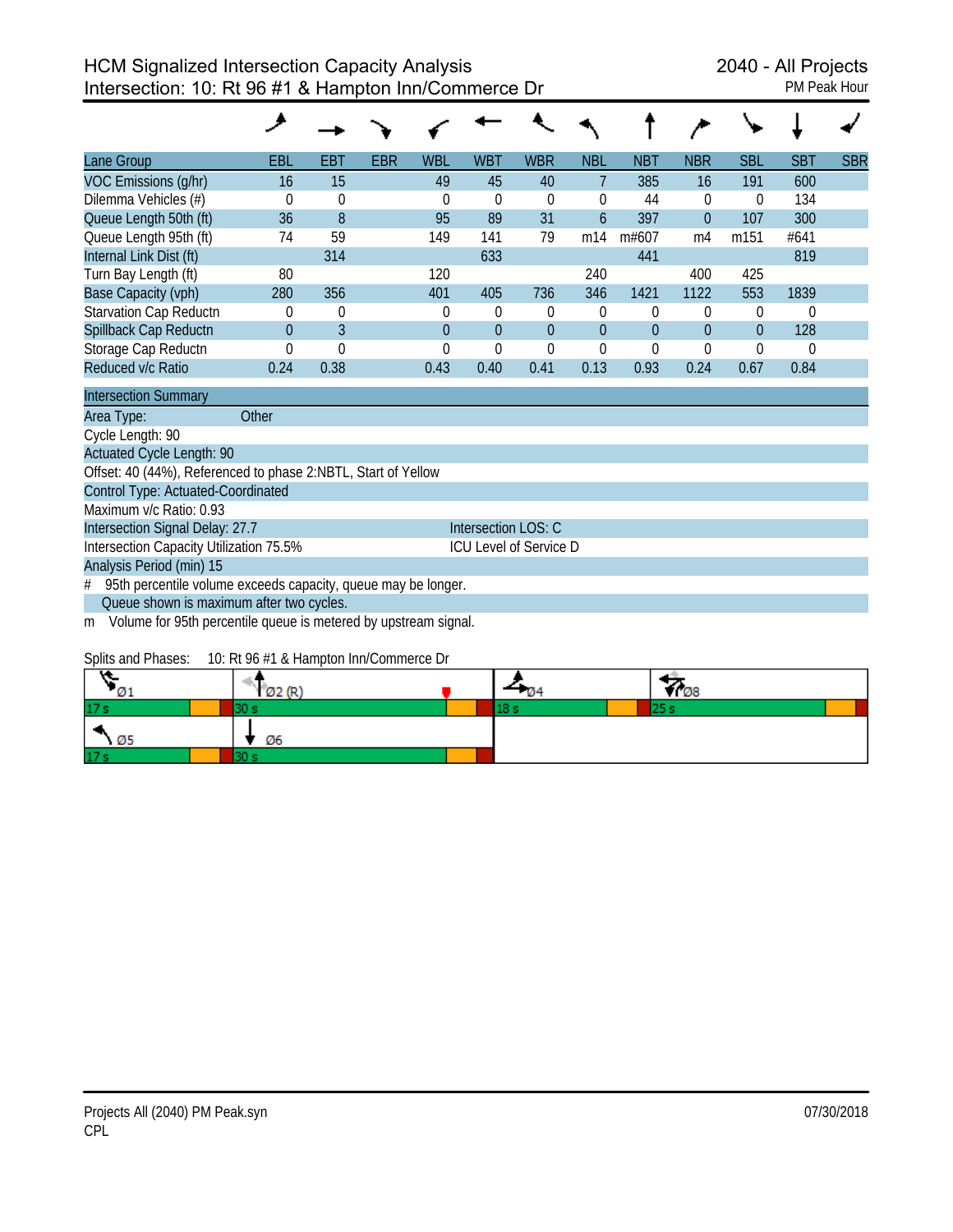HCM Signalized Intersection Capacity Analysis<br>Intersection: 11: Rt 96 #1 & I-490 WB On Ramp/I-490 WB Off Ramp Intersection: 11: Rt 96 #1 & I-490 WB On Ramp/I-490 WB Off Ramp

|                                   | حر             |              |                  |              |                  |              |                  |                |                  |                  |                  |              |
|-----------------------------------|----------------|--------------|------------------|--------------|------------------|--------------|------------------|----------------|------------------|------------------|------------------|--------------|
| Lane Group                        | EBL            | <b>EBT</b>   | <b>EBR</b>       | <b>WBL</b>   | <b>WBT</b>       | <b>WBR</b>   | <b>NBL</b>       | <b>NBT</b>     | <b>NBR</b>       | <b>SBL</b>       | <b>SBT</b>       | <b>SBR</b>   |
| Lane Configurations               |                |              |                  | ۲            |                  | ۴            |                  | ↟↟             |                  |                  | ↟↟               | ۴            |
| Traffic Volume (vph)              | $\mathbf{0}$   | $\mathbf{0}$ | $\theta$         | 184          | $\overline{0}$   | 502          | $\theta$         | 1036           | $\mathbf{0}$     | $\overline{0}$   | 1556             | 179          |
| Future Volume (vph)               | $\mathbf 0$    | 0            | $\mathbf 0$      | 184          | $\mathbf 0$      | 502          | 0                | 1036           | 0                | 0                | 1556             | 179          |
| Ideal Flow (vphpl)                | 1900           | 1900         | 1900             | 1900         | 1900             | 1900         | 1900             | 1900           | 1900             | 1900             | 1900             | 1900         |
| Storage Length (ft)               | $\theta$       |              | $\theta$         | 120          |                  | 0            | $\mathbf 0$      |                | 0                | 0                |                  | 400          |
| <b>Storage Lanes</b>              | $\overline{0}$ |              | $\overline{0}$   | $\mathbf{1}$ |                  | $\mathbf{1}$ | $\theta$         |                | $\mathbf{0}$     | $\boldsymbol{0}$ |                  | $\mathbf{1}$ |
| Taper Length (ft)                 | 25             |              |                  | 25           |                  |              | 25               |                |                  | 25               |                  |              |
| Lane Util. Factor                 | 1.00           | 1.00         | 1.00             | 1.00         | 1.00             | 1.00         | 1.00             | 0.95           | 1.00             | 1.00             | 0.95             | 1.00         |
| Frt                               |                |              |                  |              |                  | 0.850        |                  |                |                  |                  |                  | 0.850        |
| <b>FIt Protected</b>              |                |              |                  | 0.950        |                  |              |                  |                |                  |                  |                  |              |
| Satd. Flow (prot)                 | $\mathbf 0$    | 0            | $\boldsymbol{0}$ | 1752         | 0                | 1599         | $\boldsymbol{0}$ | 3574           | 0                | 0                | 3539             | 1599         |
| <b>Flt Permitted</b>              |                |              |                  | 0.950        |                  |              |                  |                |                  |                  |                  |              |
| Satd. Flow (perm)                 | $\theta$       | 0            | $\Omega$         | 1752         | 0                | 1599         | 0                | 3574           | 0                | 0                | 3539             | 1599         |
| Right Turn on Red                 |                |              | Yes              |              |                  | Yes          |                  |                | Yes              |                  |                  | Yes          |
| Satd. Flow (RTOR)                 |                |              |                  |              |                  | 84           |                  |                |                  |                  |                  | 149          |
| Link Speed (mph)                  |                | 25           |                  |              | 40               |              |                  | 45             |                  |                  | 45               |              |
| Link Distance (ft)                |                | 1143         |                  |              | 359              |              |                  | 583            |                  |                  | 521              |              |
| Travel Time (s)                   |                | 31.2         |                  |              | 6.1              |              |                  | 8.8            |                  |                  | 7.9              |              |
| Peak Hour Factor                  | 0.92           | 0.92         | 0.92             | 0.85         | 0.85             | 0.85         | 0.95             | 0.95           | 0.95             | 0.91             | 0.91             | 0.91         |
| Heavy Vehicles (%)                | 0%             | 0%           | 0%               | 3%           | 0%               | 1%           | 0%               | 1%             | 0%               | 0%               | 2%               | 1%           |
| Adj. Flow (vph)                   | $\mathbf 0$    | $\mathbf 0$  | 0                | 216          | $\boldsymbol{0}$ | 591          | $\mathbf 0$      | 1091           | $\boldsymbol{0}$ | 0                | 1710             | 197          |
| Shared Lane Traffic (%)           |                |              |                  |              |                  |              |                  |                |                  |                  |                  |              |
| Lane Group Flow (vph)             | $\mathbf 0$    | $\mathbf 0$  | $\mathbf 0$      | 216          | 0                | 591          | 0                | 1091           | 0                | 0                | 1710             | 197          |
| <b>Enter Blocked Intersection</b> | Yes            | Yes          | Yes              | Yes          | Yes              | Yes          | Yes              | Yes            | Yes              | Yes              | Yes              | Yes          |
| Lane Alignment                    | Left           | Left         | Right            | Left         | Left             | Right        | Left             | Left           | Right            | Left             | Left             | Right        |
| Median Width(ft)                  |                | 12           |                  |              | 12               |              |                  | 12             |                  |                  | 12               |              |
| Link Offset(ft)                   |                | $\mathbf 0$  |                  |              | $\mathbf 0$      |              |                  | $\mathbf 0$    |                  |                  | $\boldsymbol{0}$ |              |
| Crosswalk Width(ft)               |                | 16           |                  |              | 16               |              |                  | 16             |                  |                  | 16               |              |
| Two way Left Turn Lane            |                |              |                  |              |                  |              |                  |                |                  |                  |                  |              |
| <b>Headway Factor</b>             | 1.00           | 1.00         | 1.00             | 1.00         | 1.00             | 1.00         | 1.00             | 1.00           | 1.00             | 1.00             | 1.00             | 1.00         |
| Turning Speed (mph)               | 15             |              | 9                | 15           |                  | 9            | 15               |                | 9                | 15               |                  | 9            |
| Turn Type                         |                |              |                  | Prot         |                  | Perm         |                  | <b>NA</b>      |                  |                  | <b>NA</b>        | Free         |
| <b>Protected Phases</b>           |                |              |                  | 8            |                  |              |                  | $\overline{2}$ |                  |                  | 6                |              |
| <b>Permitted Phases</b>           |                |              |                  |              |                  | 8            |                  |                |                  |                  |                  | Free         |
| Total Split (s)                   |                |              |                  | 35.0         |                  | 35.0         |                  | 55.0           |                  |                  | 55.0             |              |
| Total Lost Time (s)               |                |              |                  | 4.0          |                  | 4.0          |                  | 4.0            |                  |                  | 4.0              |              |
| Act Effct Green (s)               |                |              |                  | 31.0         |                  | 31.0         |                  | 51.0           |                  |                  | 51.0             | 90.0         |
| Actuated g/C Ratio                |                |              |                  | 0.34         |                  | 0.34         |                  | 0.57           |                  |                  | 0.57             | 1.00         |
| v/c Ratio                         |                |              |                  | 0.36         |                  | 0.98         |                  | 0.54           |                  |                  | 0.85             | 0.12         |
| <b>Control Delay</b>              |                |              |                  | 24.2         |                  | 58.2         |                  | 13.4           |                  |                  | 15.9             | 0.1          |
| Queue Delay                       |                |              |                  | 0.0          |                  | 0.0          |                  | 0.0            |                  |                  | 8.2              | 0.0          |
| <b>Total Delay</b>                |                |              |                  | 24.2         |                  | 58.2         |                  | 13.4           |                  |                  | 24.0             | 0.1          |
| <b>LOS</b>                        |                |              |                  | C            |                  | E            |                  | Β              |                  |                  | C                | A            |
| <b>Approach Delay</b>             |                |              |                  |              | 49.1             |              |                  | 13.4           |                  |                  | 21.6             |              |
| Approach LOS                      |                |              |                  |              | D                |              |                  | Β              |                  |                  | $\mathsf C$      |              |
| Stops (vph)                       |                |              |                  | 135          |                  | 377          |                  | 610            |                  |                  | 1114             | $\theta$     |
| Fuel Used(gal)                    |                |              |                  | 3            |                  | 11           |                  | 14             |                  |                  | 24               | $\mathbf{1}$ |
| CO Emissions (g/hr)               |                |              |                  | 187          |                  | 760          |                  | 1002           |                  |                  | 1688             | 43           |
| NOx Emissions (g/hr)              |                |              |                  | 36           |                  | 148          |                  | 195            |                  |                  | 328              | 8            |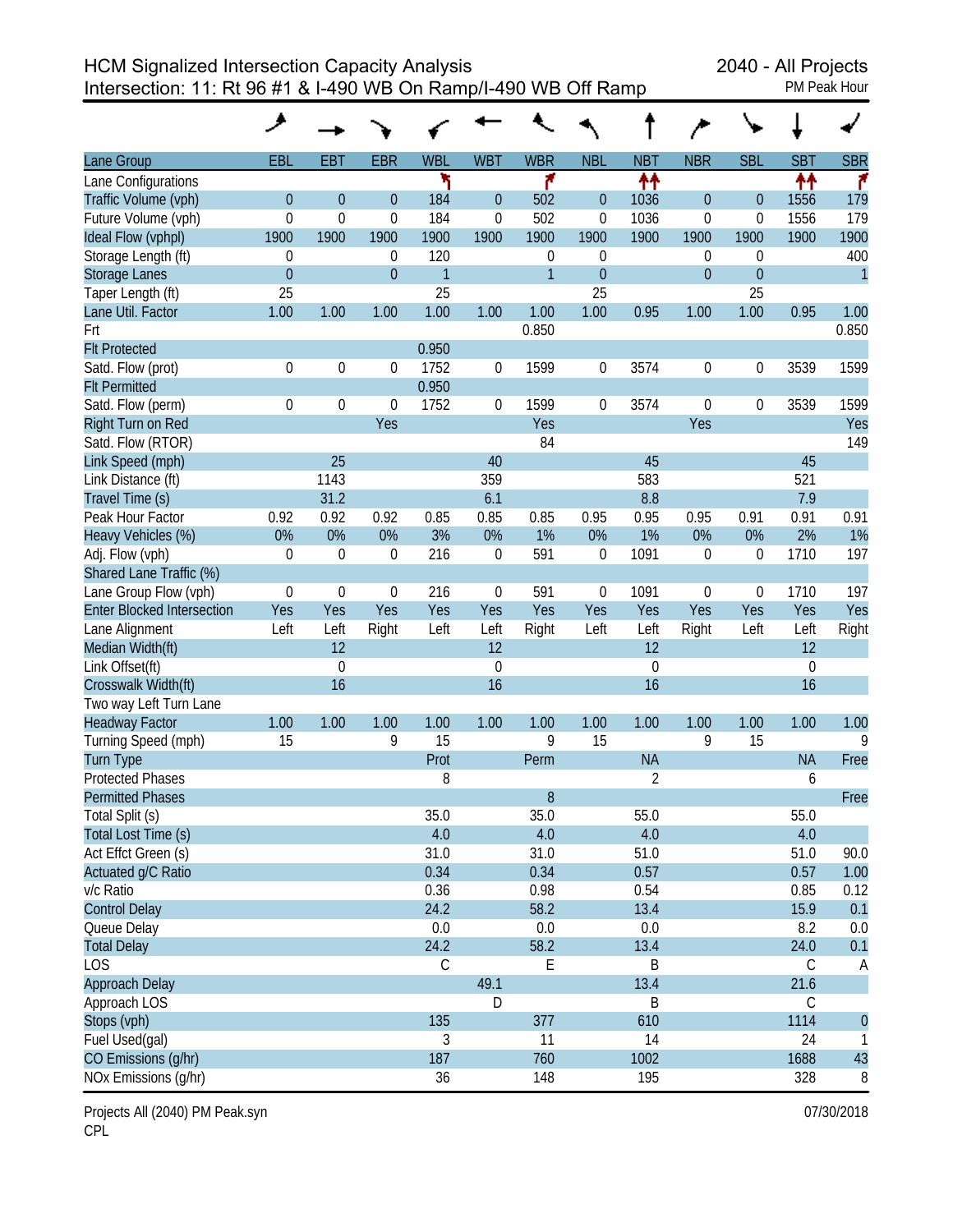| Lane Group                                                   | EBL   | EBT  | EBR | WBL          | <b>WBT</b> | <b>WBR</b>             | <b>NBL</b> | NBT            | <b>NBR</b> | <b>SBL</b> | <b>SBT</b> | <b>SBR</b>     |
|--------------------------------------------------------------|-------|------|-----|--------------|------------|------------------------|------------|----------------|------------|------------|------------|----------------|
| VOC Emissions (g/hr)                                         |       |      |     | 43           |            | 176                    |            | 232            |            |            | 391        | 10             |
| Dilemma Vehicles (#)                                         |       |      |     | $\mathbf 0$  |            | $\Omega$               |            | 58             |            |            | 21         | $\Omega$       |
| Queue Length 50th (ft)                                       |       |      |     | 91           |            | 290                    |            | 189            |            |            | 398        | $\overline{0}$ |
| Queue Length 95th (ft)                                       |       |      |     | 141          |            | #464                   |            | 244            |            |            | 144        | m <sub>0</sub> |
| Internal Link Dist (ft)                                      |       | 1063 |     |              | 279        |                        |            | 503            |            |            | 441        |                |
| Turn Bay Length (ft)                                         |       |      |     | 120          |            |                        |            |                |            |            |            | 400            |
| Base Capacity (vph)                                          |       |      |     | 603          |            | 605                    |            | 2025           |            |            | 2005       | 1599           |
| <b>Starvation Cap Reductn</b>                                |       |      |     | 0            |            | 0                      |            | $\overline{0}$ |            |            | 277        |                |
| Spillback Cap Reductn                                        |       |      |     | $\mathbf{0}$ |            | $\boldsymbol{0}$       |            | $\mathbf{0}$   |            |            | 0          | $\overline{0}$ |
| Storage Cap Reductn                                          |       |      |     | $\mathbf{0}$ |            | $\mathbf 0$            |            | $\overline{0}$ |            |            |            |                |
| Reduced v/c Ratio                                            |       |      |     | 0.36         |            | 0.98                   |            | 0.54           |            |            | 0.99       | 0.12           |
| <b>Intersection Summary</b>                                  |       |      |     |              |            |                        |            |                |            |            |            |                |
| Area Type:                                                   | Other |      |     |              |            |                        |            |                |            |            |            |                |
| Cycle Length: 90                                             |       |      |     |              |            |                        |            |                |            |            |            |                |
| <b>Actuated Cycle Length: 90</b>                             |       |      |     |              |            |                        |            |                |            |            |            |                |
| Offset: 55 (61%), Referenced to phase 2:NBT, Start of Yellow |       |      |     |              |            |                        |            |                |            |            |            |                |
| Control Type: Actuated-Coordinated                           |       |      |     |              |            |                        |            |                |            |            |            |                |
| Maximum v/c Ratio: 0.98                                      |       |      |     |              |            |                        |            |                |            |            |            |                |
| Intersection Signal Delay: 25.1                              |       |      |     |              |            | Intersection LOS: C    |            |                |            |            |            |                |
| Intersection Capacity Utilization 66.4%                      |       |      |     |              |            | ICU Level of Service C |            |                |            |            |            |                |

Analysis Period (min) 15

# 95th percentile volume exceeds capacity, queue may be longer.

Queue shown is maximum after two cycles.

m Volume for 95th percentile queue is metered by upstream signal.

## Splits and Phases: 11: Rt 96 #1 & I-490 WB On Ramp/I-490 WB Off Ramp

| Ø2 (R) |    |
|--------|----|
| 55s    |    |
| Ø6     | Ø8 |
| 55 s   |    |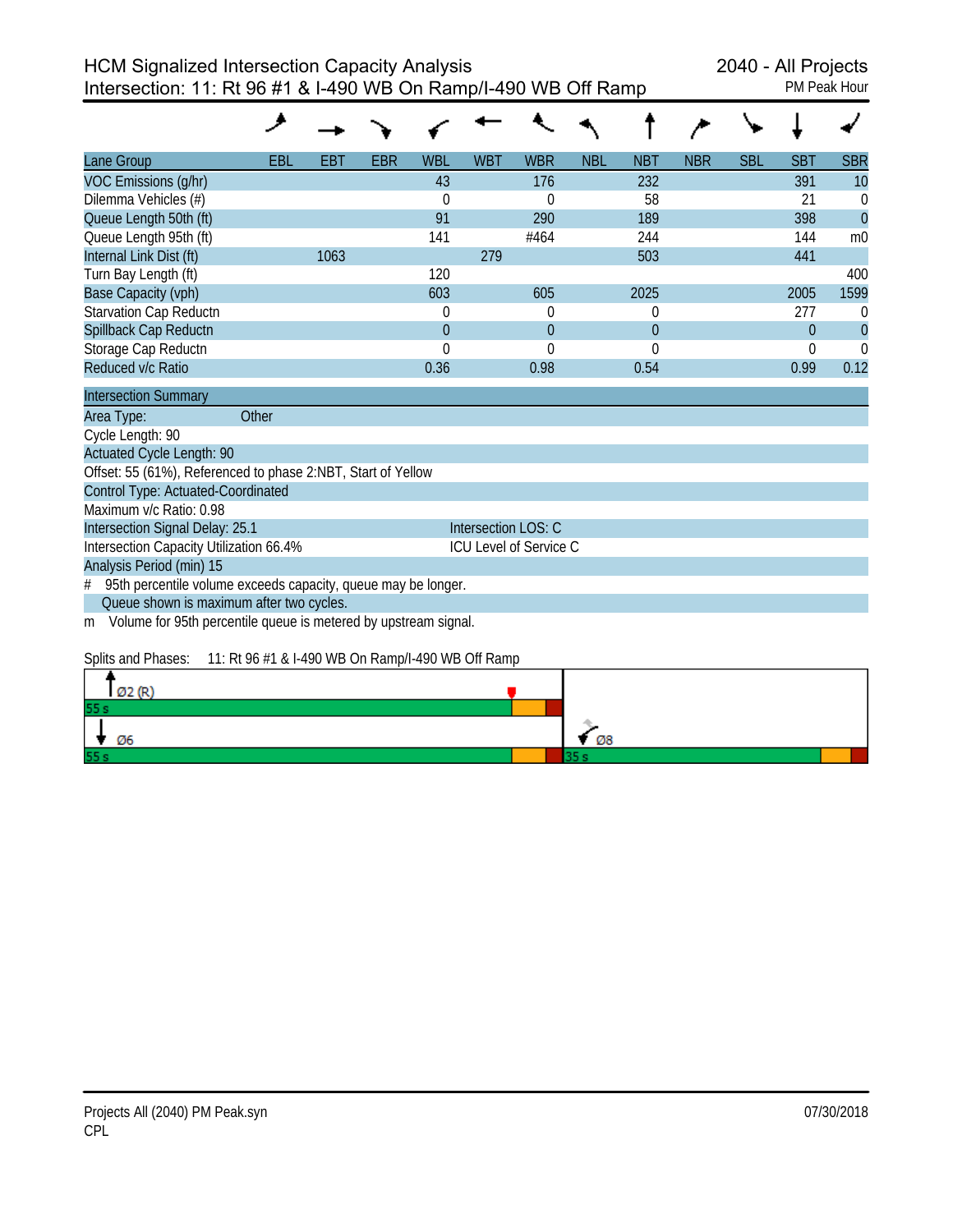|                                   | ᢣ            |             |              |                |             |                  |              |                |                | ♦ا               |              |             |
|-----------------------------------|--------------|-------------|--------------|----------------|-------------|------------------|--------------|----------------|----------------|------------------|--------------|-------------|
| Lane Group                        | EBL          | <b>EBT</b>  | <b>EBR</b>   | <b>WBL</b>     | <b>WBT</b>  | <b>WBR</b>       | <b>NBL</b>   | <b>NBT</b>     | <b>NBR</b>     | <b>SBU</b>       | <b>SBL</b>   | <b>SBT</b>  |
| Lane Configurations               | ۲            | ৰ           | ۴            | ۲              | Ъ           |                  | ኻ            | 怍              |                |                  | à            | 11          |
| Traffic Volume (vph)              | 976          | 86          | 110          | 25             | 82          | 152              | 97           | 1025           | 37             | 39               | 188          | 1333        |
| Future Volume (vph)               | 976          | 86          | 110          | 25             | 82          | 152              | 97           | 1025           | 37             | 39               | 188          | 1333        |
| Ideal Flow (vphpl)                | 1900         | 1900        | 1900         | 1900           | 1900        | 1900             | 1900         | 1900           | 1900           | 1900             | 1900         | 1900        |
| Storage Length (ft)               | 450          |             | 450          | 75             |             | 0                | 430          |                | 0              |                  | 400          |             |
| Storage Lanes                     | $\mathbf{1}$ |             | $\mathbf{1}$ | $\mathbf{1}$   |             | $\boldsymbol{0}$ | $\mathbf{1}$ |                | $\mathbf{0}$   |                  | $\mathbf{1}$ |             |
| Taper Length (ft)                 | 25           |             |              | 25             |             |                  | 25           |                |                |                  | 25           |             |
| Lane Util. Factor                 | 0.95         | 0.95        | 1.00         | 1.00           | 1.00        | 1.00             | 1.00         | 0.95           | 0.95           | 0.95             | 1.00         | 0.95        |
| Frt                               |              |             | 0.850        |                | 0.902       |                  |              | 0.995          |                |                  |              |             |
| <b>Flt Protected</b>              | 0.950        | 0.960       |              | 0.950          |             |                  | 0.950        |                |                |                  | 0.950        |             |
| Satd. Flow (prot)                 | 1698         | 1718        | 1615         | 1805           | 1680        | 0                | 1805         | 3524           | $\mathbf 0$    | $\boldsymbol{0}$ | 1790         | 3574        |
| <b>Flt Permitted</b>              | 0.950        | 0.960       |              | 0.950          |             |                  | 0.950        |                |                |                  | 0.950        |             |
| Satd. Flow (perm)                 | 1698         | 1718        | 1615         | 1805           | 1680        | $\mathbf 0$      | 1805         | 3524           | $\mathbf 0$    | $\boldsymbol{0}$ | 1790         | 3574        |
| Right Turn on Red                 |              |             | Yes          |                |             | Yes              |              |                | Yes            |                  |              |             |
| Satd. Flow (RTOR)                 |              |             | 117          |                | 61          |                  |              | 3              |                |                  |              |             |
| Link Speed (mph)                  |              | 45          |              |                | 45          |                  |              | 50             |                |                  |              | 50          |
| Link Distance (ft)                |              | 1243        |              |                | 922         |                  |              | 1348           |                |                  |              | 1581        |
| Travel Time (s)                   |              | 18.8        |              |                | 14.0        |                  |              | 18.4           |                |                  |              | 21.6        |
| Peak Hour Factor                  | 0.94         | 0.94        | 0.94         | 0.81           | 0.81        | 0.81             | 0.91         | 0.91           | 0.91           | 0.90             | 0.90         | 0.90        |
| Heavy Vehicles (%)                | 1%           | 0%          | 0%           | 0%             | 2%          | 2%               | 0%           | 2%             | 0%             | 0%               | 1%           | 1%          |
| Adj. Flow (vph)                   | 1038         | 91          | 117          | 31             | 101         | 188              | 107          | 1126           | 41             | 43               | 209          | 1481        |
| Shared Lane Traffic (%)           | 47%          |             |              |                |             |                  |              |                |                |                  |              |             |
| Lane Group Flow (vph)             | 550          | 579         | 117          | 31             | 289         | $\mathbf 0$      | 107          | 1167           | $\mathbf 0$    | $\boldsymbol{0}$ | 252          | 1481        |
| <b>Enter Blocked Intersection</b> | Yes          | Yes         | <b>No</b>    | N <sub>o</sub> | Yes         | Yes              | <b>No</b>    | N <sub>o</sub> | N <sub>o</sub> | Yes              | Yes          | <b>No</b>   |
| Lane Alignment                    | Left         | Left        | Right        | Left           | Left        | Right            | Left         | Left           | Right          | R NA             | Left         | Left        |
| Median Width(ft)                  |              | 12          |              |                | 12          |                  |              | 12             |                |                  |              | 12          |
| Link Offset(ft)                   |              | $\mathbf 0$ |              |                | $\mathbf 0$ |                  |              | $\mathbf 0$    |                |                  |              | $\mathbf 0$ |
| Crosswalk Width(ft)               |              | 16          |              |                | 16          |                  |              | 16             |                |                  |              | 16          |
| Two way Left Turn Lane            |              |             |              |                |             |                  |              |                |                |                  |              |             |
| <b>Headway Factor</b>             | 1.00         | 1.00        | 1.00         | 1.00           | 1.00        | 1.00             | 1.00         | 1.00           | 1.00           | 1.00             | 1.00         | 1.00        |
| Turning Speed (mph)               | 15           |             | 9            | 15             |             | 9                | 15           |                | 9              | 9                | 15           |             |
| <b>Turn Type</b>                  | Split        | <b>NA</b>   | $pm+ov$      | Split          | <b>NA</b>   |                  | Prot         | <b>NA</b>      |                | Prot             | Prot         | <b>NA</b>   |
| <b>Protected Phases</b>           | 8            | 8           | 5            | 4              | 4           |                  | 5            | 2              |                | 1                | 1            | 6           |
| <b>Permitted Phases</b>           |              |             | 8            |                |             |                  |              |                |                |                  |              |             |
| Total Split (s)                   | 41.0         | 41.0        | 14.0         | 14.0           | 14.0        |                  | 14.0         | 40.0           |                | 25.0             | 25.0         | 51.0        |
| Total Lost Time (s)               | 4.0          | 4.0         | 4.0          | 4.0            | 4.0         |                  | 4.0          | 4.0            |                |                  | 4.0          | 4.0         |
| Act Effct Green (s)               | 37.0         | 37.0        | 47.0         | 10.0           | 10.0        |                  | 10.0         | 37.7           |                |                  | 19.3         | 47.0        |
| Actuated g/C Ratio                | 0.31         | 0.31        | 0.39         | 0.08           | 0.08        |                  | 0.08         | 0.31           |                |                  | 0.16         | 0.39        |
| v/c Ratio                         | 1.05         | 1.09        | 0.17         | 0.21           | 1.48        |                  | 0.71         | 1.05           |                |                  | 0.88         | 1.06        |
| <b>Control Delay</b>              | 94.2         | 107.0       | 3.2          | 55.0           | 272.7       |                  | 72.9         | 78.7           |                |                  | 78.4         | 77.0        |
| Queue Delay                       | 0.0          | 0.0         | 0.0          | 0.0            | 0.0         |                  | 0.0          | 0.0            |                |                  | 0.0          | 0.0         |
| <b>Total Delay</b>                | 94.2         | 107.0       | 3.2          | 55.0           | 272.7       |                  | 72.9         | 78.7           |                |                  | 78.4         | 77.0        |
| <b>LOS</b>                        | F            | F           | Α            | D              | F           |                  | Ε            | E              |                |                  | Е            | Е           |
| Approach Delay                    |              | 91.6        |              |                | 251.6       |                  |              | 78.2           |                |                  |              | 55.6        |
| Approach LOS                      |              | F           |              |                | F           |                  |              | E              |                |                  |              | Ε           |
| Stops (vph)                       | 442          | 460         | 12           | 25             | 126         |                  | 92           | 934            |                |                  | 209          | 1173        |
| Fuel Used(gal)                    | 20           | 22          | $\mathbf{1}$ | $\mathbf{1}$   | 16          |                  | 4            | 40             |                |                  | 9            | 52          |
| CO Emissions (g/hr)               | 1369         | 1535        | 77           | 52             | 1116        |                  | 257          | 2826           |                |                  | 637          | 3655        |
| NOx Emissions (g/hr)              | 266          | 299         | 15           | 10             | 217         |                  | 50           | 550            |                |                  | 124          | 711         |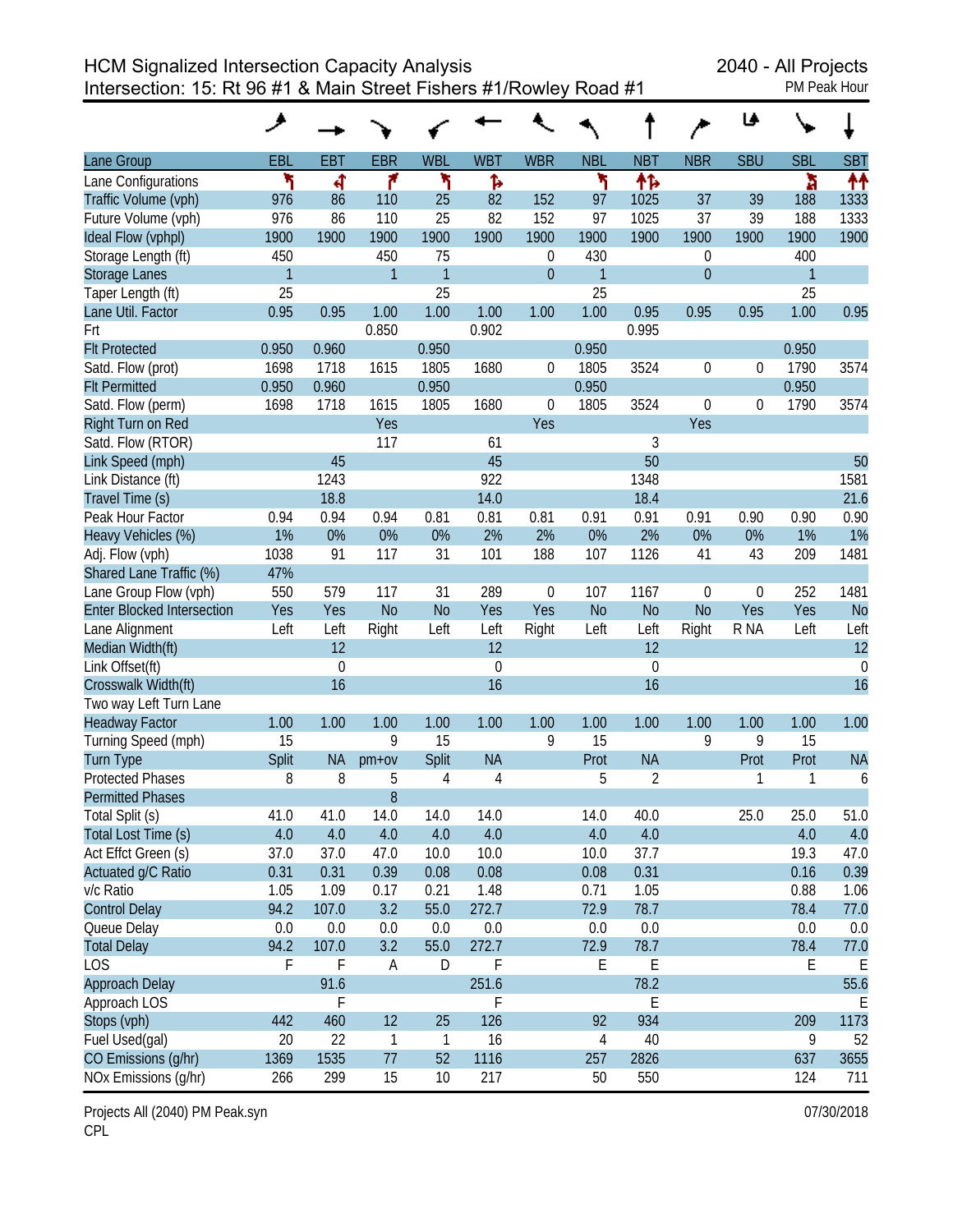✔

| Lane Group                        | <b>SBR</b>   |
|-----------------------------------|--------------|
| Lane <sup>2</sup> Configurations  | ۴            |
| Traffic Volume (vph)              | 717          |
| Future Volume (vph)               | 717          |
| Ideal Flow (vphpl)                | 1900         |
| Storage Length (ft)               | 425          |
| Storage Lanes                     | $\mathbf{1}$ |
| Taper Length (ft)                 |              |
| Lane Util. Factor                 | 1.00         |
| Frt                               | 0.850        |
| <b>Flt Protected</b>              |              |
| Satd. Flow (prot)                 | 1583         |
| <b>Flt Permitted</b>              |              |
| Satd. Flow (perm)                 | 1583         |
| Right Turn on Red                 | Yes          |
| Satd. Flow (RTOR)                 | 213          |
| Link Speed (mph)                  |              |
| Link Distance (ft)                |              |
| Travel Time (s)                   |              |
| Peak Hour Factor                  | 0.90         |
|                                   |              |
| Heavy Vehicles (%)                | 2%           |
| Adj. Flow (vph)                   | 797          |
| Shared Lane Traffic (%)           |              |
| Lane Group Flow (vph)             | 797          |
| <b>Enter Blocked Intersection</b> | Yes          |
| Lane Alignment                    | Right        |
| Median Width(ft)                  |              |
| Link Offset(ft)                   |              |
| Crosswalk Width(ft)               |              |
| Two way Left Turn Lane            |              |
| <b>Headway Factor</b>             | 1.00         |
| Turning Speed (mph)               | 9            |
| Turn Type                         | $pm+ov$      |
| <b>Protected Phases</b>           | 8            |
| <b>Permitted Phases</b>           | 6            |
| Total Split (s)                   | 41.0         |
| Total Lost Time (s)               | $4.0\,$      |
| Act Effct Green (s)               | 88.0         |
| Actuated g/C Ratio                | 0.73         |
| v/c Ratio                         | 0.65         |
| <b>Control Delay</b>              | 8.6          |
| Queue Delay                       | $0.0\,$      |
| <b>Total Delay</b>                | 8.6          |
| <b>LOS</b>                        | A            |
| Approach Delay                    |              |
| Approach LOS                      |              |
| Stops (vph)                       | 266          |
| Fuel Used(gal)                    | 13           |
| CO Emissions (g/hr)               | 876          |
| NOx Emissions (g/hr)              | 170          |
|                                   |              |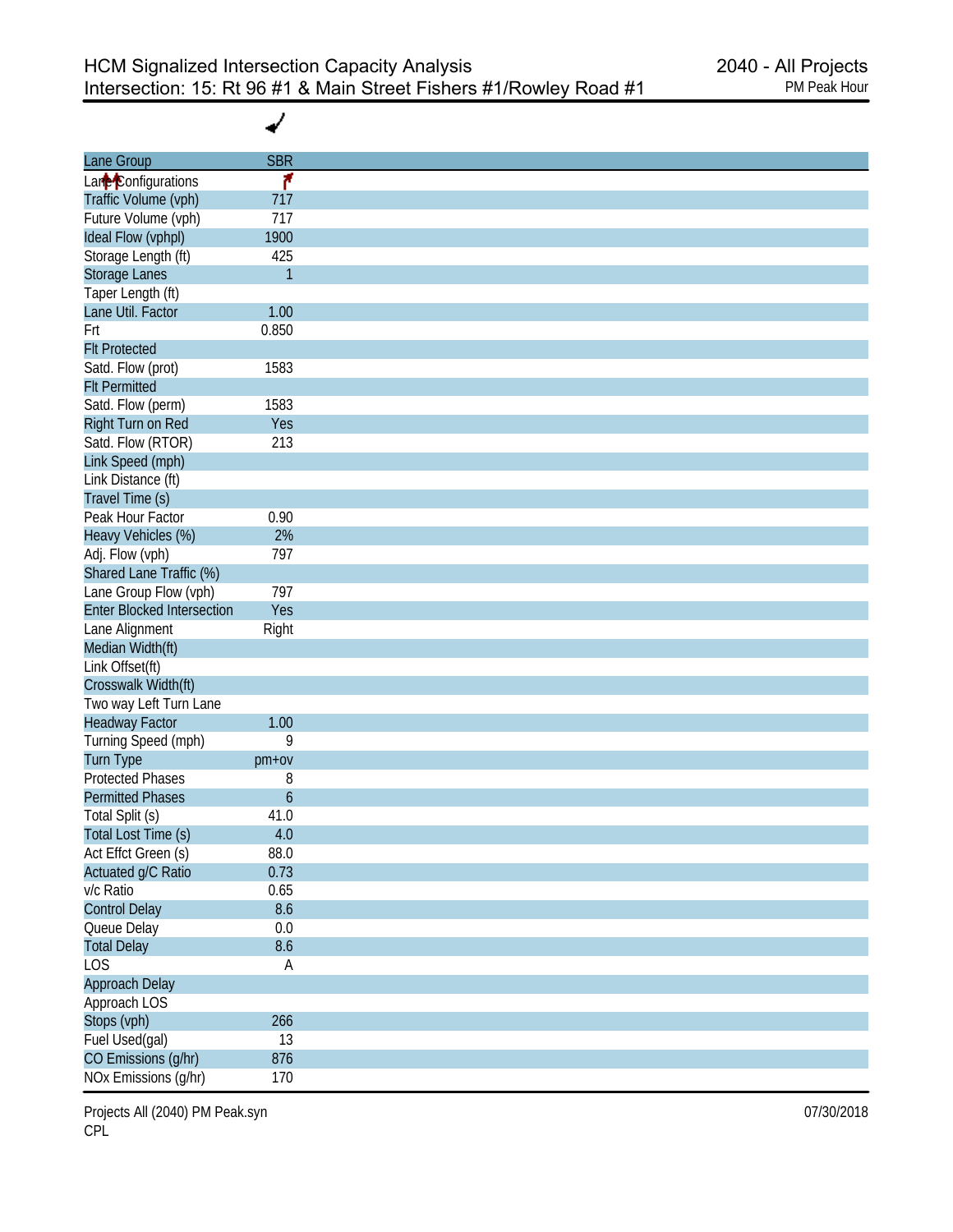|                               |          |          |            |                 |            |            |            |            |            | Le         |            |             |
|-------------------------------|----------|----------|------------|-----------------|------------|------------|------------|------------|------------|------------|------------|-------------|
| Lane Group                    | EBL      | EBT      | <b>EBR</b> | <b>WBL</b>      | <b>WBT</b> | <b>WBR</b> | <b>NBL</b> | <b>NBT</b> | <b>NBR</b> | <b>SBU</b> | <b>SBL</b> | <b>SBT</b>  |
| VOC Emissions (g/hr)          | 317      | 356      | 18         | 12 <sup>1</sup> | 259        |            | 60         | 655        |            |            | 148        | 847         |
| Dilemma Vehicles (#)          |          | 20       | 0          | $\theta$        | b          |            |            | 14         |            |            |            | 51          |
| Queue Length 50th (ft)        | $-489$   | $-532$   | $\Omega$   | 23              | ~264       |            | 84         | $-548$     |            |            | 189        | $-662$      |
| Queue Length 95th (ft)        | #717     | #765     | 27         | 50              | #377       |            | m#136      | #687       |            |            | #321       | #801        |
| Internal Link Dist (ft)       |          | 1163     |            |                 | 842        |            |            | 1268       |            |            |            | 1501        |
| Turn Bay Length (ft)          | 450      |          | 450        | 75              |            |            | 430        |            |            |            | 400        |             |
| Base Capacity (vph)           | 523      | 529      | 703        | 150             | 195        |            | 150        | 1109       |            |            | 313        | 1399        |
| <b>Starvation Cap Reductn</b> | 0        | $\theta$ | 0          | $\theta$        | $\theta$   |            | 0          | $\theta$   |            |            | 0          | 0           |
| Spillback Cap Reductn         | $\Omega$ | $\Omega$ | $\Omega$   | $\Omega$        | $\Omega$   |            | $\Omega$   | $\Omega$   |            |            | $\Omega$   | $\mathbf 0$ |
| Storage Cap Reductn           |          | $\Omega$ | 0          | $\theta$        | O          |            |            | $\Omega$   |            |            |            | 0           |
| Reduced v/c Ratio             | 1.05     | 1.09     | 0.17       | 0.21            | 1.48       |            | 0.71       | 1.05       |            |            | 0.81       | 1.06        |
|                               |          |          |            |                 |            |            |            |            |            |            |            |             |

| <b>Intersection Summary</b>                                       |                               |
|-------------------------------------------------------------------|-------------------------------|
| Area Type:<br>Other                                               |                               |
| Cycle Length: 120                                                 |                               |
| <b>Actuated Cycle Length: 120</b>                                 |                               |
| Offset: 0 (0%), Referenced to phase 2:NBT, Start of Yellow        |                               |
| Control Type: Actuated-Coordinated                                |                               |
| Maximum v/c Ratio: 1.48                                           |                               |
| Intersection Signal Delay: 81.0                                   | Intersection LOS: F           |
| Intersection Capacity Utilization 98.5%                           | <b>ICU Level of Service F</b> |
| Analysis Period (min) 15                                          |                               |
| ~ Volume exceeds capacity, queue is theoretically infinite.       |                               |
| Queue shown is maximum after two cycles.                          |                               |
| # 95th percentile volume exceeds capacity, queue may be longer.   |                               |
| Queue shown is maximum after two cycles.                          |                               |
| m Volume for 95th percentile queue is metered by upstream signal. |                               |

#### Splits and Phases: 15: Rt 96 #1 & Main Street Fishers #1/Rowley Road #1

| . .<br>м<br>נ ש | Ø2 (R) |                  | Ø4 | г и8 |
|-----------------|--------|------------------|----|------|
| 25 s            |        |                  |    |      |
| Ø6              |        | $\rightarrow 05$ |    |      |
| 51s             |        |                  |    |      |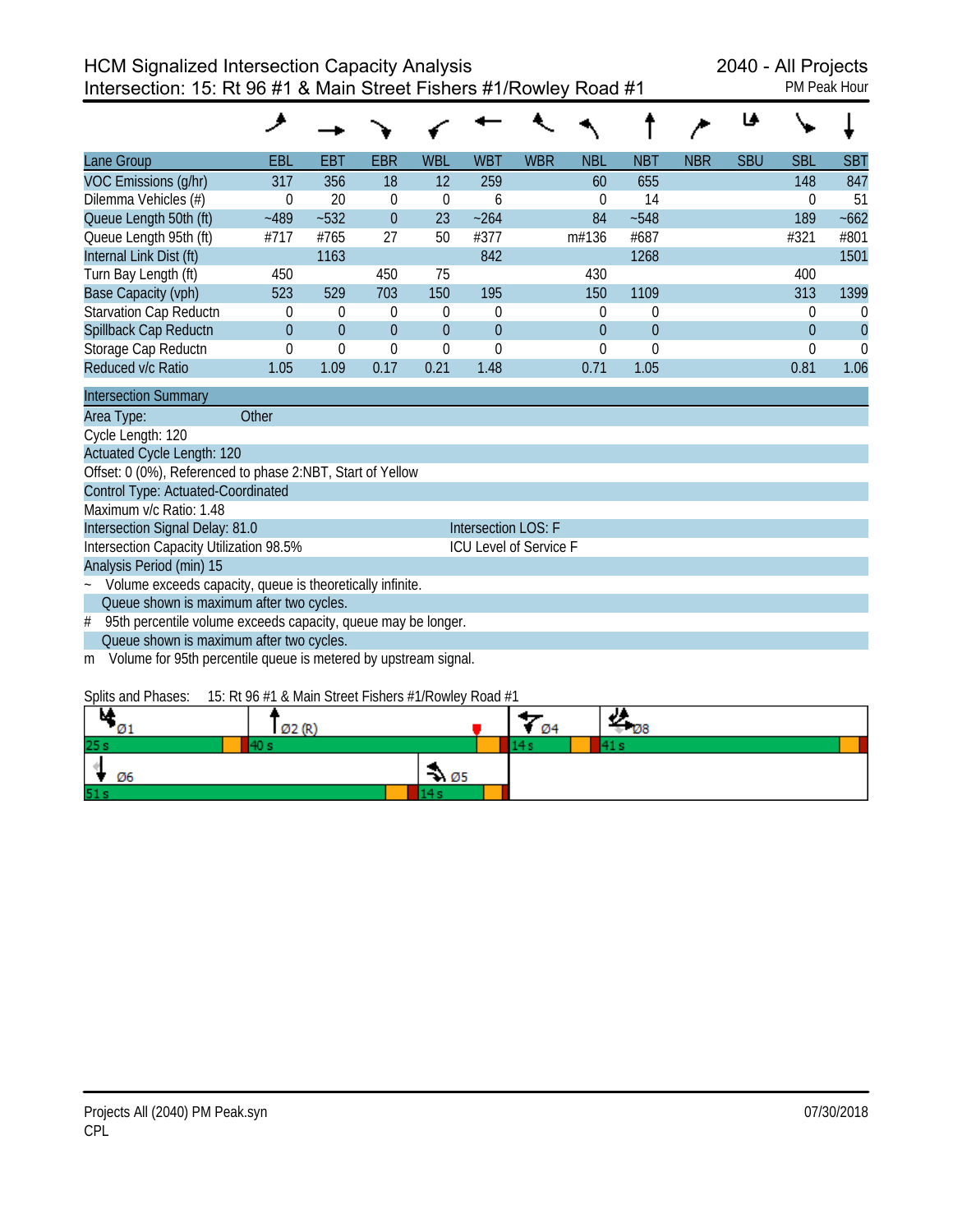┙

| Lane Group                  | <b>SBR</b> |
|-----------------------------|------------|
| VOC Emissions (g/hr)        | 203        |
| Dilemma Vehicles (#)        |            |
| Queue Length 50th (ft)      | 194        |
| Queue Length 95th (ft)      | 308        |
| Internal Link Dist (ft)     |            |
| Turn Bay Length (ft)        | 425        |
| <b>Base Capacity (vph)</b>  | 1217       |
| Starvation Cap Reductn      |            |
| Spillback Cap Reductn       | 0          |
| Storage Cap Reductn         |            |
| Reduced v/c Ratio           | 0.65       |
| <b>Intersection Summary</b> |            |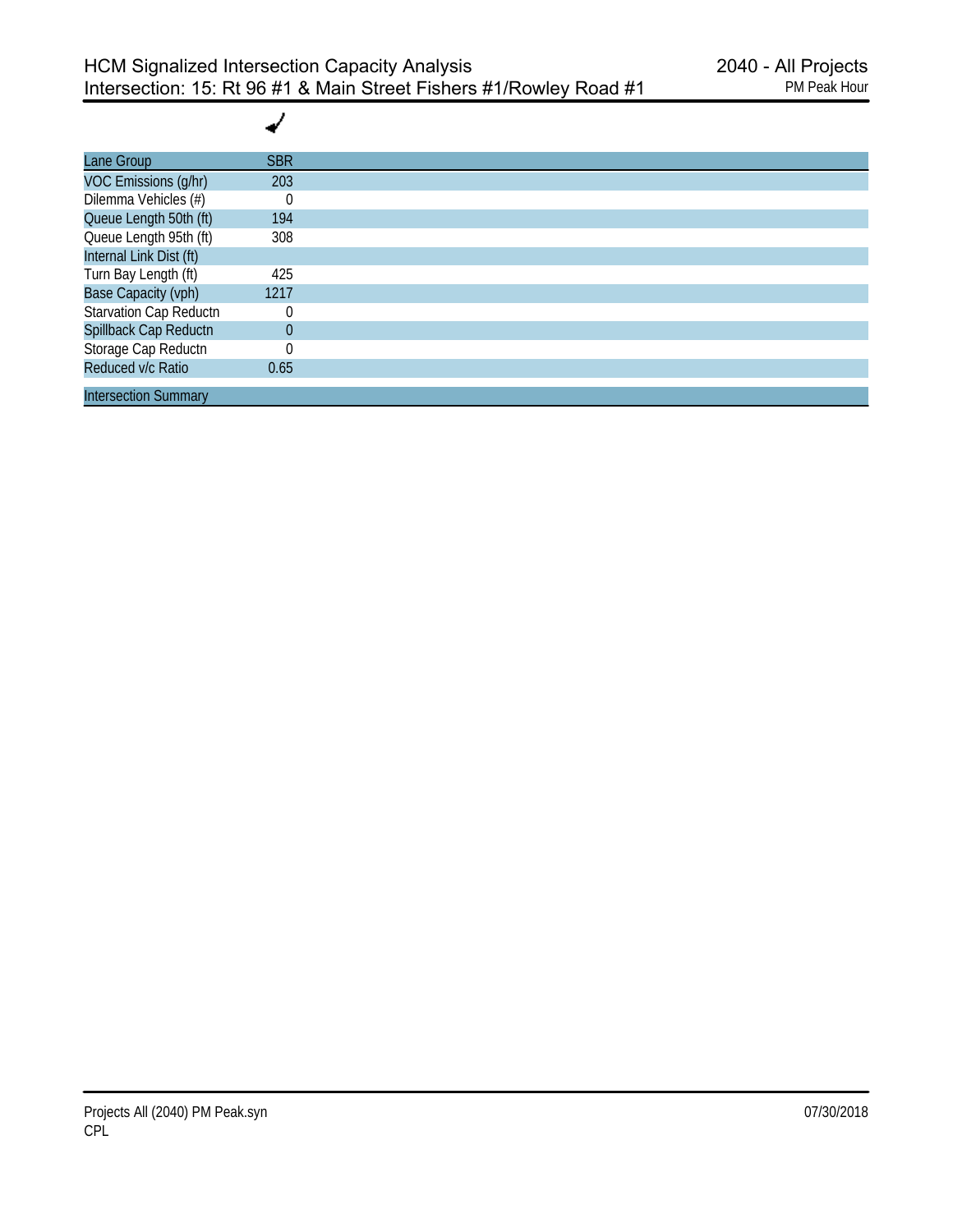| Lane Group                        | <b>EBL</b>     | <b>EBT</b>     | <b>EBR</b>     | <b>WBL</b>     | <b>WBT</b>     | <b>WBR</b>     | <b>NBL</b>       | <b>NBT</b>     | <b>NBR</b>       | <b>SBL</b>   | <b>SBT</b>       | <b>SBR</b>       |
|-----------------------------------|----------------|----------------|----------------|----------------|----------------|----------------|------------------|----------------|------------------|--------------|------------------|------------------|
| Lane Configurations               | ۲              | Ъ              |                |                | ৰ              | ۴              | ۲                | ተኈ             |                  | ۲            | ↟↟               | ۴                |
| Traffic Volume (vph)              | 545            | 58             | 112            | 9              | 50             | 60             | 108              | 443            | 59               | 376          | 316              | 768              |
| Future Volume (vph)               | 545            | 58             | 112            | 9              | 50             | 60             | 108              | 443            | 59               | 376          | 316              | 768              |
| Ideal Flow (vphpl)                | 1900           | 1900           | 1900           | 1900           | 1900           | 1900           | 1900             | 1900           | 1900             | 1900         | 1900             | 1900             |
| Lane Width (ft)                   | 12             | 12             | 12             | 12             | 12             | 12             | 12               | 16             | 12               | 12           | 16               | 12               |
| Storage Length (ft)               | 300            |                | $\mathbf 0$    | $\theta$       |                | 200            | 285              |                | $\boldsymbol{0}$ | 200          |                  | 550              |
| Storage Lanes                     | 1              |                | 0              | $\mathbf 0$    |                | 1              | 1                |                | $\boldsymbol{0}$ | 1            |                  | 1                |
| Taper Length (ft)                 | 25             |                |                | 25             |                |                | 25               |                |                  | 25           |                  |                  |
| Lane Util. Factor                 | 1.00           | 1.00           | 1.00           | 1.00           | 1.00           | 1.00           | 1.00             | 0.95           | 0.95             | 1.00         | 0.95             | 1.00             |
| Frt                               |                | 0.895          |                |                |                | 0.850          |                  | 0.982          |                  |              |                  | 0.850            |
| <b>Flt Protected</b>              | 0.950          |                |                |                | 0.992          |                | 0.950            |                |                  | 0.950        |                  |                  |
| Satd. Flow (prot)                 | 1787           | 1645           | $\mathbf 0$    | $\theta$       | 1848           | 1583           | 1656             | 3905           | $\boldsymbol{0}$ | 1770         | 4011             | 1599             |
| <b>Flt Permitted</b>              | 0.462          |                |                |                | 0.907          |                | 0.541            |                |                  | 0.172        |                  |                  |
| Satd. Flow (perm)                 | 869            | 1645           | $\mathbf{0}$   | $\theta$       | 1690           | 1583           | 943              | 3905           | $\boldsymbol{0}$ | 320          | 4011             | 1599             |
| Right Turn on Red                 |                |                | Yes            |                |                | Yes            |                  |                | Yes              |              |                  | Yes              |
| Satd. Flow (RTOR)                 |                | 145            |                |                |                | 159            |                  | 11             |                  |              |                  | 622              |
| Link Speed (mph)                  |                | 50             |                |                | 40             |                |                  | 50             |                  |              | 50               |                  |
| Link Distance (ft)                |                | 534            |                |                | 1891           |                |                  | 1183           |                  |              | 4706             |                  |
| Travel Time (s)                   |                | 7.3            |                |                | 32.2           |                |                  | 16.1           |                  |              | 64.2             |                  |
| Peak Hour Factor                  | 0.77           | 0.92           | 0.77           | 0.92           | 0.92           | 0.92           | 0.93             | 0.93           | 0.92             | 0.92         | 0.90             | 0.90             |
| Heavy Vehicles (%)                | 1%             | 2%             | 4%             | 2%             | 2%             | 2%             | 9%               | 3%             | 2%               | 2%           | 2%               | 1%               |
| Adj. Flow (vph)                   | 708            | 63             | 145            | 10             | 54             | 65             | 116              | 476            | 64               | 409          | 351              | 853              |
| Shared Lane Traffic (%)           |                |                |                |                |                |                |                  |                |                  |              |                  |                  |
| Lane Group Flow (vph)             | 708            | 208            | $\overline{0}$ | $\theta$       | 64             | 65             | 116              | 540            | $\theta$         | 409          | 351              | 853              |
| <b>Enter Blocked Intersection</b> | Yes            | N <sub>0</sub> | Yes            | N <sub>o</sub> | N <sub>0</sub> | N <sub>o</sub> | Yes              | Yes            | N <sub>o</sub>   | <b>No</b>    | Yes              | Yes              |
| Lane Alignment                    | Left           | Left           | Right          | Left           | Left           | Right          | Left             | Left           | Right            | Left         | Left             | Right            |
| Median Width(ft)                  |                | 12             |                |                | 12             |                |                  | 24             |                  |              | 12               |                  |
| Link Offset(ft)                   |                | $\mathbf 0$    |                |                | $\overline{0}$ |                |                  | $\mathbf 0$    |                  |              | $\overline{0}$   |                  |
| Crosswalk Width(ft)               |                | 16             |                |                | 16             |                |                  | 16             |                  |              | 16               |                  |
| Two way Left Turn Lane            |                |                |                |                |                |                |                  |                |                  |              | Yes              |                  |
| <b>Headway Factor</b>             | 1.00           | 1.00           | 1.00           | 1.00           | 1.00           | 1.00           | 1.00             | 0.85           | 1.00             | 1.00         | 0.85             | 1.00             |
| Turning Speed (mph)               | 15             |                | 9              | 15             |                | 9              | 15               |                | 9                | 15           |                  | 9                |
| Turn Type                         | pm+pt          | <b>NA</b>      |                | Perm           | <b>NA</b>      | Perm           | pm+pt            | <b>NA</b>      |                  | pm+pt        | <b>NA</b>        | $pm+ov$          |
| <b>Protected Phases</b>           | 7              | $\overline{4}$ |                |                | 8              |                | 5                | $\overline{2}$ |                  | $\mathbf{1}$ | $\boldsymbol{6}$ | $\overline{7}$   |
| <b>Permitted Phases</b>           | $\overline{4}$ |                |                | 8              |                | 8              | $\overline{2}$   |                |                  | 6            |                  | $\boldsymbol{6}$ |
| Total Split (s)                   | 46.0           | 68.0           |                | 22.0           | 22.0           | 22.0           | 9.0              | 27.0           |                  | 25.0         | 43.0             | 46.0             |
| Total Lost Time (s)               | 5.0            | 4.5            |                |                | 5.0            | 5.0            | 3.5              | 4.0            |                  | 5.0          | 4.0              | 3.5              |
| Act Effct Green (s)               | 55.6           | 56.1           |                |                | 10.2           | 10.2           | 31.5             | 20.8           |                  | 54.4         | 41.7             | 90.2             |
| Actuated g/C Ratio                | 0.46           | 0.47           |                |                | 0.08           | 0.08           | 0.26             | 0.17           |                  | 0.45         | 0.35             | 0.75             |
| v/c Ratio                         | 0.97           | 0.25           |                |                | 0.45           | 0.23           | 0.38             | 0.79           |                  | 0.81         | 0.25             | 0.63             |
| Control Delay                     | 55.7           | 6.4            |                |                | 61.7           | 1.9            | 25.7             | 55.4           |                  | 33.8         | 9.9              | 16.9             |
| Queue Delay                       | $0.0\,$        | 0.0            |                |                | 0.0            | 0.0            | 0.0              | 0.0            |                  | 0.0          | 0.0              | 0.0              |
| <b>Total Delay</b>                | 55.7           | 6.4            |                |                | 61.7           | 1.9            | 25.7             | 55.4           |                  | 33.8         | 9.9              | 16.9             |
| <b>LOS</b>                        | E              | $\mathsf A$    |                |                | E              | $\mathsf A$    | $\mathcal{C}$    | E              |                  | $\mathsf C$  | $\mathsf A$      | $\overline{B}$   |
| Approach Delay                    |                | 44.5           |                |                | 31.6           |                |                  | 50.1           |                  |              | 19.6             |                  |
| Approach LOS                      |                | $\mathsf D$    |                |                | $\mathsf C$    |                |                  | D              |                  |              | $\sf B$          |                  |
| Stops (vph)                       | 426            | 31             |                |                | 54             | $\mathbf 0$    | 81               | 461            |                  | 235          | 146              | 652              |
| Fuel Used(gal)                    | 15             | $\overline{1}$ |                |                | $\overline{2}$ | $\mathbf{1}$   | $\boldsymbol{6}$ | 33             |                  | 17           | 12               | 36               |
| CO Emissions (g/hr)               | 1018           | 89             |                |                | 142            | 55             | 428              | 2292           |                  | 1217         | 861              | 2486             |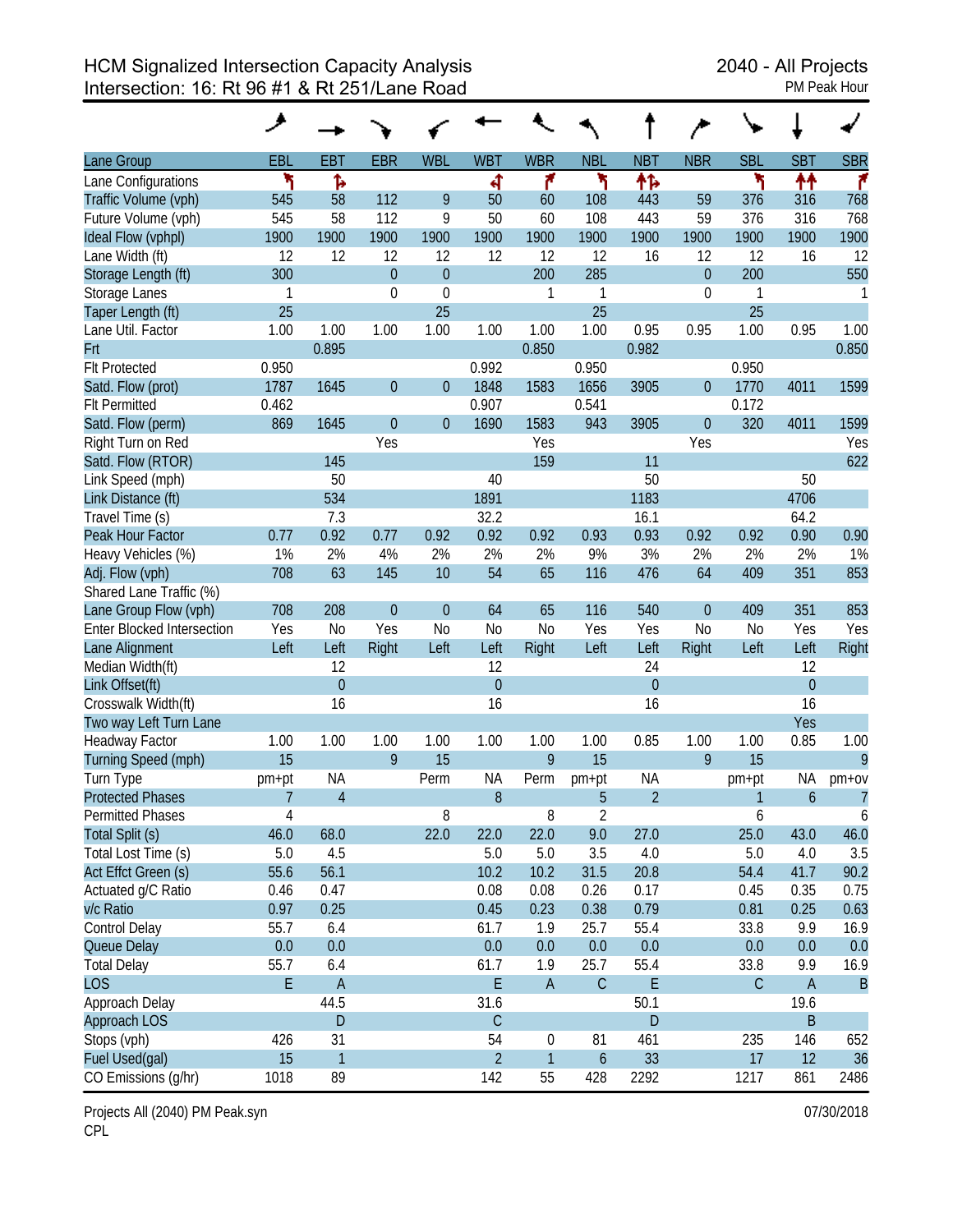| Lane Group                                                         | EBL            | EBT                 | EBR | <b>WBL</b> | <b>WBT</b>                    | <b>WBR</b>   | <b>NBL</b>     | <b>NBT</b>  | <b>NBR</b> | SBL            | <b>SBT</b>     | <b>SBR</b>     |
|--------------------------------------------------------------------|----------------|---------------------|-----|------------|-------------------------------|--------------|----------------|-------------|------------|----------------|----------------|----------------|
| NOx Emissions (g/hr)                                               | 198            | 17                  |     |            | 28                            | 11           | 83             | 446         |            | 237            | 167            | 484            |
| VOC Emissions (g/hr)                                               | 236            | 21                  |     |            | 33                            | 13           | 99             | 531         |            | 282            | 199            | 576            |
| Dilemma Vehicles (#)                                               | $\overline{0}$ | 6                   |     |            | $\overline{2}$                | $\theta$     | $\theta$       | 21          |            | $\overline{0}$ | 8              | $\overline{0}$ |
| Queue Length 50th (ft)                                             | 459            | 25                  |     |            | 48                            | $\theta$     | 52             | 207         |            | 158            | 68             | 581            |
| Queue Length 95th (ft)                                             | 468            | 66                  |     |            | 92                            | $\theta$     | 94             | 266         |            | #450           | 78             | 749            |
| Internal Link Dist (ft)                                            |                | 454                 |     |            | 1811                          |              |                | 1103        |            |                | 4626           |                |
| Turn Bay Length (ft)                                               | 300            |                     |     |            |                               | 200          | 285            |             |            | 200            |                | 550            |
| Base Capacity (vph)                                                | 731            | 938                 |     |            | 239                           | 360          | 307            | 757         |            | 502            | 1403           | 1356           |
| <b>Starvation Cap Reductn</b>                                      | $\mathbf{0}$   | $\mathbf{0}$        |     |            | $\overline{0}$                | $\theta$     | $\theta$       | $\theta$    |            | $\overline{0}$ | $\mathbf{0}$   | $\overline{0}$ |
| Spillback Cap Reductn                                              | $\theta$       | $\mathbf 0$         |     |            | $\theta$                      | $\theta$     | $\theta$       | $\mathbf 0$ |            | $\theta$       | $\theta$       | $\theta$       |
| Storage Cap Reductn                                                | $\Omega$       | $\overline{0}$      |     |            | $\Omega$                      | $\mathbf{0}$ | $\overline{0}$ | $\Omega$    |            | $\overline{0}$ | $\overline{0}$ | $\Omega$       |
| Reduced v/c Ratio                                                  | 0.97           | 0.22                |     |            | 0.27                          | 0.18         | 0.38           | 0.71        |            | 0.81           | 0.25           | 0.63           |
| <b>Intersection Summary</b>                                        |                |                     |     |            |                               |              |                |             |            |                |                |                |
| Area Type:                                                         | Other          |                     |     |            |                               |              |                |             |            |                |                |                |
| Cycle Length: 120                                                  |                |                     |     |            |                               |              |                |             |            |                |                |                |
| Actuated Cycle Length: 120                                         |                |                     |     |            |                               |              |                |             |            |                |                |                |
| Offset: 97 (81%), Referenced to phase 2:NBTL, Start of Green       |                |                     |     |            |                               |              |                |             |            |                |                |                |
| Control Type: Actuated-Coordinated                                 |                |                     |     |            |                               |              |                |             |            |                |                |                |
| Maximum v/c Ratio: 0.97                                            |                |                     |     |            |                               |              |                |             |            |                |                |                |
| Intersection Signal Delay: 33.0                                    |                | Intersection LOS: C |     |            |                               |              |                |             |            |                |                |                |
| Intersection Capacity Utilization 82.2%                            |                |                     |     |            | <b>ICU Level of Service E</b> |              |                |             |            |                |                |                |
| Analysis Period (min) 15                                           |                |                     |     |            |                               |              |                |             |            |                |                |                |
| 95th percentile volume exceeds capacity, queue may be longer.<br># |                |                     |     |            |                               |              |                |             |            |                |                |                |
| Queue shown is maximum after two cycles.                           |                |                     |     |            |                               |              |                |             |            |                |                |                |

Splits and Phases: 16: Rt 96 #1 & Rt 251/Lane Road

| - 01       |    |    |
|------------|----|----|
| 25s        |    |    |
| Ø6<br>- Ø5 | Ø7 | Ø8 |
| 9 s        |    |    |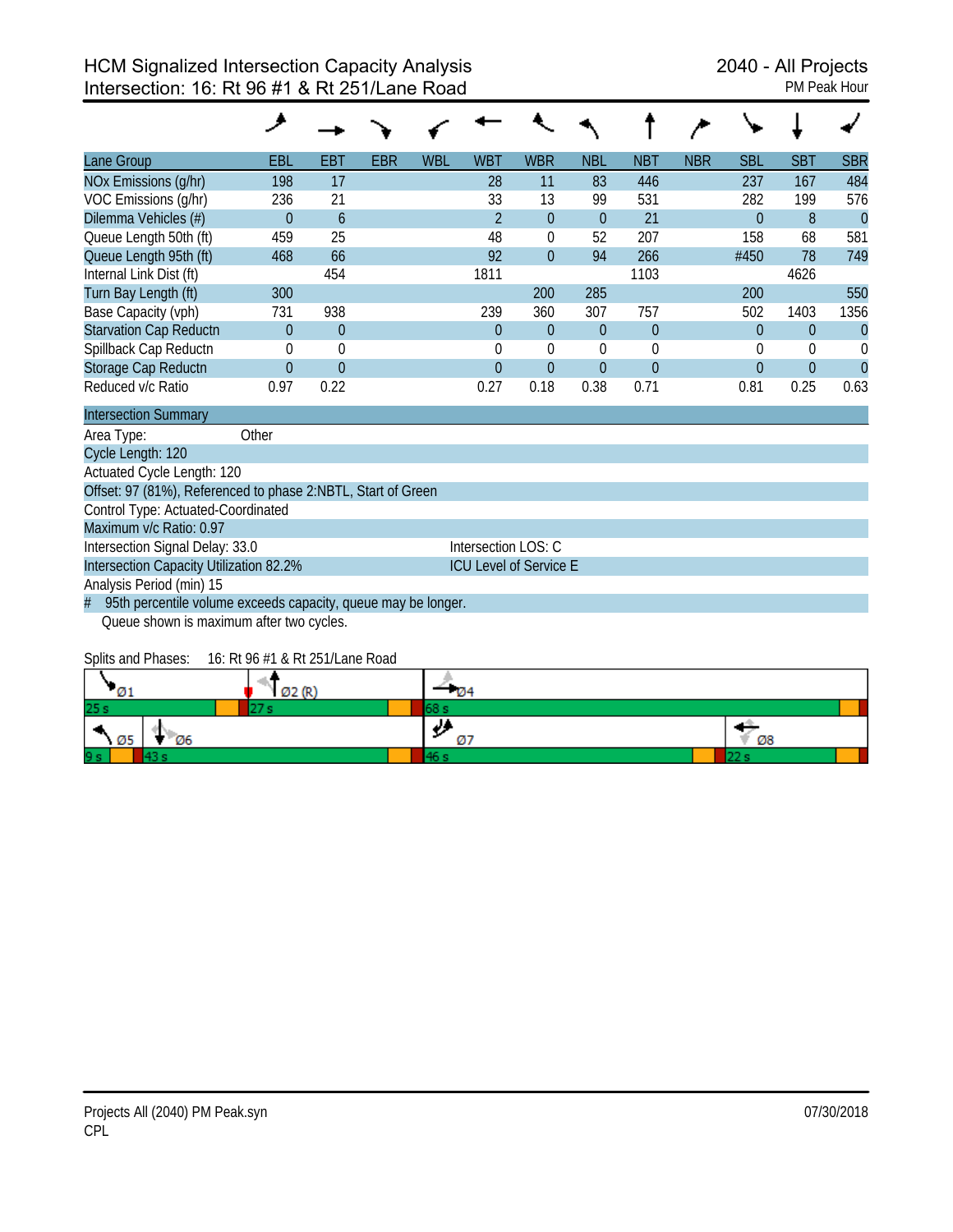| Lane Group                        | EBL            | <b>EBT</b>     | <b>WBT</b>       | <b>WBR</b>       | <b>SBL</b>     | <b>SBR</b>       |
|-----------------------------------|----------------|----------------|------------------|------------------|----------------|------------------|
| Lane Configurations               | ٦              | ٠              | ↟                | ۴                | W              |                  |
| Traffic Volume (vph)              | 15             | 672            | 542              | 194              | 220            | 18               |
| Future Volume (vph)               | 15             | 672            | 542              | 194              | 220            | 18               |
| Ideal Flow (vphpl)                | 1900           | 1900           | 1900             | 1900             | 1900           | 1900             |
| Storage Length (ft)               | 130            |                |                  | 130              | $\mathbf 0$    | $\mathbf 0$      |
| Storage Lanes                     | $\mathbf{1}$   |                |                  | 1                | $\overline{1}$ | $\theta$         |
| Taper Length (ft)                 | 25             |                |                  |                  | 25             |                  |
| Lane Util. Factor                 | 1.00           | 1.00           | 1.00             | 1.00             | 1.00           | 1.00             |
| Frt                               |                |                |                  | 0.850            | 0.990          |                  |
| <b>Flt Protected</b>              | 0.950          |                |                  |                  | 0.956          |                  |
|                                   | 1593           | 1676           | 1676             | 1425             | 1587           | $\mathbf 0$      |
| Satd. Flow (prot)                 |                |                |                  |                  |                |                  |
| <b>Flt Permitted</b>              | 0.372          |                |                  |                  | 0.956          |                  |
| Satd. Flow (perm)                 | 624            | 1676           | 1676             | 1425             | 1587           | $\boldsymbol{0}$ |
| Right Turn on Red                 |                |                |                  | Yes              |                | Yes              |
| Satd. Flow (RTOR)                 |                |                |                  | 213              | $\overline{4}$ |                  |
| Link Speed (mph)                  |                | 30             | 30               |                  | 30             |                  |
| Link Distance (ft)                |                | 5115           | 640              |                  | 866            |                  |
| Travel Time (s)                   |                | 116.3          | 14.5             |                  | 19.7           |                  |
| Peak Hour Factor                  | 0.92           | 0.92           | 0.91             | 0.91             | 0.94           | 0.94             |
| Adj. Flow (vph)                   | 16             | 730            | 596              | 213              | 234            | 19               |
| Shared Lane Traffic (%)           |                |                |                  |                  |                |                  |
| Lane Group Flow (vph)             | 16             | 730            | 596              | 213              | 253            | $\overline{0}$   |
| <b>Enter Blocked Intersection</b> | Yes            | Yes            | Yes              | Yes              | Yes            | Yes              |
| Lane Alignment                    | Left           | Left           | Left             | Right            | Left           | Right            |
| Median Width(ft)                  |                | 12             | 12               |                  | 12             |                  |
| Link Offset(ft)                   |                | $\overline{0}$ | $\overline{0}$   |                  | $\overline{0}$ |                  |
| Crosswalk Width(ft)               |                | 16             | 16               |                  | 16             |                  |
| Two way Left Turn Lane            |                | Yes            | Yes              |                  | Yes            |                  |
| Headway Factor                    | 1.14           | 1.14           | 1.14             | 1.14             | 1.14           | 1.14             |
| Turning Speed (mph)               | 15             |                |                  | 9                | 15             | 9                |
| Turn Type                         | Perm           | <b>NA</b>      | <b>NA</b>        | Prot             | Prot           |                  |
| <b>Protected Phases</b>           |                | $\overline{2}$ | $\boldsymbol{6}$ | $\boldsymbol{6}$ | $\overline{7}$ |                  |
| <b>Permitted Phases</b>           | $\overline{2}$ |                |                  |                  |                |                  |
| Total Split (s)                   | 69.0           | 69.0           | 69.0             | 69.0             | 31.0           |                  |
| Total Lost Time (s)               | 4.0            | 4.0            | 4.0              | 4.0              | 4.0            |                  |
| Act Effct Green (s)               | 70.2           | 70.2           | 70.2             | 70.2             | 21.8           |                  |
| Actuated g/C Ratio                | 0.70           | 0.70           | 0.70             | 0.70             | 0.22           |                  |
| v/c Ratio                         | 0.04           | 0.62           | 0.51             | 0.20             | 0.73           |                  |
| Control Delay                     | 6.1            | 11.7           | 9.5              | 1.4              |                |                  |
|                                   | 0.0            | 0.0            | 0.0              |                  | 47.6<br>0.0    |                  |
| Queue Delay                       |                |                |                  | 0.0              |                |                  |
| <b>Total Delay</b>                | 6.1            | 11.7           | 9.5              | 1.4              | 47.6           |                  |
| <b>LOS</b>                        | $\mathsf A$    | B              | $\overline{A}$   | $\mathsf{A}$     | $\mathsf D$    |                  |
| Approach Delay                    |                | 11.6           | 7.4              |                  | 47.6           |                  |
| Approach LOS                      |                | B              | $\mathsf A$      |                  | D              |                  |
| Stops (vph)                       | 6              | 356            | 248              | 10               | 211            |                  |
| Fuel Used(gal)                    | $\mathbf{1}$   | 36             | 5                | $\mathbf{1}$     | $\overline{5}$ |                  |
| CO Emissions (g/hr)               | 54             | 2502           | 358              | 75               | 355            |                  |
| NOx Emissions (g/hr)              | 10             | 487            | 70               | 15               | 69             |                  |
| VOC Emissions (g/hr)              | 12             | 580            | 83               | 17               | 82             |                  |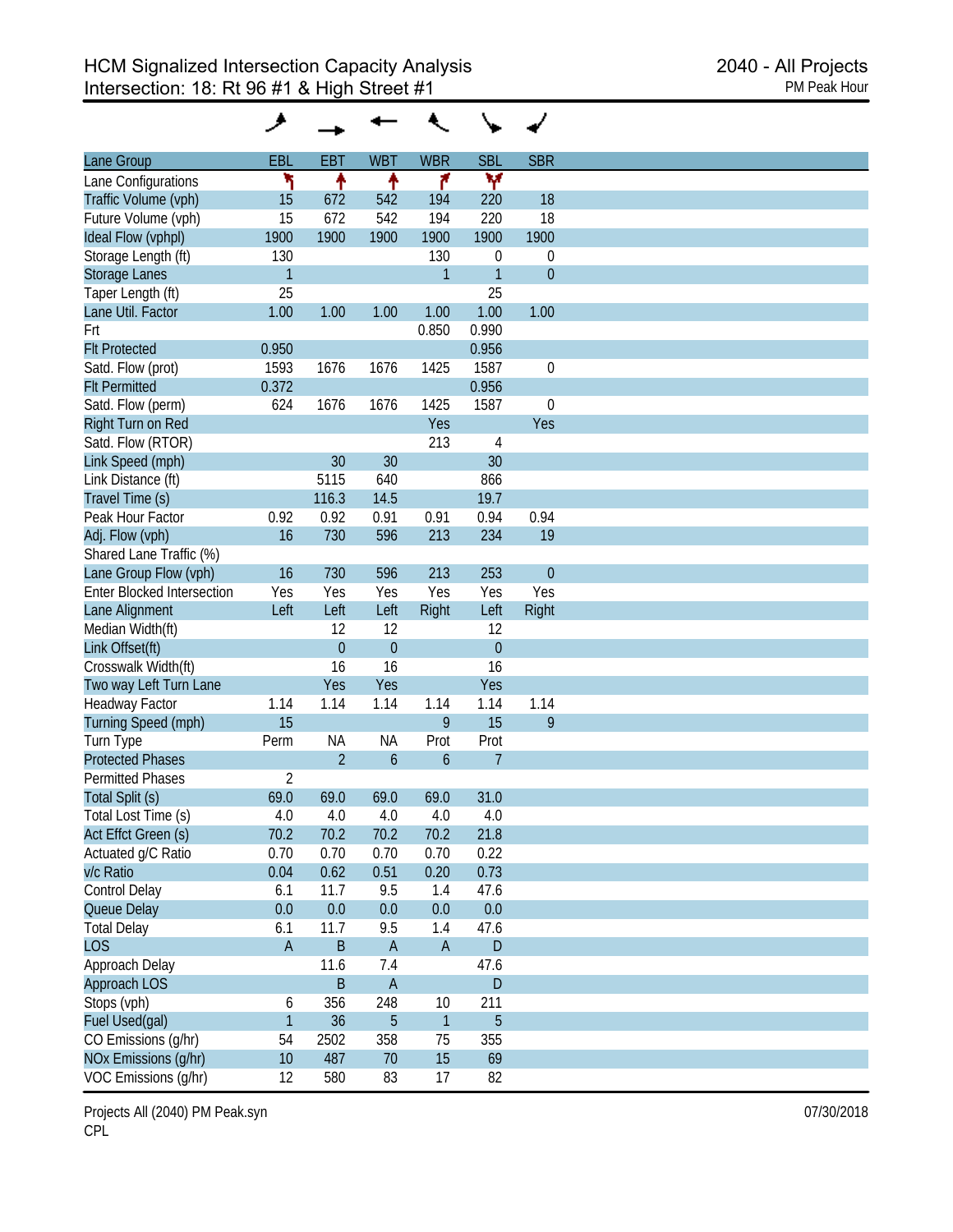#### ◢ ╰  $\ddot{\phantom{0}}$ ✔

| Lane Group                    | EBL      | EBT            | <b>WBT</b> | <b>WBR</b>     | <b>SBL</b> | <b>SBR</b> |  |  |  |
|-------------------------------|----------|----------------|------------|----------------|------------|------------|--|--|--|
| Dilemma Vehicles (#)          | $\Omega$ | $\Omega$       | $\Omega$   | $\Omega$       | $\theta$   |            |  |  |  |
| Queue Length 50th (ft)        |          | 219            | 157        | 0              | 147        |            |  |  |  |
| Queue Length 95th (ft)        | 11       | 390            | 276        | 24             | 221        |            |  |  |  |
| Internal Link Dist (ft)       |          | 5035           | 560        |                | 786        |            |  |  |  |
| Turn Bay Length (ft)          | 130      |                |            | 130            |            |            |  |  |  |
| Base Capacity (vph)           | 438      | 1176           | 1176       | 1064           | 431        |            |  |  |  |
| <b>Starvation Cap Reductn</b> | $\theta$ | $\overline{0}$ | $\Omega$   | $\overline{0}$ | $\theta$   |            |  |  |  |
| Spillback Cap Reductn         |          | $\Omega$       | 0          | 0              | U          |            |  |  |  |
| Storage Cap Reductn           | $\Omega$ | $\theta$       | $\Omega$   | $\theta$       | $\Omega$   |            |  |  |  |
| Reduced v/c Ratio             | 0.04     | 0.62           | 0.51       | 0.20           | 0.59       |            |  |  |  |

| <b>Intersection Summary</b>                                  |                               |  |  |  |  |  |  |  |
|--------------------------------------------------------------|-------------------------------|--|--|--|--|--|--|--|
| Area Type:<br>CBD                                            |                               |  |  |  |  |  |  |  |
| Cycle Length: 100                                            |                               |  |  |  |  |  |  |  |
| Actuated Cycle Length: 100                                   |                               |  |  |  |  |  |  |  |
| Offset: 18 (18%), Referenced to phase 6:WBT, Start of Yellow |                               |  |  |  |  |  |  |  |
| Control Type: Actuated-Coordinated                           |                               |  |  |  |  |  |  |  |
| Maximum v/c Ratio: 0.73                                      |                               |  |  |  |  |  |  |  |
| Intersection Signal Delay: 14.7                              | Intersection LOS: B           |  |  |  |  |  |  |  |
| Intersection Capacity Utilization 60.7%                      | <b>ICU Level of Service B</b> |  |  |  |  |  |  |  |
| Analysis Period (min) 15                                     |                               |  |  |  |  |  |  |  |

Splits and Phases: 18: Rt 96 #1 & High Street #1

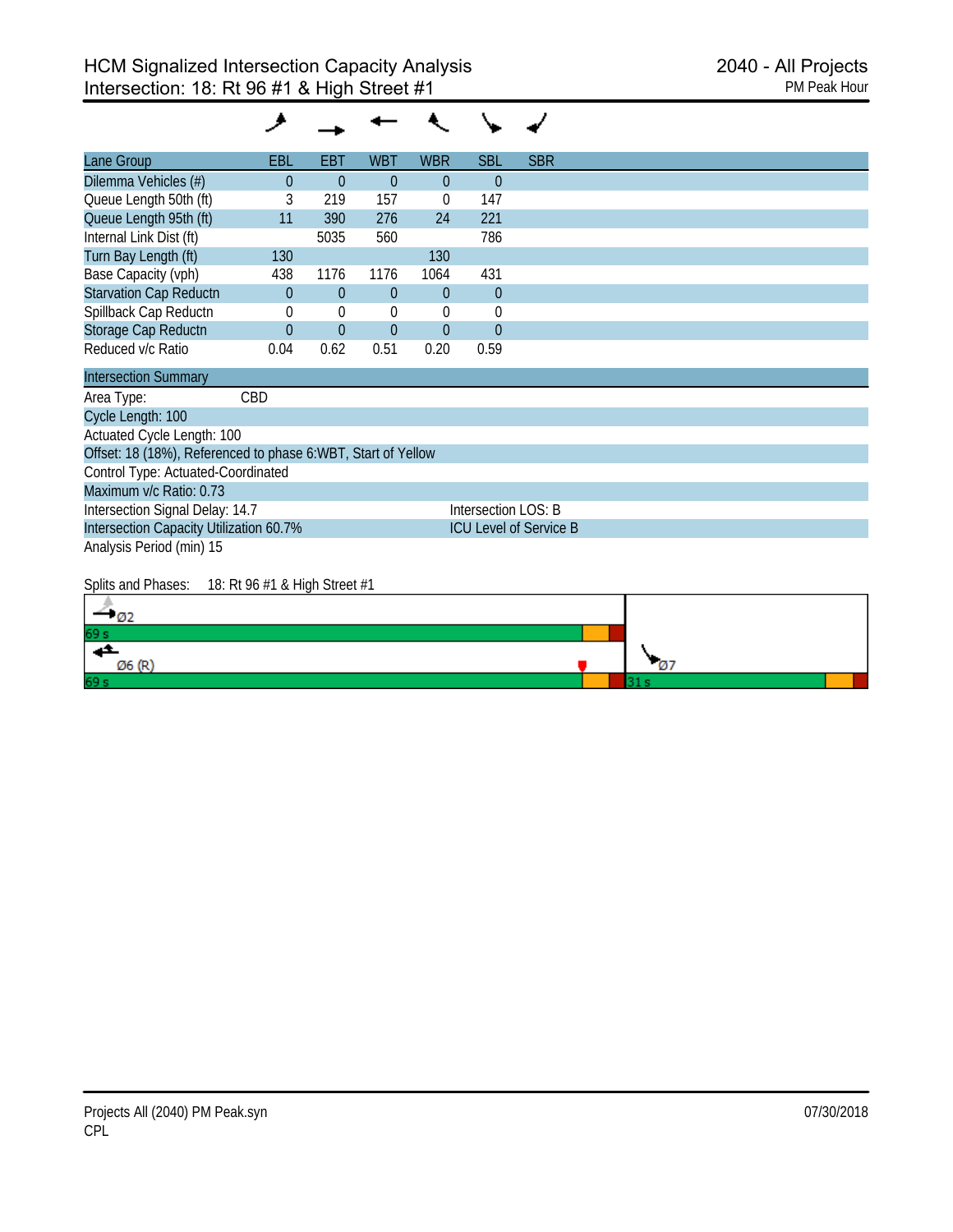| <b>PM Peak Hour</b> |  |
|---------------------|--|

|                                   | ۶              |                |                |                |                |                |                |                |            |                  |                |                  |
|-----------------------------------|----------------|----------------|----------------|----------------|----------------|----------------|----------------|----------------|------------|------------------|----------------|------------------|
| Lane Group                        | EBL            | <b>EBT</b>     | <b>EBR</b>     | <b>WBL</b>     | <b>WBT</b>     | <b>WBR</b>     | <b>NBL</b>     | <b>NBT</b>     | <b>NBR</b> | <b>SBL</b>       | <b>SBT</b>     | <b>SBR</b>       |
| Lane Configurations               | ۲              | ↟              | ۴              | ۲              | Ъ              |                | ۲              | Ъ              |            |                  | Ф              |                  |
| Traffic Volume (vph)              | 24             | 524            | 227            | 206            | 395            | 11             | 331            | 7              | 159        | 27               | 10             | 10               |
| Future Volume (vph)               | 24             | 524            | 227            | 206            | 395            | 11             | 331            | 7              | 159        | 27               | 10             | 10               |
| Ideal Flow (vphpl)                | 1900           | 1900           | 1900           | 1900           | 1900           | 1900           | 1900           | 1900           | 1900       | 1900             | 1900           | 1900             |
| Storage Length (ft)               | 120            |                | 225            | 130            |                | 0              | 200            |                | 0          | $\boldsymbol{0}$ |                | $\boldsymbol{0}$ |
| <b>Storage Lanes</b>              | $\overline{1}$ |                | $\mathbf{1}$   | $\mathbf{1}$   |                | $\overline{0}$ | 1              |                | $\theta$   | $\theta$         |                | $\overline{0}$   |
| Taper Length (ft)                 | 25             |                |                | 25             |                |                | 25             |                |            | 25               |                |                  |
| Lane Util. Factor                 | 1.00           | 1.00           | 1.00           | 1.00           | 1.00           | 1.00           | 1.00           | 1.00           | 1.00       | 1.00             | 1.00           | 1.00             |
| Frt                               |                |                | 0.850          |                | 0.996          |                |                | 0.857          |            |                  | 0.971          |                  |
| <b>Flt Protected</b>              | 0.950          |                |                | 0.950          |                |                | 0.950          |                |            |                  | 0.972          |                  |
| Satd. Flow (prot)                 | 1593           | 1676           | 1425           | 1593           | 1670           | 0              | 1593           | 1437           | 0          | 0                | 1582           | 0                |
| <b>Flt Permitted</b>              | 0.476          |                |                | 0.281          |                |                | 0.666          |                |            |                  | 0.751          |                  |
| Satd. Flow (perm)                 | 798            | 1676           | 1425           | 471            | 1670           | 0              | 1117           | 1437           | 0          | $\boldsymbol{0}$ | 1223           | 0                |
| Right Turn on Red                 |                |                | Yes            |                |                | Yes            |                |                | Yes        |                  |                | Yes              |
| Satd. Flow (RTOR)                 |                |                | 239            |                | 2              |                |                | 171            |            |                  | 11             |                  |
| Link Speed (mph)                  |                | 30             |                |                | 30             |                |                | 30             |            |                  | 30             |                  |
| Link Distance (ft)                |                | 691            |                |                | 618            |                |                | 503            |            |                  | 679            |                  |
| Travel Time (s)                   |                | 15.7           |                |                | 14.0           |                |                | 11.4           |            |                  | 15.4           |                  |
| Peak Hour Factor                  | 0.95           | 0.95           | 0.95           | 0.95           | 0.95           | 0.95           | 0.93           | 0.93           | 0.93       | 0.79             | 0.79           | 0.79             |
| Adj. Flow (vph)                   | 25             | 552            | 239            | 217            | 416            | 12             | 356            | 8              | 171        | 34               | 13             | 13               |
| Shared Lane Traffic (%)           |                |                |                |                |                |                |                |                |            |                  |                |                  |
| Lane Group Flow (vph)             | 25             | 552            | 239            | 217            | 428            | $\theta$       | 356            | 179            | $\theta$   | $\boldsymbol{0}$ | 60             | $\theta$         |
| <b>Enter Blocked Intersection</b> | Yes            | Yes            | Yes            | Yes            | Yes            | Yes            | Yes            | Yes            | Yes        | Yes              | Yes            | Yes              |
| Lane Alignment                    | Left           | Left           | Right          | Left           | Left           | Right          | Left           | Left           | Right      | Left             | Left           | Right            |
| Median Width(ft)                  |                | 12             |                |                | 12             |                |                | 12             |            |                  | 12             |                  |
| Link Offset(ft)                   |                | $\overline{0}$ |                |                | $\overline{0}$ |                |                | $\overline{0}$ |            |                  | $\overline{0}$ |                  |
| Crosswalk Width(ft)               |                | 16             |                |                | 16             |                |                | 16             |            |                  | 16             |                  |
| Two way Left Turn Lane            |                | Yes            |                |                | Yes            |                |                |                |            |                  |                |                  |
| Headway Factor                    | 1.14           | 1.14           | 1.14           | 1.14           | 1.14           | 1.14           | 1.14           | 1.14           | 1.14       | 1.14             | 1.14           | 1.14             |
| Turning Speed (mph)               | 15             |                | 9              | 15             |                | 9              | 15             |                | 9          | 15               |                | 9                |
| Turn Type                         | pm+pt          | <b>NA</b>      | $pm+ov$        | pm+pt          | <b>NA</b>      |                | pm+pt          | <b>NA</b>      |            | Perm             | <b>NA</b>      |                  |
| <b>Protected Phases</b>           | $\mathbf{1}$   | 6              | $\overline{7}$ | 5              | $\overline{2}$ |                | 7              | $\overline{4}$ |            |                  | 8              |                  |
| <b>Permitted Phases</b>           | 6              |                | 6              | 2              |                |                | 4              |                |            | 8                |                |                  |
| Total Split (s)                   | 9.0            | 53.5           | 21.0           | 16.0           | 60.5           |                | 21.0           | 50.5           |            | 29.5             | 29.5           |                  |
| Total Lost Time (s)               | 4.0            | 4.0            | 4.0            | 4.0            | 4.0            |                | 4.0            | 4.0            |            |                  | 4.0            |                  |
| Act Effct Green (s)               | 68.8           | 63.4           | 84.4           | 78.2           | 72.6           |                | 33.8           | 33.8           |            |                  | 14.9           |                  |
| Actuated g/C Ratio                | 0.57           | 0.53           | 0.70           | 0.65           | 0.60           |                | 0.28           | 0.28           |            |                  | 0.12           |                  |
| v/c Ratio                         | 0.05           | 0.62           | 0.22           | 0.53           | 0.42           |                | 0.93           | 0.34           |            |                  | 0.37           |                  |
| Control Delay                     | 11.7           | 27.4           | 1.9            | 15.8           | 17.7           |                | 66.2           | 5.8            |            |                  | 43.3           |                  |
| Queue Delay                       | 0.0            | 0.0            | 0.0            | 0.1            | 0.0            |                | 2.8            | 0.0            |            |                  | 0.0            |                  |
| <b>Total Delay</b>                | 11.7           | 27.4           | 1.9            | 15.9           | 17.7           |                | 69.1           | 5.8            |            |                  | 43.3           |                  |
| <b>LOS</b>                        | B              | $\mathsf C$    | $\overline{A}$ | $\sf B$        | $\sf B$        |                | E              | $\overline{A}$ |            |                  | D              |                  |
| Approach Delay                    |                | 19.5           |                |                | 17.1           |                |                | 47.9           |            |                  | 43.3           |                  |
| Approach LOS                      |                | B              |                |                | $\sf B$        |                |                | $\mathsf{D}$   |            |                  | D              |                  |
| Stops (vph)                       | 12             | 377            | 13             | 87             | 227            |                | 309            | 47             |            |                  | 34             |                  |
| Fuel Used(gal)                    | $\theta$       | 8              | $\overline{1}$ | $\overline{2}$ | $\overline{5}$ |                | $\overline{7}$ | 1              |            |                  | $\mathbf{1}$   |                  |
| CO Emissions (g/hr)               | 18             | 548            | 97             | 149            | 328            |                | 522            | 77             |            |                  | 60             |                  |
| NOx Emissions (g/hr)              | $\overline{3}$ | 107            | 19             | 29             | 64             |                | 102            | 15             |            |                  | 12             |                  |
| VOC Emissions (g/hr)              | 4              | 127            | 22             | 35             | 76             |                | 121            | 18             |            |                  | 14             |                  |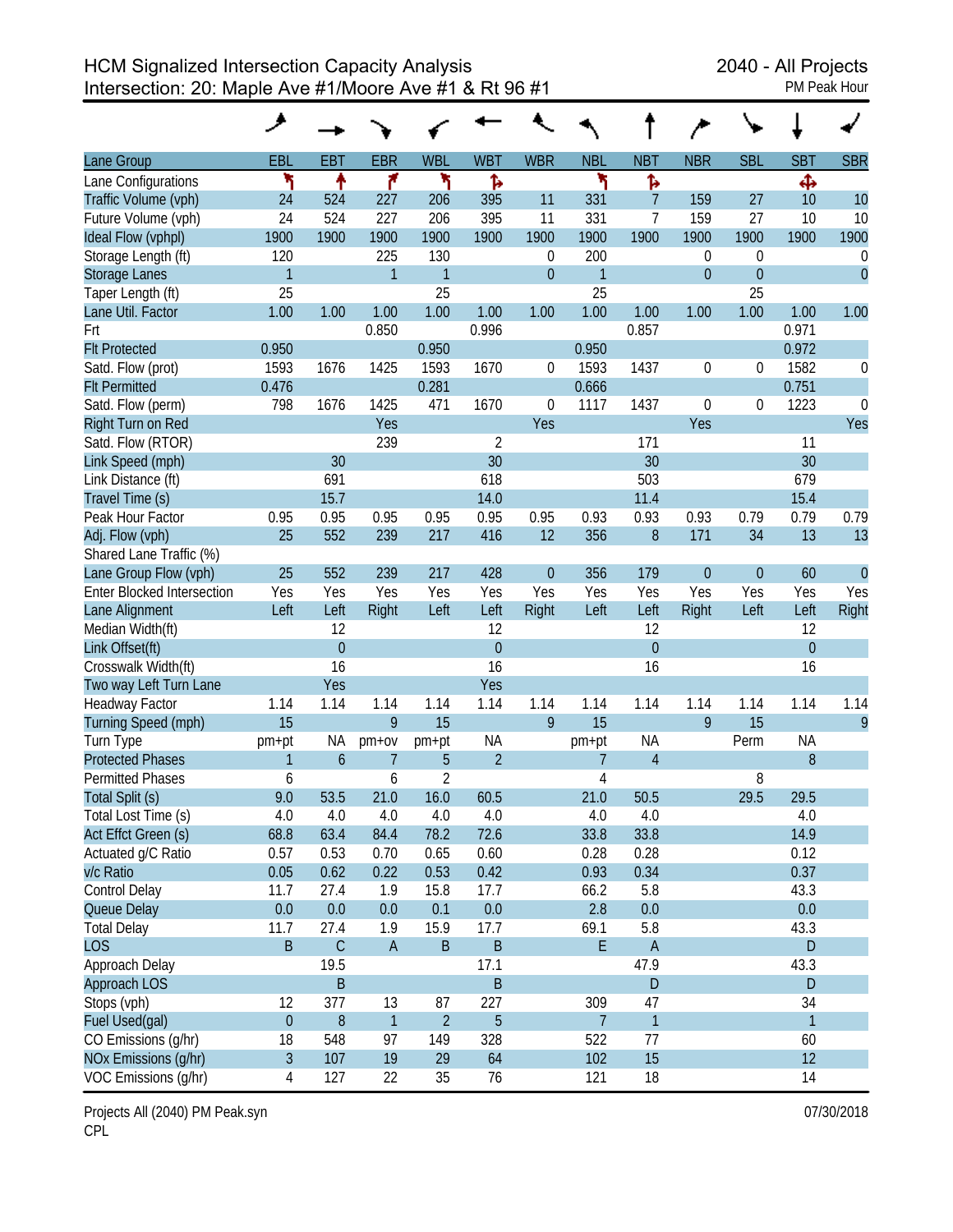| Lane Group                    | <b>EBL</b> | <b>EBT</b> | <b>EBR</b> | <b>WBL</b>     | <b>WBT</b> | <b>WBR</b> | <b>NBL</b> | <b>NBT</b> | <b>NBR</b> | <b>SBL</b> | <b>SBT</b> | <b>SBR</b> |
|-------------------------------|------------|------------|------------|----------------|------------|------------|------------|------------|------------|------------|------------|------------|
| Dilemma Vehicles (#)          | 0          | $\Omega$   | $\Omega$   | $\theta$       | $\Omega$   |            | $\Omega$   | $\Omega$   |            |            | $\theta$   |            |
| Queue Length 50th (ft)        | 6          | 277        | $\theta$   | 57             | 169        |            | $-282$     | 26         |            |            | 37         |            |
| Queue Length 95th (ft)        | 22         | 523        | 33         | 132            | 329        |            | 346        | m20        |            |            | 61         |            |
| Internal Link Dist (ft)       |            | 611        |            |                | 538        |            |            | 423        |            |            | 599        |            |
| Turn Bay Length (ft)          | 120        |            | 225        | 130            |            |            | 200        |            |            |            |            |            |
| Base Capacity (vph)           | 493        | 885        | 1072       | 419            | 1010       |            | 382        | 661        |            |            | 268        |            |
| <b>Starvation Cap Reductn</b> | 0          | $\theta$   | $\Omega$   | $\overline{0}$ | $\Omega$   |            | 8          | $\Omega$   |            |            | $\theta$   |            |
| Spillback Cap Reductn         | 0          | $\theta$   | 47         | 6              |            |            |            | $\Omega$   |            |            | 0          |            |
| Storage Cap Reductn           | $\Omega$   | $\theta$   | $\theta$   | $\overline{0}$ | $\Omega$   |            | 0          | $\Omega$   |            |            | $\theta$   |            |
| Reduced v/c Ratio             | 0.05       | 0.62       | 0.23       | 0.53           | 0.42       |            | 0.95       | 0.27       |            |            | 0.22       |            |
| <b>Intersection Summary</b>   |            |            |            |                |            |            |            |            |            |            |            |            |
| Area Type:                    | CBD        |            |            |                |            |            |            |            |            |            |            |            |

| Cycle Length: 120                                                   |                                                                   |  |  |  |  |  |  |
|---------------------------------------------------------------------|-------------------------------------------------------------------|--|--|--|--|--|--|
| Actuated Cycle Length: 120                                          |                                                                   |  |  |  |  |  |  |
| Offset: 58 (48%), Referenced to phase 2:WBTL, Start of Yellow       |                                                                   |  |  |  |  |  |  |
| Control Type: Actuated-Coordinated                                  |                                                                   |  |  |  |  |  |  |
| Maximum v/c Ratio: 0.93                                             |                                                                   |  |  |  |  |  |  |
| Intersection Signal Delay: 26.8                                     | Intersection LOS: C                                               |  |  |  |  |  |  |
| Intersection Capacity Utilization 82.0%                             | <b>ICU Level of Service E</b>                                     |  |  |  |  |  |  |
| Analysis Period (min) 15                                            |                                                                   |  |  |  |  |  |  |
| Volume exceeds capacity, queue is theoretically infinite.<br>$\sim$ |                                                                   |  |  |  |  |  |  |
| Queue shown is maximum after two cycles.                            |                                                                   |  |  |  |  |  |  |
|                                                                     | m Volume for 95th percentile queue is metered by upstream signal. |  |  |  |  |  |  |
|                                                                     |                                                                   |  |  |  |  |  |  |

## Splits and Phases: 20: Maple Ave #1/Moore Ave #1 & Rt 96 #1

| Ø1             | Ø2 (R) | 1 Ø4             |             |  |  |  |  |
|----------------|--------|------------------|-------------|--|--|--|--|
| 9 <sub>s</sub> | 60.5 s | 50.5 s           |             |  |  |  |  |
| - Ø5           | ≑ Ø6   | $\rightarrow 07$ | $\sqrt{28}$ |  |  |  |  |
| 16s            | no ni  |                  | 29.5 s      |  |  |  |  |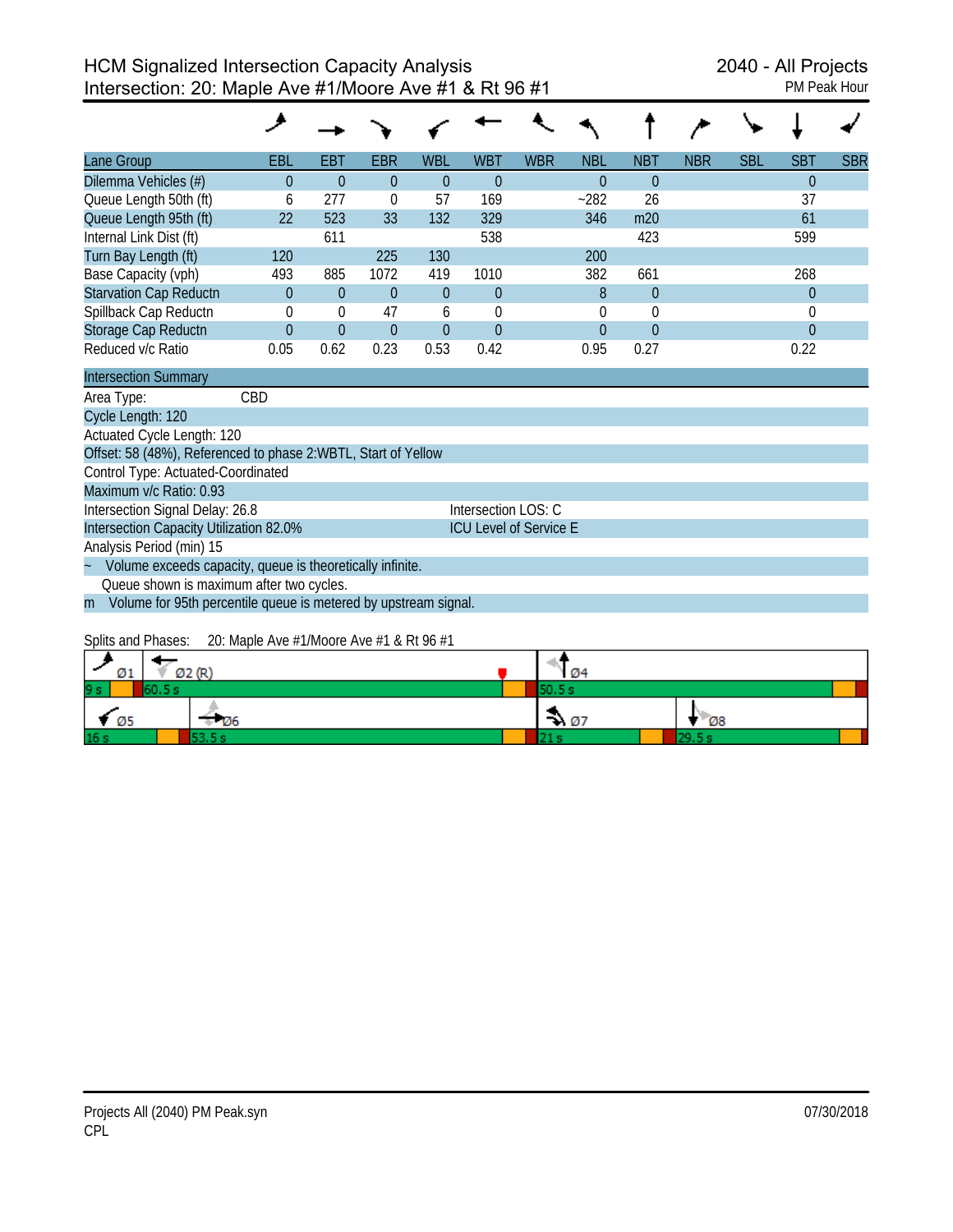HCM Signalized Intersection Capacity Analysis<br>Intersection: 42: Rt 96 #1 & Omnitech Dr/Willowbrook Rd PM Peak Hour Intersection: 42: Rt 96 #1 & Omnitech Dr/Willowbrook Rd

|                                   | عر               |                  |                |                  |                |                  |                |                |                |                |                |                |
|-----------------------------------|------------------|------------------|----------------|------------------|----------------|------------------|----------------|----------------|----------------|----------------|----------------|----------------|
| Lane Group                        | EBL              | EBT              | <b>EBR</b>     | <b>WBL</b>       | <b>WBT</b>     | <b>WBR</b>       | <b>NBL</b>     | <b>NBT</b>     | <b>NBR</b>     | <b>SBL</b>     | <b>SBT</b>     | <b>SBR</b>     |
| Lane Configurations               | ۲                | ħ                |                |                  | Ф              |                  | ۲              | 怍              |                | ۲              | 怍              |                |
| Traffic Volume (vph)              | 303              | 25               | 26             | 25               | 25             | 25               | 5              | 1114           | 25             | 97             | 1389           | 23             |
| Future Volume (vph)               | 303              | 25               | 26             | 25               | 25             | 25               | 5              | 1114           | 25             | 97             | 1389           | 23             |
| Ideal Flow (vphpl)                | 1900             | 1900             | 1900           | 1900             | 1900           | 1900             | 1900           | 1900           | 1900           | 1900           | 1900           | 1900           |
| Storage Length (ft)               | 300              |                  | 0              | $\theta$         |                | 0                | 100            |                | $\theta$       | 100            |                | 0              |
| <b>Storage Lanes</b>              | $\overline{1}$   |                  | $\overline{0}$ | $\overline{0}$   |                | $\overline{0}$   | $\mathbf{1}$   |                | $\overline{0}$ | $\mathbf{1}$   |                | $\mathbf{0}$   |
| Taper Length (ft)                 | 25               |                  |                | 25               |                |                  | 25             |                |                | 25             |                |                |
| Lane Util. Factor                 | 1.00             | 1.00             | 1.00           | 1.00             | 1.00           | 1.00             | 1.00           | 0.95           | 0.95           | 1.00           | 0.95           | 0.95           |
| Frt                               |                  | 0.924            |                |                  | 0.955          |                  |                | 0.997          |                |                | 0.998          |                |
| <b>Flt Protected</b>              | 0.950            |                  |                |                  | 0.984          |                  | 0.950          |                |                | 0.950          |                |                |
| Satd. Flow (prot)                 | 1770             | 1721             | 0              | $\theta$         | 1750           | 0                | 1770           | 3529           | $\mathbf 0$    | 1770           | 3532           | 0              |
| <b>Flt Permitted</b>              | 0.716            |                  |                |                  | 0.907          |                  | 0.119          |                |                | 0.117          |                |                |
| Satd. Flow (perm)                 | 1334             | 1721             | $\mathbf 0$    | $\boldsymbol{0}$ | 1613           | $\boldsymbol{0}$ | 222            | 3529           | $\mathbf 0$    | 218            | 3532           | $\mathbf 0$    |
| Right Turn on Red                 |                  |                  | Yes            |                  |                | Yes              |                |                | Yes            |                |                | Yes            |
| Satd. Flow (RTOR)                 |                  | 28               |                |                  | 23             |                  |                | $\overline{2}$ |                |                | $\overline{2}$ |                |
| Link Speed (mph)                  |                  | 30               |                |                  | 45             |                  |                | 50             |                |                | 50             |                |
| Link Distance (ft)                |                  | 451              |                |                  | 876            |                  |                | 4706           |                |                | 1348           |                |
| Travel Time (s)                   |                  | 10.3             |                |                  | 13.3           |                  |                | 64.2           |                |                | 18.4           |                |
| Peak Hour Factor                  | 0.92             | 0.92             | 0.92           | 0.92             | 0.92           | 0.92             | 0.92           | 0.92           | 0.92           | 0.92           | 0.92           | 0.92           |
| Adj. Flow (vph)                   | 329              | 27               | 28             | 27               | 27             | 27               | 5              | 1211           | 27             | 105            | 1510           | 25             |
| Shared Lane Traffic (%)           |                  |                  |                |                  |                |                  |                |                |                |                |                |                |
| Lane Group Flow (vph)             | 329              | 55               | $\overline{0}$ | $\theta$         | 81             | $\overline{0}$   | 5              | 1238           | $\overline{0}$ | 105            | 1535           | $\overline{0}$ |
| <b>Enter Blocked Intersection</b> | <b>No</b>        | N <sub>0</sub>   | N <sub>0</sub> | N <sub>o</sub>   | N <sub>0</sub> | N <sub>0</sub>   | <b>No</b>      | No             | N <sub>0</sub> | <b>No</b>      | N <sub>0</sub> | N <sub>0</sub> |
| Lane Alignment                    | Left             | Left             | Right          | Left             | Left           | Right            | Left           | Left           | Right          | Left           | Left           | Right          |
| Median Width(ft)                  |                  | 12               |                |                  | 12             |                  |                | 12             |                |                | 12             |                |
| Link Offset(ft)                   |                  | $\overline{0}$   |                |                  | $\overline{0}$ |                  |                | $\overline{0}$ |                |                | $\overline{0}$ |                |
| Crosswalk Width(ft)               |                  | 16               |                |                  | 16             |                  |                | 16             |                |                | 16             |                |
| Two way Left Turn Lane            |                  |                  |                |                  |                |                  |                | Yes            |                |                |                |                |
| Headway Factor                    | 1.00             | 1.00             | 1.00           | 1.00             | 1.00           | 1.00             | 1.00           | 1.00           | 1.00           | 1.00           | 1.00           | 1.00           |
| Turning Speed (mph)               | 15               |                  | 9              | 15               |                | 9                | 15             |                | 9              | 15             |                | 9              |
| Turn Type                         | Perm             | <b>NA</b>        |                | Perm             | <b>NA</b>      |                  | Perm           | <b>NA</b>      |                | pm+pt          | <b>NA</b>      |                |
| <b>Protected Phases</b>           |                  | $\overline{4}$   |                |                  | 8              |                  |                | $\overline{2}$ |                | 1              | 6              |                |
| <b>Permitted Phases</b>           | 4                |                  |                | 8                |                |                  | $\overline{2}$ |                |                | 6              |                |                |
| Total Split (s)                   | 48.0             | 48.0             |                | 48.0             | 48.0           |                  | 57.0           | 57.0           |                | 15.0           | 72.0           |                |
| Total Lost Time (s)               | 5.0              | 5.0              |                |                  | 5.0            |                  | 5.0            | 5.0            |                | 5.0            | 5.0            |                |
| Act Effct Green (s)               | 34.3             | 34.3             |                |                  | 34.3           |                  | 62.5           | 62.5           |                | 75.7           | 75.7           |                |
| Actuated g/C Ratio                | 0.29             | 0.29             |                |                  | 0.29           |                  | 0.52           | 0.52           |                | 0.63           | 0.63           |                |
| v/c Ratio                         | 0.87             | 0.11             |                |                  | 0.17           |                  | 0.04           | 0.67           |                | 0.43           | 0.69           |                |
| Control Delay                     | 62.1             | 16.5             |                |                  | 21.9           |                  | 26.2           | 29.0           |                | 19.1           | 36.0           |                |
| Queue Delay                       | 0.0              | 0.0              |                |                  | 0.0            |                  | 0.0            | 0.0            |                | 0.0            | 0.0            |                |
| <b>Total Delay</b>                | 62.1             | 16.5             |                |                  | 21.9           |                  | 26.2           | 29.0           |                | 19.1           | 36.0           |                |
| <b>LOS</b>                        | E.               | $\sf B$          |                |                  | $\mathsf C$    |                  | $\mathsf{C}$   | $\mathsf C$    |                | B              | D              |                |
| Approach Delay                    |                  | 55.5             |                |                  | 21.9           |                  |                | 29.0           |                |                | 34.9           |                |
| Approach LOS                      |                  | E                |                |                  | $\mathsf C$    |                  |                | $\mathsf C$    |                |                | $\mathsf C$    |                |
| Stops (vph)                       | 281              | 19               |                |                  | 38             |                  | 1              | 752            |                | 78             | 1387           |                |
| Fuel Used(gal)                    | $\boldsymbol{6}$ | $\boldsymbol{0}$ |                |                  | $\mathbf{1}$   |                  | $\mathbf 0$    | 52             |                | $\overline{2}$ | 44             |                |
| CO Emissions (g/hr)               | 451              | 32               |                |                  | 86             |                  | 13             | 3653           |                | 168            | 3055           |                |
| NOx Emissions (g/hr)              | 88               | $\boldsymbol{6}$ |                |                  | 17             |                  | $\overline{3}$ | 711            |                | 33             | 594            |                |
| VOC Emissions (g/hr)              | 104              | 7                |                |                  | 20             |                  | 3              | 847            |                | 39             | 708            |                |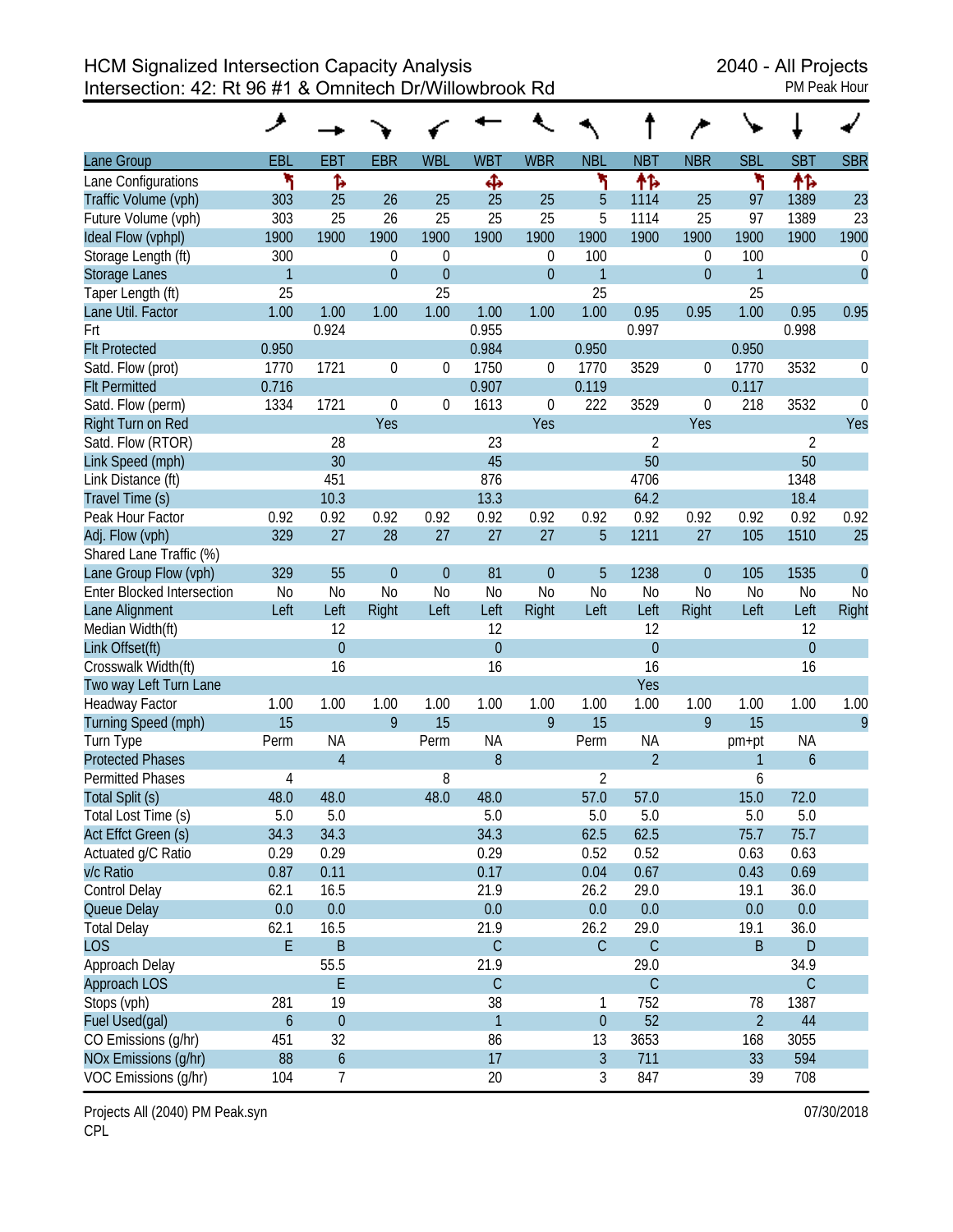| PM Peak Hour |  |
|--------------|--|
|              |  |

| Lane Group                                         | <b>EBL</b> | EBT            | <b>EBR</b> | <b>WBL</b> | <b>WBT</b> | <b>WBR</b> | <b>NBL</b>     | <b>NBT</b> | <b>NBR</b> | <b>SBL</b> | <b>SBT</b>       | <b>SBR</b> |
|----------------------------------------------------|------------|----------------|------------|------------|------------|------------|----------------|------------|------------|------------|------------------|------------|
| Dilemma Vehicles (#)                               |            | $\theta$       |            |            |            |            | 0              | 61         |            | $\theta$   | 5                |            |
| Queue Length 50th (ft)                             | 240        | 15             |            |            | 33         |            |                | 317        |            | 59         | 660              |            |
| Queue Length 95th (ft)                             | 327        | 43             |            |            | 66         |            | m <sub>3</sub> | m356       |            | m76        | m <sub>636</sub> |            |
| Internal Link Dist (ft)                            |            | 371            |            |            | 796        |            |                | 4626       |            |            | 1268             |            |
| Turn Bay Length (ft)                               | 300        |                |            |            |            |            | 100            |            |            | 100        |                  |            |
| Base Capacity (vph)                                | 478        | 634            |            |            | 592        |            | 115            | 1839       |            | 266        | 2229             |            |
| <b>Starvation Cap Reductn</b>                      | 0          | $\overline{0}$ |            |            | 0          |            | $\Omega$       | $\Omega$   |            | $\Omega$   | $\theta$         |            |
| Spillback Cap Reductn                              | $\Omega$   | $\mathbf 0$    |            |            |            |            |                | $\Omega$   |            | $\Omega$   | $\Omega$         |            |
| Storage Cap Reductn                                | $\Omega$   | $\theta$       |            |            | $\Omega$   |            | $\Omega$       | $\Omega$   |            | $\theta$   | $\theta$         |            |
| Reduced v/c Ratio<br>the control of the control of | 0.69       | 0.09           |            |            | 0.14       |            | 0.04           | 0.67       |            | 0.39       | 0.69             |            |

| <b>Intersection Summary</b>                                       |                               |
|-------------------------------------------------------------------|-------------------------------|
| Area Type:<br>Other                                               |                               |
| Cycle Length: 120                                                 |                               |
| Actuated Cycle Length: 120                                        |                               |
| Offset: 68 (57%), Referenced to phase 2:NBTL, Start of Yellow     |                               |
| Control Type: Actuated-Coordinated                                |                               |
| Maximum v/c Ratio: 0.87                                           |                               |
| Intersection Signal Delay: 34.7                                   | Intersection LOS: C           |
| Intersection Capacity Utilization 87.6%                           | <b>ICU Level of Service E</b> |
| Analysis Period (min) 15                                          |                               |
| m Volume for 95th percentile queue is metered by upstream signal. |                               |

## Splits and Phases: 42: Rt 96 #1 & Omnitech Dr/Willowbrook Rd

| Ø1              | Ø2(R) | - 174 |  |
|-----------------|-------|-------|--|
| 15 <sub>s</sub> | --    |       |  |
| Ø6              |       | Ø8    |  |
| 72s             |       |       |  |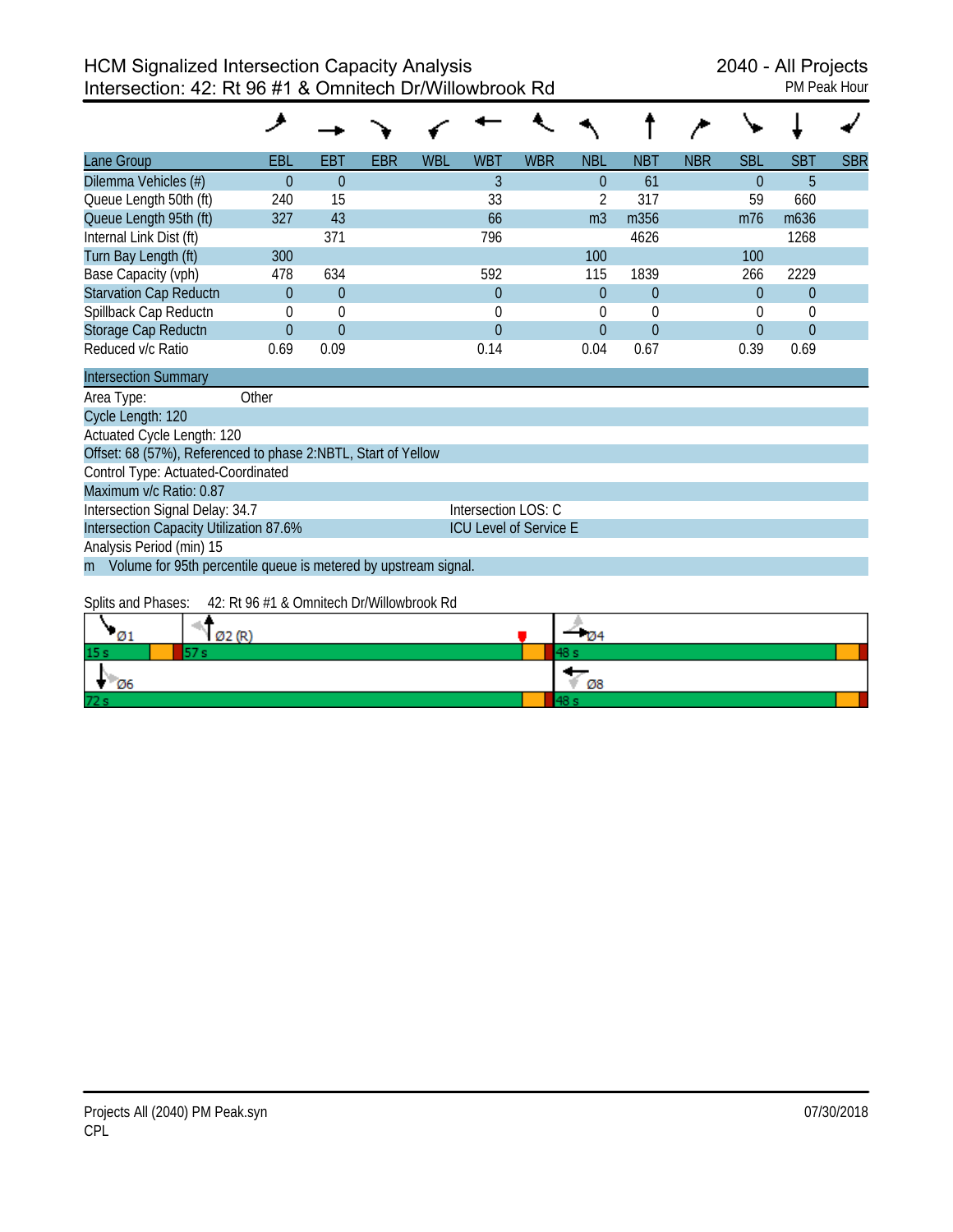HCM Signalized Intersection Capacity Analysis<br>Intersection: 118: Maple Ave/Maple Ave #1 & Railroad Rd PM Peak Hour Intersection: 118: Maple Ave/Maple Ave #1 & Railroad Rd

| Lane Group                        | EBL            | <b>EBT</b>     | <b>EBR</b>       | <b>WBL</b>       | <b>WBT</b>     | <b>WBR</b>       | <b>NBL</b>     | <b>NBT</b>       | <b>NBR</b>       | <b>SBL</b>       | <b>SBT</b>       | <b>SBR</b>     |
|-----------------------------------|----------------|----------------|------------------|------------------|----------------|------------------|----------------|------------------|------------------|------------------|------------------|----------------|
| Lane Configurations               | ٦              | Ъ              |                  |                  | Ф              |                  |                | Ф                |                  |                  | Ф                |                |
| Traffic Volume (vph)              | 138            | 178            | 25               | 25               | 197            | 10               | 64             | 349              | 10               | 30               | 353              | 60             |
| Future Volume (vph)               | 138            | 178            | 25               | 25               | 197            | 10               | 64             | 349              | 10               | 30               | 353              | 60             |
| Ideal Flow (vphpl)                | 1900           | 1900           | 1900             | 1900             | 1900           | 1900             | 1900           | 1900             | 1900             | 1900             | 1900             | 1900           |
| Storage Length (ft)               | 250            |                | $\boldsymbol{0}$ | $\mathbf 0$      |                | $\mathbf 0$      | 0              |                  | 0                | 0                |                  | 0              |
| <b>Storage Lanes</b>              | $\mathbf{1}$   |                | $\overline{0}$   | $\theta$         |                | $\mathbf{0}$     | $\mathbf{0}$   |                  | $\overline{0}$   | $\overline{0}$   |                  | $\overline{0}$ |
| Taper Length (ft)                 | 25             |                |                  | 25               |                |                  | 25             |                  |                  | 25               |                  |                |
| Lane Util. Factor                 | 1.00           | 1.00           | 1.00             | 1.00             | 1.00           | 1.00             | 1.00           | 1.00             | 1.00             | 1.00             | 1.00             | 1.00           |
| Frt                               |                | 0.982          |                  |                  | 0.994          |                  |                | 0.997            |                  |                  | 0.982            |                |
| <b>Flt Protected</b>              | 0.950          |                |                  |                  | 0.995          |                  |                | 0.992            |                  |                  | 0.997            |                |
| Satd. Flow (prot)                 | 1770           | 1829           | $\boldsymbol{0}$ | 0                | 1842           | $\boldsymbol{0}$ | 0              | 1842             | $\boldsymbol{0}$ | 0                | 1824             | 0              |
| <b>Flt Permitted</b>              | 0.358          |                |                  |                  | 0.899          |                  |                | 0.869            |                  |                  | 0.951            |                |
| Satd. Flow (perm)                 | 667            | 1829           | $\mathbf 0$      | $\boldsymbol{0}$ | 1665           | $\mathbf 0$      | 0              | 1614             | $\boldsymbol{0}$ | 0                | 1740             | $\mathbf 0$    |
| Right Turn on Red                 |                |                | Yes              |                  |                | Yes              |                |                  | Yes              |                  |                  | Yes            |
| Satd. Flow (RTOR)                 |                | 6              |                  |                  | 2              |                  |                | $\overline{2}$   |                  |                  | 12               |                |
| Link Speed (mph)                  |                | 30             |                  |                  | 30             |                  |                | 30               |                  |                  | 30               |                |
| Link Distance (ft)                |                | 1096           |                  |                  | 3263           |                  |                | 515              |                  |                  | 503              |                |
| Travel Time (s)                   |                | 24.9           |                  |                  | 74.2           |                  |                | 11.7             |                  |                  | 11.4             |                |
| Peak Hour Factor                  | 0.92           | 0.92           | 0.92             | 0.92             | 0.92           | 0.92             | 0.92           | 0.92             | 0.92             | 0.92             | 0.92             | 0.92           |
| Adj. Flow (vph)                   | 150            | 193            | 27               | 27               | 214            | 11               | 70             | 379              | 11               | 33               | 384              | 65             |
| Shared Lane Traffic (%)           |                |                |                  |                  |                |                  |                |                  |                  |                  |                  |                |
| Lane Group Flow (vph)             | 150            | 220            | $\overline{0}$   | $\boldsymbol{0}$ | 252            | $\mathbf{0}$     | $\mathbf{0}$   | 460              | $\overline{0}$   | $\boldsymbol{0}$ | 482              | $\theta$       |
| <b>Enter Blocked Intersection</b> | N <sub>0</sub> | N <sub>0</sub> | N <sub>0</sub>   | N <sub>o</sub>   | N <sub>0</sub> | N <sub>0</sub>   | N <sub>0</sub> | N <sub>0</sub>   | N <sub>0</sub>   | N <sub>0</sub>   | N <sub>0</sub>   | N <sub>0</sub> |
| Lane Alignment                    | Left           | Left           | Right            | Left             | Left           | Right            | Left           | Left             | Right            | Left             | Left             | Right          |
| Median Width(ft)                  |                | 12             |                  |                  | 12             |                  |                | 12               |                  |                  | 12               |                |
| Link Offset(ft)                   |                | $\mathbf 0$    |                  |                  | $\overline{0}$ |                  |                | $\boldsymbol{0}$ |                  |                  | $\boldsymbol{0}$ |                |
| Crosswalk Width(ft)               |                | 16             |                  |                  | 16             |                  |                | 16               |                  |                  | 16               |                |
| Two way Left Turn Lane            |                |                |                  |                  |                |                  |                |                  |                  |                  |                  |                |
| Headway Factor                    | 1.00           | 1.00           | 1.00             | 1.00             | 1.00           | 1.00             | 1.00           | 1.00             | 1.00             | 1.00             | 1.00             | 1.00           |
| Turning Speed (mph)               | 15             |                | 9                | 15               |                | 9                | 15             |                  | 9                | 15               |                  | 9              |
| Turn Type                         | Perm           | <b>NA</b>      |                  | Perm             | <b>NA</b>      |                  | Perm           | <b>NA</b>        |                  | Perm             | <b>NA</b>        |                |
| <b>Protected Phases</b>           |                | $\overline{4}$ |                  |                  | 8              |                  |                | $\overline{2}$   |                  |                  | $\boldsymbol{6}$ |                |
| <b>Permitted Phases</b>           | 4              |                |                  | 8                |                |                  | $\overline{2}$ |                  |                  | 6                |                  |                |
| Total Split (s)                   | 42.0           | 42.0           |                  | 42.0             | 42.0           |                  | 78.0           | 78.0             |                  | 78.0             | 78.0             |                |
| Total Lost Time (s)               | 4.0            | 4.0            |                  |                  | 4.0            |                  |                | 4.0              |                  |                  | 4.0              |                |
| Act Effct Green (s)               | 26.1           | 26.1           |                  |                  | 26.1           |                  |                | 85.9             |                  |                  | 85.9             |                |
| Actuated g/C Ratio                | 0.22           | 0.22           |                  |                  | 0.22           |                  |                | 0.72             |                  |                  | 0.72             |                |
| v/c Ratio                         | 1.04           | 0.55           |                  |                  | 0.69           |                  |                | 0.40             |                  |                  | 0.39             |                |
| Control Delay                     | 130.1          | 44.2           |                  |                  | 51.9           |                  |                | 9.3              |                  |                  | 14.0             |                |
| Queue Delay                       | 0.0            | 0.0            |                  |                  | 0.0            |                  |                | 0.0              |                  |                  | 0.7              |                |
| <b>Total Delay</b>                | 130.1          | 44.2           |                  |                  | 51.9           |                  |                | 9.3              |                  |                  | 14.7             |                |
| <b>LOS</b>                        | F              | $\mathsf D$    |                  |                  | $\mathsf D$    |                  |                | $\mathsf A$      |                  |                  | $\sf B$          |                |
| Approach Delay                    |                | 79.0           |                  |                  | 51.9           |                  |                | 9.3              |                  |                  | 14.7             |                |
| Approach LOS                      |                | E              |                  |                  | $\mathsf{D}$   |                  |                | $\mathsf A$      |                  |                  | $\sf B$          |                |
| Stops (vph)                       | 129            | 166            |                  |                  | 204            |                  |                | 170              |                  |                  | 231              |                |
| Fuel Used(gal)                    | $\mathfrak b$  | $\overline{4}$ |                  |                  | 9              |                  |                | $\overline{3}$   |                  |                  | $\overline{4}$   |                |
| CO Emissions (g/hr)               | 388            | 312            |                  |                  | 663            |                  |                | 240              |                  |                  | 299              |                |
| NOx Emissions (g/hr)              | 75             | 61             |                  |                  | 129            |                  |                | 47               |                  |                  | 58               |                |
| VOC Emissions (g/hr)              | 90             | 72             |                  |                  | 154            |                  |                | 56               |                  |                  | 69               |                |

Projects All (2040) PM Peak.syn 07/30/2018 CPL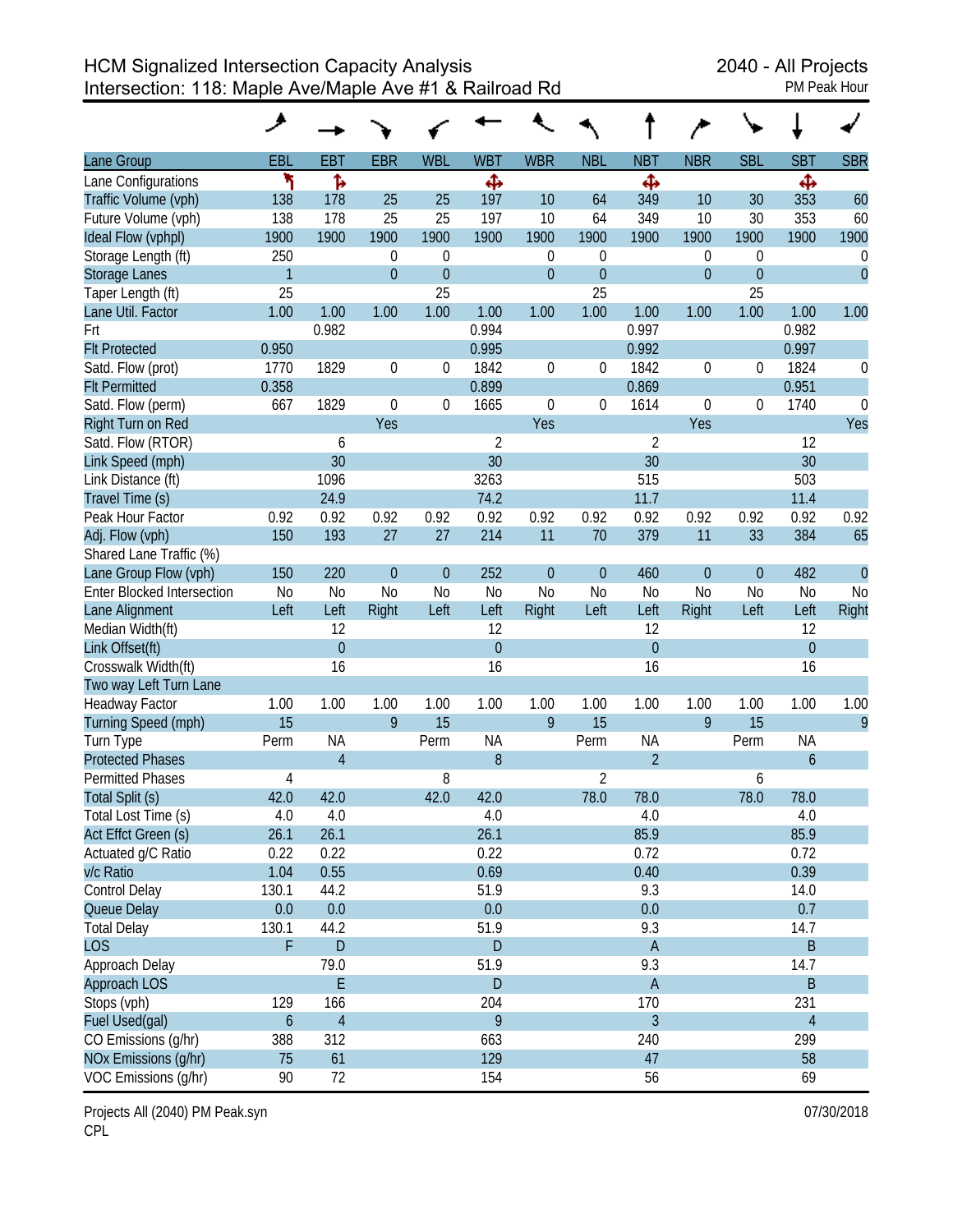| <b>PM Peak Hour</b> |  |
|---------------------|--|
|                     |  |

| Lane Group                                                              | EBL            | <b>EBT</b>     | <b>EBR</b> | <b>WBL</b> | <b>WBT</b>             | <b>WBR</b> | <b>NBL</b> | <b>NBT</b>     | <b>NBR</b> | <b>SBL</b> | <b>SBT</b>     | <b>SBR</b> |
|-------------------------------------------------------------------------|----------------|----------------|------------|------------|------------------------|------------|------------|----------------|------------|------------|----------------|------------|
| Dilemma Vehicles (#)                                                    | $\theta$       | $\theta$       |            |            | $\Omega$               |            |            | $\theta$       |            |            | $\theta$       |            |
| Queue Length 50th (ft)                                                  | ~125           | 149            |            |            | 180                    |            |            | 125            |            |            | 122            |            |
| Queue Length 95th (ft)                                                  | #208           | 201            |            |            | 239                    |            |            | 254            |            |            | 411            |            |
| Internal Link Dist (ft)                                                 |                | 1016           |            |            | 3183                   |            |            | 435            |            |            | 423            |            |
| Turn Bay Length (ft)                                                    | 250            |                |            |            |                        |            |            |                |            |            |                |            |
| Base Capacity (vph)                                                     | 211            | 583            |            |            | 528                    |            |            | 1156           |            |            | 1248           |            |
| <b>Starvation Cap Reductn</b>                                           | $\theta$       | $\overline{0}$ |            |            | $\overline{0}$         |            |            | $\overline{0}$ |            |            | 448            |            |
| Spillback Cap Reductn                                                   | 0              | $\mathbf 0$    |            |            | 0                      |            |            | 0              |            |            | 0              |            |
| Storage Cap Reductn                                                     | $\overline{0}$ | $\overline{0}$ |            |            | $\Omega$               |            |            | $\overline{0}$ |            |            | $\overline{0}$ |            |
| Reduced v/c Ratio                                                       | 0.71           | 0.38           |            |            | 0.48                   |            |            | 0.40           |            |            | 0.60           |            |
| <b>Intersection Summary</b>                                             |                |                |            |            |                        |            |            |                |            |            |                |            |
| Area Type:                                                              | Other          |                |            |            |                        |            |            |                |            |            |                |            |
| Cycle Length: 120                                                       |                |                |            |            |                        |            |            |                |            |            |                |            |
| Actuated Cycle Length: 120                                              |                |                |            |            |                        |            |            |                |            |            |                |            |
| Offset: 45 (38%), Referenced to phase 2:NBTL and 6:SBTL, Start of Green |                |                |            |            |                        |            |            |                |            |            |                |            |
| Control Type: Actuated-Coordinated                                      |                |                |            |            |                        |            |            |                |            |            |                |            |
| Maximum v/c Ratio: 1.04                                                 |                |                |            |            |                        |            |            |                |            |            |                |            |
| Intersection Signal Delay: 34.3                                         |                |                |            |            | Intersection LOS: C    |            |            |                |            |            |                |            |
| Intersection Capacity Utilization 72.1%                                 |                |                |            |            | ICU Level of Service C |            |            |                |            |            |                |            |
| Analysis Period (min) 15                                                |                |                |            |            |                        |            |            |                |            |            |                |            |
| Volume exceeds capacity, queue is theoretically infinite.               |                |                |            |            |                        |            |            |                |            |            |                |            |
| Queue shown is maximum after two cycles.                                |                |                |            |            |                        |            |            |                |            |            |                |            |
| 95th percentile volume exceeds capacity, queue may be longer.<br>#      |                |                |            |            |                        |            |            |                |            |            |                |            |
| Queue shown is maximum after two cycles.                                |                |                |            |            |                        |            |            |                |            |            |                |            |

## Splits and Phases: 118: Maple Ave/Maple Ave #1 & Railroad Rd

| Ø2 (R)              | - 04 |
|---------------------|------|
| 78 s                |      |
| $\varnothing$ 6 (R) | Ø8   |
| 78 s                |      |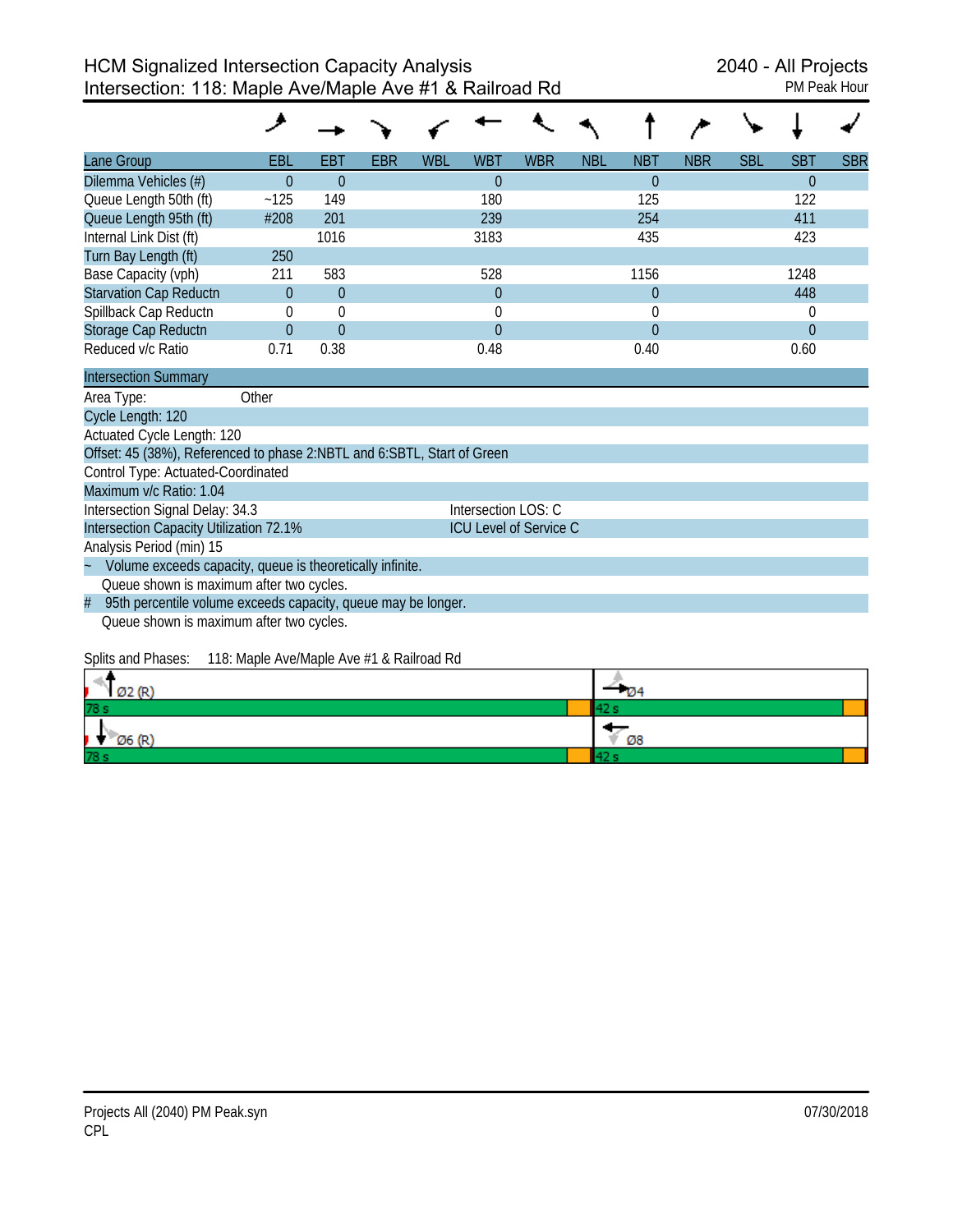**Appendix J**

**Data for unsignalized intersections in the Full Build scenario begins on the following page.**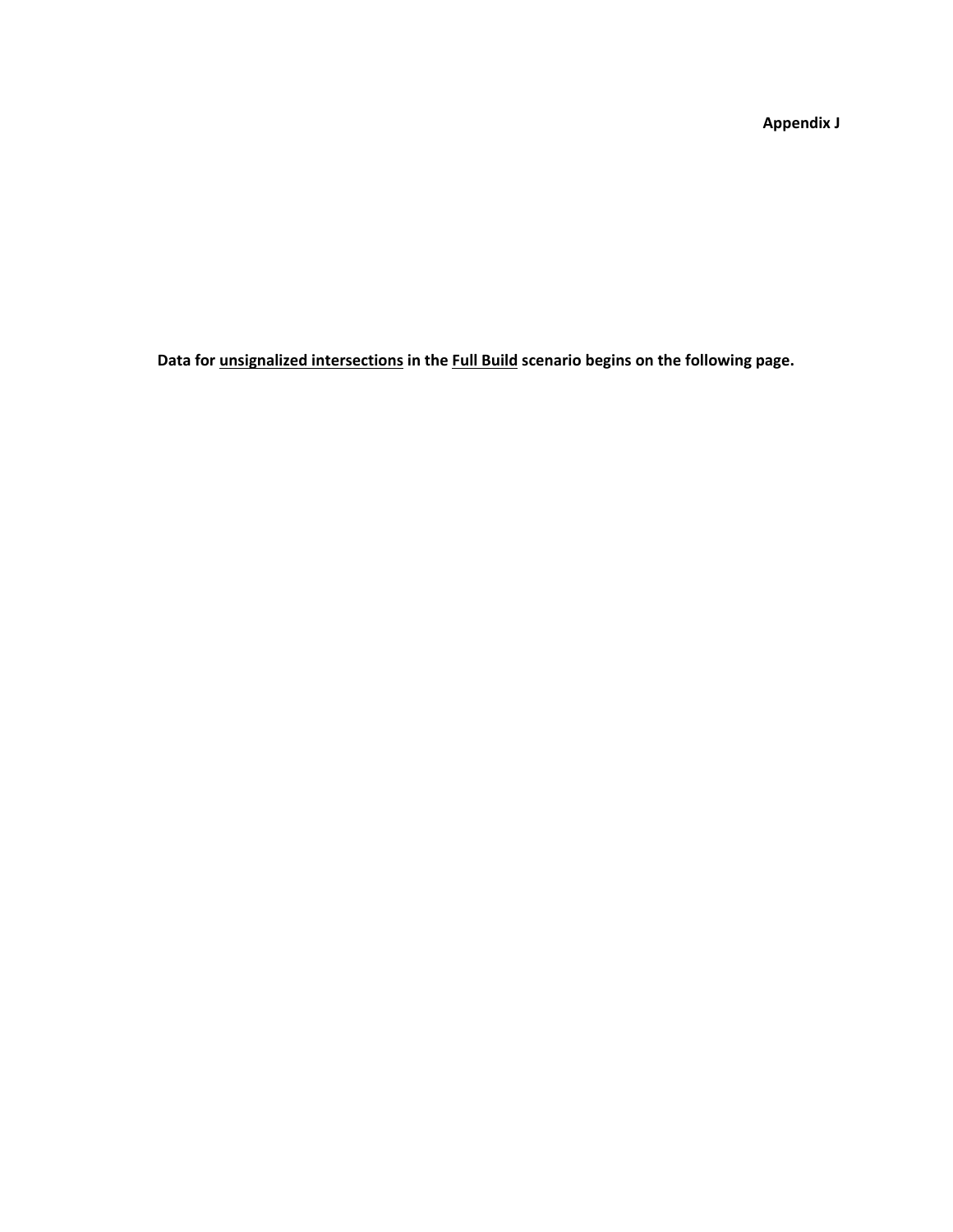|                                          |                 |                 |                 |                 |             | ∕                    |
|------------------------------------------|-----------------|-----------------|-----------------|-----------------|-------------|----------------------|
| Movement                                 | <b>EBT</b>      | <b>EBR</b>      | <b>WBL</b>      | <b>WBT</b>      | <b>NBL</b>  | <b>NBR</b>           |
| Lane Configurations                      | ł               | ۴               |                 | ↟               |             | ۴                    |
| Traffic Volume (veh/h)                   | 591             | 310             | 0               | 736             | $\theta$    | 184                  |
| Future Volume (Veh/h)                    | 591             | 310             | 0               | 736             | $\mathbf 0$ | 184                  |
| Sign Control                             | Free            |                 |                 | Free            | <b>Stop</b> |                      |
| Grade                                    | 0%              |                 |                 | 0%              | 0%          |                      |
| Peak Hour Factor                         | 0.90            | 0.90            | 0.85            | 0.85            | 0.89        | 0.89                 |
| Hourly flow rate (vph)                   | 657             | 344             | 0               | 866             | $\mathbf 0$ | 207                  |
| Pedestrians                              |                 |                 |                 |                 |             |                      |
| Lane Width (ft)                          |                 |                 |                 |                 |             |                      |
| Walking Speed (ft/s)                     |                 |                 |                 |                 |             |                      |
| Percent Blockage                         |                 |                 |                 |                 |             |                      |
| Right turn flare (veh)                   |                 |                 |                 |                 |             |                      |
| Median type                              | <b>TWLTL</b>    |                 |                 | <b>TWLTL</b>    |             |                      |
| Median storage veh)                      | $\overline{2}$  |                 |                 | $\overline{2}$  |             |                      |
| Upstream signal (ft)                     | 640             |                 |                 | 691             |             |                      |
| pX, platoon unblocked                    |                 |                 | 0.87            |                 | 0.74        | 0.87                 |
| vC, conflicting volume                   |                 |                 | 657             |                 | 1523        | 657                  |
| vC1, stage 1 conf vol                    |                 |                 |                 |                 | 657         |                      |
| vC2, stage 2 conf vol                    |                 |                 |                 |                 | 866         |                      |
| vCu, unblocked vol                       |                 |                 | 535             |                 | 1146        | 535                  |
| tC, single (s)                           |                 |                 | 4.1             |                 | 6.4         | 6.2                  |
| tC, 2 stage (s)                          |                 |                 |                 |                 | 5.4         |                      |
| tF(s)                                    |                 |                 | 2.2             |                 | 3.5         | 3.3                  |
| p0 queue free %                          |                 |                 | 100             |                 | 100         | 57                   |
| cM capacity (veh/h)                      |                 |                 | 902             |                 | 333         | 476                  |
| Direction, Lane #                        | EB <sub>1</sub> | EB <sub>2</sub> | WB <sub>1</sub> | NB <sub>1</sub> |             |                      |
| <b>Volume Total</b>                      | 657             | 344             | 866             | 207             |             |                      |
| <b>Volume Left</b>                       | $\mathbf{0}$    | $\overline{0}$  | $\overline{0}$  | $\theta$        |             |                      |
| Volume Right                             | $\mathbf 0$     | 344             | 0               | 207             |             |                      |
| cSH                                      | 1700            | 1700            | 1700            | 476             |             |                      |
| Volume to Capacity                       | 0.39            | 0.20            | 0.51            | 0.43            |             |                      |
| Queue Length 95th (ft)                   | $\theta$        | $\overline{0}$  | $\mathbf{0}$    | 54              |             |                      |
| Control Delay (s)                        | 0.0             | 0.0             | 0.0             | 18.2            |             |                      |
| Lane LOS                                 |                 |                 |                 | $\mathsf C$     |             |                      |
| Approach Delay (s)                       | 0.0             |                 | 0.0             | 18.2            |             |                      |
| Approach LOS                             |                 |                 |                 | $\mathsf C$     |             |                      |
|                                          |                 |                 |                 |                 |             |                      |
| <b>Intersection Summary</b>              |                 |                 |                 |                 |             |                      |
| Average Delay                            |                 |                 | 1.8             |                 |             |                      |
| <b>Intersection Capacity Utilization</b> |                 |                 | 53.9%           |                 |             | ICU Level of Service |
| Analysis Period (min)                    |                 |                 | 15              |                 |             |                      |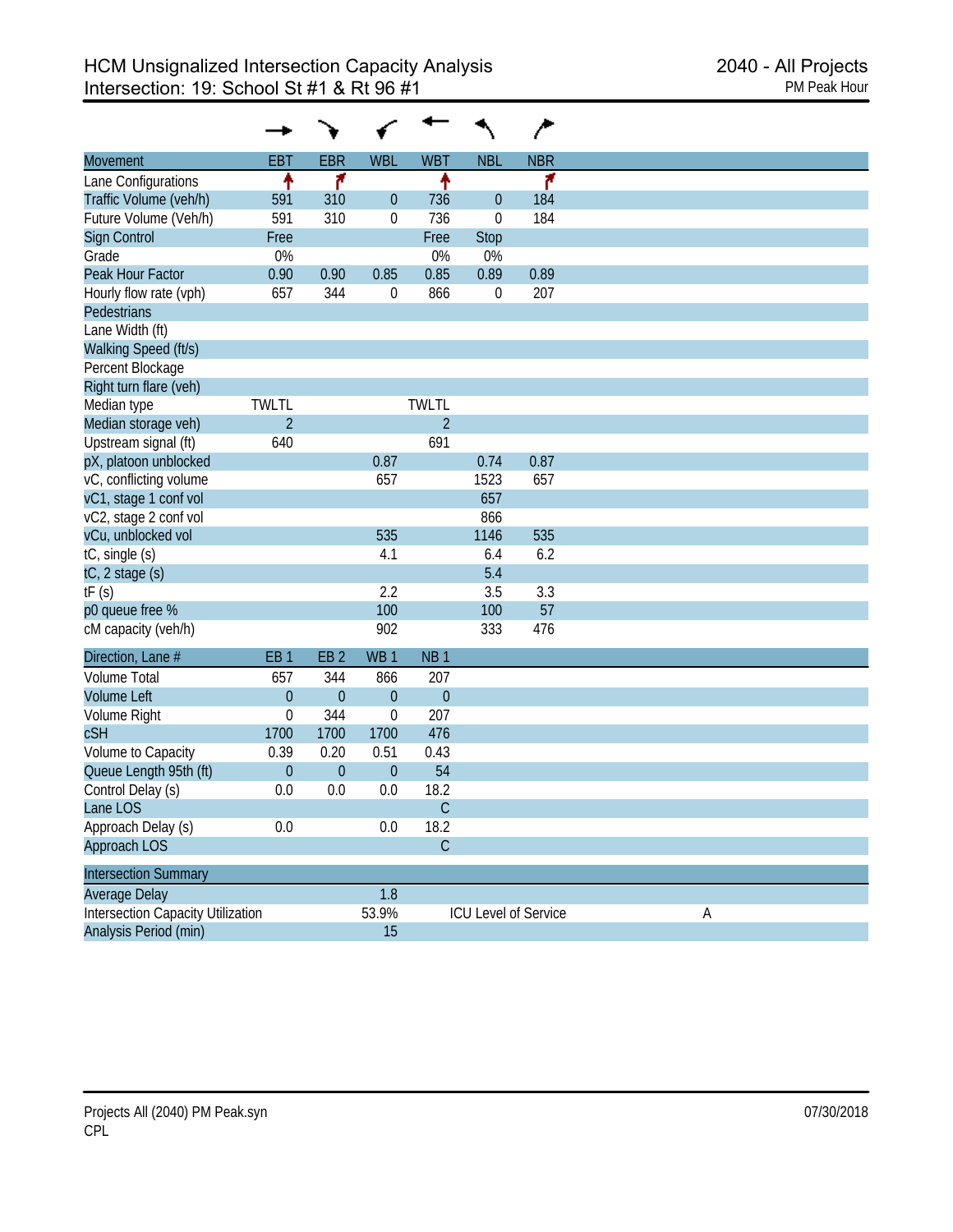| <b>Movement</b>                          | EBL              | <b>EBT</b>       | <b>WBT</b>      | <b>WBR</b>      | <b>SBL</b>           | <b>SBR</b> |
|------------------------------------------|------------------|------------------|-----------------|-----------------|----------------------|------------|
| Lane Configurations                      | ۱                | ↟                | Ъ               |                 | ۲                    | ۴          |
| Traffic Volume (veh/h)                   | 188              | 522              | 430             | 54              | 36                   | 182        |
| Future Volume (Veh/h)                    | 188              | 522              | 430             | 54              | 36                   | 182        |
| <b>Sign Control</b>                      |                  | Free             | Free            |                 | <b>Stop</b>          |            |
| Grade                                    |                  | 0%               | 0%              |                 | 0%                   |            |
| Peak Hour Factor                         | 0.92             | 0.92             | 0.92            | 0.92            | 0.83                 | 0.83       |
| Hourly flow rate (vph)                   | 204              | 567              | 467             | 59              | 43                   | 219        |
| <b>Pedestrians</b>                       |                  |                  |                 |                 |                      |            |
| Lane Width (ft)                          |                  |                  |                 |                 |                      |            |
| Walking Speed (ft/s)                     |                  |                  |                 |                 |                      |            |
| Percent Blockage                         |                  |                  |                 |                 |                      |            |
| Right turn flare (veh)                   |                  |                  |                 |                 |                      |            |
| Median type                              |                  | <b>TWLTL</b>     | None            |                 |                      |            |
| Median storage veh)                      |                  | $\overline{2}$   |                 |                 |                      |            |
| Upstream signal (ft)                     |                  | 618              |                 |                 |                      |            |
| pX, platoon unblocked                    |                  |                  |                 |                 | 0.81                 |            |
| vC, conflicting volume                   | 526              |                  |                 |                 | 1472                 | 496        |
| vC1, stage 1 conf vol                    |                  |                  |                 |                 | 496                  |            |
| vC2, stage 2 conf vol                    |                  |                  |                 |                 | 975                  |            |
| vCu, unblocked vol                       | 526              |                  |                 |                 | 1465                 | 496        |
| tC, single (s)                           | 4.1              |                  |                 |                 | 6.4                  | 6.2        |
| tC, 2 stage (s)                          |                  |                  |                 |                 | 5.4                  |            |
| tF(s)                                    | 2.2              |                  |                 |                 | 3.5                  | 3.3        |
| p0 queue free %                          | 80               |                  |                 |                 | 83                   | 62         |
| cM capacity (veh/h)                      | 1041             |                  |                 |                 | 252                  | 573        |
| Direction, Lane #                        | EB <sub>1</sub>  | EB <sub>2</sub>  | WB <sub>1</sub> | SB <sub>1</sub> | SB <sub>2</sub>      |            |
| <b>Volume Total</b>                      | 204              | 567              | 526             | 43              | 219                  |            |
| <b>Volume Left</b>                       | 204              | $\boldsymbol{0}$ | $\overline{0}$  | 43              | $\theta$             |            |
| Volume Right                             | $\boldsymbol{0}$ | 0                | 59              | $\mathbf 0$     | 219                  |            |
| cSH                                      | 1041             | 1700             | 1700            | 252             | 573                  |            |
| Volume to Capacity                       | 0.20             | 0.33             | 0.31            | 0.17            | 0.38                 |            |
| Queue Length 95th (ft)                   | 18               | $\boldsymbol{0}$ | $\theta$        | 15              | 45                   |            |
| Control Delay (s)                        | 9.3              | 0.0              | 0.0             | 22.2            | 15.1                 |            |
| Lane LOS                                 | A                |                  |                 | C               | $\mathsf{C}$         |            |
| Approach Delay (s)                       | 2.5              |                  | 0.0             | 16.3            |                      |            |
| Approach LOS                             |                  |                  |                 | $\mathsf C$     |                      |            |
| <b>Intersection Summary</b>              |                  |                  |                 |                 |                      |            |
| Average Delay                            |                  |                  | 4.0             |                 |                      |            |
| <b>Intersection Capacity Utilization</b> |                  |                  | 49.7%           |                 | ICU Level of Service |            |
| Analysis Period (min)                    |                  |                  | 15              |                 |                      |            |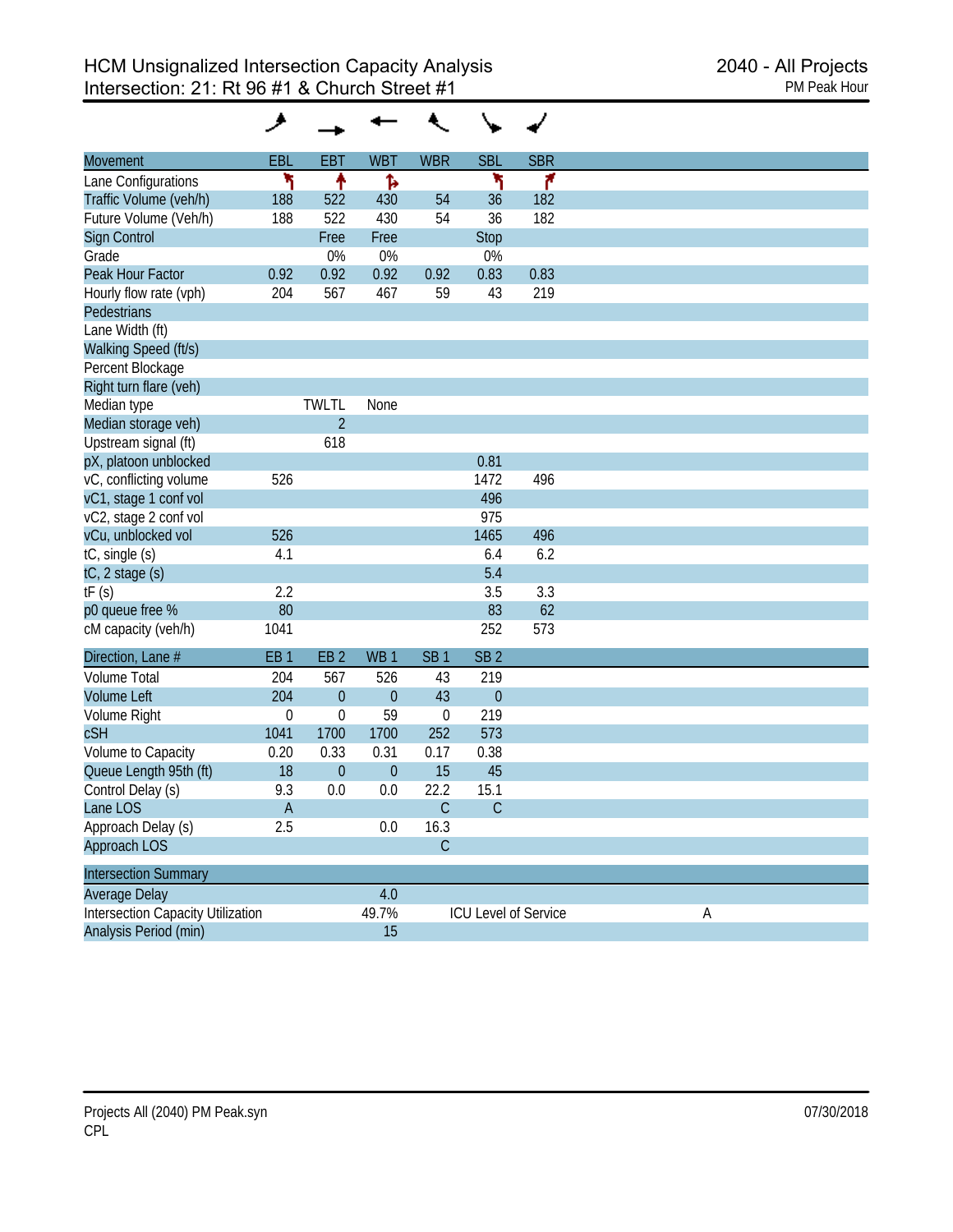| <b>Movement</b>                          | <b>EBL</b>      | <b>EBT</b>       | <b>WBT</b>      | <b>WBR</b> | <b>SBL</b>           | <b>SBR</b> |   |
|------------------------------------------|-----------------|------------------|-----------------|------------|----------------------|------------|---|
| Lane Configurations                      |                 | ৰ                | Ъ               |            | ۷                    |            |   |
| Traffic Volume (veh/h)                   | 60              | 843              | 849             | 50         | 10                   | 20         |   |
| Future Volume (Veh/h)                    | 60              | 843              | 849             | 50         | 10                   | 20         |   |
| Sign Control                             |                 | Free             | Free            |            | Stop                 |            |   |
| Grade                                    |                 | 0%               | 0%              |            | 0%                   |            |   |
| Peak Hour Factor                         | 0.92            | 0.92             | 0.92            | 0.92       | 0.92                 | 0.92       |   |
| Hourly flow rate (vph)                   | 65              | 916              | 923             | 54         | 11                   | 22         |   |
| <b>Pedestrians</b>                       |                 |                  |                 |            |                      |            |   |
| Lane Width (ft)                          |                 |                  |                 |            |                      |            |   |
| Walking Speed (ft/s)                     |                 |                  |                 |            |                      |            |   |
| Percent Blockage                         |                 |                  |                 |            |                      |            |   |
| Right turn flare (veh)                   |                 |                  |                 |            |                      |            |   |
| Median type                              |                 | None             | None            |            |                      |            |   |
| Median storage veh)                      |                 |                  |                 |            |                      |            |   |
| Upstream signal (ft)                     |                 |                  |                 |            |                      |            |   |
| pX, platoon unblocked                    |                 |                  |                 |            |                      |            |   |
| vC, conflicting volume                   | 977             |                  |                 |            | 1996                 | 950        |   |
| vC1, stage 1 conf vol                    |                 |                  |                 |            |                      |            |   |
| vC2, stage 2 conf vol                    |                 |                  |                 |            |                      |            |   |
| vCu, unblocked vol                       | 977             |                  |                 |            | 1996                 | 950        |   |
| tC, single (s)                           | 4.1             |                  |                 |            | 6.4                  | 6.2        |   |
| tC, 2 stage (s)                          |                 |                  |                 |            |                      |            |   |
| tF(s)                                    | 2.2             |                  |                 |            | 3.5                  | 3.3        |   |
| p0 queue free %                          | 91              |                  |                 |            | 82                   | 93         |   |
| cM capacity (veh/h)                      | 706             |                  |                 |            | 60                   | 315        |   |
| Direction, Lane #                        | EB <sub>1</sub> | WB <sub>1</sub>  | SB <sub>1</sub> |            |                      |            |   |
| <b>Volume Total</b>                      | 981             | 977              | 33              |            |                      |            |   |
| <b>Volume Left</b>                       | 65              | $\theta$         | 11              |            |                      |            |   |
| Volume Right                             | $\mathbf 0$     | 54               | 22              |            |                      |            |   |
| cSH                                      | 706             | 1700             | 131             |            |                      |            |   |
| Volume to Capacity                       | 0.09            | 0.57             | 0.25            |            |                      |            |   |
| Queue Length 95th (ft)                   | 8               | $\boldsymbol{0}$ | 24              |            |                      |            |   |
| Control Delay (s)                        | 2.7             | 0.0              | 41.7            |            |                      |            |   |
| Lane LOS                                 | A               |                  | Ε               |            |                      |            |   |
| Approach Delay (s)                       | 2.7             | 0.0              | 41.7            |            |                      |            |   |
| Approach LOS                             |                 |                  | E               |            |                      |            |   |
| <b>Intersection Summary</b>              |                 |                  |                 |            |                      |            |   |
| Average Delay                            |                 |                  | 2.0             |            |                      |            |   |
| <b>Intersection Capacity Utilization</b> |                 |                  | 103.7%          |            | ICU Level of Service |            | G |
| Analysis Period (min)                    |                 |                  | 15              |            |                      |            |   |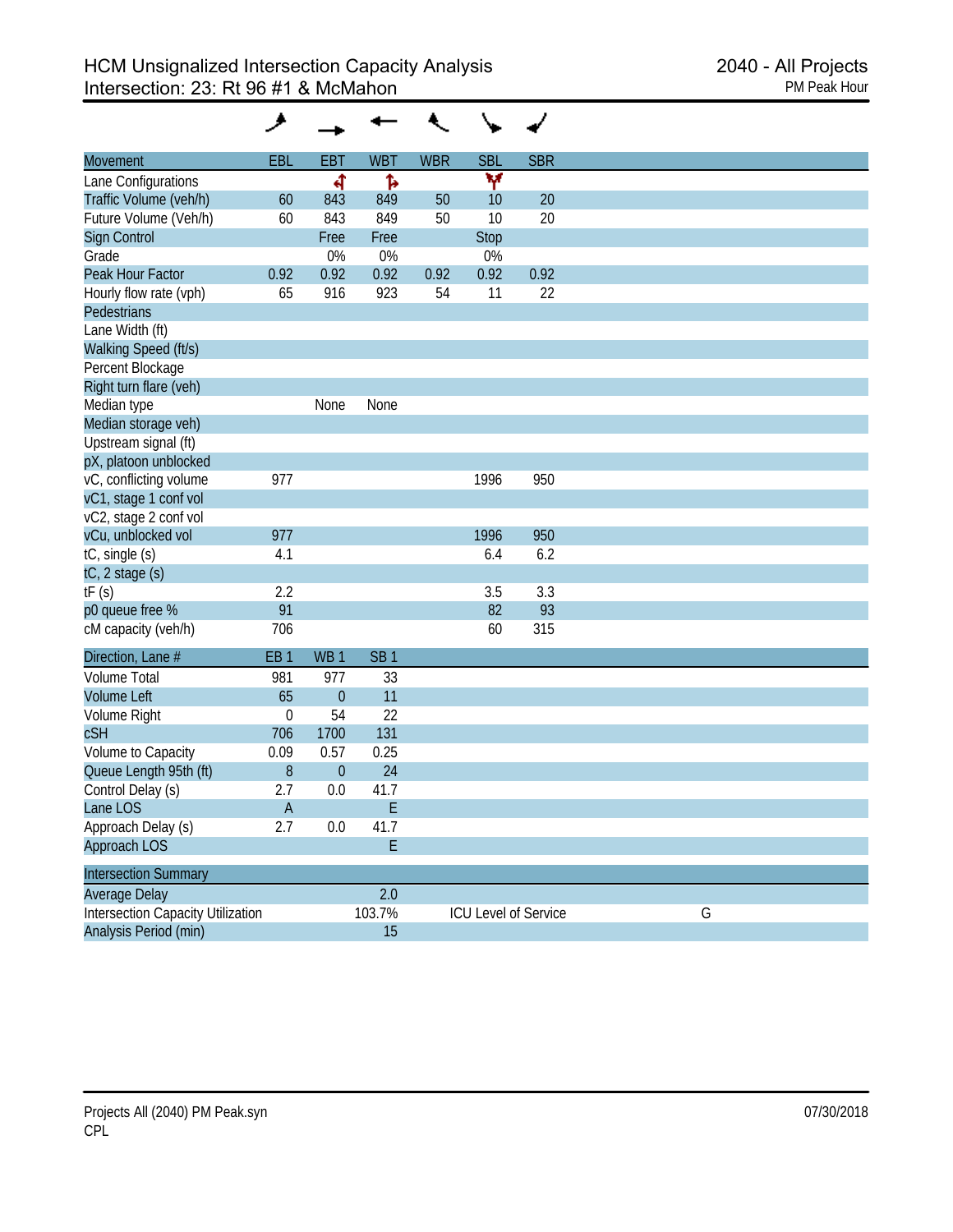|                                          |                 |                 |                  |                 |                | ∕                    |  |
|------------------------------------------|-----------------|-----------------|------------------|-----------------|----------------|----------------------|--|
| Movement                                 | <b>EBT</b>      | <b>EBR</b>      | <b>WBL</b>       | <b>WBT</b>      | <b>NBL</b>     | <b>NBR</b>           |  |
| Lane Configurations                      | Ъ               |                 | ۲                | ↟               | ۲              | ۴                    |  |
| Traffic Volume (veh/h)                   | 432             | 40              | 442              | 484             | 40             | 283                  |  |
| Future Volume (Veh/h)                    | 432             | 40              | 442              | 484             | 40             | 283                  |  |
| <b>Sign Control</b>                      | Free            |                 |                  | Free            | Stop           |                      |  |
| Grade                                    | 0%              |                 |                  | 0%              | 0%             |                      |  |
| Peak Hour Factor                         | 0.92            | 0.92            | 0.92             | 0.92            | 0.92           | 0.92                 |  |
| Hourly flow rate (vph)                   | 470             | 43              | 480              | 526             | 43             | 308                  |  |
| Pedestrians                              |                 |                 |                  |                 |                |                      |  |
| Lane Width (ft)                          |                 |                 |                  |                 |                |                      |  |
| Walking Speed (ft/s)                     |                 |                 |                  |                 |                |                      |  |
| Percent Blockage                         |                 |                 |                  |                 |                |                      |  |
| Right turn flare (veh)                   |                 |                 |                  |                 |                | 12                   |  |
| Median type                              | None            |                 |                  | None            |                |                      |  |
| Median storage veh)                      |                 |                 |                  |                 |                |                      |  |
| Upstream signal (ft)                     |                 |                 |                  | 534             |                |                      |  |
| pX, platoon unblocked                    |                 |                 |                  |                 |                |                      |  |
| vC, conflicting volume                   |                 |                 | 513              |                 | 1978           | 492                  |  |
| vC1, stage 1 conf vol                    |                 |                 |                  |                 |                |                      |  |
| vC2, stage 2 conf vol                    |                 |                 |                  |                 |                |                      |  |
| vCu, unblocked vol                       |                 |                 | 513              |                 | 1978           | 492                  |  |
| tC, single (s)                           |                 |                 | 4.1              |                 | 6.4            | 6.2                  |  |
| tC, 2 stage (s)                          |                 |                 |                  |                 |                |                      |  |
| tF(s)                                    |                 |                 | 2.2              |                 | 3.5            | 3.3                  |  |
| p0 queue free %                          |                 |                 | 54               |                 | $\overline{0}$ | 47                   |  |
| cM capacity (veh/h)                      |                 |                 | 1052             |                 | 37             | 577                  |  |
| Direction, Lane #                        | EB <sub>1</sub> | WB <sub>1</sub> | WB <sub>2</sub>  | NB <sub>1</sub> |                |                      |  |
| <b>Volume Total</b>                      | 513             | 480             | 526              | 351             |                |                      |  |
| <b>Volume Left</b>                       | $\overline{0}$  | 480             | $\overline{0}$   | 43              |                |                      |  |
| Volume Right                             | 43              | $\mathbf 0$     | 0                | 308             |                |                      |  |
| cSH                                      | 1700            | 1052            | 1700             | 302             |                |                      |  |
| Volume to Capacity                       | 0.30            | 0.46            | 0.31             | 1.16            |                |                      |  |
| Queue Length 95th (ft)                   | $\mathbf{0}$    | 61              | $\boldsymbol{0}$ | 374             |                |                      |  |
| Control Delay (s)                        | 0.0             | 11.3            | 0.0              | 61.0            |                |                      |  |
| Lane LOS                                 |                 | B               |                  | F               |                |                      |  |
| Approach Delay (s)                       | 0.0             | 5.4             |                  | 61.0            |                |                      |  |
| Approach LOS                             |                 |                 |                  | F               |                |                      |  |
| <b>Intersection Summary</b>              |                 |                 |                  |                 |                |                      |  |
| Average Delay                            |                 |                 | 14.3             |                 |                |                      |  |
| <b>Intersection Capacity Utilization</b> |                 |                 | 63.0%            |                 |                | ICU Level of Service |  |
| Analysis Period (min)                    |                 |                 | 15               |                 |                |                      |  |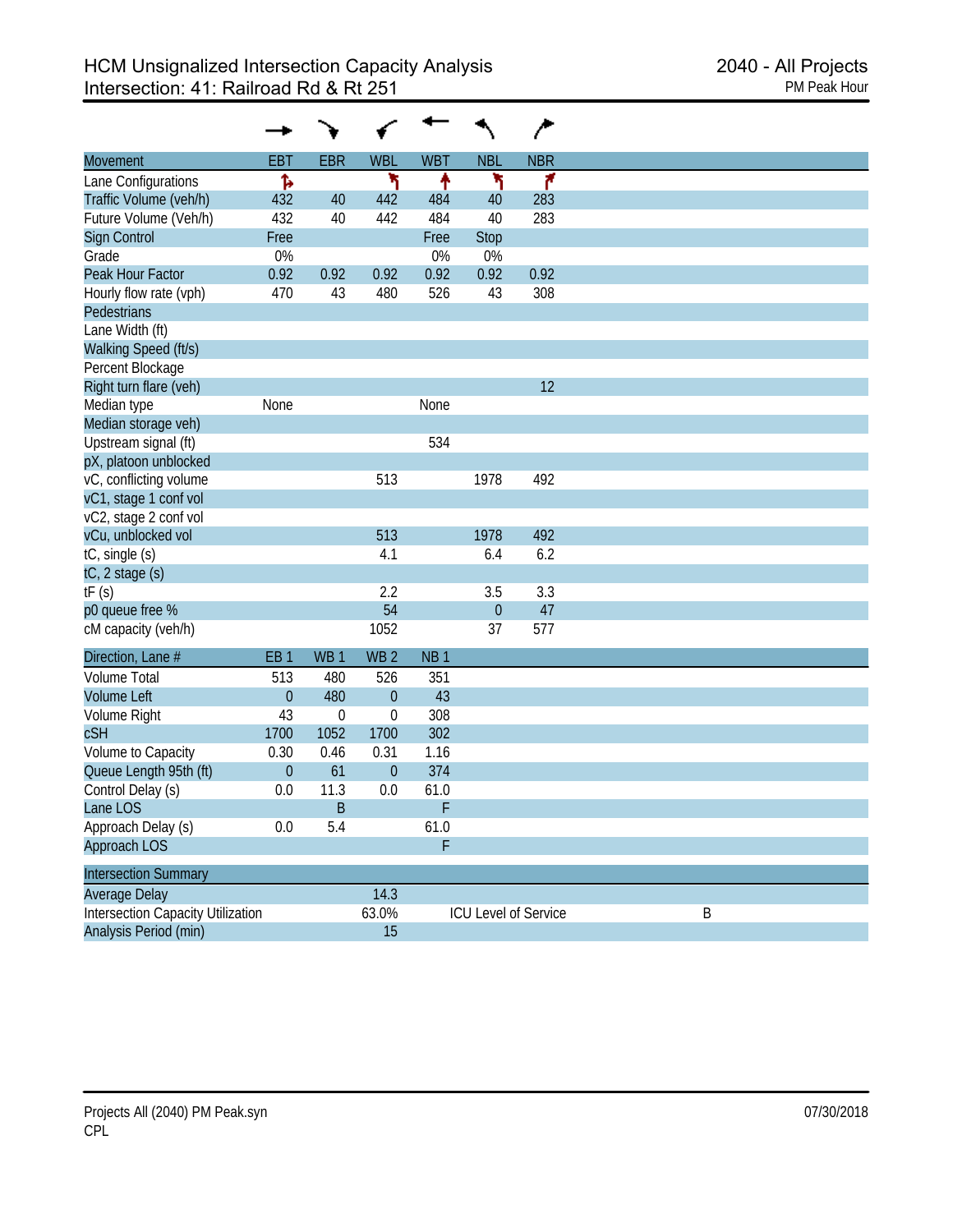**Appendix J**

**Data for roundabout intersections in the Full Build scenario begins on the following page.**

**.**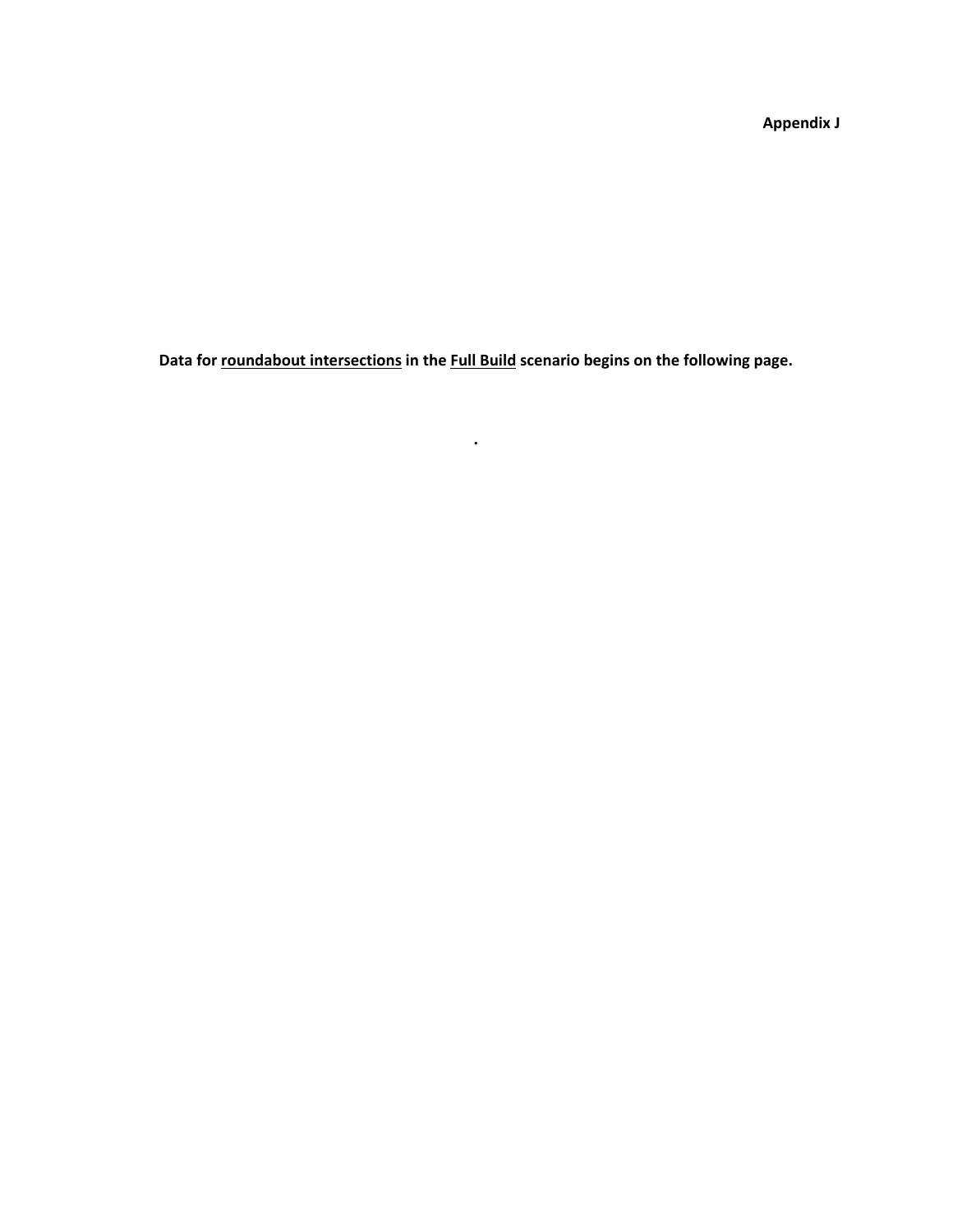| Intersection                    |                |                |                |              |
|---------------------------------|----------------|----------------|----------------|--------------|
| Intersection Delay, s/veh       | 13.4           |                |                |              |
| <b>Intersection LOS</b>         | B              |                |                |              |
| Approach                        | EB             | <b>WB</b>      | <b>NB</b>      | <b>SB</b>    |
| <b>Entry Lanes</b>              | $\mathbf{1}$   | 1              | 1              | $\mathbf{1}$ |
| <b>Conflicting Circle Lanes</b> | 1              |                | 1              |              |
| Adj Approach Flow, veh/h        | 606            | 945            | 237            | 210          |
| Demand Flow Rate, veh/h         | 619            | 964            | 241            | 214          |
| Vehicles Circulating, veh/h     | 393            | 50             | 754            | 718          |
| Vehicles Exiting, veh/h         | 539            | 945            | 258            | 296          |
| Ped Vol Crossing Leg, #/h       | $\overline{0}$ | $\overline{0}$ | $\overline{0}$ | $\theta$     |
| Ped Cap Adj                     | 1.000          | 1.000          | 1.000          | 1.000        |
| Approach Delay, s/veh           | 15.0           | 13.8           | 11.0           | 9.8          |
| Approach LOS                    | B              | B              | B              | Α            |
| Lane                            | Left           | Left           | Left           | Left         |
| <b>Designated Moves</b>         | <b>LTR</b>     | <b>LTR</b>     | <b>LTR</b>     | <b>LTR</b>   |
| <b>Assumed Moves</b>            | <b>LTR</b>     | <b>LTR</b>     | <b>LTR</b>     | <b>LTR</b>   |
| RT Channelized                  |                |                |                |              |
| Lane Util                       | 1.000          | 1.000          | 1.000          | 1.000        |
| Follow-Up Headway, s            | 2.609          | 2.609          | 2.609          | 2.609        |
| Critical Headway, s             | 4.976          | 4.976          | 4.976          | 4.976        |
| Entry Flow, veh/h               | 619            | 964            | 241            | 214          |
| Cap Entry Lane, veh/h           | 924            | 1311           | 640            | 663          |
| Entry HV Adj Factor             | 0.980          | 0.980          | 0.982          | 0.981        |
| Flow Entry, veh/h               | 606            | 945            | 237            | 210          |
| Cap Entry, veh/h                | 905            | 1285           | 628            | 651          |
| <b>V/C Ratio</b>                | 0.670          | 0.735          | 0.377          | 0.323        |
| Control Delay, s/veh            | 15.0           | 13.8           | 11.0           | 9.8          |
| <b>LOS</b>                      | B              | B              | B              | Α            |
| 95th %tile Queue, veh           | 5              | 7              | $\overline{2}$ | 1            |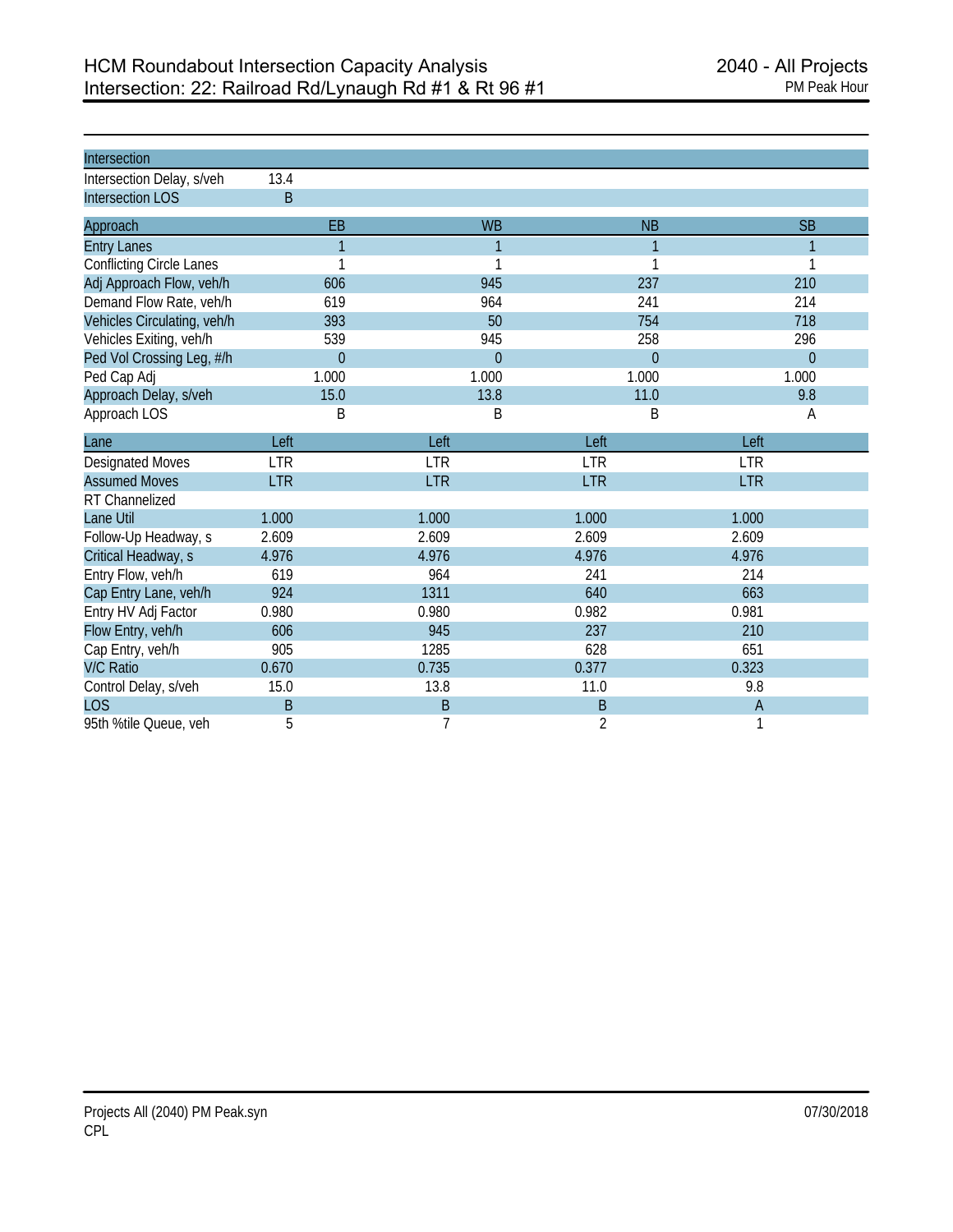| Intersection                    |                |                |                |              |
|---------------------------------|----------------|----------------|----------------|--------------|
| Intersection Delay, s/veh       | 4.8            |                |                |              |
| <b>Intersection LOS</b>         | $\overline{A}$ |                |                |              |
| Approach                        | EB             | <b>WB</b>      | <b>NB</b>      | <b>SB</b>    |
| <b>Entry Lanes</b>              | $\mathbf{1}$   | 1              | 1              |              |
| <b>Conflicting Circle Lanes</b> | 1              | 1              | 1              |              |
| Adj Approach Flow, veh/h        | 167            | 179            | 133            | 307          |
| Demand Flow Rate, veh/h         | 169            | 183            | 135            | 313          |
| Vehicles Circulating, veh/h     | 264            | 202            | 236            | 67           |
| Vehicles Exiting, veh/h         | 116            | 169            | 197            | 317          |
| Ped Vol Crossing Leg, #/h       | $\overline{0}$ | $\overline{0}$ | $\overline{0}$ | $\mathbf{0}$ |
| Ped Cap Adj                     | 1.000          | 1.000          | 1.000          | 1.000        |
| Approach Delay, s/veh           | 4.9            | 4.7            | 4.5            | 5.0          |
| Approach LOS                    | A              | Α              | A              | Α            |
| Lane                            | Left           | Left           | Left           | Left         |
| <b>Designated Moves</b>         | <b>LTR</b>     | <b>LTR</b>     | <b>LTR</b>     | <b>LTR</b>   |
| <b>Assumed Moves</b>            | <b>LTR</b>     | <b>LTR</b>     | <b>LTR</b>     | <b>LTR</b>   |
| RT Channelized                  |                |                |                |              |
| Lane Util                       | 1.000          | 1.000          | 1.000          | 1.000        |
| Follow-Up Headway, s            | 2.609          | 2.609          | 2.609          | 2.609        |
| Critical Headway, s             | 4.976          | 4.976          | 4.976          | 4.976        |
| Entry Flow, veh/h               | 169            | 183            | 135            | 313          |
| Cap Entry Lane, veh/h           | 1054           | 1123           | 1085           | 1289         |
| Entry HV Adj Factor             | 0.986          | 0.978          | 0.983          | 0.980        |
| Flow Entry, veh/h               | 167            | 179            | 133            | 307          |
| Cap Entry, veh/h                | 1039           | 1098           | 1066           | 1263         |
| <b>V/C Ratio</b>                | 0.160          | 0.163          | 0.124          | 0.243        |
| Control Delay, s/veh            | 4.9            | 4.7            | 4.5            | 5.0          |
| <b>LOS</b>                      | $\overline{A}$ | $\overline{A}$ | $\overline{A}$ | Α            |
| 95th %tile Queue, veh           | 1              | 1              | $\mathbf 0$    | 1            |